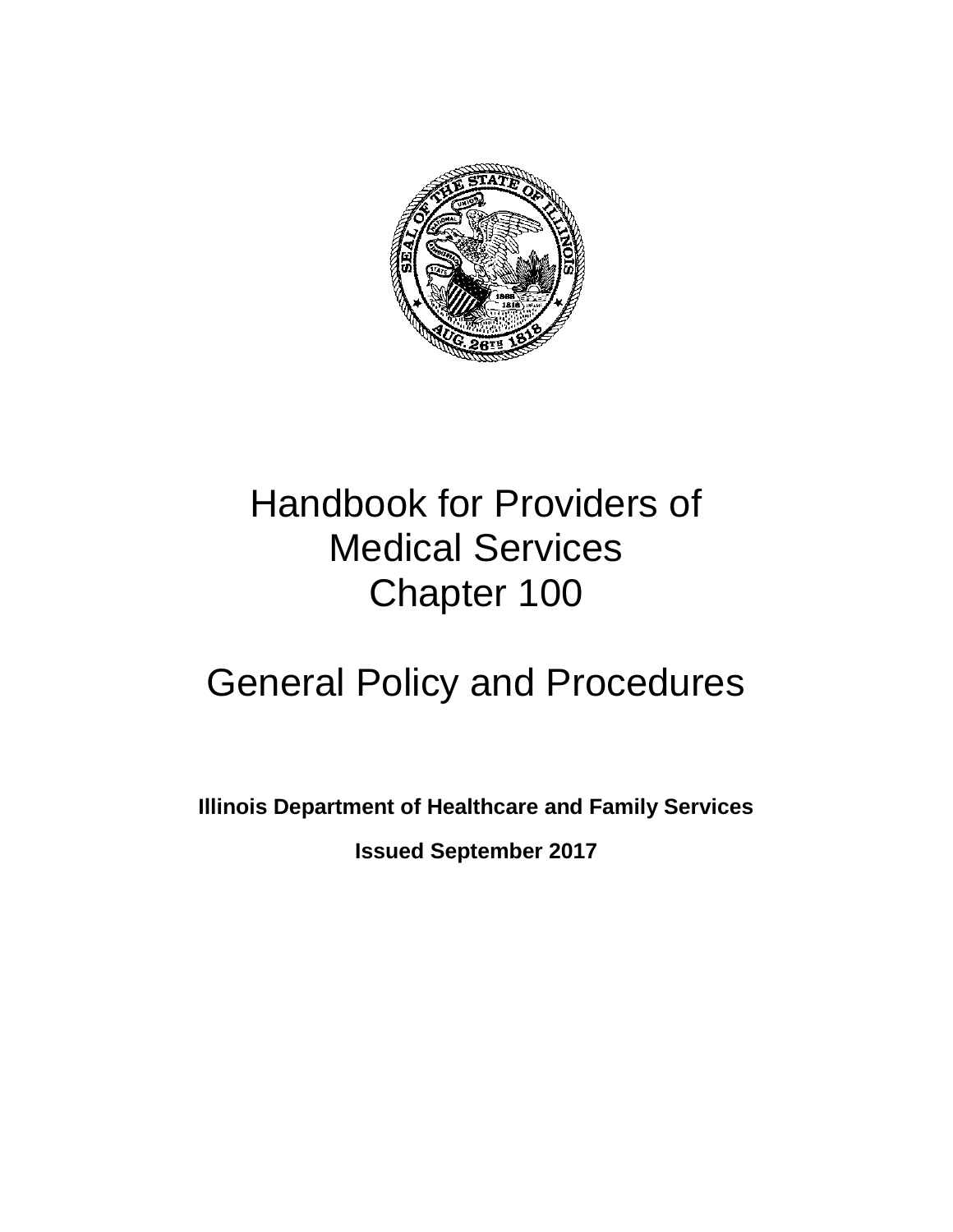# **Chapter 100**

# **General Policy and Procedures**

# **Table of Contents**

#### **[Foreword](#page-6-0)**

**[Contact Information](#page-8-0)**

## **100 [Healthcare and Family Services \(HFS\) Medical Programs —](#page-11-0) Basic [Provisions, Authority and Objective](#page-11-0)**

#### **[101 Provider Enrollment](#page-12-0)**

- 101.1 Illinois Medicaid Program Advanced Cloud Technology (IMPACT)
- 101.2 Prerequisite Enrollment Steps for Providers
- 101.3 Participation Requirements
- 101.4 Conditional Enrollment Periods
- 101.5 Provider Screening Based on Risk Level
- 101.6 Provider Discipline (Sanctions) Exclusion from Participation in Federal Health Care Programs
- 101.7 Criminal History Background Checks
- 101.8 340B Program Enrollment
- 101.9 Termination of Provider Enrollment

#### **102 [HFS Medical Programs Overview](#page-20-0)**

- 102.1 Applying for Coverage
	- 102.1.1 Application for Benefits Eligibility ABE
	- 102.1.2 Prior and Retroactive Coverage
- 102.2 Medical Assistance Program
- 102.3 The Family Health Plan Program
- 102.4 Senior and Persons with Disabilities (SPD) Program Formerly AABD
- 102.5 The Affordable Care Act (ACA) Adult Group
- 102.6 Medicare Savings Program (MSP)
- 102.7 State Chronic Renal Disease Program
- 102.8 State Hemophilia Program
- 102.9 State Sexual Assault Survivors Emergency Treatment Program
- 102.10 Health Benefits for Persons with Breast or Cervical Cancer Program
- 102.11 Health Benefits for Workers with Disabilities (HBWD) Program
- 102.12 Emergency Services for Noncitizens not Meeting Immigration Status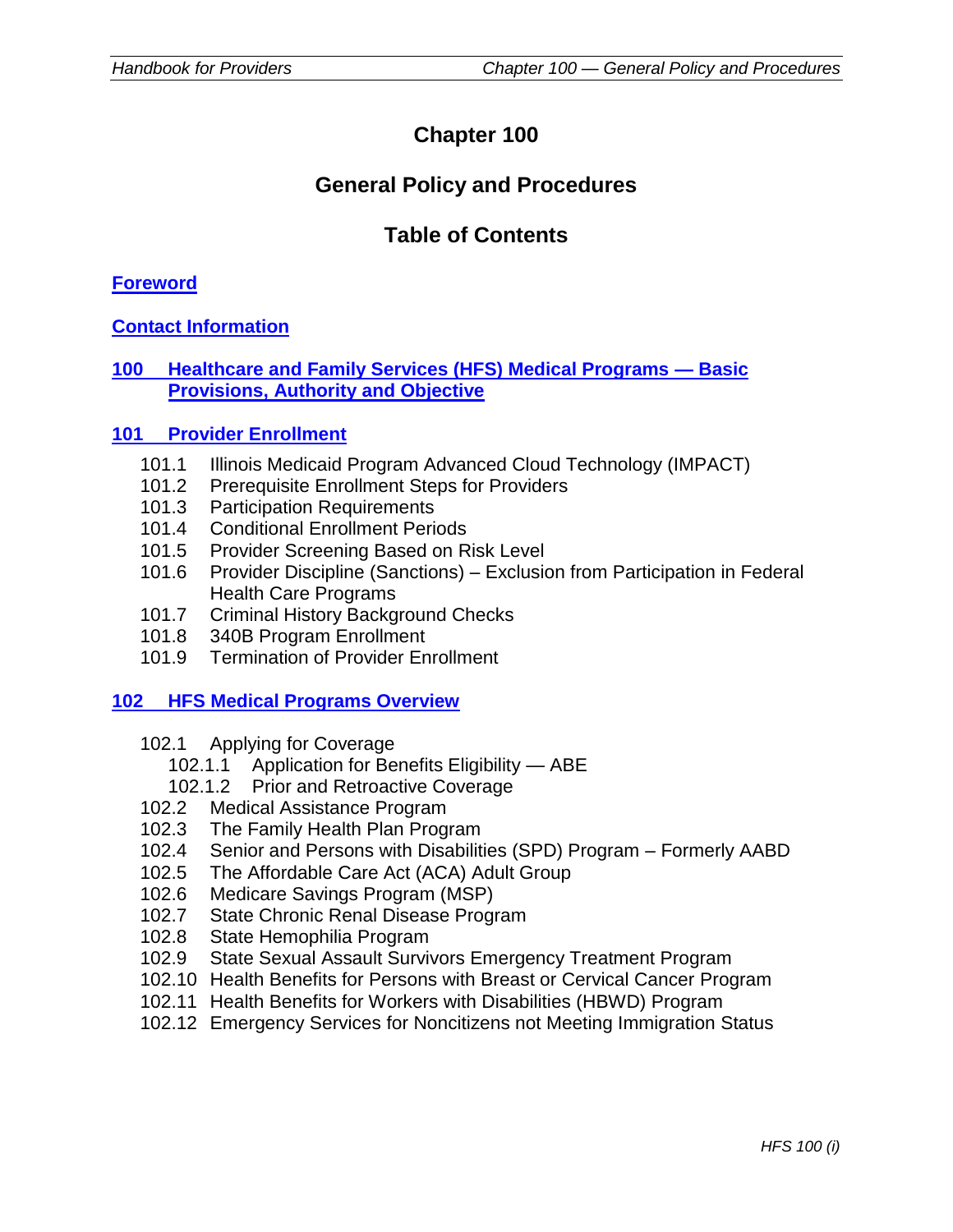#### **103 [Covered Services](#page-27-0)**

- 103.1 Medical Assistance, Family Health Plan and ACA Adult Programs
- 103.2 Emergency Services Defined

#### **104 [Services Not Covered](#page-29-0)**

#### **105 [Managed Care and Care Coordination](#page-30-0)**

- 105.1 Provider Participation in Health Plans
- 105.2 Care Coordination
	- 105.2.1 Integrated Care Program (ICP)
	- 105.2.2 Medicare Medicaid Alignment Initiative (MMAI)
	- 105.2.3 Managed Long Term Services and Supports (MLTSS) Program
	- 105.2.4 Family Health Plan Program
	- 105.2.5 Primary Care Case Management Program Illinois Health Connect
- 105.3 Covered Services
- 105.4 Non-Covered Services
- 105.5 Reimbursement
	- 105.5.1 Billing for Participants in Managed Care
	- 105.5.2 Billing for Participants in Illinois Health Connect
	- 105.5.3 Billing for Participants Excluded from Managed Care–Care **Coordination**

#### **106 [Recipient Restriction Program \(RRP\)](#page-37-0)**

- 106.1 Medical Services Restricted by RRP
- 106.2 RRP Restriction in a Managed Care Organization (MCO)

#### **[108 HFS Medical Card –](#page-40-0) Eligibility Verification**

- 108.1 Medical Eligibility Verification
- 108.2 Participant Medical Home Verification
- 108.3 Notice of Medicaid Coverage for DCFS Children
- 108.4 Coverage for Illinois Department of Corrections (IDOC) and Illinois Department of Juvenile Justice (IDJJ) Inmates

#### **[110 Record Requirements](#page-45-0)**

- 110.1 Maintenance of Records
- 110.2 Retention of Records
- 110.3 Availability of Records

#### **[111 Prior Approval Provisions](#page-47-0)**

- 111.1 Prior Approvals Outside Ordinary Processing
- 111.2 DCFS Youth in Care
- 111.3 Participants of Managed Care Health Plans
- 111.4 Prior Approval Contacts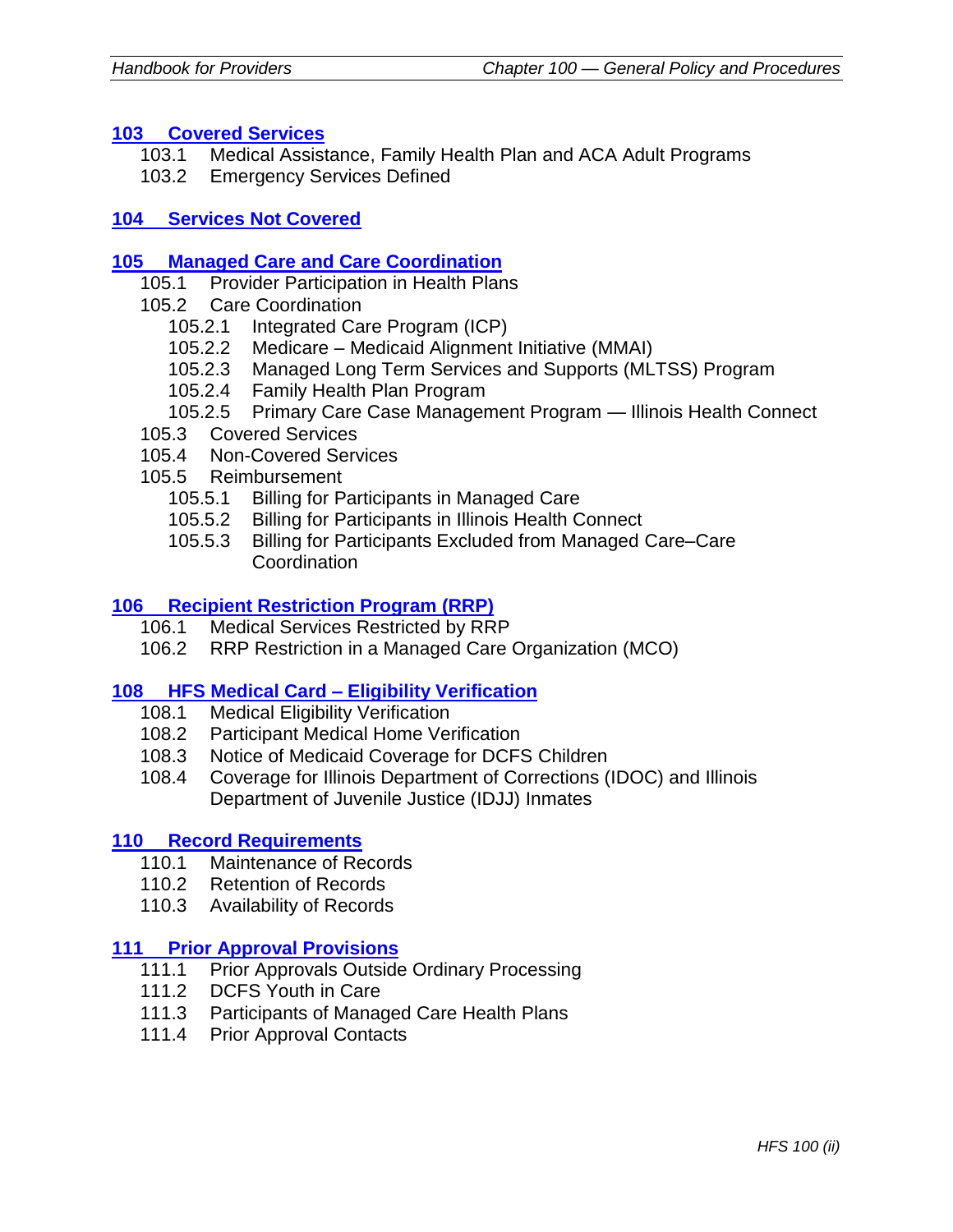# **112 [Submittal of Claims](#page-51-0)**

- 112.1 Valid Billing Codes
- 112.2 Reimbursement
- 112.3 National Provider Identifier (NPI)
- 112.4 Time Limits for Claim Submittal
	- 112.4.1 Exceptions to 180-Day Time Limit
- 112.5 Resubmitting Claims
- 112.6 Electronic Claim Submittal
	- 112.6.1 Electronic Claims Capture (ECC) MEDI and REV/EDI Service **Systems**
	- 112.6.2 Pharmacy Benefits Management System
- 112.7 Paper Claim Submittal
	- 112.7.1 Claims Preparation
	- 112.7.2 Mailing of Claims
	- 112.7.3 Ordering of Claims Forms and Envelopes
- 112.8 Claims Procedures for Medicare Covered Services
- 112.9 Claims Procedures for Recipient Restriction Program (RRP) Services

## **113 [Spenddown](#page-63-0)**

- 113.1 Pay-In Spenddown
- 113.2 Split-Bill day

## **114 [Patient Cost-Sharing](#page-66-0)**

- 114.1 Copayments
	- 114.1.1 Collection of Copayments
	- 114.1.2 Annual Copayment Maximum
- 114.2 Medicare Coinsurance and Deductibles
- 114.3 Monthly Premiums
- 114.4 State Chronic Renal Dialysis Program Participation Fees
- 114.5 State Hemophilia Program Participation Fees
- 114.6 Long Term Care Facility Group Care Credits
- 114.7 Hospice Patient Group Care Credits

# **[120 Other Payment Sources](#page-70-0)**

- 120.1 Third Party Liability Resource Codes
	- 120.1.1 Prescription Drug Insurance Coverage
- 120.2 Medicare and Medicare Advantage Plans
	- 120.2.1 Claim Submittal Medicare Crossover Claims (Original Medicare and Medicare Advantage Plans)
	- 120.2.2 Assignment of Benefits
	- 120.2.3 Medicare Medicaid Alignment Initiative
- 120.3 Workers' Compensation and Personal Injury Cases
- 120.4 Exception for Billing Other Payment Sources for Preventive Services for Children and Pregnant Women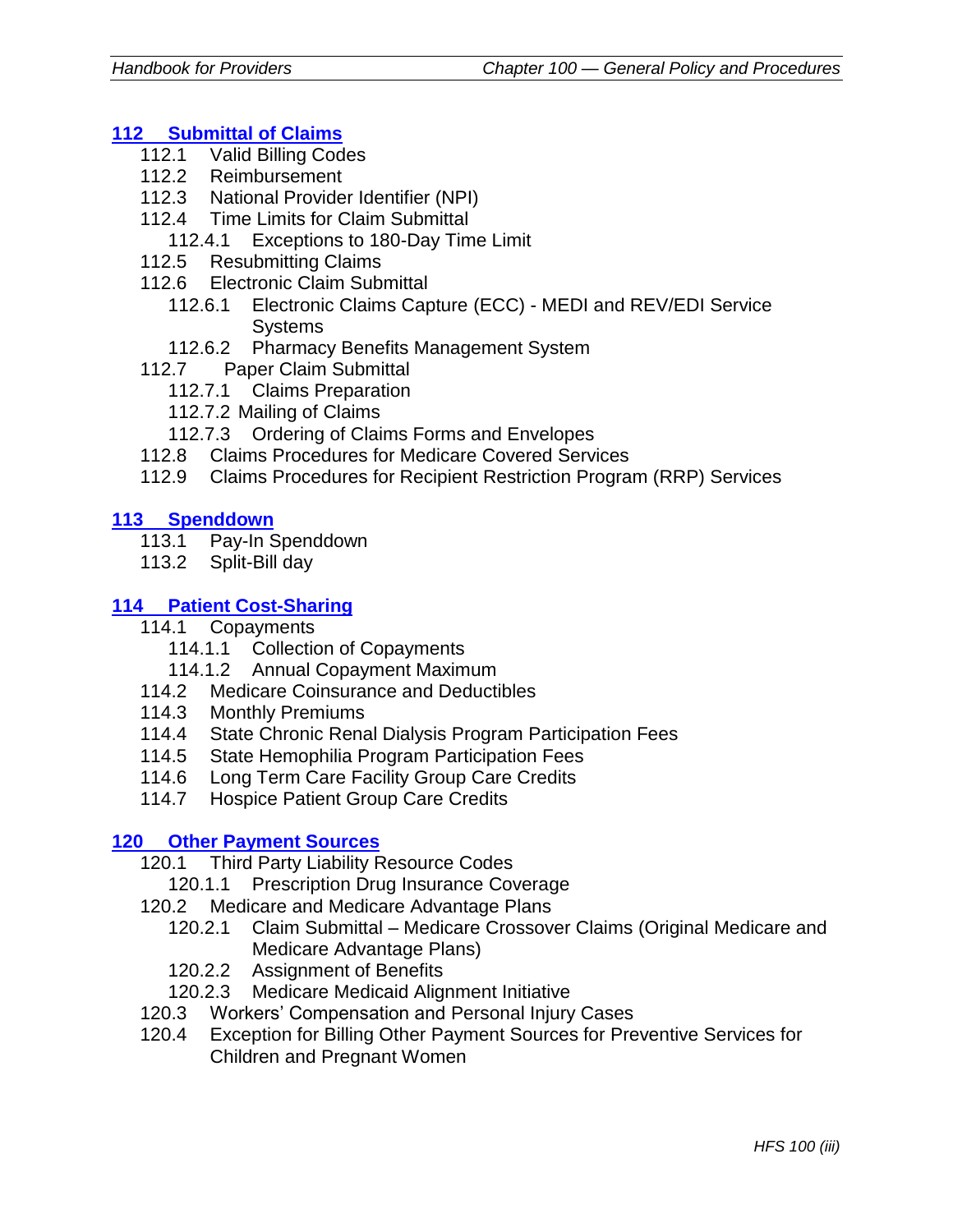#### **130 [Payment Process](#page-76-0) Overview**

- 130.1 Payment
	- 130.1.1 Designation of Pay- to Provider (Payee)
	- 130.1.2 Direct Deposit Electronic Funds Transfer
- 130.2 Remittance Advice
- 130.3 Rejection of Claims
- 130.4 Suspension of Claims
- 130.5 Paper Claim Certification
- 130.6 Electronic Claim Certification
- 130.7 Overpayment Disclosure

#### **131 [Billing Inquiry Process](#page-80-0)**

- 131.1 Phone and Mail Inquiries
- 131.2 Claim Status Verifications

## **132 [Adjustments](#page-82-0)**

- 132.1 Pharmacy Adjustments
- 132.2 Long Term Care (LTC) Facility Adjustments

#### **133 [Refunds/Returned Checks](#page-84-0)**

133.1 Refund/Returned Check Process

#### **[134 Audits](#page-86-0)**

- 134.1 Sampling and Extrapolation
- 134.2 Payment Suspensions
- **[135 Recoupment Resulting From Audits](#page-89-0)**
- **[136 Fraud in the Department's Medical Programs](#page-91-0)**
- **[140 Advance Directives](#page-93-0)**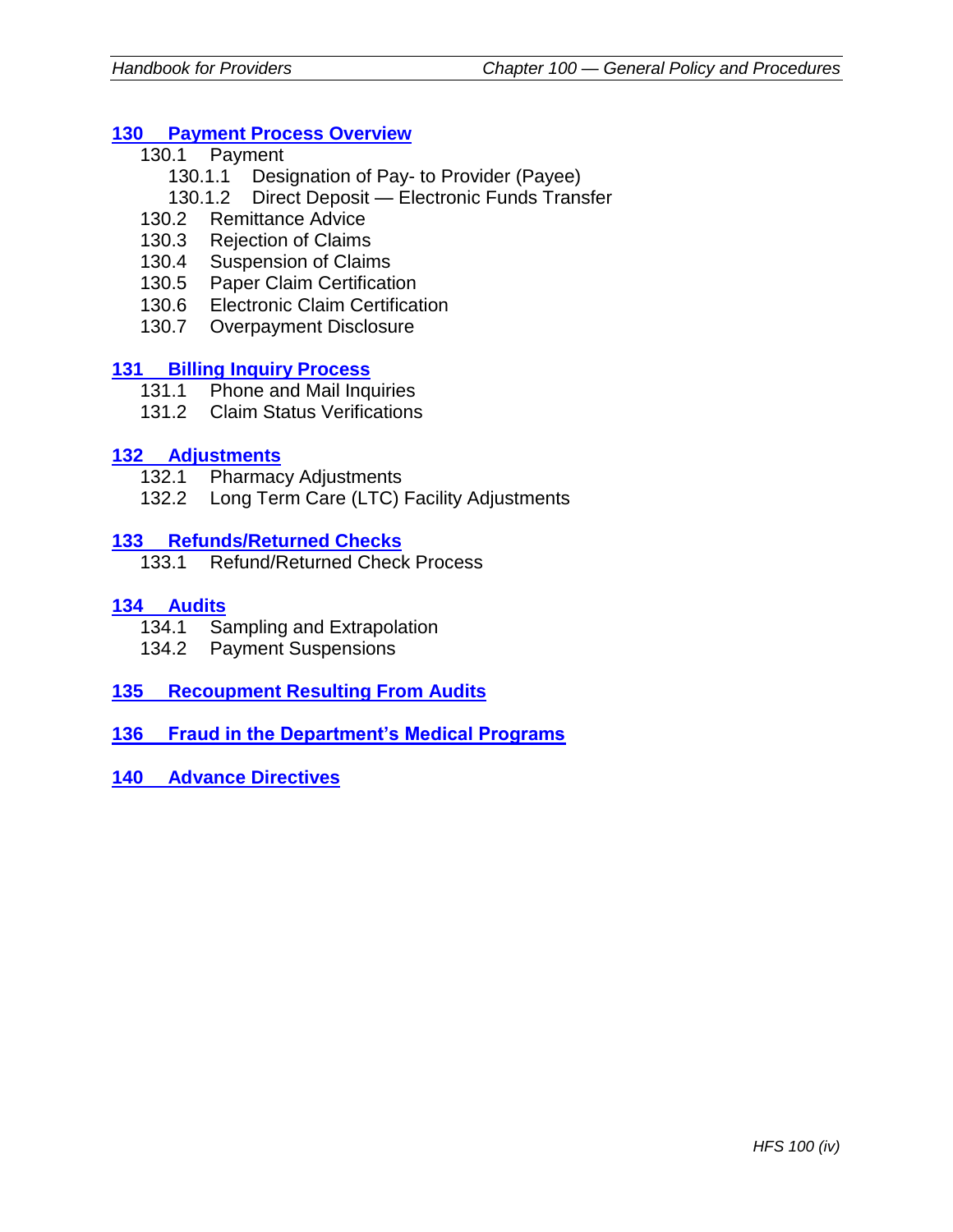## **Appendices**

- Appendix 1 Julian Date Calendar
- Appendix 2 Adjustments
- Appendix 3 Explanation of Remittance Advice Information
- Appendix 4 Provider Forms Request Instructions
- Appendix 5 Cost-Sharing for Participants
- Appendix 6 Vendor Category of Risk
- Appendix 7 Self-Disclosure Protocol

# **[Additional Resources for Providers](https://www.illinois.gov/hfs/MedicalProviders/Handbooks/Pages/default.aspx)**

- [TPL Code Directory \(pdf\)](https://www.illinois.gov/hfs/SiteCollectionDocuments/TPLCodes082416.pdf)
- **[PBM-TPL Code Directory \(xls\)](https://www.illinois.gov/hfs/SiteCollectionDocuments/110116PBM_TPLCodes.xlsx)**
- [Error Codes \(xls\)](https://www.illinois.gov/hfs/SiteCollectionDocuments/110316ErrorCodes.xlsx)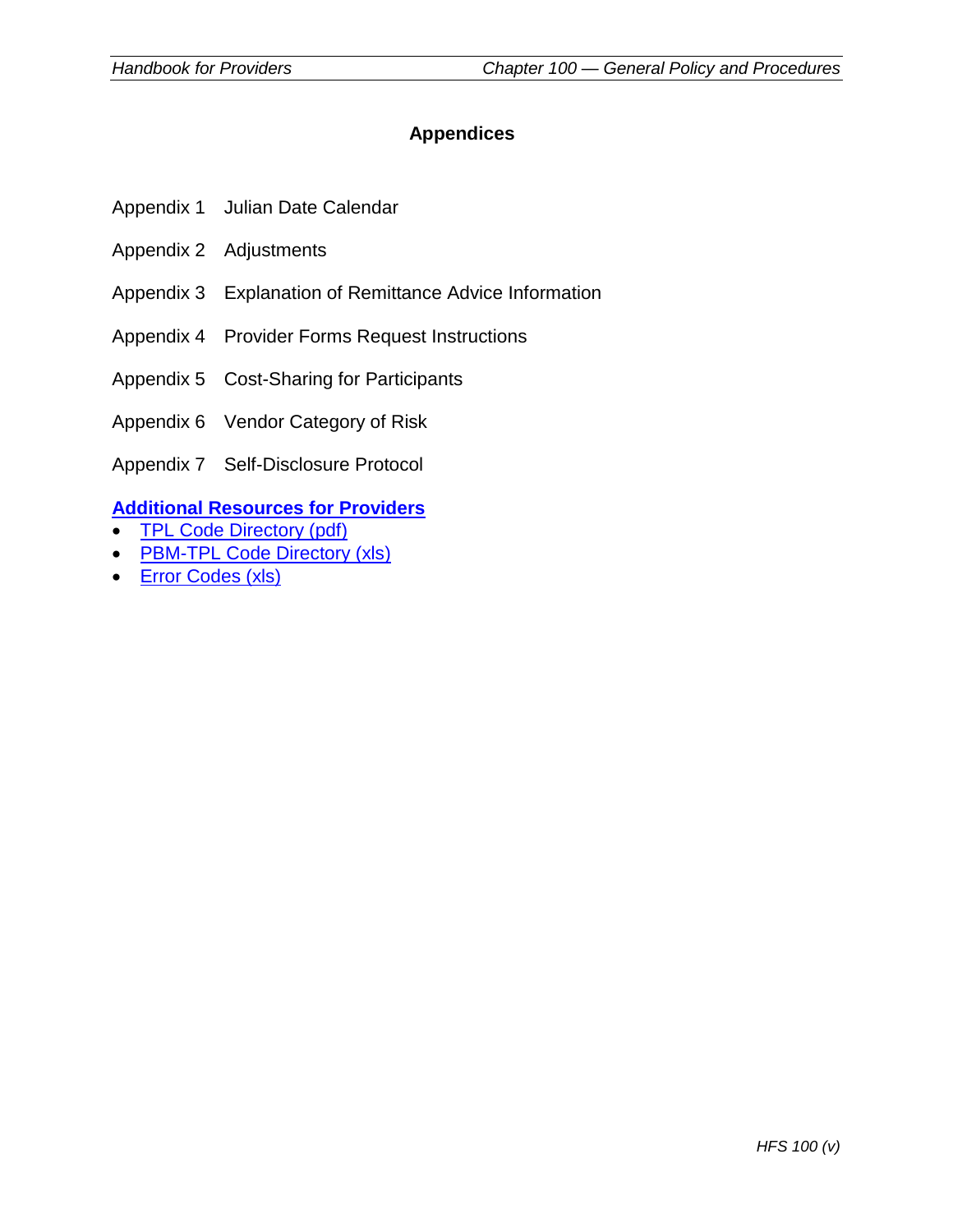# **Foreword**

<span id="page-6-0"></span>Provider handbooks, along with recent [provider notices,](http://www.illinois.gov/hfs/MedicalProviders/notices/Pages/default.aspx) will act as an effective guide to participation in the [Department's Medical Programs.](http://www.illinois.gov/hfs/Pages/default.aspx) Use of this handbook is intended for all Medicaid providers and contains general policies and procedures to which all enrolled providers must adhere.

It is important that both the provider of services, and the provider's billing personnel, read all materials prior to initiating services to ensure a thorough understanding of the [Department's Medical Programs](http://www.illinois.gov/hfs/Pages/default.aspx) policy and billing procedures. Revisions and supplements to the handbook are released as necessary based on operational need and State or federal laws requiring policy and procedural changes. Updates are posted to the [Department's website.](http://www.illinois.gov/hfs/MedicalProviders/Handbooks/Pages/default.aspx)

Providers are held responsible for compliance with all policy and procedures contained herein. Providers should register to receive [e-mail notification,](http://www.illinois.gov/hfs/MedicalProviders/EDI/Pages/notify.aspx) when new provider information has been posted by the Department. The e-mail notification process is not restricted and providers should share this feature with billing services, pay to providers (payees) or any other interested entities.

[Provider handbooks](https://www.illinois.gov/hfs/MedicalProviders/Handbooks/Pages/default.aspx) are available on the [Department's website.](https://www.illinois.gov/hfs/MedicalProviders/Handbooks/Pages/default.aspx) A complete handbook consists of three chapters:

[Chapter 100](https://www.illinois.gov/hfs/MedicalProviders/Handbooks/Pages/Chapter100.aspx) contains general policy, procedures and appendices applicable to all participating providers.

[Chapter 200](https://www.illinois.gov/hfs/MedicalProviders/Handbooks/Pages/Chapter200.aspx) handbook series contains policy, procedures and appendices applicable to a specific provider type or to the provision of a specific medical service.

[Chapter 300](https://www.illinois.gov/hfs/MedicalProviders/Handbooks/Pages/5010.aspx) contains companion guides for all providers who submit the X12 (5010A1) or NCPDP (5.1 or 1.1 batch). It is a supplement to the Electronic Data Interchange transaction standards outlined within the current HIPAA Implementation Guides.

In addition to the handbooks listed above, the Department has prepared a manual containing helpful information on the Medicaid managed care program. [The](https://www.illinois.gov/hfs/MedicalProviders/cc/Pages/default.aspx)  [Managed Care Manual for Medicaid Providers](https://www.illinois.gov/hfs/MedicalProviders/cc/Pages/default.aspx) is available on the Department's Care Coordination webpage.

Each [Chapter 200](https://www.illinois.gov/hfs/MedicalProviders/Handbooks/Pages/Chapter200.aspx) handbook is designated by an alphabetical character. Depending on the range of services, a provider may need more than one handbook from the Chapter 200 series. The organization and alphabetical numbering system of the Chapter 200 handbooks are as follows: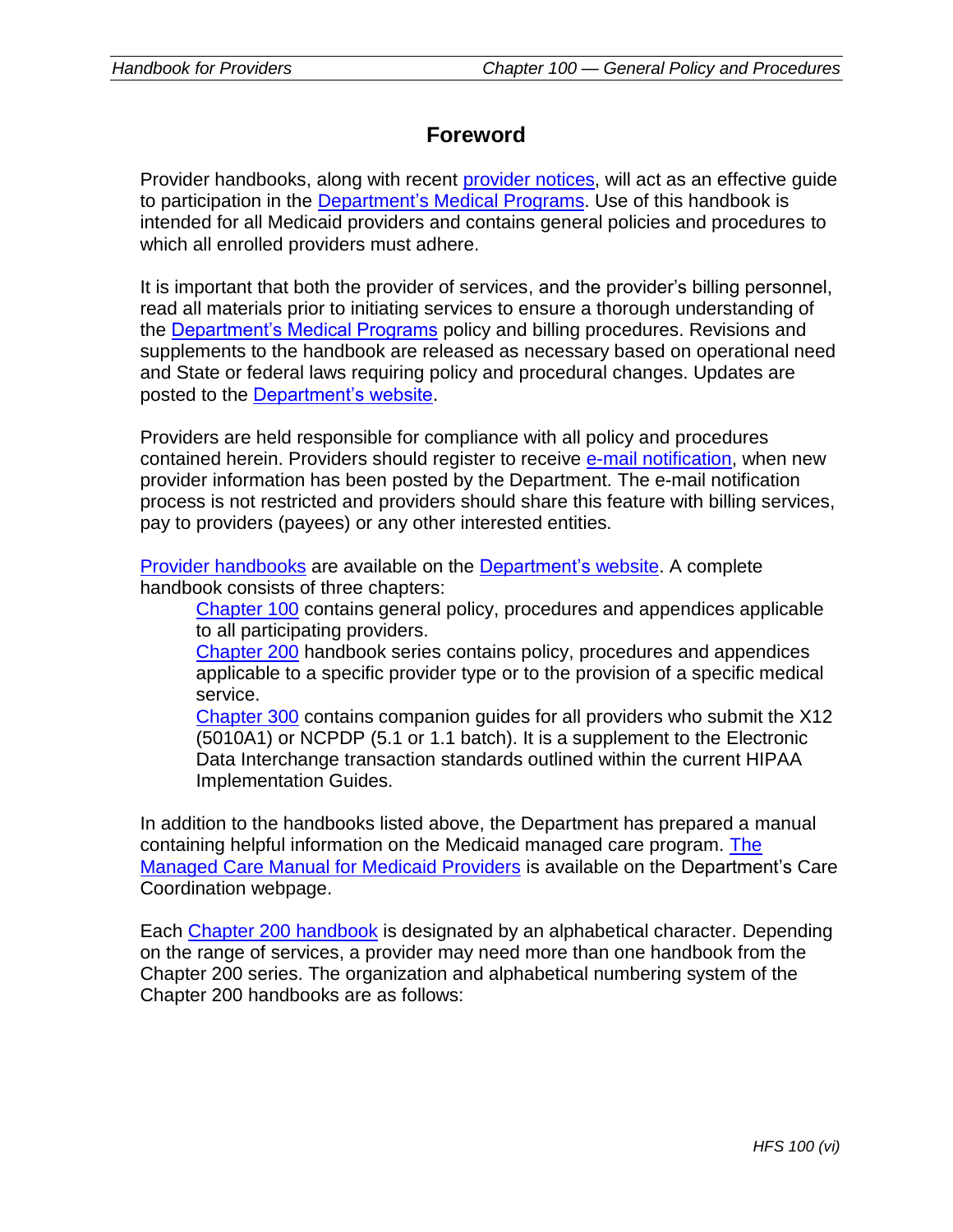| <b>Type of Provider or Service</b>               | <b>Handbook</b><br><b>Number</b> |
|--------------------------------------------------|----------------------------------|
| <b>Advanced Practice Nurse</b>                   | A-200                            |
| <b>Ambulatory Surgical Treatment Center</b>      | $G-200$                          |
| Audiology                                        | $E-200$                          |
| <b>Birth Centers</b>                             | <b>BC-200</b>                    |
| Chiropractor                                     | <b>B-200</b>                     |
| Dentist *                                        | <b>NA</b>                        |
| <b>Durable Medical Equipment</b>                 | M-200                            |
| <b>Encounter Rate Clinics</b>                    | $D-200$                          |
| <b>Healthy Kids</b>                              | <b>HK-200</b>                    |
| Home Health Agencies                             | R-200                            |
| Hospice                                          | K-200                            |
| Hospital                                         | $H-200$                          |
| Laboratory Services                              | $L-200$                          |
| <b>Local Education Agencies</b>                  | $U-200$                          |
| Long Term Care **                                | N/A                              |
| Optometrist, Optician, Optical Company           | $O-200$                          |
| Pharmacy                                         | $P-200$                          |
| Podiatrist                                       | $F-200$                          |
| Practitioners/Physicians                         | $A-200$                          |
| <b>Imaging Services</b>                          | A-200                            |
| <b>Independent Diagnostic Testing Facilities</b> | $A-200$                          |
| School Based/Linked Health Center Services       | S-200                            |
| Screening, Assessment and Support Services       | <b>CMH-200</b>                   |
| <b>Supportive Living Facility</b>                | $C-200$                          |
| Therapy (Physical, Occupational and Speech)      | $J-200$                          |
| Transportation                                   | $T-200$                          |

**\***The handbook for dental providers is maintained by the Department's dental contractor. The [Dental Office Reference Manual](https://www.illinois.gov/hfs/SiteCollectionDocuments/2017DORM.pdf) is available on-line or can be requested by phone at 888-281-2076, by fax at 262-241-7379, or by [email.](mailto:denclaims@dentaquest.com)

\*\*The Handbook for Providers of Long Term Care (LTC) Services is being updated. An electronic version of this handbook is not available at this time. Questions relating to policy and billing requirements for LTC providers should be directed to the Bureau of Long Term Care at 217-782-0545.

Providers must register for [e-mail notification.](https://www.illinois.gov/hfs/MedicalProviders/notices/Pages/ProviderEmailSubscribe.aspx) When registering, providers may select multiple provider/service categories listed. To ensure notification of all applicable information, providers are encouraged to check the category of "All Medical Assistance Providers," in addition to any other categories selected. The e-mail notification process is not restricted and providers should share this feature with billing services, pay to providers (payees) or any other interested entities.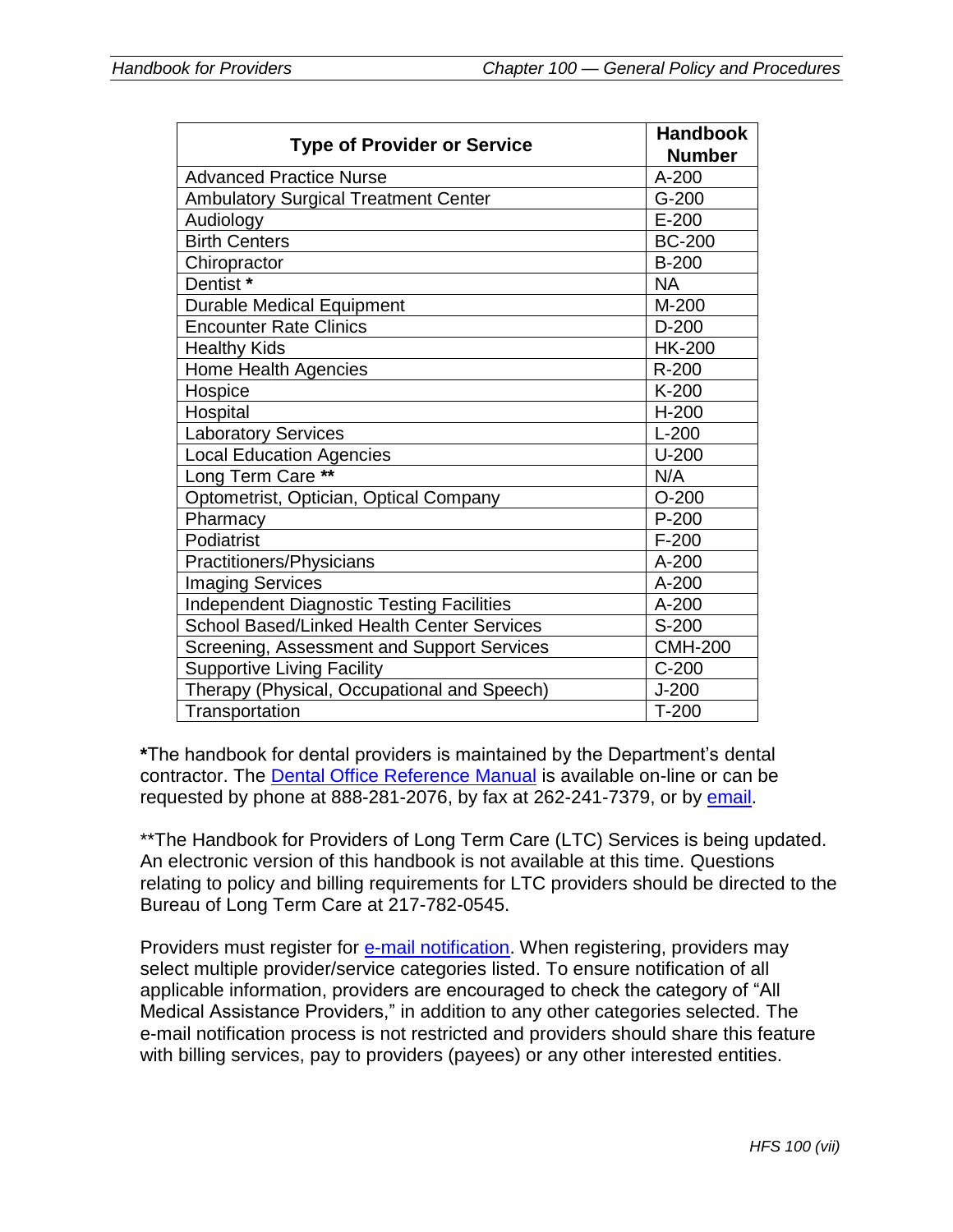# **Contact Information**

<span id="page-8-0"></span>Bureau of Professional and Ancillary Services Phone: 877-782-5565 • Physicians, Chiropractors, Podiatrists, Advanced Practice Nurses, Independent Laboratories, Independent Diagnostic Testing Facilities, Imaging Centers, Portable X-ray, School-Based Clinics, Local Health Departments, FQHC, RHC, ERC, fee-for service hospitals, Home Health Services, Physical/Occupational/Speech Therapy, Local Education Agencies, and Community Mental Health Centers P.O. Box 19115 Springfield, Illinois 62794-9115 Fax: 217-524-7120 Non-Emergency Transportation P.O. Box 19116 Springfield, Illinois 62794-9116 Fax: 217-524-7120 • Optometric P.O. Box 19105 Springfield, Illinois 62763-0001 Attn: (Insert Consultant Name) Fax: 217-524-7120 Prior Approval-Pharmacy P.O. Box 19117 Springfield, Illinois 62794-9117 Fax: 217-524-7264 • Durable Medical Equipment, Audiology P.O. Box 19126 Springfield, Illinois 62794-9126 Fax: 217-524-7120 • Prior Approval for Medical Equipment, Home Health Services, Therapies P.O. Box 19124 Springfield, Illinois 62794-9124 Fax: 217-524-0099 Review Fax Line: 217-558- 4359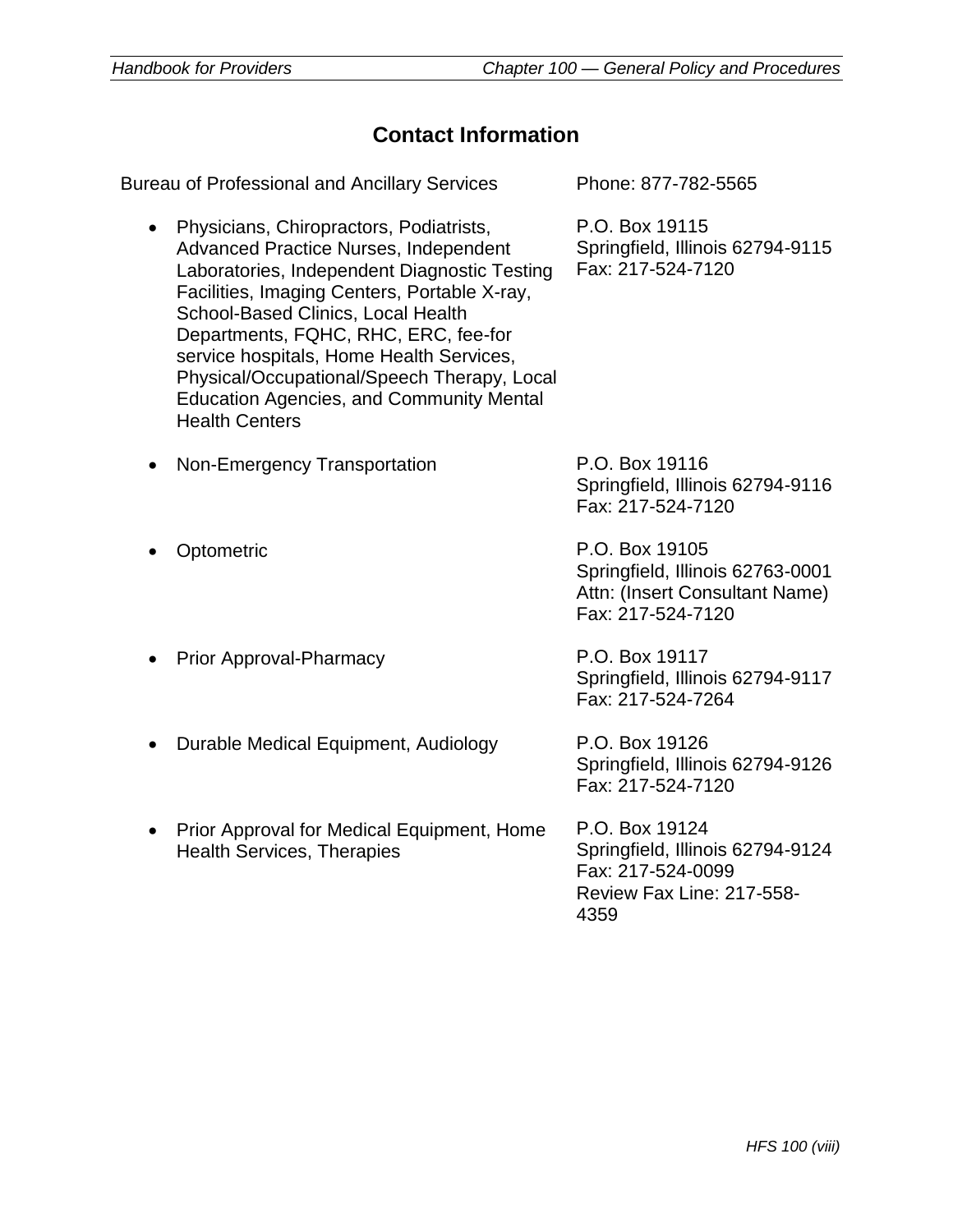Bureau of Hospital and Provider Services Phone: 877-782-5565 • Inpatient Hospital, Outpatient Hospital, Renal P.O. Box 19128 Dialysis, ASTCs, Hospice Fax: 217-524-4283 • Provider Enrollment Services P.O. Box 19114 Bureau of Managed Care **Phone: 217-524-7478** • Marketing • Contract Monitoring and Administration Fax: 217-524-7535 Bureau of Long Term Care **Phone: 217-782-0545** • Supportive Living Facilities • Nursing Facilities Fax: 217-524-7114

Bureau of Health Finance **Phone: 217-782-1630** 

- Hospital Cost Reports
- Long Term Care Facility Cost Reports

• Insurance Coverage Changes P.O. Box 19149

Office of Inspector General

• Bureau of Medicaid Integrity **Phone: 217-782-0296** 

• Fraud and Abuse Hotline **Phone: 844-453-7283** 

Springfield, Illinois 62794-9128

Springfield, Illinois 62794-9114

201 South Grand Ave. East Springfield, Illinois 62763

201 South Grand Avenue East Springfield, Illinois 62763

201 South Grand Avenue East Springfield, Illinois 62763-0002 Fax: 217-782-2812

Third Party Liability **Phone: 217-524-2490** 

Springfield, Illinois 62794-9849 Fax: 217-557-1174

404 North 5th Street Springfield, Illinois 62702 Fax: 217-782-0313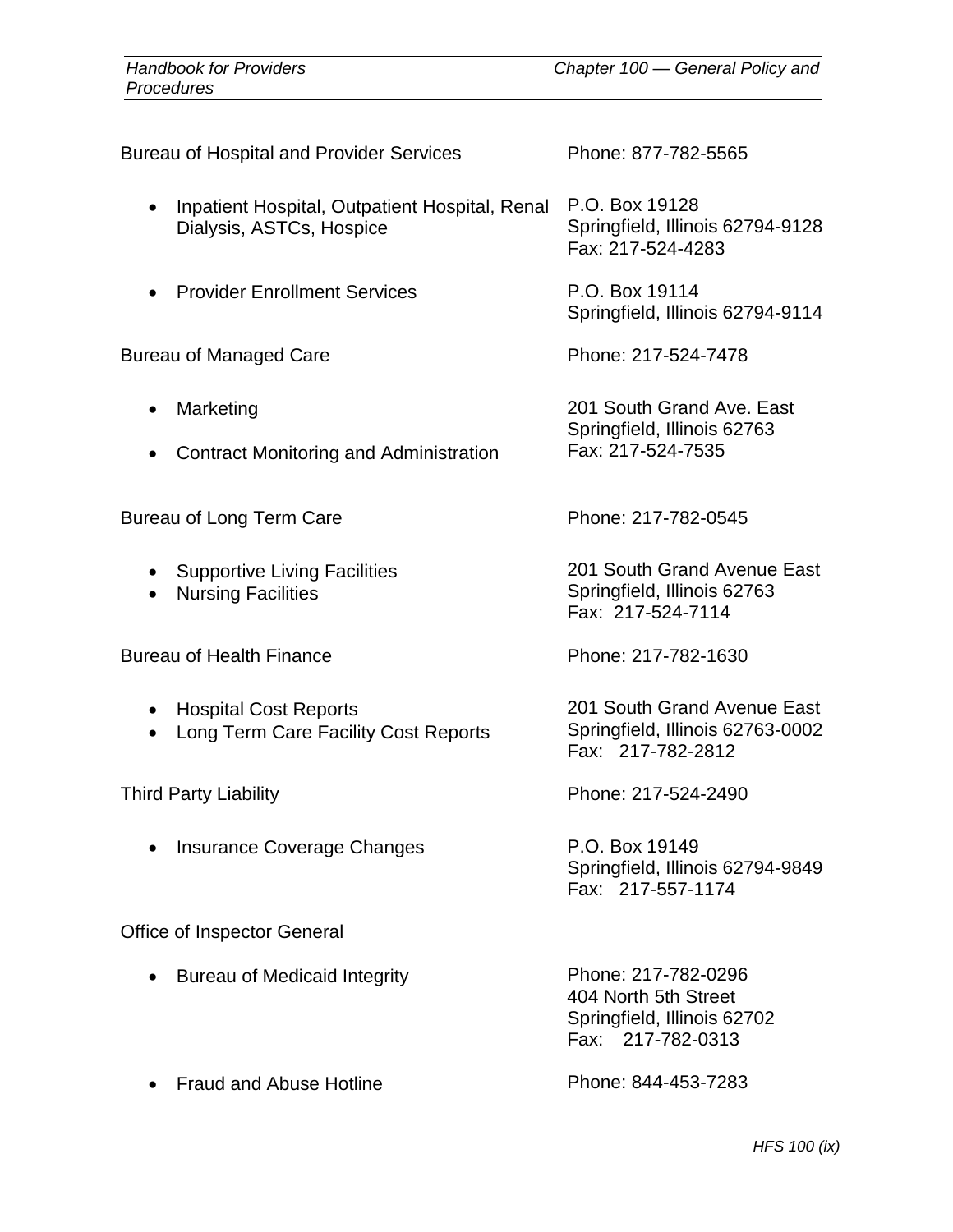| AVRS Client Health Care Hotline<br><b>AVRS Provider Health Care Hotline</b>     | Phone: 800-226-0768                                                          |
|---------------------------------------------------------------------------------|------------------------------------------------------------------------------|
|                                                                                 | Phone: 800-842-1461                                                          |
| <b>HFS Health Benefits Hotline</b>                                              | In Illinois: 866-468-7543<br>Out-of-State: 217-785-8036<br>TTY: 877-204-1012 |
| Department of Human Services Helpline<br><b>DHS Office Locator</b><br>$\bullet$ | Phone: 800-843-6154                                                          |
| Department of Children and Family Services                                      | Phone: 800-232-3798                                                          |
| Advocacy Helpline<br>$\bullet$                                                  | Phone: 217-524-2029                                                          |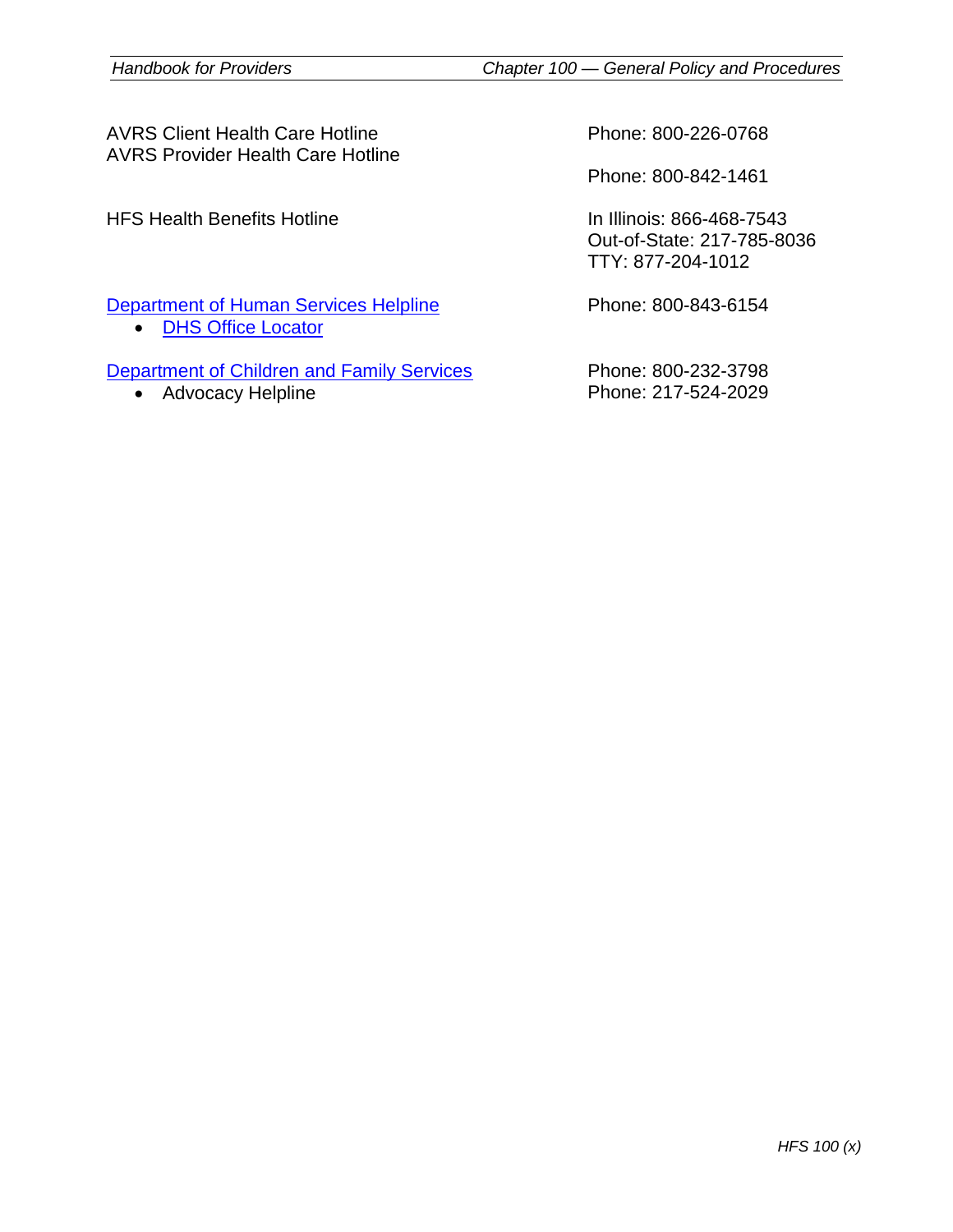# **Chapter 100**

# **General Policy and Procedures**

# <span id="page-11-0"></span>**100 Healthcare and Family Services (HFS) Medical Programs — Basic Provisions, Authority and Objective**

The [Department of Healthcare and Family Services \(HFS\),](https://www.illinois.gov/hfs/Pages/default.aspx) Division of Medical Programs, administers and, in conjunction with the federal government, funds medical services provided to about 25 percent of the State's population.

Illinois' Medical Programs cover children, parents or relatives caring for children, pregnant women, low income adults age 19 through 64, former foster care adults through age 25, veterans, seniors, persons who are blind, and persons with disabilities. To be eligible, adults must also be Illinois residents and U.S. citizens or qualified immigrants. Immigrants who do not have Medicaid qualifying status, may be covered for emergency medical care only, and are not eligible for transplantation services. Children are eligible regardless of immigration status. Individuals must also meet income and asset requirements. Income and asset limits vary by group. Descriptions of the various Medical Programs can be found in Topic 102.

One of the objectives of the Department's Medical Programs is to enable eligible participants to obtain necessary medical care. "Necessary medical care" is that which is generally recognized as standard medical care required because of disease, infirmity or impairment. Covered services are specified in Topic 103 of this handbook and in the Chapter 200 handbook series.

For consideration of payment by the Department under any of its authorized programs, covered services must be provided to an eligible participant by a medical provider enrolled for participation in Illinois' Medical Programs. Services provided must be in full compliance with applicable federal and state laws, Department Administrative Rule (89 Ill. Adm. Code, Social Services), the general provisions contained in this handbook and the policy and procedures contained in the [Chapter](https://www.illinois.gov/hfs/MedicalProviders/Handbooks/Pages/Chapter200.aspx)  [200](https://www.illinois.gov/hfs/MedicalProviders/Handbooks/Pages/Chapter200.aspx) handbook that applies to the specific type of service or provider specialty/subspecialty (provider type).

Payment for necessary medical services is made to enrolled providers when the service is not available without charge or is not covered by health insurance or other liable third parties. Both fiscal considerations and good administrative practice require the imposition of certain limitations and controls on the type and amount of medical care covered by the Department's Medical Programs. As specified by rule, prior approval requirements may be imposed for some services. Careful review of the handbook material will enable providers to identify specific program coverage and limitations.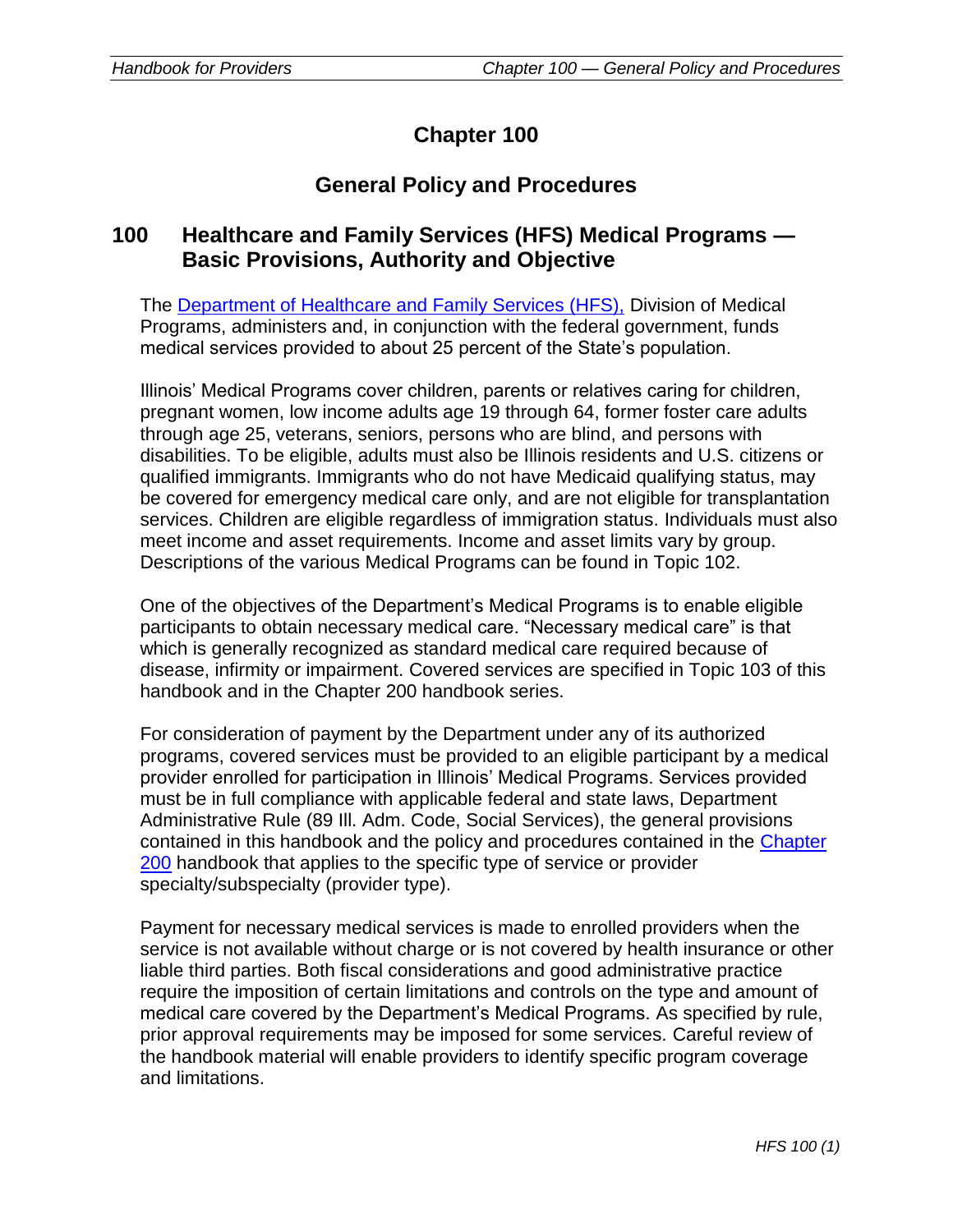# <span id="page-12-0"></span>**101 Provider Enrollment**

#### **101.1 Illinois Medicaid Program Advanced Cloud Technology (IMPACT)**

Illinois has a web-based provider enrollment system called Illinois Medicaid Program Advanced Cloud Technology (IMPACT). When enrolling in IMPACT, entities and individuals must designate their enrollment type as one of the following:

- Group (e.g., physician group)
- Billing Agent
- Facilities, Agencies, and Organizations (FAO);
- Individual
	- o Rendering /Servicing
	- o Sole Proprietor
- Atypical (non- medical provider)
	- o Atypical Individuals
	- o Atypical Agency Groups

When enrolling, providers will designate a Provider Type, Specialty, and Subspecialty (if needed) in the IMPACT system.

#### **Group**

A Group is an entity that bills for health care services rendered by a group of practitioners. The entity may not have any licenses/certificates associated with their enrollment, such as a Group CLIA. A Group is required to have a Type 2 (organizational) NPI. The Group serves as a Billing Provider, meaning that the Group submits claims and/or receives payments on behalf of Typical Individual Sole Proprietors or Rendering /Servicing only providers. A Group may be classified as providing clinic, medical, dental, therapy and/or optical services, but is not the provider rendering the services.

#### **Billing Agent**

A provider may associate with a Billing Agent. In IMPACT, a Billing Agent is defined as: a business authorized to submit HIPAA compliant transactions; or, an entity that exchanges Electronic Protected Health Information (ePHI) on behalf of a health care provider or other authorized parties. Billing Agents may also be referred to as a Clearinghouse, a Software Vendor, or a Valued Added Network (VAN) depending on the relationship to the health care provider. In order for a provider to associate with a Billing Agent, the Billing Agent must be registered in the IMPACT system prior to the provider.

#### **FAO**

A provider may associate with an FAO. In IMPACT, an FAO is defined as an entity that provides health care services. FAOs include hospitals, nursing homes, laboratories, medical groups, etc., that have a Type 2 NPI. Licensing is required for this type of entity. In order for a provider to associate with an FAO, the FAOs must be registered in the IMPACT system prior to the provider.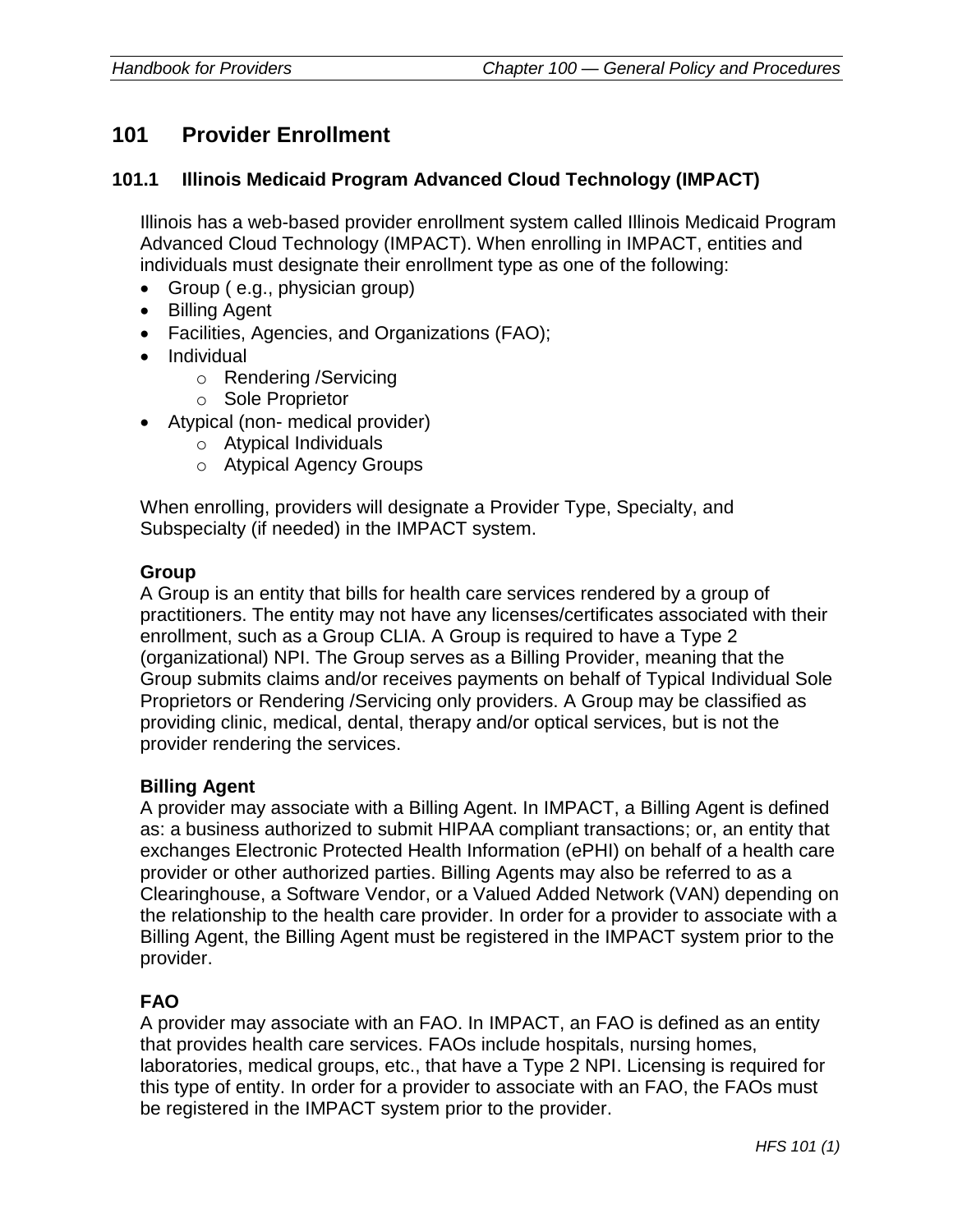#### **Individual**

An Individual is a provider who is termed "Typical", meaning that the provider requires a Type 1 (individual) NPI for rendering health care services. The provider "Applicant Type" will be defined based on the way he/she bills for the services rendered.

• Rendering/Servicing Provider

A Rendering/Servicing provider renders services to participants but does not submit claims directly to the State for reimbursement. The provider has to associate to at least one Billing Provider who will submit claims to the State on his/her behalf. The Billing Provider can be an Individual Sole Proprietor, FAO, or Group enrolled in IMPACT.

Example: An example of a Rendering/Serving provider is a physician working for a hospital. He/she would enroll as a Rendering/Servicing provider only and would associate to a Billing Provider, which is the hospital in this case, as the hospital will be submitting claims on the provider's behalf.

• Sole Proprietor

A Sole Proprietor is a provider that owns his/her own practice/business. An individual Sole Proprietor will submit claims for services, either directly or indirectly through a Billing Agent, and/or receive reimbursement for the services. The providers may also associate to a Billing Provider such as FAO or Group who will submit claims to the State on their behalf.

Example: An example of an Individual/Sole Proprietor is a podiatrist who owns his/her own practice and submits claims directly to the State for reimbursement or associates to a Billing Agent to submit claims to the State on his/her behalf.

Note: An Individual/Sole Proprietor in some cases may serve as a Billing Provider. For example, if an Individual/Sole Proprietor employs an individual who renders health care services to participants, then this individual would enroll as a Rendering/Servicing provider and would associate to the Individual/Sole Proprietor who would serve as the Billing Provider.

#### **Atypical**

The Centers for Medicare and Medicaid Services (CMS) defines Atypical providers as providers who do not provide health care. These providers are not required to obtain an NPI. Some Atypical providers have never been required to enroll with the Department, such as emergency technicians, transportation drivers, dispatchers, homemakers and personal assistants serving waiver participants.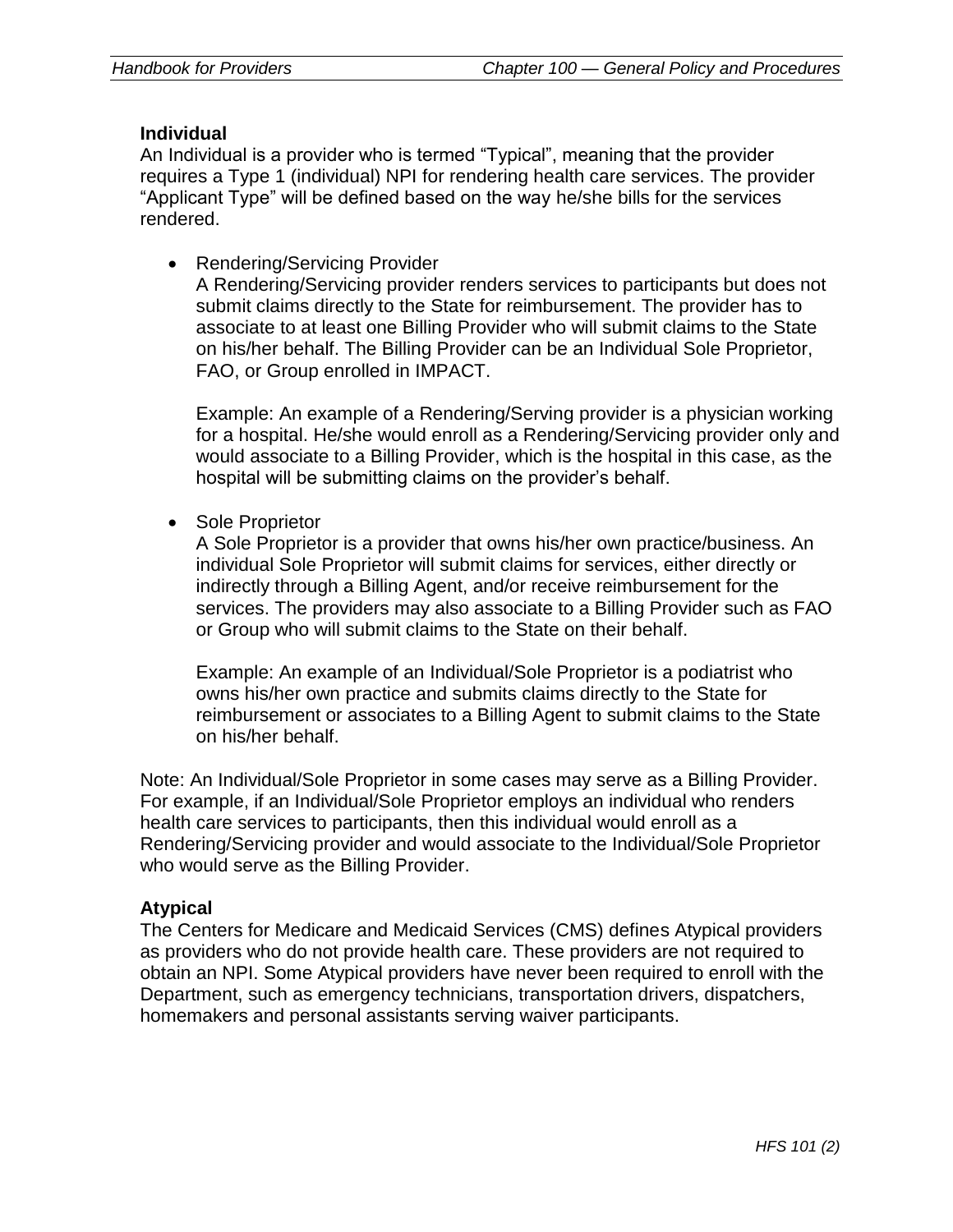- An Atypical Individual works under his/her Social Security Number and may have an Employer Identification Number (EIN). Many providers in this group work with one or more of the Illinois State agencies, such as Department of Aging, Department of Children and Family Services, Department of Human Services and the University of Illinois Chicago – Department of Specialized Care for Children.
- An Atypical Agency has an EIN number and employees. A non-emergency transportation provider is an example of an Atypical provider.

#### **101.2 Prerequisite Enrollment Steps for Providers**

Before beginning the enrollment process in the **IMPACT** system, please determine whether you need to complete any of the prerequisite steps listed below.

- **Obtain a National Provider Identifier (NPI) Number** A NPI is a unique tendigit identification number issued by the federal Centers of Medicare and Medicaid (CMS). As required under the Health Insurance Portability and Accountability Act (HIPAA), health care providers must have an NPI and use the NPI in all HIPAA-related transactions. Providers may have multiple locations attached to one NPI, or separate NPIs for each location. Additional information on NPIs can be found on the federal [CMS HIPPA](https://www.cms.gov/Regulations-and-Guidance/Administrative-Simplification/HIPAA-ACA/index.html) webpage. Not all providers are required to have an NPI. If you are a health care provider who is a HIPAAcovered entity you must obtain an NPI.
- **Taxonomy Number** A code used in billing HIPAA related transactions. The taxonomy number is selected by the health care provider based upon their education, license/certification and the services being rendered. Individual providers and organizations are required to indicate their taxonomy number when applying for an NPI. Providers who are required to have an NPI will need to enter their taxonomy number in IMPACT. Refer to the CMS website for additional information on [taxonomy codes.](https://www.cms.gov/medicare/provider-enrollment-and-certification/medicareprovidersupenroll/taxonomy.html)
- **Ensure a Certified W9 is on File** Providers who receive state/federal funds directly from the Illinois State Comptroller for services rendered or provided to participants must have a certified W9 tax form on file with the Illinois State [Comptroller's office.](https://illinoiscomptroller.gov/)
- **Professional Certifications or Licensures** Providers must maintain current certification or licensure as a condition of participation in the Illinois Medicaid Program. If your profession requires certification or licensure in the State of Illinois, these qualifications must be active at the time of revalidation or enrollment in IMPACT. The [IMPACT](https://www.illinois.gov/hfs/impact/Pages/default.aspx) system verifies the following certifications and licensures: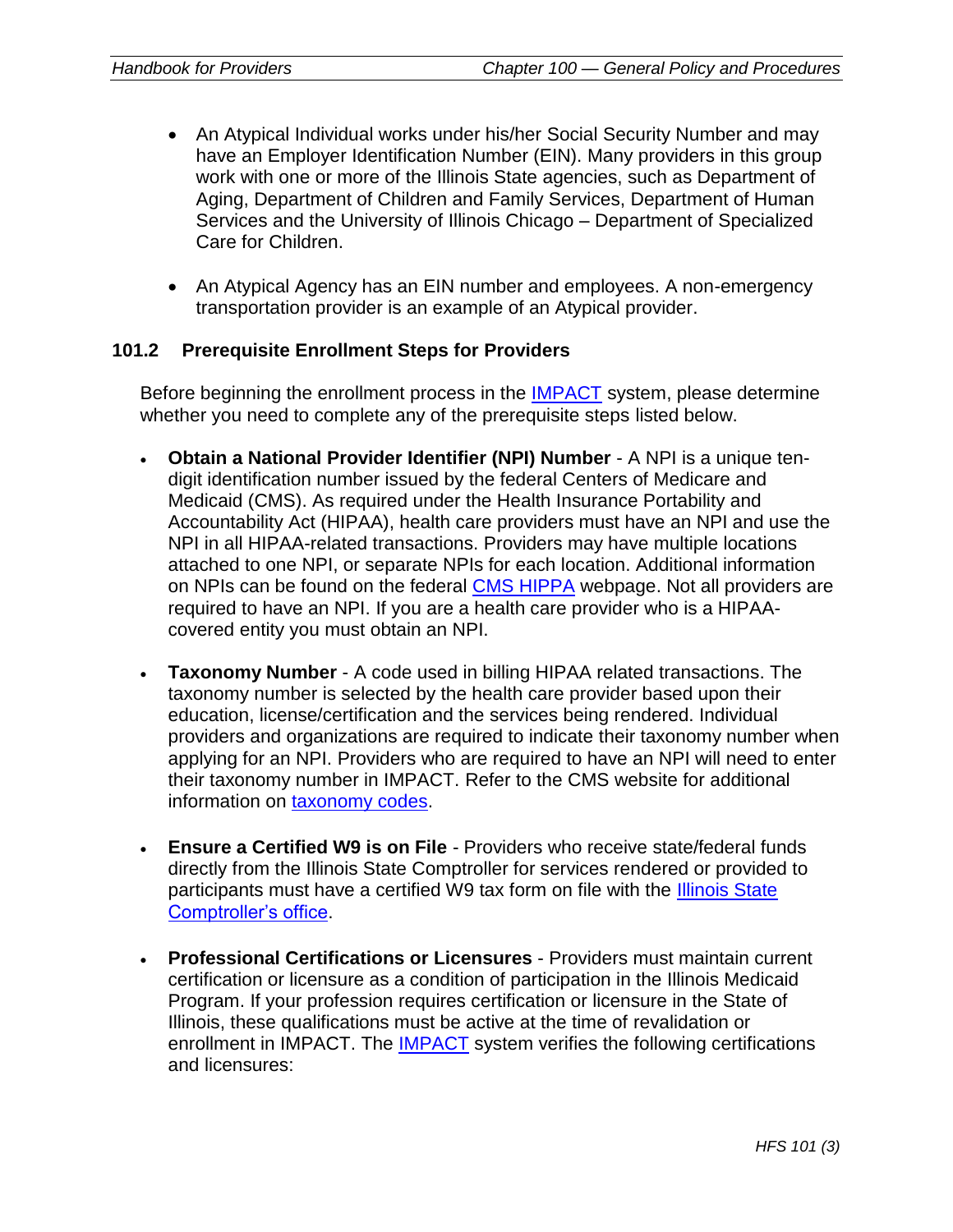- Illinois professional licenses
- Out-of-state medical licenses
- Medicare certifications
- American Board of Medical Specialties (ABMS)
- Clinical Laboratory Improvement Amendments (CLIA) Certifications
- Behavior Analyst Certification
- Deaf/Hard of Hearing Commission Licenses
- Board of Optician/Contact Lens Certifications
- Federal Aviation Administration Certifications

As applicable, [IMPACT](https://www.illinois.gov/hfs/impact/Pages/default.aspx) also verifies the following information:

- Criminal history background checks
- Drug Enforcement Agency Numbers
- **Sanctions**
- **Vital Statistics**
- Provider basic information
- Driver's license/State ID
- Vehicle plate numbers
- Vehicle Identification Numbers (VIN)
- Safety Training Certifications
- **Ensure the Appropriate Web Access** [IMPACT](https://www.illinois.gov/hfs/impact/Pages/default.aspx) requires each provider to submit an active e-mail address. E-mail will become the primary mode of communication between contract agencies and providers, and an e-mail address is a required field for revalidating or enrollment in [IMPACT.](https://www.illinois.gov/hfs/impact/Pages/default.aspx) In order to access the IMPACT provider portal you must use an Internet browser.

#### **101.3 Participation Requirements**

To be approved for participation in the Illinois Medicaid Program, providers must agree to the requirements detailed in [89 Illinois Administrative Code 140, Subpart B](http://www.ilga.gov/commission/jcar/admincode/089/08900140sections.html) as well as in relevant topics throughout the [Chapter 200](https://www.illinois.gov/hfs/MedicalProviders/Handbooks/Pages/Chapter200.aspx) series handbooks.

- Verify eligibility of the patient prior to providing each service (not applicable where prohibited by law, for example, emergency ambulance services or hospital emergency room services).
- Allow all patients the choice of accepting or rejecting medical or surgical care or treatment.
- Inform patients prior to providing a non-covered service for which the patient will be held financially liable, that payment for such service cannot be made by the Department.
- Provide supplies and services in full compliance with all applicable provisions of state and federal laws and regulations pertaining to nondiscrimination and equal employment opportunity, including, but not limited to: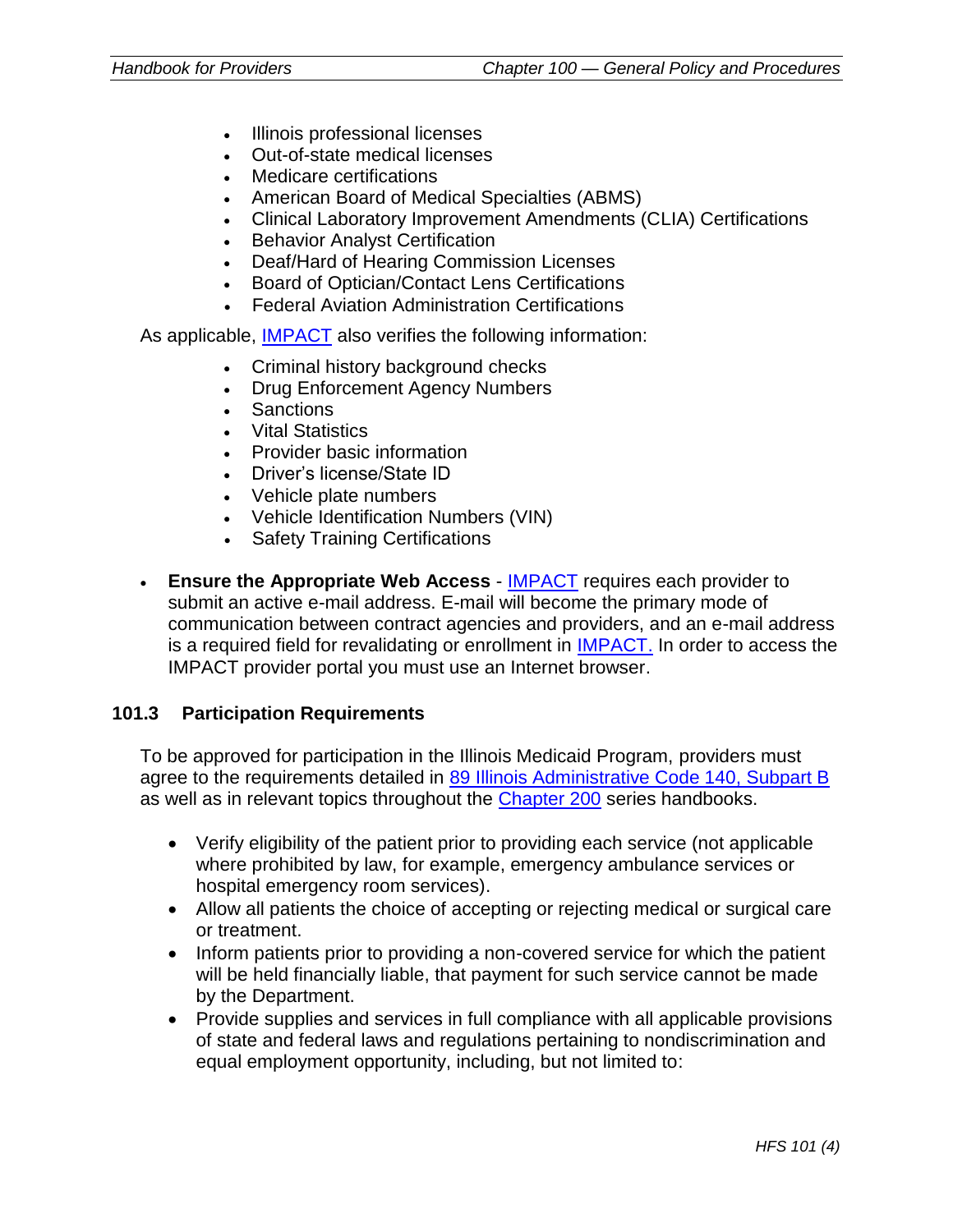- Full compliance with Title VI of the Civil Rights Act of 1964, which prohibits discrimination on the basis of race, color or national origin.
- Full compliance with Section 504 of the Rehabilitation Act of 1973 and Part 84 of Title 45 of the Code of Federal Regulations, which prohibit discrimination on the basis of handicap, and
- Without discrimination on the basis of religious belief, political affiliation, sex, age or disability.
- Comply with the requirements of applicable federal and state laws and not engage in practices prohibited by such laws.
- Hold confidential, and use for authorized program purposes only, all Medical Assistance Program information regarding patients.
- Furnish to the Department, in a format and manner requested by it, any information it requests regarding payments for providing goods or services or supplies to patients by the provider, his or her agent, employer or employee.
- Provide services and supplies to patients in the same quality and mode of delivery as are provided to the general public, and charge the Department in amounts not to exceed the provider's usual and customary charges.
- Accept as payment in full the amounts established by the Department, except in limited instances involving allowable spenddown or co-payments, as described in Topics 113 and 114 of this handbook.
- If a provider accepts an individual eligible for medical coverage from the Department, such provider must not bill, demand, or otherwise seek reimbursement from that individual or from a financially responsible relative or representative of the individual for any service for which reimbursement would have been available from the Department if the provider had timely and properly billed the Department. For purposes of this requirement, "accepts" shall be deemed to include:
	- An affirmative representation to an individual that payment for services will be sought from the Department.
	- An individual presents the provider with his or her medical card and the provider does not indicate that other payment arrangements will be necessary.
	- Billing the Department for the covered medical service provided an eligible individual.
- If an eligible individual is entitled to Medical Assistance with respect to a service for which a third party is liable for payment, the provider furnishing the service may not seek to collect from the individual payment for the service if the total liability of the third party for the service is at least equal to the amount payable for the service from the Department.
- Accepting assignment of Medicare benefits for participants eligible for Medicare, when payment for services to such persons is sought from the Department.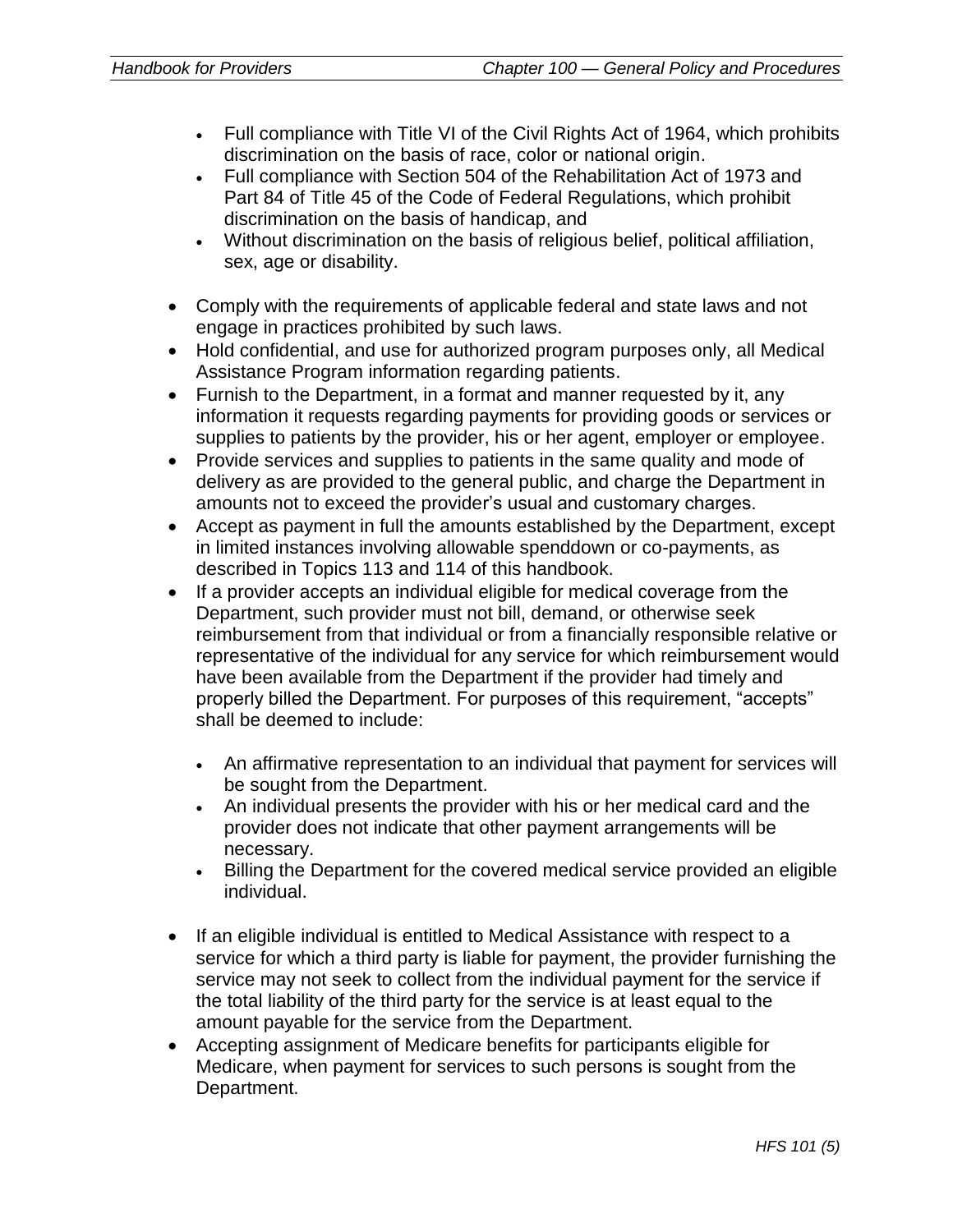• In the case of long term care providers, assume liability for repayment to the Department of any overpayment made to the facility regardless of whether the overpayment was incurred by a current owner or operator or by a previous owner or operator.

#### **101.4 Conditional Enrollment Periods**

Enrollment of a vendor/provider in the Medicaid program is conditional for one year as noted in Illinois Public Aid Code [305 ILCS 5/5-5.](http://www.ilga.gov/legislation/ilcs/ilcs2.asp?ChapterID=28) During the period of conditional enrollment, the Department may terminate the vendor/provider's eligibility to participate in, or may dis-enroll the vendor/provider from the Department's Medical Programs without cause. Such termination or dis-enrollments are not subject to the Department's hearing process. However, a dis-enrolled vendor/provider may reapply without penalty. The Department is authorized to limit the conditional enrollment period for providers based upon the risk of fraud, waste, and abuse that is posed by the categorical risk level assigned to the provider as described in Topic 101.6 below.

#### **101.5 Provider Screening Based on Risk Level**

The Department is required to screen all initial provider applications, including applications for a new practice location and all applications received in response to a re-enrollment, reinstatement, or revalidation enrollment request based on a categorical risk level of "limited," "moderate," or "high." The risk level is assigned based on the type of provider. If a provider type can fit more than one categorical risk level, the highest level is assigned.

The provider screening process is conducted on: 1) all providers required to enroll through the [IMPACT](https://www.illinois.gov/hfs/impact/Pages/default.aspx) system; 2) any person with ownership or control interest of 5% or more in the disclosing entity; 3) any subcontractor in which the disclosing entity has a direct or limited ownership of 5 percent or more, and; 4) any fiscal agent or managing employee of the provider. For this purpose, "managing employee" is defined as a general manager, business manager, administrator, director, or other individual who exercises operational or managerial control over, or who directly or indirectly conducts the day-to-day operation of an institution, organization or agency.

For additional information regarding conditional enrollment periods and screening risk levels, please refer to Appendix 6, Category of Risk of the Vendor, and the [Medical Provider Exclusion and Criminal History Background Check Screening](https://www.illinois.gov/hfs/impact/Documents/MedicaidProviderExclusionCHBCScreening.pdf) document available on the [IMPACT](https://www.illinois.gov/hfs/impact/Pages/default.aspx) webpage.

#### **101.6 Provider Discipline (Sanctions) — Exclusion from Participation in Federal Health Care Programs**

The Department will confirm the identity and determine the exclusion status of providers and any person with an ownership or control interest of 5% or more in the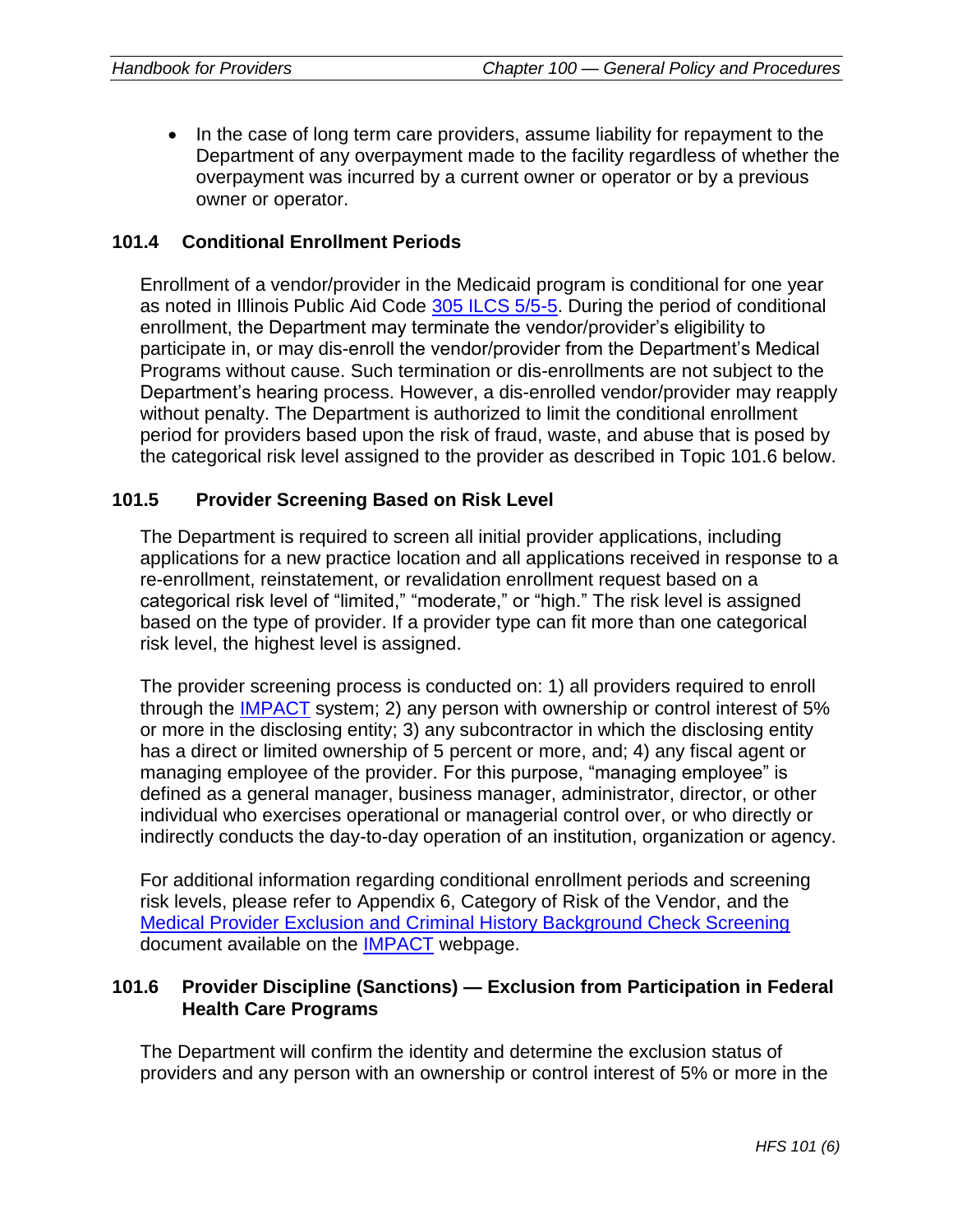disclosing entity or any agent or managing employee of the provider through routine federal data base checks. These checks are conducted through the Social Security [Administration's Death Master File,](https://www.ssdmf.com/FolderID/1/SessionID/%7BCD34C4FD-F545-42B6-9840-895DCFAD0A45%7D/PageVars/Library/InfoManage/Guide.htm) the [National Plan and Provider Enumeration](https://nppes.cms.hhs.gov/NPPES/Welcome.do)  [System \(NPPES\),](https://nppes.cms.hhs.gov/NPPES/Welcome.do) the [List of Excluded Individuals/Entities \(LEIE\)](https://oig.hhs.gov/exclusions/exclusions_list.asp) and the [System for](https://www.sam.gov/portal/SAM/#1)  [Award Management \(SAM\)](https://www.sam.gov/portal/SAM/#1) which includes the [Excluded Parties List System](https://oig.hhs.gov/exclusions/exclusions_list.asp)  [\(EPLS\).](https://oig.hhs.gov/exclusions/exclusions_list.asp)

The [IMPACT](https://www.illinois.gov/hfs/impact/Pages/default.aspx) system conducts an automated check of the above databases at enrollment, re-enrollment, revalidation, reinstatement and when a provider's information is modified in IMPACT. Any finding related to the exclusion of a provider is referred to the Department's [Office of Inspector General](https://www.illinois.gov/hfs/oig/Pages/Welcome.aspx/hfs/oig/Pages/Welcome.aspx) (OIG) for review. If the OIG determines that the finding does not exclude the provider, the application is referred to the appropriate agency (i.e., HFS, DHS-DASA, DHS-DD, DoA). If the OIG determines that there is a valid exclusion, the OIG will deny the application and notify the provider.

# **101.7 Criminal History Background Checks**

The [IMPACT](https://www.illinois.gov/hfs/impact/Pages/default.aspx) system electronically processes an automated criminal history background check (CHBC) for each provider application and all persons listed within the application at enrollment, re-enrollment, revalidation, reinstatement and when a provider's information is modified in IMPACT. In addition, all enrolled providers and all persons listed on the application will have a CHBC conducted on a monthly basis.

Information is electronically collected from a variety of sources, including, but not limited to, county arrest and court records and the Illinois Department of Corrections. The following categories of criminal activity/history are screened: alcohol, arson, assault, breaking & entering, burglary, child abuse, computer crimes, drugs, embezzlement, illegal use/possession of firearms, forgery, fraud, homicide, kidnapping, larceny, property crimes, robbery, sexual misconduct, theft, traffic violations, vehicle crimes, other violence and weapon crimes. Any negative findings associated with the CHBC will cause the application to automatically be referred to the OIG for review. The OIG will review the provider's criminal history as defined by Illinois Public Aid Code [305 ILCS 5/12-4.25.](http://www.ilga.gov/legislation/ilcs/ilcs2.asp?ChapterID=28)

If the OIG determines that a CHBC finding does not exclude a provider, the application will be referred to the appropriate agency (i.e., HFS, DHS, DCFS) for further review. If the OIG determines that the provider's criminal history may exclude them from being a Medicaid provider, they will communicate with the appropriate agency to coordinate a decision regarding eligibility.

#### **101.8 340B Program Enrollment**

The Department requires all providers eligible to participate in the federal [340B Drug](http://www.hrsa.gov/opa/)  [Pricing Program](http://www.hrsa.gov/opa/) under Section 340B of the federal Public Health Services Act, be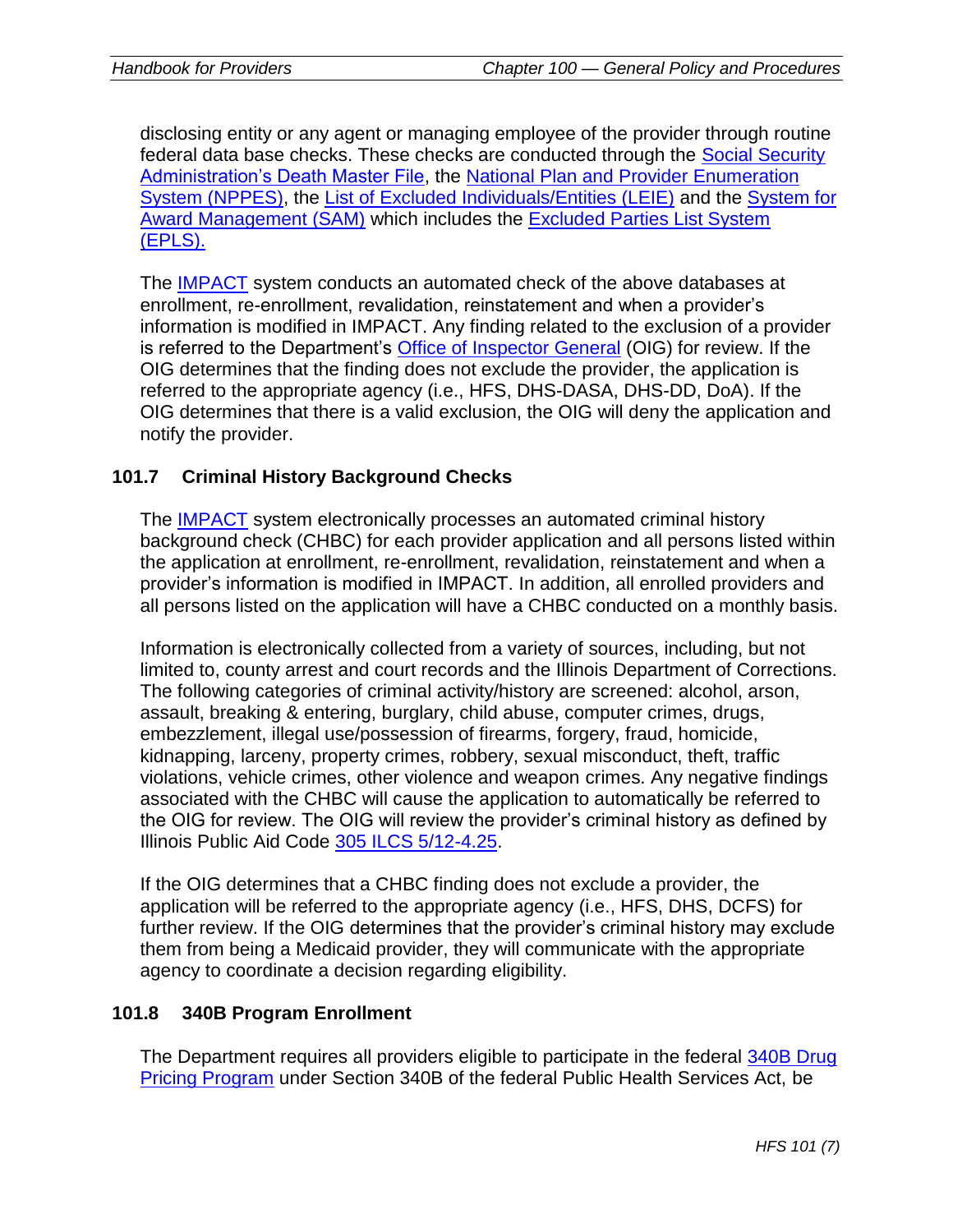enrolled as a 340B provider with the U.S. Department of Health and Human Services. Visit the 340B Drug Pricing Program's [Eligibility and Registration](http://www.hrsa.gov/opa/eligibilityandregistration/index.html) webpage for more information on eligible 340B providers.

#### **101.9 Termination of Provider Enrollment**

A participating provider may terminate participation in the Department's Medical Programs at any time, unless the provider has a contractual relationship with the Department which provides otherwise.

**Exception:** In the case of long term care providers, facilities must give written notice at least 60 days prior to the date of termination. For a complete description of these requirements, refer to the Handbook for Providers of Long Term Care Services or call the Bureau of Long Term Care at (217)782-0545.

Written notification of voluntary termination is to be sent to:

[Illinois Department of Healthcare and Family Services](https://www.illinois.gov/hfs/Pages/default.aspx) Provider Enrollment Services Post Office Box 19114 Springfield, IL 62794-9114

The Department may terminate or suspend a provider agreement or a provider's eligibility to participate in the Department's Medical Programs pursuant to administrative proceedings. Department rules concerning the basis for such terminations or suspensions are set out in 89 III. Adm. [Code 140.16.](http://www.ilga.gov/commission/jcar/admincode/089/08900140sections.html) Department rules concerning administrative proceedings involving terminations or suspensions of medical vendors are set out in 89 Ill. Adm. [Code 104, Subpart C.](http://www.ilga.gov/commission/jcar/admincode/089/08900140sections.html)

The occurrence of a termination, either voluntary or involuntary, does not preclude the recovery of identified overpayments.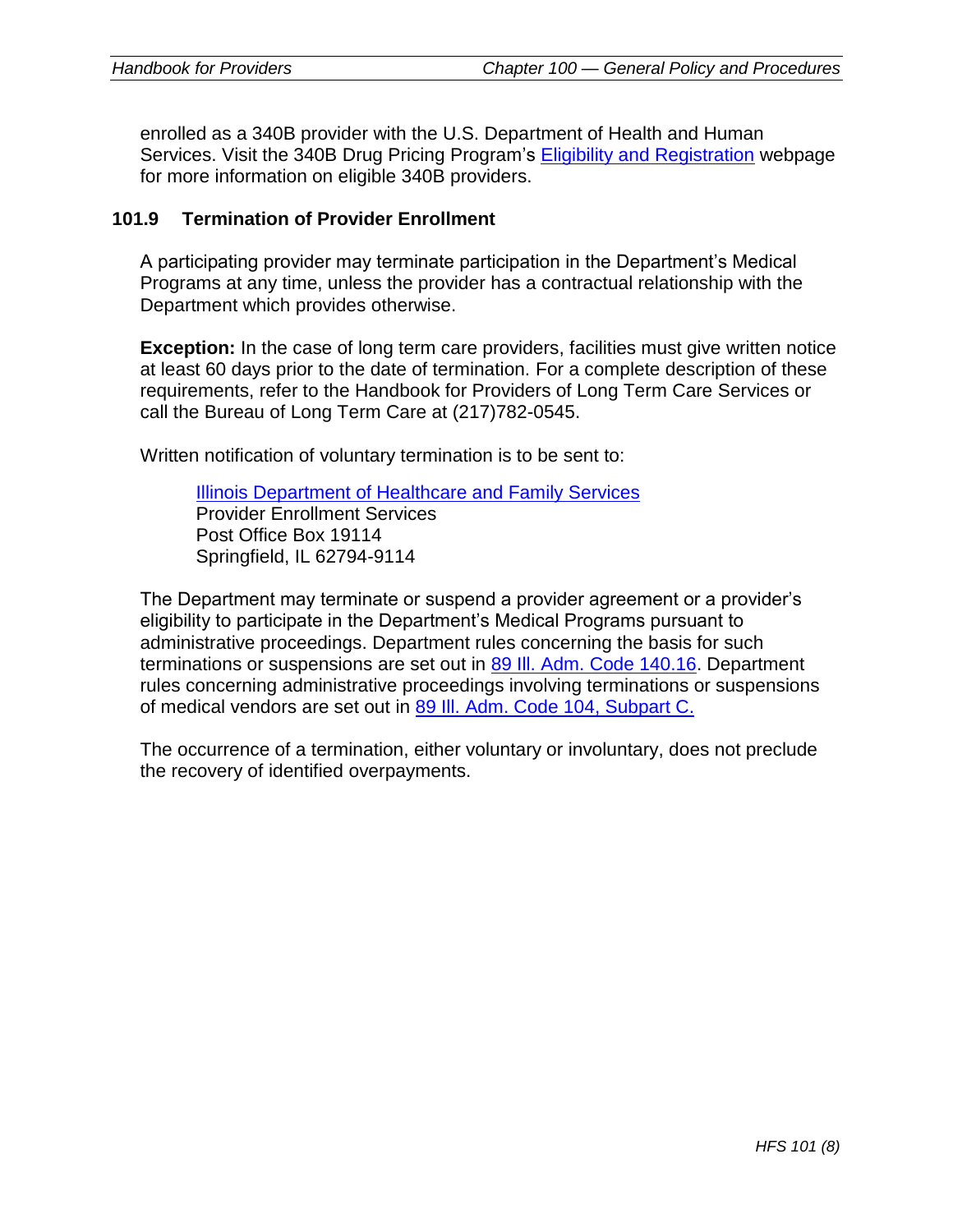# <span id="page-20-0"></span>**102 HFS Medical Programs Overview**

Payment can be made by the Department only for covered medical care and services provided to individuals who are eligible on the date of service. It is the responsibility of the provider to verify a patient's eligibility prior to providing services, except where prohibited by law (e.g., emergency ambulance services or hospital emergency room services). Information on how to verify patient eligibility can be found in Topic 108 of this handbook.

## **102.1 Applying for Coverage**

Under an interagency agreement with HFS, the [Department of Human Services'](http://www.dhs.state.il.us/page.aspx?)  [\(DHS\)](http://www.dhs.state.il.us/page.aspx?) Family Community Resource Centers (FCRCs) accept applications and determine the eligibility of individuals and families for Illinois' Medical Programs. DHS' FCRCs are organized and supervised by regions. When providers need to make contact with DHS regarding a participant, the FCRC that serves the county in which the participant lives should be contacted. In Cook County, providers should contact the appropriate neighborhood FCRC. To locate a FCRC use the DHS on-line **[Office Locator.](http://www.dhs.state.il.us/page.aspx?module=12&officetype=&county=)** 

HFS' Bureau of All Kids can determine eligibility for children, pregnant women, parents and caretaker relatives who apply by mail or web application, as well as applications that are transferred from the [Health Insurance Marketplace.](https://getcovered.illinois.gov/en)

The [Department of Children and Family Services \(DCFS\)](https://www.illinois.gov/dcfs/Pages/default.aspx) is responsible for children who are youth in care of the State and covered by Medicaid or whose care is subsidized by DCFS. DCFS has responsibility for administering its own cases. Eligibility for DCFS cases is determined by DHS staff located within the DCFS office. When providers need to make contact with DCFS regarding a participant, the [DCFS](https://www.illinois.gov/dcfs/aboutus/Pages/phoneDirectory.aspx)  [Regional Medical Liaison](https://www.illinois.gov/dcfs/aboutus/Pages/phoneDirectory.aspx) that serves the county in which the child is living should be contacted.

# **102.1.1 Application for Benefits Eligibility — ABE**

[ABE](https://abe.illinois.gov/abe/access/) is Illinois' web-based application portal for all Medical Programs administered by HFS and the Supplemental Nutrition Assistance Program (SNAP) and Cash Assistance Program benefits, both administered by the Department of Human Services (DHS). Providers who are enrolled with the Department and certified under the [Medicaid Presumptive Eligibility Program](https://www.illinois.gov/hfs/MedicalProviders/ProviderPrograms/Pages/MedicaidPresumptiveEligibility.aspx) are encouraged to use ABE.

Through ABE, applicants, medical providers and community-based organizations certified under the Illinois Assister Program, can only apply online for the following HFS Medical Programs; All Kids, Family Care, Moms & Babies, Medical Assistance for Seniors and Persons with Disabilities (SPD), ACA Adults, and, former foster care clients. Assister Programs were created under the Affordable Care Act (ACA) so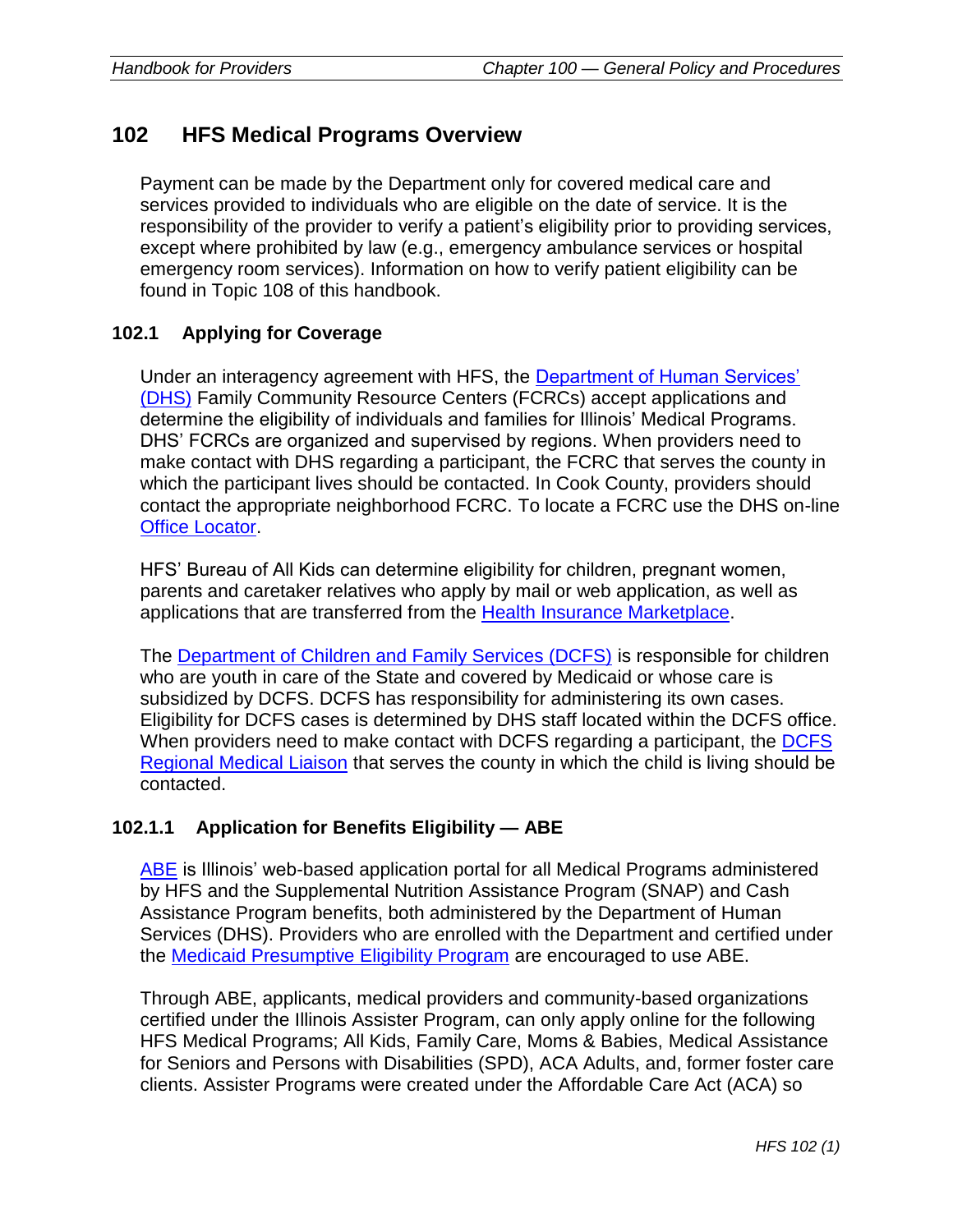community-based organizations could help support enrollment, outreach and education in both the Health Insurance Marketplace and Medicaid. Assisters are Certified Application Counselors (CACs). For information on what it means, and how to apply, to be a CAC go to the [Certified Application Counselor](https://getcovered.illinois.gov/en/cac-toolbox) organization website.

# **102.1.2 Prior and Retroactive Coverage**

When an applicant initially applies for coverage they may request that their coverage is backdated to cover service they may have received for up to three months prior to the month of their application. The first time children are approved for the Family Health Plans of All Kids Share or All Kids Premium, the children may be eligible for payment of medical services received from two weeks before the date of application until the date their coverage under All Kids begins.

If the participant requests that the provider bill the Department for medical services rendered during the retroactive or prior coverage period, the provider should verify eligibility first. Refer to Topic 108 HFS Medical Card – Eligibility Verification.

Unless otherwise noted in the program descriptions that follow, participants in HFS' Medical Programs receive a Form HFS 469, HFS Medical Card, or, a DCFS youth in care, a CFS 930-C, Notice of Medicaid Coverage for DCFS Clients.

# **102.2 Medical Assistance Program**

The Illinois Medical Assistance Program is the program which implements Title XIX of the Social Security Act or Medicaid. It is administered by HFS under the Illinois Public Aid Code. The Department has statutory responsibility and authority for the formulation of medical policy in conformance with federal and state requirements.

#### **102.3 The Family Health Plan Program**

*Revised Effective September 1, 2019*

The Family Health Plan Program is a joint federal and state funded program operating under [Title XIX](https://www.ssa.gov/OP_Home/ssact/title19/1900.htm) and [Title XXI](https://www.ssa.gov/OP_Home/ssact/title21/2100.htm) of the Social Security Act, the [Illinois Public](http://www.ilga.gov/legislation/ilcs/ilcs2.asp?ChapterID=28)  [Aid Code \[305ILCS 5/1-1et seq.1\]](http://www.ilga.gov/legislation/ilcs/ilcs2.asp?ChapterID=28) and the [Children's Health Insurance Program Act](http://www.ilga.gov/legislation/ilcs/ilcs2.asp?ChapterID=22)  [\[215ILCS 106\]](http://www.ilga.gov/legislation/ilcs/ilcs2.asp?ChapterID=22) that authorizes the Department to administer an insurance program to assist families in providing medical coverage for their children. The Family Health Plan Program is comprised of four plans:

- All Kids Assist/FamilyCare Plan All Kids Assist pays for a child's health care with no copayments or premiums from the participant. FamilyCare pays for a parent or caregiver relative's health care also with no copayments. Refer to Topic 114, Patient Cost-Sharing.
- All Kids Share Plan this plan pays for a child's health care with a low copayment due from the participant on certain services. Refer to Topic 114, Patient Cost-Sharing.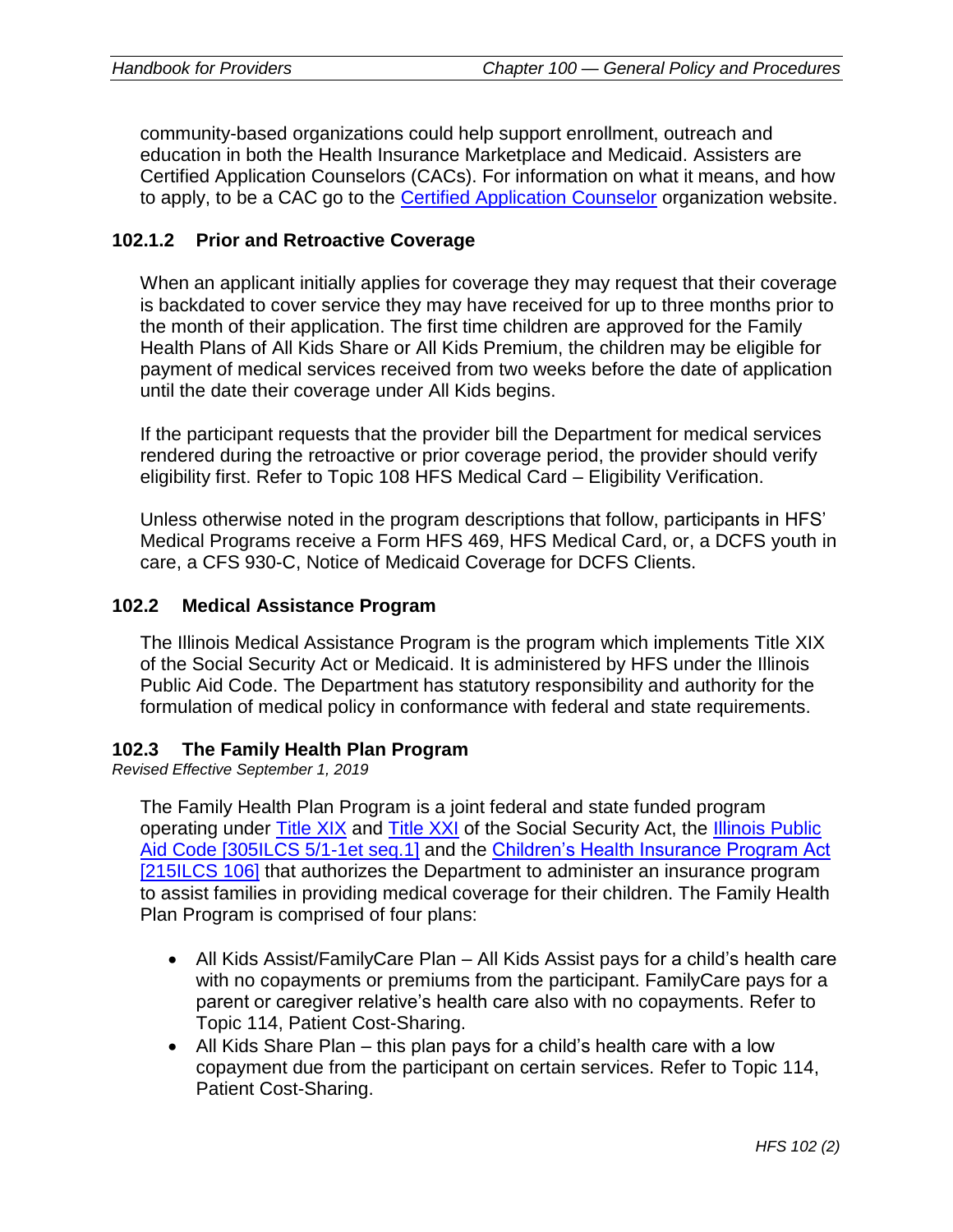- All Kids Premium Plan this plan requires participants to pay a low premium each month and a low copayment on certain services. Refer to Topic 114, Patient Cost-Sharing.
- Moms and Babies this plan covers pregnant women throughout pregnancy, 60 days postpartum and babies for the first year of the baby's life with no copayments or premiums from the participant.

Refer to Topic 103 for a description of covered services. Please note, the medical services that are covered for participants in the Family Health Plans of All Kids Share and All Kids Premium are the same as those listed in Topic 103, with the exception of services provided through a waiver approved under Section 1915(c) of the Social Security Act and abortion services. Nonemergency transportation services are not covered for participants enrolled in All Kids Premium Level 2 program.

More information on these plans can be found on the [All Kids](https://www.illinois.gov/hfs/MedicalPrograms/AllKids/Pages/default.aspx) webpage and the [FamilyCare](https://www.illinois.gov/hfs/MedicalPrograms/AllKids/Pages/FamilyCare.aspx) webpage.

## **102.4 Senior and Persons with Disabilities (SPD) Program – Formerly AABD**

The Senior and Persons with Disabilities (SPD) Program provides medical coverage under Medicaid to seniors, persons who are blind and persons with disabilities with income up to 100 percent of the federal poverty level (FPL) and no more than \$2,000 of non-exempt resources. Refer to Topic 103 for a description of covered services.

# **102.5 The Affordable Care Act (ACA) Adult Group**

Effective January 1, 2014, the Affordable Care Act (ACA) established a new federal eligibility group for medical coverage for adults age 19-64 without children and with incomes up to 138% FPL. These low-income adults may be eligible for health coverage through Medicaid. In addition, they are also eligible to receive, if qualified, Long Term Care Supports and Services (LTSS), including nursing home care; services in an Intermediate Care Facility for Individuals with Developmental Disabilities (ICF/IDD); or services provided through Home and Community-Based Services (HCBS) waivers under subsection 1915(c) of the Social Security Act. For more information on the ACA Adult Group visit HFS' [Affordable Care Act](https://www.illinois.gov/hfs/MedicalClients/AffordableCareAct/Pages/default.aspx) webpage. Refer to Topic 103 for a description of covered services.

#### **102.6 Medicare Savings Program (MSP)**

The Department's Medicare Savings Program (MSP) offers assistance to qualified Medicare beneficiaries in paying Medicare premiums, deductibles and coinsurance. The MSP consists of three programs: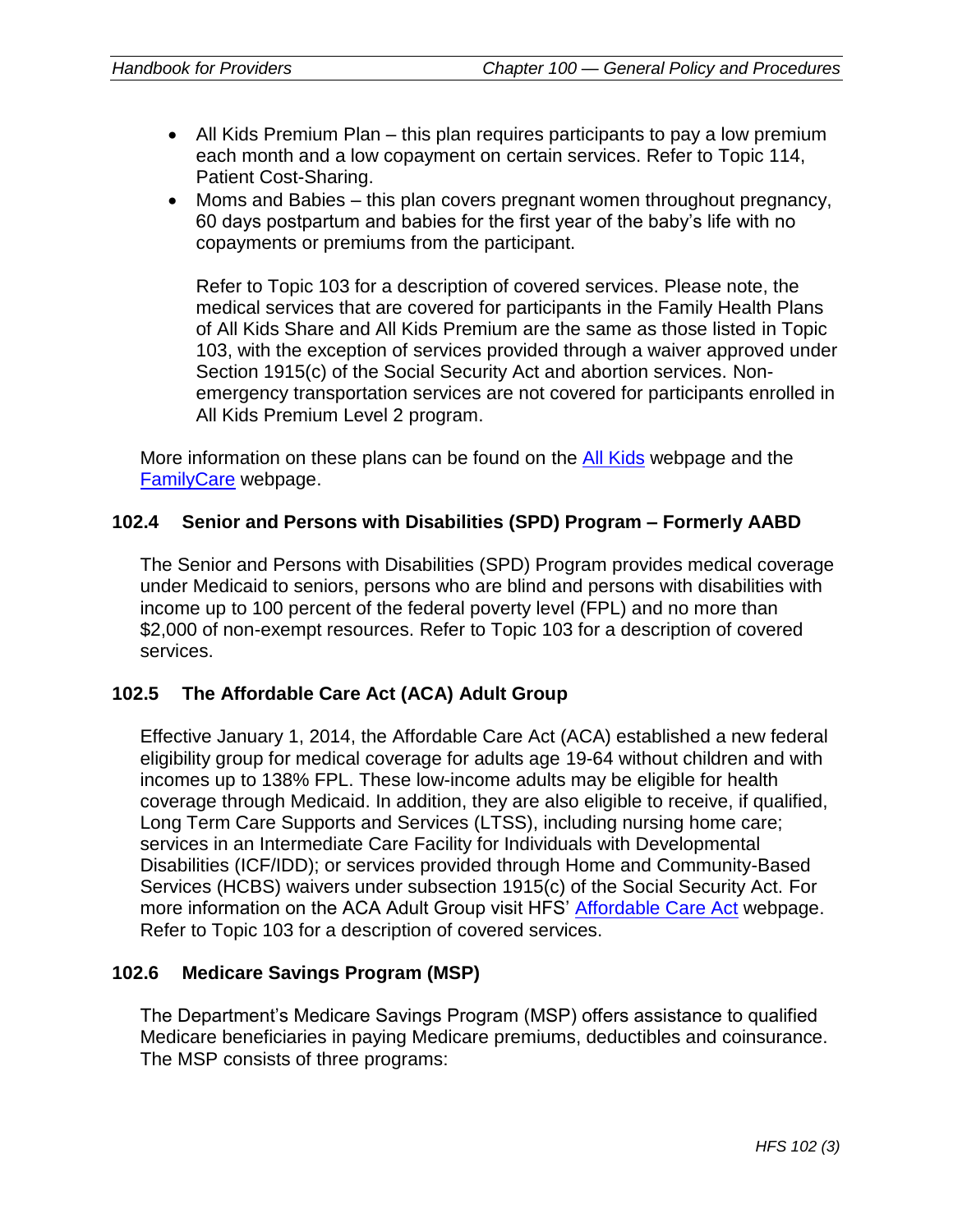- [Qualified Medicare Beneficiary \(QMB\)](https://www.illinois.gov/hfs/info/Brochures%20and%20Forms/Brochures/Pages/HFS3352.aspx) for eligible QMB participants, the Department pays the monthly Medicare premiums, deductibles and coinsurance.
- Specified Low-Income Medicare Beneficiary (SLIB/SLMB) for eligible SLIB/SLMB participants, the Department pays the monthly Medicare Part B Supplemental Medical Insurance premiums.
- Qualified Individual  $(QI)$  1 for eligible QI-1 participants, the Department pays the monthly Medicare Part B Supplemental Medical Insurance premiums.

For a brochure on the Medicare Savings for Qualified Beneficiaries visit the Department's [Medical Programs Brochures](https://www.illinois.gov/hfs/info/Brochures%20and%20Forms/Pages/MedBrochuresAlpha.aspx) webpage.

## **102.7 State Chronic Renal Disease Program**

The [State Chronic Renal Disease Program](https://www.illinois.gov/hfs/medicalclients/renal/Pages/default.aspx) is operated by the Department under the authority of the [Renal Disease Treatment Act \[410](http://www.ilga.gov/legislation/ilcs/ilcs2.asp?ChapterID=35) ILCS 430]. This is a state only funded program that covers the cost of renal dialysis services for eligible Illinois residents diagnosed with chronic renal failure. The only medical service covered for participants is the dialysis itself.

If a patient has Medicare as their primary insurance, the State Chronic Renal Disease Program will still remain the secondary payer. If a patient does not have health insurance or their primary insurance does not cover the costs currently being covered through the State Chronic Renal Disease Program, the patient may be required to apply for coverage through HFS' ACA Adult Group or through Illinois' official healthcare marketplace: [Get Covered Illinois.](https://getcovered.illinois.gov/en)

The application package for the State Chronic Renal Disease Program is supplied by the Department to social workers in renal dialysis centers. Social workers assist the patient in completing the application and submit it to the Department. Department staff performs a financial and eligibility evaluation and determine what the patient's participation fee will be, if any.

Participants of the State Chronic Renal Disease Program do not receive a medical card. Questions regarding applications or the eligibility of participants should be directed to the Bureau of Hospital and Provider Services at 1-877-782-5565. For more detailed information, please refer to the [State Chronic Renal Disease Program](https://www.illinois.gov/hfs/medicalclients/renal/Pages/default.aspx) webpage.

# **102.8 State Hemophilia Program**

The State Hemophilia Program is operated by the Department under the authority of the [Hemophilia Care Act \[410](http://www.ilga.gov/legislation/ilcs/ilcs2.asp?ChapterID=35) ILCS 420]. This is a state only funded program that covers certain services when directly related to the participant's hemophilia.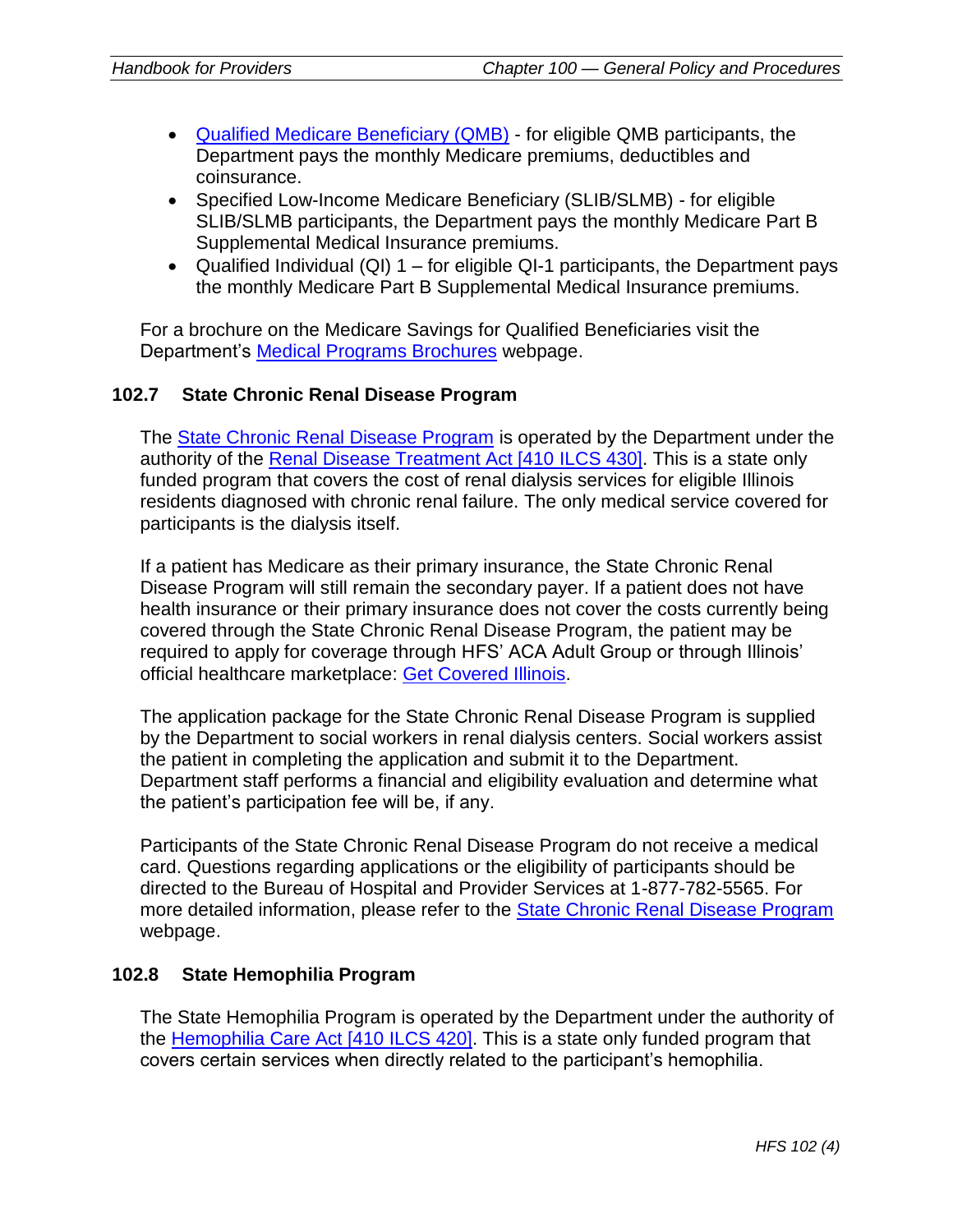Medical services covered for participants in the State Hemophilia Program vary according to the age of the participant.

For eligible children under the age of 21, the Department assists in coverage only for blood clotting factor. Other medical expenses are reimbursed by the University of Illinois at Chicago, [Division of Specialized Care for Children \(DSCC\).](http://dscc.uic.edu/)

For eligible adults, the Department assists with expenses incurred for blood clotting factor and other medical expenses related to the disease, including: two comprehensive exams per year which includes physician and laboratory services; outpatient services.

If a patient has Medicare as their primary insurance, the State Hemophilia Program will still remain the secondary payer. If a patient does not have health insurance or their primary insurance does not cover the costs currently being covered through the State Hemophilia Program, the patient may be required to apply for coverage through HFS' ACA Adult Group or through Illinois' official healthcare marketplace, [Get Covered Illinois.](https://getcovered.illinois.gov/en) Eligibility for this program is determined by the Department. Once approved, participants are sent an application every fiscal year to reapply. Applications are returned to:

> [Illinois Department of Healthcare and Family Services](https://www.illinois.gov/hfs/Pages/default.aspx) Attn: State Hemophilia Program P.O. Box 19129 Springfield, IL 62794-9129

Participants of the State Hemophilia Program do not receive an HFS Medical card. Questions regarding applications or the eligibility of participants should be directed to the Bureau of Hospital and Provider Services at 877-782-5565.

#### **102.9 State Sexual Assault Survivors Emergency Treatment Program**

The Illinois Sexual Assault Survivors Emergency Treatment Program is administered under the authority of the [Sexual Assault Survivors Emergency Treatment Act \[410](http://www.ilga.gov/legislation/ilcs/ilcs2.asp?ChapterID=35) [ILCS 70\].](http://www.ilga.gov/legislation/ilcs/ilcs2.asp?ChapterID=35) This program covers medical expenses for sexual assault survivors who seek emergency services from a certified hospital and who are not eligible for medical coverage through the Department and who are not covered for these services by a health insurance policy.

The medical services listed below are covered for participants in the State Sexual Assault Survivors Emergency Treatment Program when they are directly related to an alleged sexual assault. The Department may request medical records to verify that the services are eligible for reimbursement.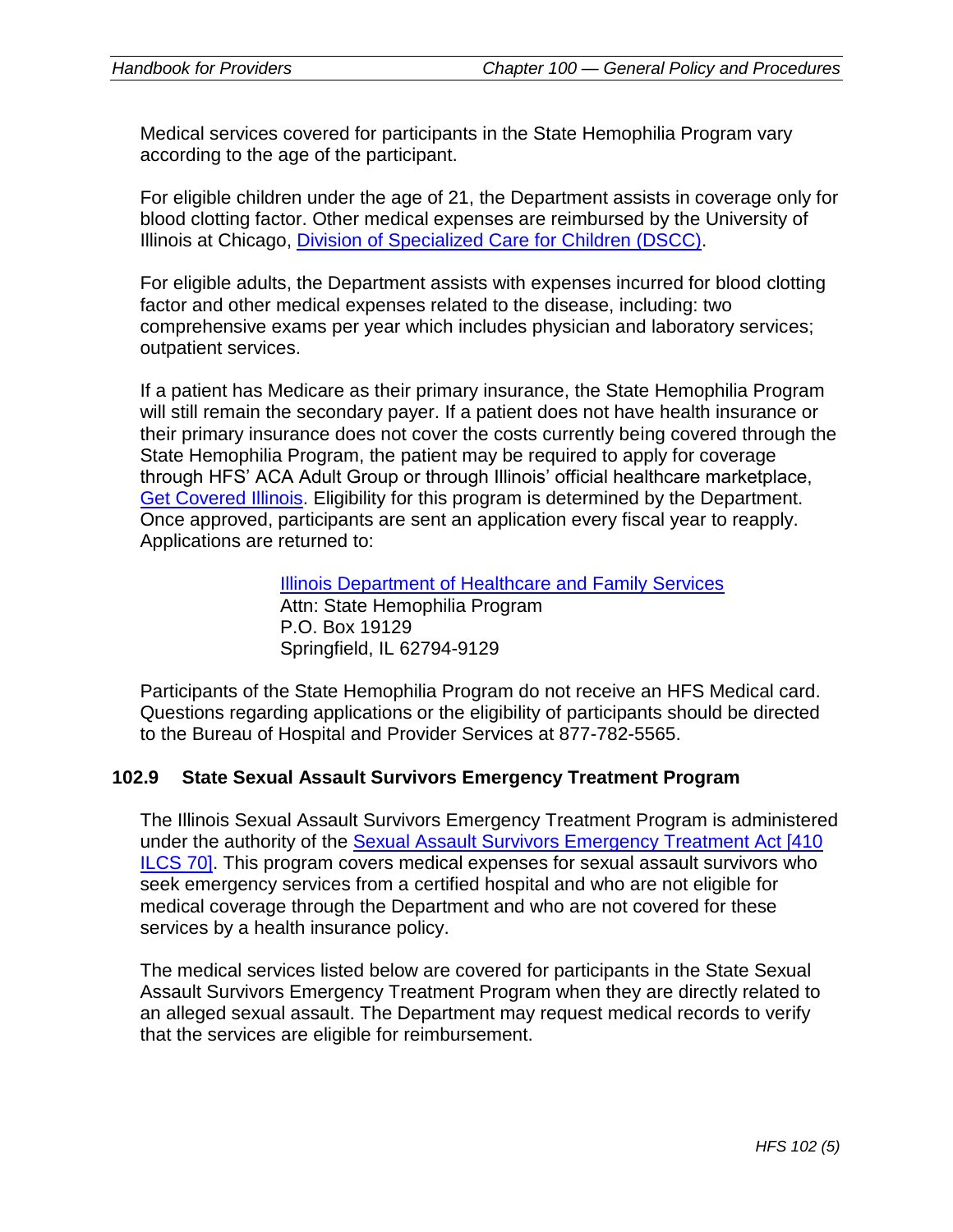- Emergency Department/Room Physician Services
- Hospital Emergency Department/Room Visits
- Transportation to the hospital emergency department/room
- Follow-up services, such as practitioner services, laboratory services and pharmacy services for a period of 90 days with a hospital issued "Authorization for Payment Voucher"

Participants of the State Sexual Assault Survivors Emergency Treatment Program do not receive an HFS Medical Card. Inquiries on this program should be directed to the Bureau of Hospital and Provider Services at 877-782-5565 or to:

> Office of the Attorney General of Illinois Crime Victims Compensation Program 100 W. Randolph Street, 13<sup>th</sup> Floor Chicago, IL 60601 Telephone: 800-228-3368

#### **102.10 Health Benefits for Persons with Breast or Cervical Cancer Program**

The Health Benefits for Persons with Breast or Cervical Cancer Program assists uninsured persons who have been diagnosed with breast or cervical cancer or a precancerous condition. The Illinois Department of Public Health administers the screening portion of the program. HFS administers the treatment portion of the program.

Eligibility for the program is determined by the Department's Breast and Cervical Cancer (BCC) Eligibility Unit. Participants in the Health Benefits for Persons with [Breast or Cervical Cancer Program](http://dph.illinois.gov/topics-services/life-stages-populations/womens-health-services/ibccp) receive the same medical benefits as participants in the Medical Assistance Family Health and ACA Adult Programs. Refer to Topic 103 for a description of covered services. Questions regarding the Health Benefits for Persons with Breast or Cervical Cancer program should be directed to the Department of Public Health Women's Health line at 888-522-1282, TTY at 800-547-0466. Additional information on the program can be found on the [Illinois Breast and Cervical Cancer Program](http://dph.illinois.gov/topics-services/life-stages-populations/womens-health-services/ibccp) website.

#### **102.11 Health Benefits for Workers with Disabilities (HBWD) Program**

The Health Benefits for Workers with Disabilities (HBWD) Program assists persons with disabilities who wish to go to work, or increase their earnings without the fear of losing Medicaid benefits. Eligibility for this program is determined by the Department's Bureau of Medical Eligibility Policy and Special Programs. Applications are submitted to:

> Health Benefits for Workers with Disabilities Program P.O. Box 19145 Springfield, IL 62794-9145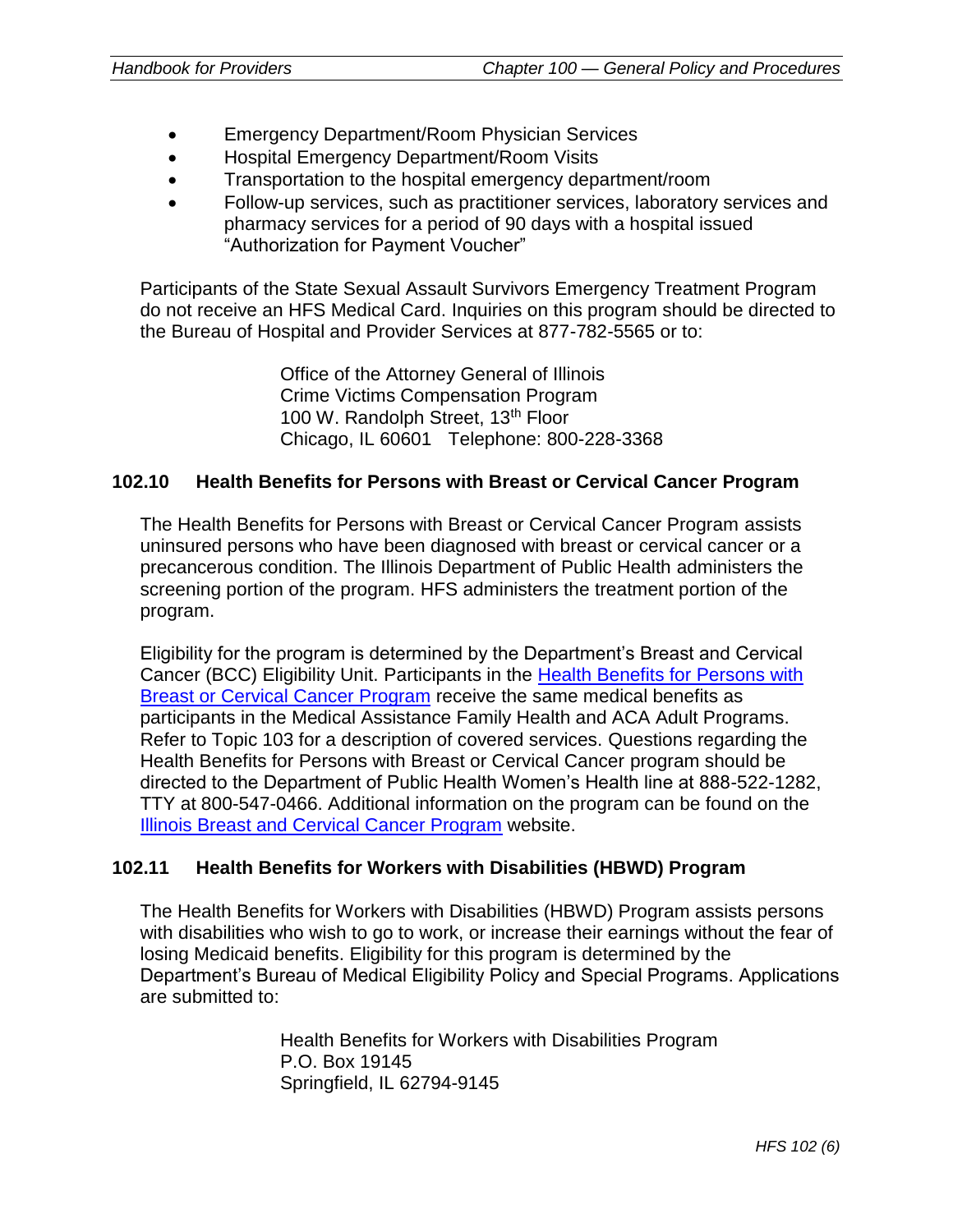Participants in the [HBWD Program](https://www.illinois.gov/hfs/MedicalPrograms/hbwd/Pages/default.aspx) receive the same medical benefits as participants in the Medical Assistance Family Health and ACA Adult Programs. Refer to Topic 103 for a description of covered services. Questions regarding the HBWD Program should be directed to 800-226-0768. Additional information on the program can be found on the [Health Benefits for Workers with Disabilities Program](https://www.illinois.gov/hfs/MedicalPrograms/hbwd/Pages/default.aspx) webpage.

#### **102.12 Emergency Services for Noncitizens Not Meeting Immigration Status**

Persons age 19 or older, who are not eligible for medical benefits because they do not meet citizen/immigration requirements, may qualify for medical coverage for emergencies only. Persons applying for Emergency Services for Noncitizens Not Meeting Immigration Status must need, or have received emergency medical services in the month of their application, or during the three months before the month of the application. These individuals must meet all the program requirements for FamilyCare Assist, ACA Adult, or SPD medical coverage, except for a Social Security Number and verification of immigration status. People who meet these requirements are classified as noncitizens not meeting immigration status and are only eligible for short-term medical coverage for emergency care. Noncitizens not meeting immigration status are ineligible for cash and regular medical benefits, including organ transplants. Refer to Topic 103 for a description of covered services.

An ineligible noncitizen who comes to Illinois solely to receive medical care does not qualify. Medical coverage is given only to the person with the emergency medical condition; other non-citizen family members are not eligible.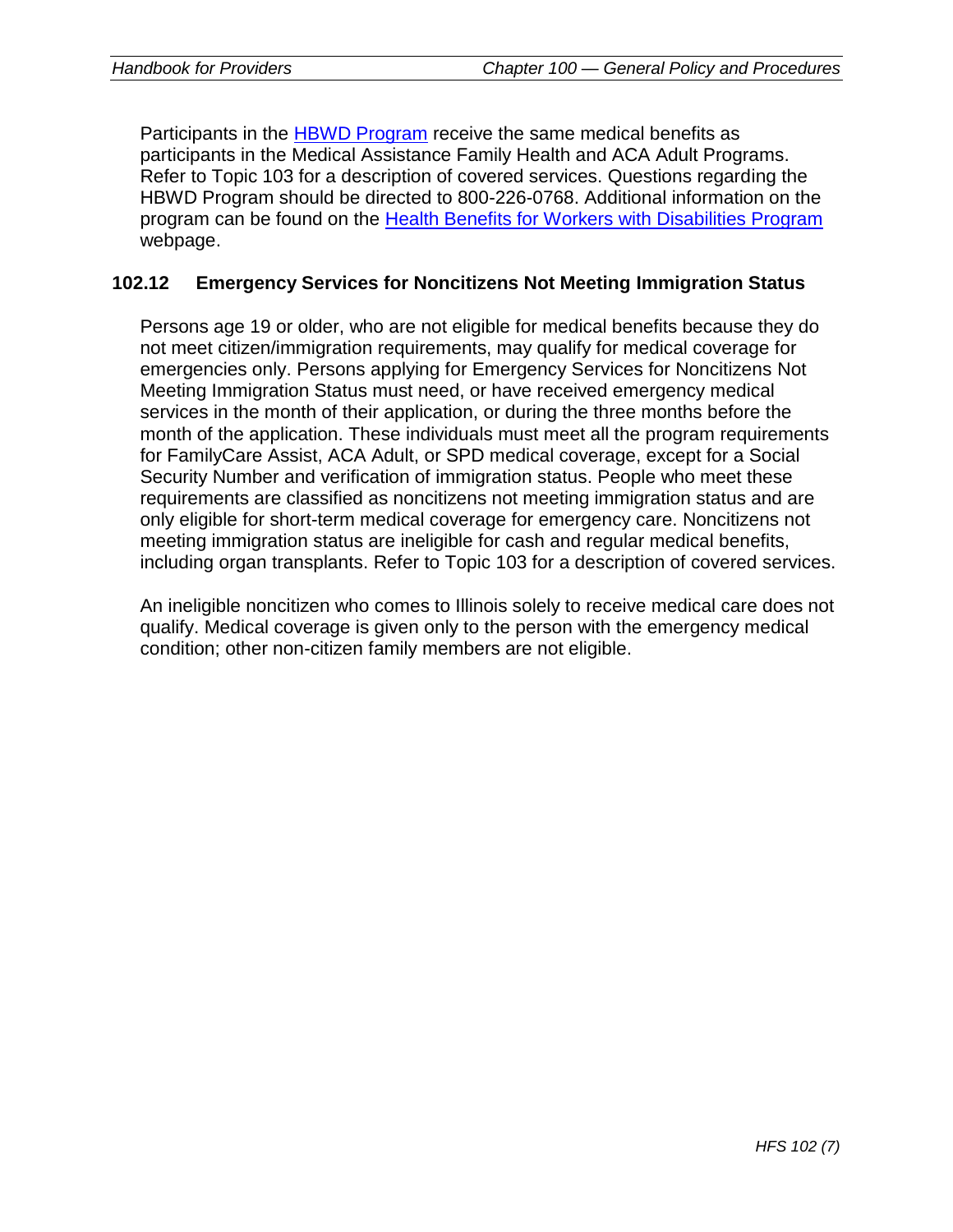# <span id="page-27-0"></span>**103 Covered Services**

The range of services for which the Department will pay varies depending on the program or plan under which a participant is covered. Topic 108 describes how to determine which persons are eligible for each of the following lists of services.

#### **103.1 Medical Assistance, Family Health Plan and ACA Adult Programs**

The medical services that are covered for participants in Medical Assistance (Medicaid), the Family Health Plans and ACA Adults include the following:

- Abortion services in limited situations (89 III. Adm. Code [140.413\)](http://www.ilga.gov/commission/jcar/admincode/089/089001400D04130R.html)
- Advanced Practice Nurse Services (89 Ill. Adm. Code [140.435,](http://www.ilga.gov/commission/jcar/admincode/089/089001400D04350R.html) [140.436\)](http://www.ilga.gov/commission/jcar/admincode/089/089001400D04360R.html)
- Ambulatory Surgical Treatment Center Services (89 Ill. Adm. Code [Part 146,](http://www.ilga.gov/commission/jcar/admincode/089/08900146sections.html)  [Subpart A\)](http://www.ilga.gov/commission/jcar/admincode/089/08900146sections.html)
- Audiology Services (89 III. Adm. Code [140.497\)](http://www.ilga.gov/commission/jcar/admincode/089/089001400D04970R.html)
- Chiropractic Services (89 Ill. Adm. Code [140.428\)](http://www.ilga.gov/commission/jcar/admincode/089/089001400D04280R.html)
- Clinic Services (89 Ill. Adm. Code [140.460,](http://www.ilga.gov/commission/jcar/admincode/089/089001400D04600R.html) [140.461,](http://www.ilga.gov/commission/jcar/admincode/089/089001400D04610R.html) [140.462,](http://www.ilga.gov/commission/jcar/admincode/089/089001400D04620R.html) [140.463,](http://www.ilga.gov/commission/jcar/admincode/089/089001400D04630R.html) [140.464](http://www.ilga.gov/commission/jcar/admincode/089/089001400D04640R.html) and [140.467\)](http://www.ilga.gov/commission/jcar/admincode/089/089001400D04670R.html)
- Dental Services (89 Ill. Adm. Code [140.420,](http://www.ilga.gov/commission/jcar/admincode/089/089001400D04200R.html) [140.421\)](http://www.ilga.gov/commission/jcar/admincode/089/089001400D04210R.html)
- EPSDT Services (89 III. Adm. Code [140.485\)](http://www.ilga.gov/commission/jcar/admincode/089/089001400D04850R.html)
- Family Planning Services and Supplies (89 III. Adm. Code [140.482,](http://www.ilga.gov/commission/jcar/admincode/089/089001400D04820R.html) [140.483](http://www.ilga.gov/commission/jcar/admincode/089/089001400D04830R.html) and [140.484\)](http://www.ilga.gov/commission/jcar/admincode/089/089001400D04840R.html)
- Home Health Agency Visits (89 III. Adm. Code [140.470,](http://www.ilga.gov/commission/jcar/admincode/089/089001400D04700R.html) [140.471,](http://www.ilga.gov/commission/jcar/admincode/089/089001400D04710R.html) [140.472](http://www.ilga.gov/commission/jcar/admincode/089/089001400D04720R.html)[,140.473](http://www.ilga.gov/commission/jcar/admincode/089/089001400D04730R.html) and [140.474\)](http://www.ilga.gov/commission/jcar/admincode/089/089001400D04740R.html)
- Hospice Services (89 III. Adm. Code [140.469\)](http://www.ilga.gov/commission/jcar/admincode/089/089001400D04690R.html)
- Hospital Ambulatory (Outpatient) Services (89 III. Adm. Code [148.140\)](http://www.ilga.gov/commission/jcar/admincode/089/089001480B01400R.html).
- Hospital Inpatient Services (89 III. Adm. Code, [Part 148,](http://www.ilga.gov/commission/jcar/admincode/089/08900148sections.html) [Part 149](http://www.ilga.gov/commission/jcar/admincode/089/08900149sections.html) and Part [152\)](http://www.ilga.gov/commission/jcar/admincode/089/08900152sections.html)
- Hospital Emergency Department Services (89 III. Adm. Code 148.140)
- Imaging Services (89 III. Adm. Code [140.438\)](http://www.ilga.gov/commission/jcar/admincode/089/089001400D04380R.html)
- Laboratory (89 Ill. Adm. Code [140.430,](http://www.ilga.gov/commission/jcar/admincode/089/089001400D04300R.html) [140.431, 140.432,](http://www.ilga.gov/commission/jcar/admincode/089/089001400D04310R.html) [140.433,](http://www.ilga.gov/commission/jcar/admincode/089/089001400D04330R.html) [140.434\).](http://www.ilga.gov/commission/jcar/admincode/089/089001400D04340R.html)
- Long Term Care Services (89 III. Adm. Code [Part 147](http://www.ilga.gov/commission/jcar/admincode/089/08900147sections.html) and [Part 153\)](http://www.ilga.gov/commission/jcar/admincode/089/08900153sections.html)
- Medical Supplies, Equipment, Prostheses and Orthoses (89 Ill. Adm. Code [140.475,](http://www.ilga.gov/commission/jcar/admincode/089/089001400D04750R.html) [140.476,](http://www.ilga.gov/commission/jcar/admincode/089/089001400D04760R.html) [140.477,](http://www.ilga.gov/commission/jcar/admincode/089/089001400D04770R.html) [140.478,](http://www.ilga.gov/commission/jcar/admincode/089/089001400D04780R.html) [140.479,](http://www.ilga.gov/commission/jcar/admincode/089/089001400D04790R.html) [140.480](http://www.ilga.gov/commission/jcar/admincode/089/089001400D04800R.html) and [140.481\)](http://www.ilga.gov/commission/jcar/admincode/089/089001400D04810R.html)
- Mental Health Services (89 III. Adm. Code [140.452,](http://www.ilga.gov/commission/jcar/admincode/089/089001400D04520R.html) [140.453,](http://www.ilga.gov/commission/jcar/admincode/089/089001400D04530R.html) [140.454,](http://www.ilga.gov/commission/jcar/admincode/089/089001400D04540R.html) [140.455\)](http://www.ilga.gov/commission/jcar/admincode/089/089001400D04550R.html)
- Optical Services/Supplies (89 Ill. Adm. Code [140.416,](http://www.ilga.gov/commission/jcar/admincode/089/089001400D04160R.html) [140.417](http://www.ilga.gov/commission/jcar/admincode/089/089001400D04170R.html) and [140.418\)](http://www.ilga.gov/commission/jcar/admincode/089/089001400D04180R.html).
- Pharmacy Services (89 Ill. Adm. Code [140.440,](http://www.ilga.gov/commission/jcar/admincode/089/089001400D04400R.html) [140.441,](http://www.ilga.gov/commission/jcar/admincode/089/089001400D04410R.html) [140.442,](http://www.ilga.gov/commission/jcar/admincode/089/089001400D04420R.html) [140.443,](http://www.ilga.gov/commission/jcar/admincode/089/089001400D04430R.html) [140.444,](http://www.ilga.gov/commission/jcar/admincode/089/089001400D04440R.html) [140.445,](http://www.ilga.gov/commission/jcar/admincode/089/089001400D04450R.html) [140.446,](http://www.ilga.gov/commission/jcar/admincode/089/089001400D04460R.html) [140.447,](http://www.ilga.gov/commission/jcar/admincode/089/089001400D04470R.html) [140.448,](http://www.ilga.gov/commission/jcar/admincode/089/089001400D04480R.html) [140.449,](http://www.ilga.gov/commission/jcar/admincode/089/089001400D04490R.html)[140.450](http://www.ilga.gov/commission/jcar/admincode/089/089001400D04500R.html) and [140.451\)](http://www.ilga.gov/commission/jcar/admincode/089/089001400D04510R.html)
- Physician Services (89 Ill. Adm. Code [140.410,](http://www.ilga.gov/commission/jcar/admincode/089/089001400D04100R.html) [140.411,](http://www.ilga.gov/commission/jcar/admincode/089/089001400D04110R.html) [140.412,](http://www.ilga.gov/commission/jcar/admincode/089/089001400D04120R.html) [140.413](http://www.ilga.gov/commission/jcar/admincode/089/089001400D04130R.html) and [140.414\)](http://www.ilga.gov/commission/jcar/admincode/089/089001400D04140R.html)
- Podiatric Services (89 III. Adm. Code [140.425,](http://www.ilga.gov/commission/jcar/admincode/089/089001400D04250R.html) [140.426\)](http://www.ilga.gov/commission/jcar/admincode/089/089001400D04260R.html)
- Renal Dialysis Services (89 III. Adm. Code [148.140\)](http://www.ilga.gov/commission/jcar/admincode/089/089001480B01400R.html)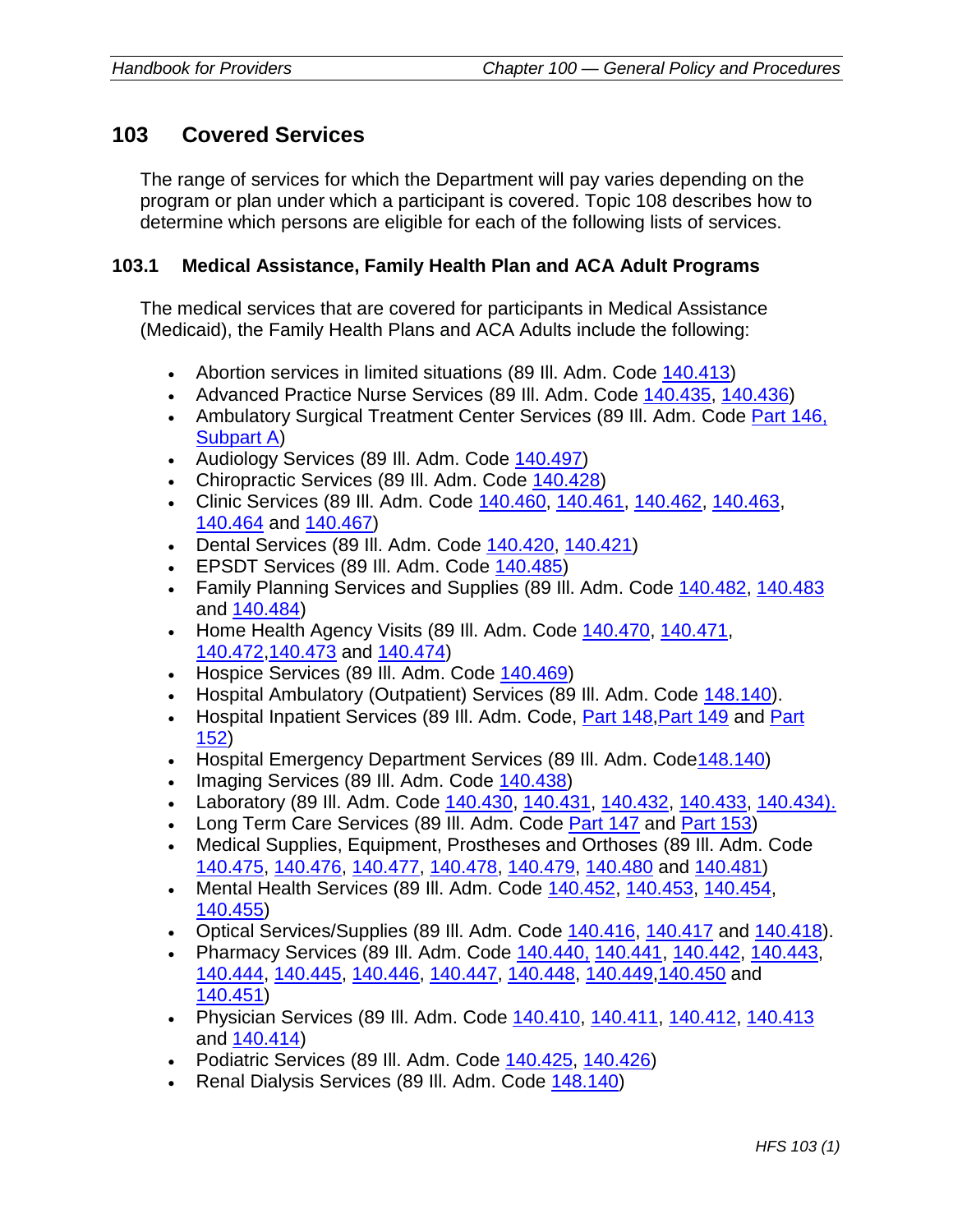- Sub-acute Alcohol-Substance Abuse Services (89 Ill. Adm. Code [148.340](http://www.ilga.gov/commission/jcar/admincode/089/089001480B03400R.html) and [148.370\)](http://www.ilga.gov/commission/jcar/admincode/089/089001480B03700R.html)
- Telehealth Services (89 III. Adm. Code [140.403\)](http://www.ilga.gov/commission/jcar/admincode/089/089001400D04030R.html)
- Therapy Services (89 III. Adm. Code  $140.457$ ,  $140.458$  and  $140.459$ )
- Transportation to secure covered medical services (89 Ill. Adm. Code [140.490,](http://www.ilga.gov/commission/jcar/admincode/089/089001400D04900R.html) [140.491,](http://www.ilga.gov/commission/jcar/admincode/089/089001400D04910R.html) [140.492,](http://www.ilga.gov/commission/jcar/admincode/089/089001400D04920R.html) [140.493](http://www.ilga.gov/commission/jcar/admincode/089/089001400D04930R.html) and [140.494\)](http://www.ilga.gov/commission/jcar/admincode/089/089001400D04940R.html)

In addition to the services listed above, certain medical services that are funded through other state agencies are covered for participants in Medical Assistance (Medicaid), the Family Health Plan and ACA Adults. These include:

- Services provided through a waiver approved under Section 1915(c) of the Social Security Act and funded through the Department on Aging and the Department of Human Services.
- Mental health services provided under the Medicaid Clinic Option or Medicaid Rehabilitation Option and funded through the Department of Human Services and the Department of Children and Family Services; and sub-acute alcohol and substance abuse treatment services funded through the Department of Human Services.

#### **103.2 Emergency Services Defined**

Throughout all the programs administered by the Department, the following definition of "emergency" is used, unless otherwise specified. Emergency is defined as "An emergency medical condition that occurs suddenly and unexpectedly, is caused by injury or illness, and requires immediate medical attention to prevent serious jeopardy to the patient's health, or serious impairment to bodily functions or parts."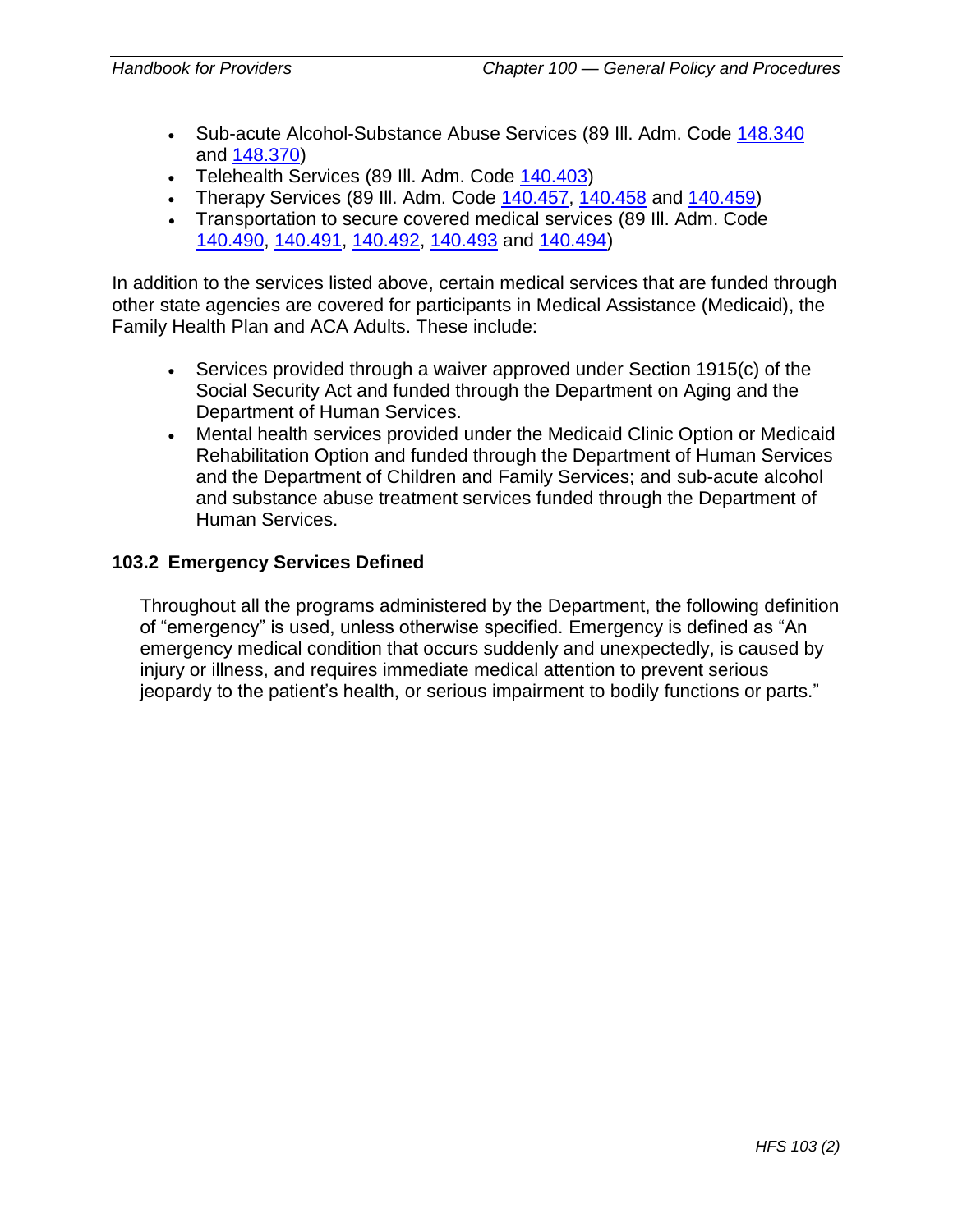# <span id="page-29-0"></span>**104 Services Not Covered**

Services for which medical necessity is not clearly established are not covered in the Department's Medical Programs, in accordance with [89 Ill. Adm. Code 140.6.](http://www.ilga.gov/commission/jcar/admincode/089/089001400A00060R.html) Services and supplies for which payment will not be made under any of the Department's medical programs include, but are not limited to, the following:

- Abortion services, except as allowed pursuant to 89 Ill. Admin. Code 140.413(a)(1)
- Acupuncture
- Artificial insemination
- Autopsy examinations
- Diagnostic or therapeutic procedures related to primary infertility or sterility
- Experimental procedures
- Items or services for which medical necessity is not clearly established
- Medical care provided by mail or telephone, except for approved telemedicine services described in Chapter 200 handbooks for practitioners and providers of encounter clinic services. This does not prohibit the mailing of medically necessary covered items, for example, prescription drugs sent to a patient by a mail-order pharmacy
- Medical examinations required for entrance in to adult educational or vocational programs
- Medical or surgical procedures performed for cosmetic purposes
- Preparation of routine records, forms and reports
- Research oriented procedures
- Services available without charge
- Services prohibited by state or federal law
- Services provided by terminated or barred providers
- Services provided only, or primarily, for the convenience of the patient/family
- Services or supplies not personally rendered by the provider, unless specifically allowed in this handbook or in the Chapter 200 handbook or otherwise specifically authorized in writing by the Department
- Subsequent treatment for venereal disease when such services are available free of charge through state and/or local health agencies
- Unkept appointments
- Visits with persons other than a patient, such as family members or long term care facility staff

Payments for services rendered after the death of a participant will be recovered by the Department. Other action may also be taken as appropriate, including possible civil or criminal fraud prosecution where warranted. The [Chapter 200](https://www.illinois.gov/hfs/MedicalProviders/Handbooks/Pages/Chapter200.aspx) handbook series may contain other exclusions which are specific to a provider type (specialty/subspecialty) or service.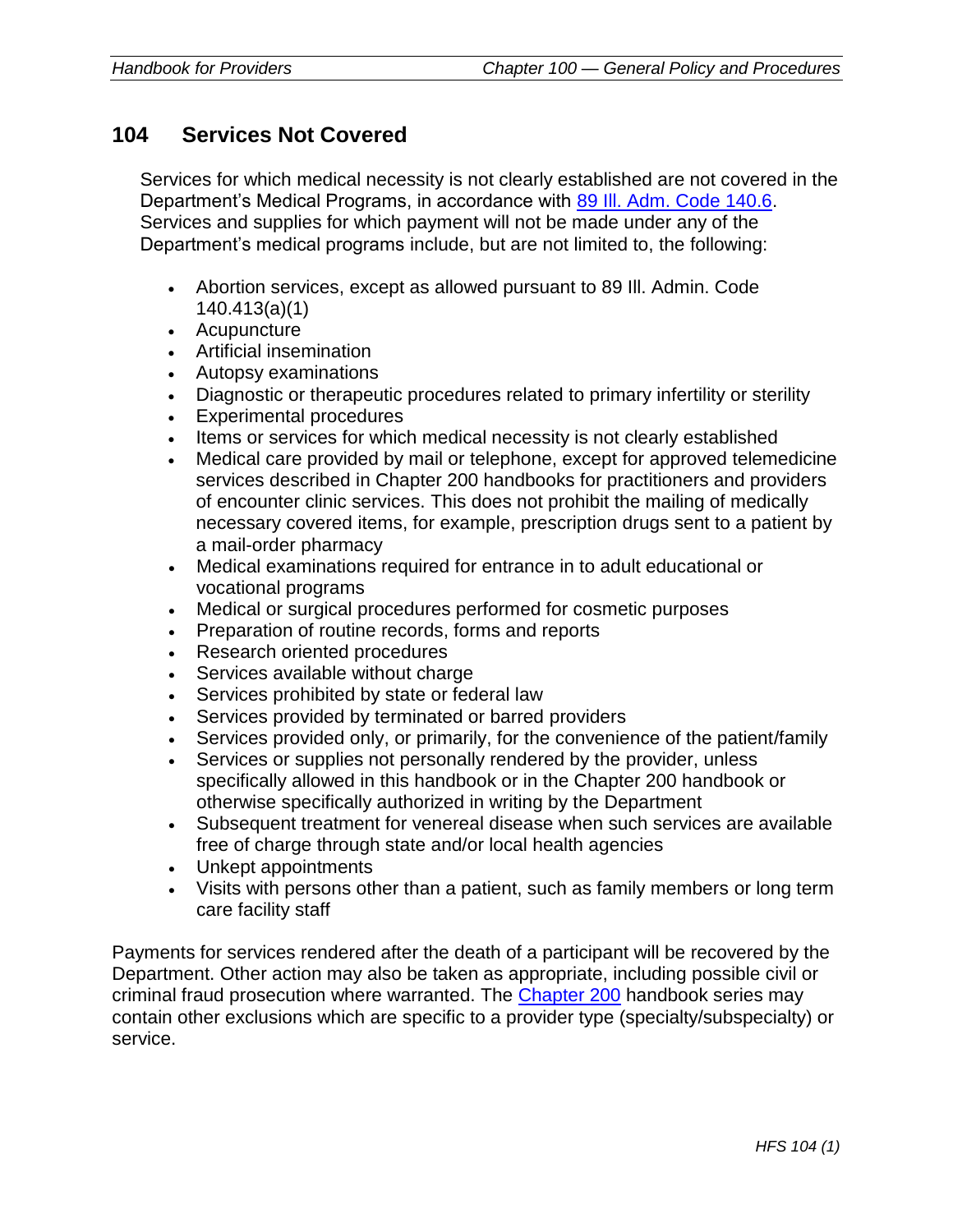# <span id="page-30-0"></span>**105 Managed Care and Care Coordination**

The Department is committed to improving the health of Medicaid participants by providing access to, and coordination of, quality health care through reforming the systems that deliver medical care to participants. This commitment includes providing a Primary Care Provider (PCP) for every participant; maintaining continuity of care with that PCP; creating comprehensive networks of care around participants including primary care, specialists, hospitals and behavioral care; and offering care coordination to help participants with complex needs navigate the healthcare system pursuant to the Medicaid reform law (Public Acts [096-1501](http://www.ilga.gov/legislation/publicacts/default.asp?GA=96) and [97-689\)](http://www.ilga.gov/legislation/publicacts/default.asp?GA=97) and the federal [Affordable Care Act](https://www.illinois.gov/hfs/medicalclients/affordablecareact/Pages/default.aspx) (Public Law 111-148). In 2011, the Public Aid Code was amended to require that at least fifty percent of all participants receiving comprehensive benefits be enrolled in some form of risk-based care coordination by January 1, 2015. As of the fall of 2016, over 60% of the 3 million participants were enrolled in a health plan that coordinates their health care.

Under the [Managed Care Programs](https://www.illinois.gov/hfs/MedicalProviders/cc/Pages/default.aspx) the term "health plan" refers to Managed Care Organizations (MCOs). MCOs include Health Maintenance Organizations (HMOs) and Managed Care Community Networks (MCCNs). HMOs are licensed by the Department of Insurance and MCCNs are provider or county owned and governed entities that operate similar to HMOs, but are certified by HFS rather than the Department of Insurance. Except for financial solvency and licensing requirements, HMOs and MCCNs have the same contractual requirements with the Department. The HMOs and MCCNs are contractually required to offer the same comprehensive set of services to participants that are available to the fee-for-service population. In addition, MCOs may offer their members additional health and wellness benefits. In each Managed Care Program, the health plan provides or arranges care coordination services for their Medicaid participants pursuant to the requirements of the health plan's contract with HFS.

Providers are encouraged to review the [Managed Care Manual \(pdf\)](https://www.illinois.gov/hfs/SiteCollectionDocuments/MCOManual.pdf) that contains helpful information regarding the Medicaid managed care program for Providers enrolled in Medicaid.

# **105.1 Provider Participation in Health Plans**

In addition to being enrolled with the Department through [IMPACT](https://www.illinois.gov/hfs/impact/Pages/default.aspx) (refer to Topic 101, Provider Enrollment and Federal Regulations at *[42 CFR Part 455 Subpart E](https://ecfr.io/Title-42/se42.4.455_1405) - Provider Screening and Enrollment*), providers must be enrolled in a managed care health plan, or have an arrangement with a plan, in order to provide services and receive reimbursement for rendering servicers to MCO enrolled participants. Contracting with a health plan does not automatically guarantee Department enrollment. Department and Managed Care enrollments are two separate enrollment processes. In addition, certain provider types such as transportation, dental, and optical providers may be required to enroll with managed care third party administrators.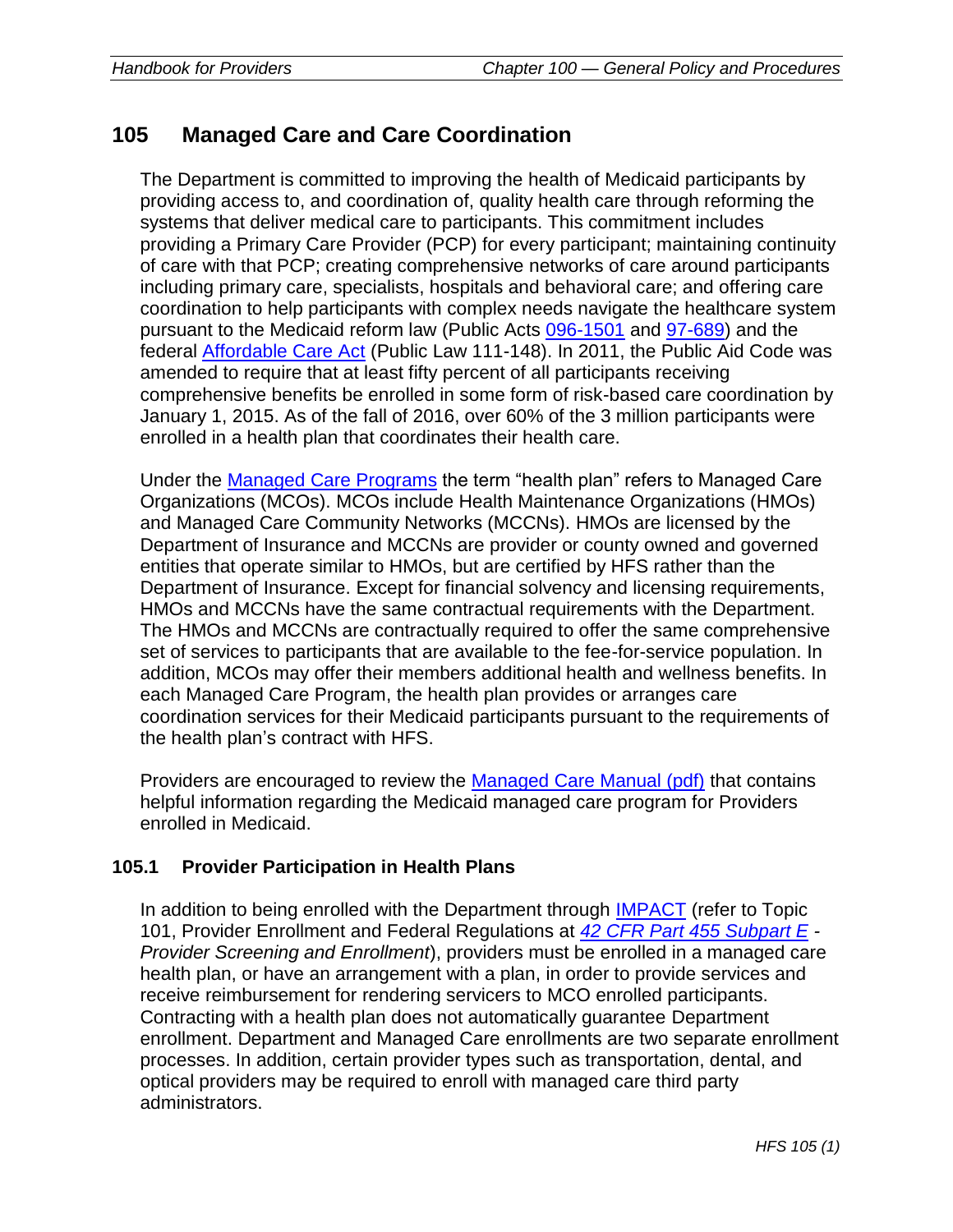A [care coordination map](https://www.illinois.gov/hfs/SiteCollectionDocuments/CCExpansionMap.pdf) showing the health plans and the counties they serve is available on the Department's website. For contact information refer to the List of [Contacts at Medicaid Health Plans](https://www.illinois.gov/hfs/SiteCollectionDocuments/ContactListAllMCEs.pdf) also available on the Department's website.

Department enrolled providers are encouraged to contract with one or more of the managed care health plans to become part of their network(s). The contract negotiated between the provider and the managed care health plan dictates the relationship between the two parties, including payment provisions, prior authorization requirements, utilization review requirements, provider complaint and resolution procedures and panel limitations. Once a provider has contracted successfully with a health plan, the provider is considered an affiliated provider of the health plan.

# **105.2 Care Coordination**

The Department has moved strategically to greater risk based managed care. The Department's initiatives include the expansion of its Medicaid Managed Care Programs in the mandatory managed care regions, Integrated Care Program (ICP), Medicare Medicaid Alignment Initiative (MMAI), Managed Long Term Services and Supports (MLTSS) Program and Family Health Program (FHP), while maintaining the Primary Care Case Management (PCCM) program in the non-mandatory counties of the State. These Managed Care Programs allow the Department to meet its goal of testing innovative care coordination models and improving the health of participants by providing access to, and coordination of, quality health care. A [care](https://www.illinois.gov/hfs/SiteCollectionDocuments/CCExpansionMap.pdf)  [coordination map](https://www.illinois.gov/hfs/SiteCollectionDocuments/CCExpansionMap.pdf) showing the health plans and the counties they serve is available on the Department's website. For contact information refer to the [List of Contacts at](https://www.illinois.gov/hfs/SiteCollectionDocuments/ContactListAllMCEs.pdf)  [Medicaid Health Plans](https://www.illinois.gov/hfs/SiteCollectionDocuments/ContactListAllMCEs.pdf) available on the Department's website.

# **105.2.1 Integrated Care Program**

The [Integrated Care Program \(ICP\)](https://www.illinois.gov/hfs/MedicalProviders/cc/icp/Pages/default.aspx) was implemented in 2011 to improve the health care and quality of life for Illinois' Seniors and Persons with Disabilities (SPDs) enrolled in the Medicaid program, but not eligible for Medicare. ICP serves SPD participants in five mandatory regions in Illinois which includes: the Greater Chicago Region, the Rockford Region, the Quad Cities Region, the Central Illinois Region, and the Metro East Region. The integrated care delivery system brings together an individual's physicians, specialists, hospitals, nursing homes and other providers as part of an integrated team. The care is organized around the patient's needs to provide a more coordinated medical approach and improve health outcomes.

Additional information on the [Integrated Care Program](https://www.illinois.gov/hfs/MedicalProviders/cc/icp/Pages/default.aspx) is available on the Department's website. A [care coordination map](https://www.illinois.gov/hfs/SiteCollectionDocuments/CCExpansionMap.pdf) showing the health plans and the counties they serve is available on the Department's website. For contact information refer to the [List of Contacts at Medicaid Health Plans](https://www.illinois.gov/hfs/SiteCollectionDocuments/ContactListAllMCEs.pdf) available on the Department's website.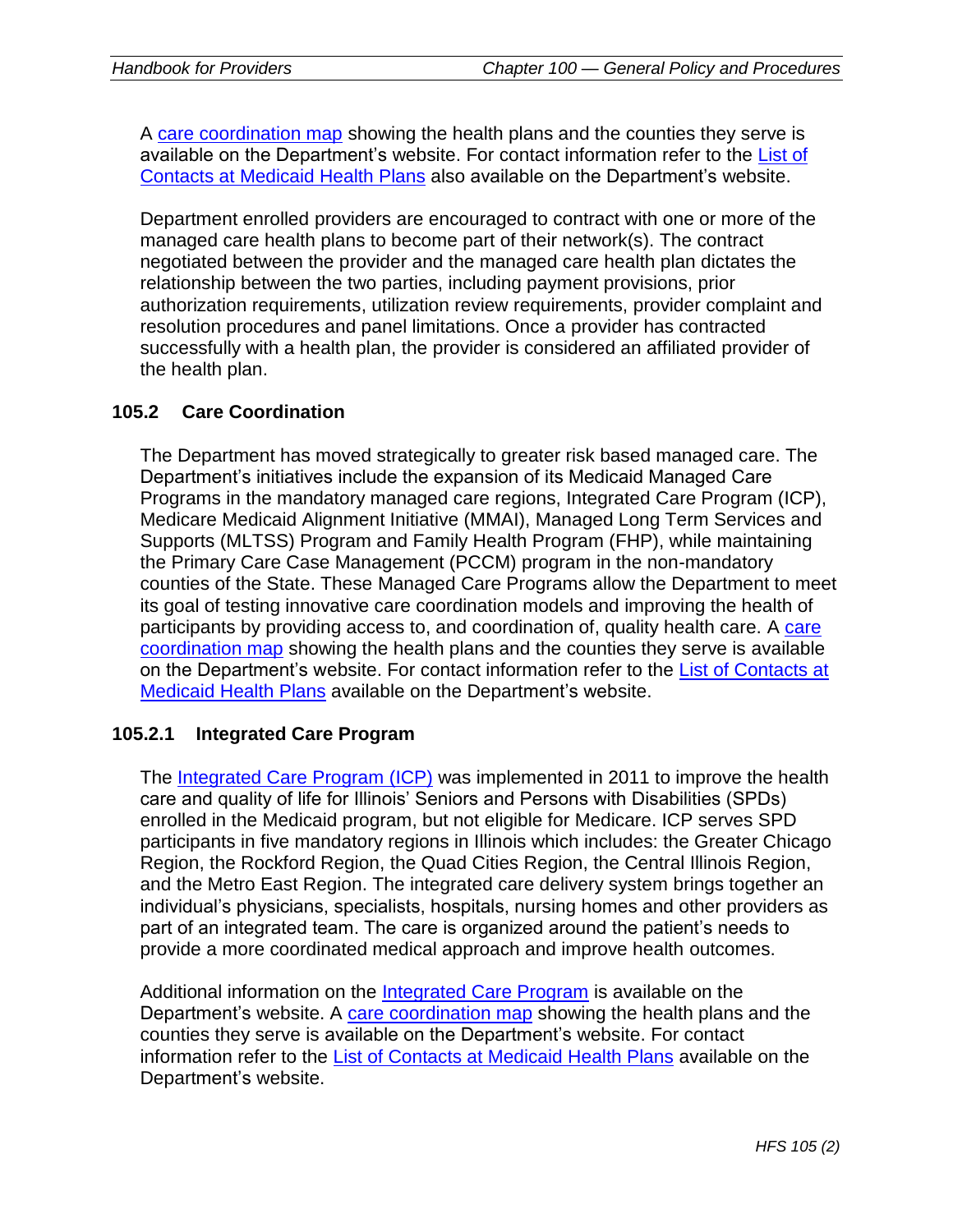## **105.2.2 Medicare-Medicaid Alignment Initiative**

The [Medicare-Medicaid Alignment Initiative \(MMAI\)](https://www.illinois.gov/hfs/MedicalProviders/cc/mmai/Pages/default.aspx) is a joint effort between the Department and the federal Centers for Medicare and Medicaid Services (CMS) to reform the way care is delivered to participants aged 21 and over who are eligible for both Medicare and Medicaid; these participants are also called Dual Eligibles. The demonstration integrates services covered in Medicare and Medicaid under one managed care program and combines financing streams to eliminate conflicting incentives between the two programs. The overarching goal of MMAI is to integrate benefits to create a unified delivery system that is easier for eligible participants to navigate. HFS and CMS contracted with MCOs serving the Greater Chicago and Central Illinois regions for this demonstration. The health plans assume financial risk for the care delivered to participants with responsibilities for robust care coordination efforts where performance will be measured and tied to quality measurement goals. MMAI is a voluntary program with passive enrollment. Passive enrollment is a process through which an eligible individual is enrolled by the Department into a contractor's plan following a minimum 60-day advance notification that includes the opportunity to make another enrollment decision prior to the effective date of the enrollment.

Additional information on the [Medicare-Medicaid Alignment Initiative](https://www.illinois.gov/hfs/MedicalProviders/cc/mmai/Pages/default.aspx) is available on the Department's website. A [care coordination map](https://www.illinois.gov/hfs/SiteCollectionDocuments/CCExpansionMap.pdf) showing the health plans and the counties they serve is available on the Department's website. For contact information refer to the [List of Contacts at Medicaid Health Plans](https://www.illinois.gov/hfs/SiteCollectionDocuments/ContactListAllMCEs.pdf) available on the Department's website.

#### **105.2.3 Managed Long Term Services and Supports Program**

The [Managed Long Term Services and Supports \(MLTSS\) Program](https://www.illinois.gov/hfs/MedicalProviders/cc/mmai/Pages/default.aspx) started in Illinois in 2016. It operates in the Greater Chicago Region and is a mandatory program for Dual Eligibles receiving long term services and supports who opt out of MMAI. The MLTSS participants include Dual Eligibles residing in a nursing facility and individuals on the following HCBS waivers: Supportive Living Facilities, Persons with Disabilities, Persons with HIV or AIDS, Persons with Brain Injuries, and Persons who are Elderly. Individuals receiving HCBS on a Developmental Disabilities (DD) waiver or residing in a DD facility are excluded from the MMAI and MLTSS programs.

In the MLTSS Program, the health plan only covers certain Medicaid services: non-Medicare long-term services and supports, non-Medicare behavioral health, and non-emergency transportation services. In addition, the participant's MLTSS health plan will cover the waiver services they receive at home, such as a personal assistant, homemaker, adult day care, or a home emergency response system. As a Dual Eligible participant, their medical benefits that are not covered by the MLTSS health plan are covered by Medicare or as Medicaid fee-for-service.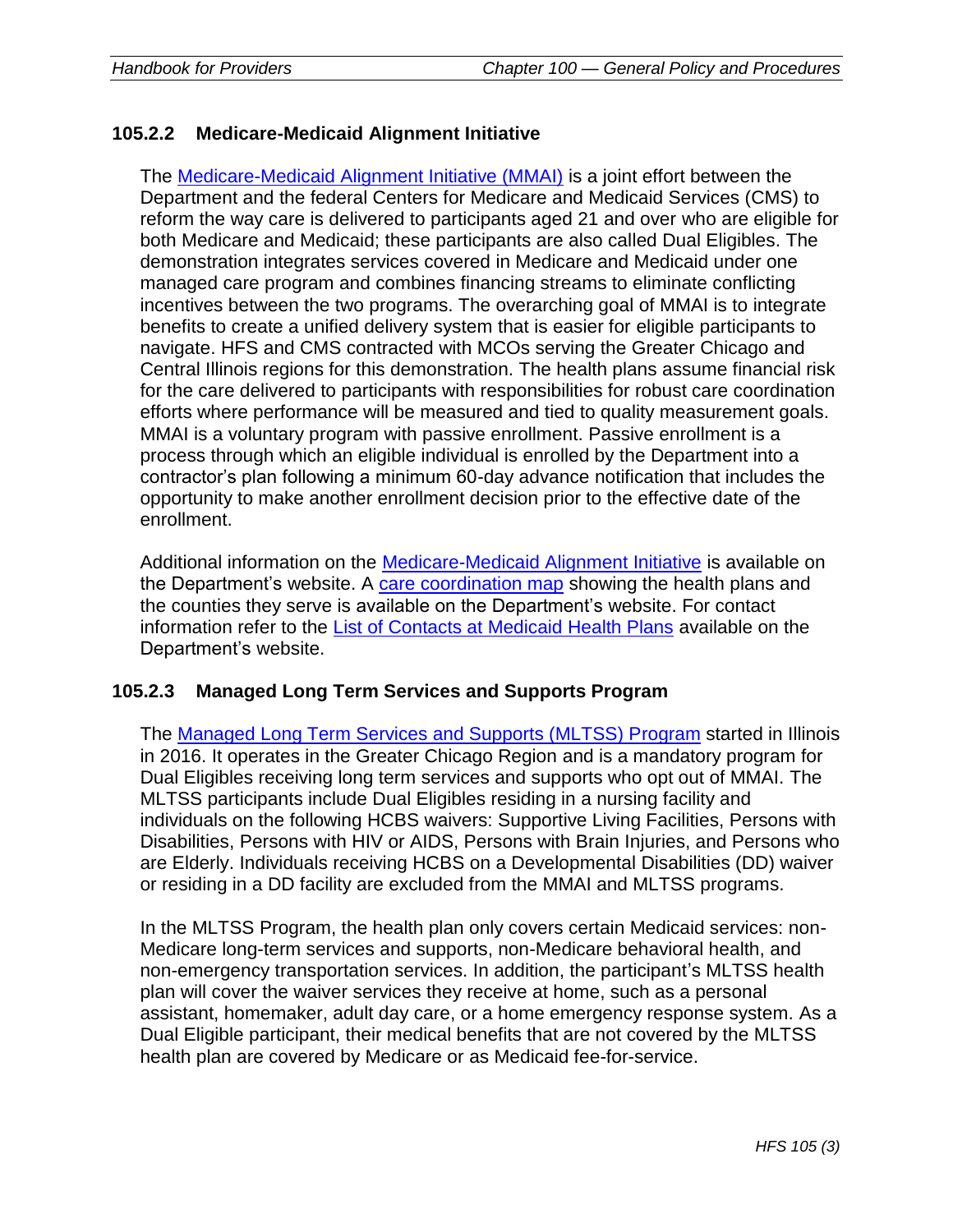Additional information on the [Managed Long Term Services and Supports Program](https://www.illinois.gov/hfs/MedicalProviders/cc/mmai/Pages/default.aspx) is available on the Department's website. A [care coordination map](https://www.illinois.gov/hfs/SiteCollectionDocuments/CCExpansionMap.pdf) showing the health plans and the counties they serve is available on the Department's website. For contact information refer to the [List of Contacts at Medicaid Health Plans](https://www.illinois.gov/hfs/SiteCollectionDocuments/ContactListAllMCEs.pdf) available on the Department's website.

# **105.2.4 Family Health Plan Program**

The Family Health Plan (FHP) Program was phased in to replace the former Voluntary Managed Care (VMC) Program across the 5 mandatory managed care regions. The FHP Program is a managed care program for children and their families, as well as adults eligible under the Affordable Care Act (ACA). The Department contracts with health plans to manage the provision of health care and care coordination for participants covered under the FHP Program.

A [care coordination map](https://www.illinois.gov/hfs/SiteCollectionDocuments/CCExpansionMap.pdf) showing the health plans and the counties they serve is available on the Department's website. For contact information refer to the List of [Contacts at Medicaid Health Plans](https://www.illinois.gov/hfs/SiteCollectionDocuments/ContactListAllMCEs.pdf) available on the Department's website.

## **105.2.5 Primary Care Case Management Program — Illinois Health Connect**

The [Illinois Health Connect \(IHC\)](http://www.illinoishealthconnect.com/) Program was implemented in 2006 and was the Department's first step toward implementing managed care throughout the State. During 2014 and 2015, the majority of participants previously enrolled in IHC joined managed care health plans for their care coordination services. IHC remains a choice for participants in the non-mandatory managed care regions; however, it is not a choice for participants statewide. Participants enrolled in IHC receive both care coordination and case management service from their Primary Care Provider (PCP). Additional information about the [Illinois Health Connect Program](http://www.illinoishealthconnect.com/) is available on the IHC website.

#### **105.3 Covered Services by Managed Care Plans**

The following list identifies many covered services; however, this list is not an exhaustive list. Providers should refer to 89 III. Adm. Code, Part 140 for the complete list of Medicaid covered services.

The health plans are required to cover almost all services offered under Illinois Medicaid. They can also provide services beyond those covered under Medicaid, but health plans do so at their own expense. These additional services are approved by the Department before being offered to the health plan's members. Participants enrolled in a mandatory managed care program will receive coordination of these services by providers within the health plan's network whenever medically necessary.

- Assistive/Augmentation Communication Devices
- Audiology services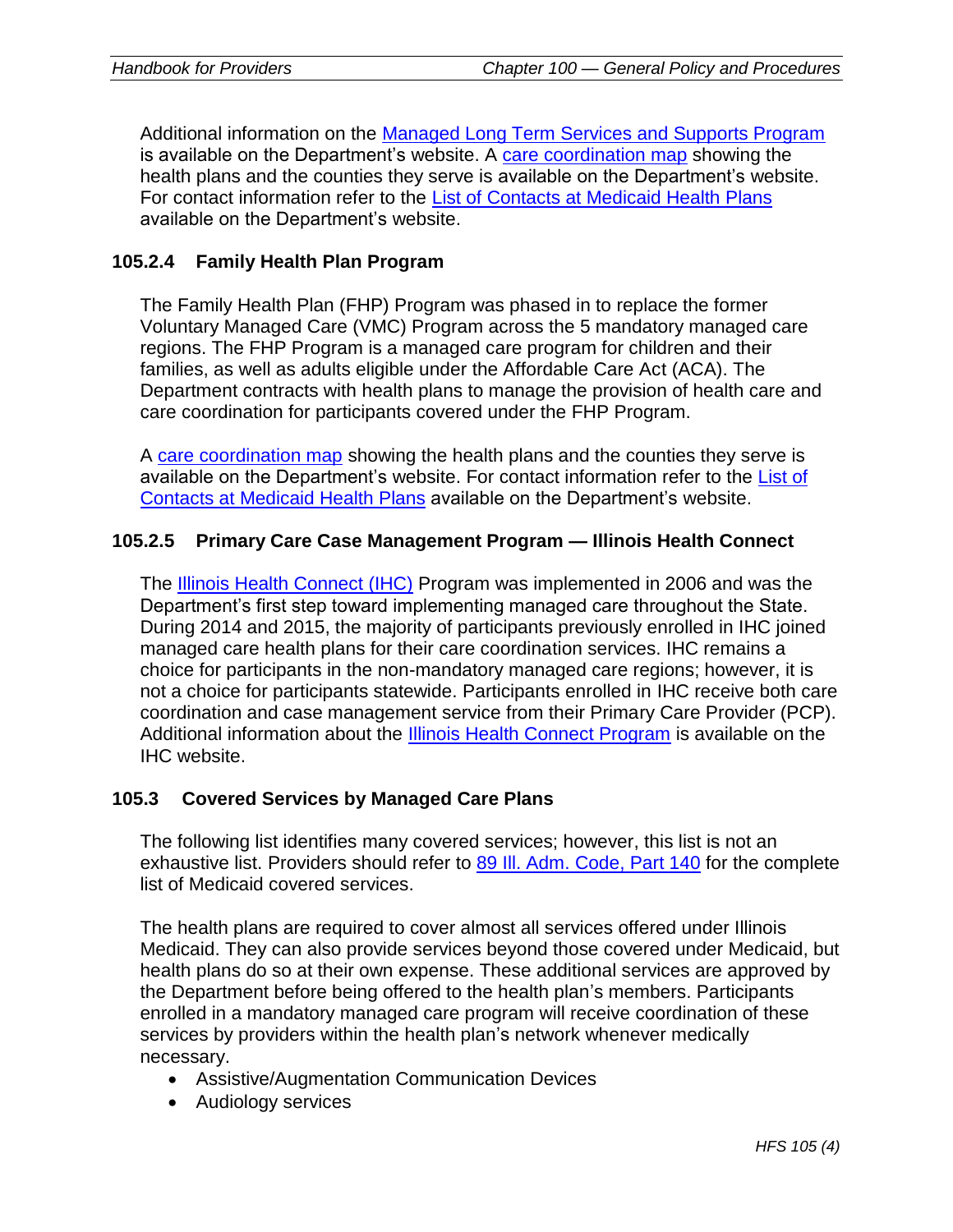- Behavioral Health services, including subacute alcohol and substance abuse services and mental health services
- Blood, blood components and the administration thereof
- Chiropractic services
- Clinic services
- Dental services
- Diagnosis and treatment of medical conditions of the eye; may be provided by an optometrist operating within the scope of their license
- Durable and nondurable medical equipment and supplies
- Emergency services
- **\***Family Planning services
- Home Health Agency services
- Hospice services
- Inpatient hospital services, including hospitalization for acute medical detoxification and dental hospitalization in case of trauma or when related to a medical condition
- Inpatient psychiatric care
- Laboratory and x-ray services
- Medical procedures performed by a dentist
- Nursing facility (Long Term Care) services for the first 90 days.
- Nurse Midwife services
- Orthotic/prosthetic devices, including prosthetic devices or reconstructive surgery incidental to a mastectomy
- Outpatient hospital services
- Pharmacy services, including drugs prescribed by a dentist participating in the Department's Medical Programs provided they are filled by a managed care health plan network pharmacy
- Physician services, including psychiatric care
- Podiatric services
- Routine care in conjunction with certain investigational cancer treatments.
- Services to prevent illness and promote health
- Immunizations and services required to treat a condition diagnosed as a result of Healthy Kids (EPSDT) service
- Transplants
- Transportation to secure covered medical services

\*Participants enrolled in a managed care health plan can obtain family planning services from any enrolled provider, either in-network or out-of-network. Family planning services performed by an out-of-network provider may be billed directly to the managed care health plan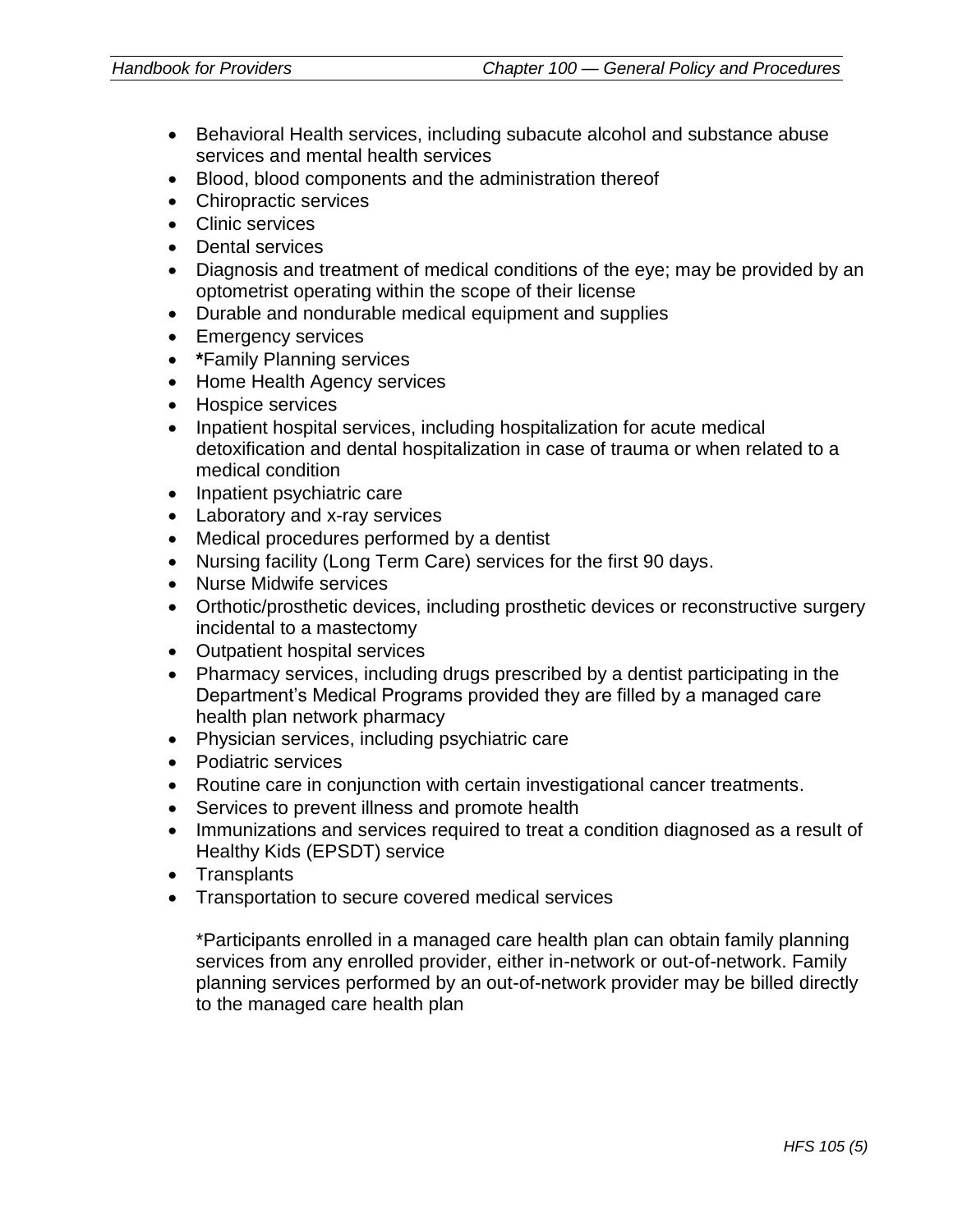#### **105.4 Non-Covered Services**

There are some services that health plans are **not** responsible for covering. These services remain fee-for-service and should be billed to the Department, not to the health plans. These services include:

- Services in a State facility operated as a psychiatric hospital as a result of forensic commitment
- Services provided through a Local Education Agency (LEA)
- Services funded through the Juvenile Rehabilitation Services Medicaid Matching Fund
- Early Intervention (EI) services

#### **105.5 Reimbursement**

It is critical that providers check the Department's eligibility systems to verify a participant's enrollment in a health plan and identify the appropriate billing entity for dates of services provided (health plan, HFS, or some other source). Participant eligibility can be verified using one of the following resources: [Medical Electronic Data](https://www.illinois.gov/hfs/MedicalProviders/EDI/medi/Pages/default.aspx)  [Interchange \(MEDI\) Internet Site,](https://www.illinois.gov/hfs/MedicalProviders/EDI/medi/Pages/default.aspx) [Recipient Eligibility Verification \(REV\) System,](https://www.illinois.gov/hfs/medicalproviders/rev/Pages/default.aspx) or by calling the Automated Voice Response System (AVRS) — 800-842-1461.

## **105.5.1 Billing for Participants in Managed Care**

Charges for services provided to participants enrolled in a managed care health plan under the Integrated Care Program, the Medicare-Medicaid Alignment Initiative, the Managed Long Term Services and Supports Program and the Family Health Plan Program must be billed directly to the health plan. Participants enrolled in a managed care health plan receive their dental services through the MCOs and the rendering dental provider must ensure they are credentialed before billing the appropriate health plan dental administrator.

Rates paid to providers of services in managed care are a contractual relationship between the health plan and the provider who negotiate their rate and payment structure. This includes reimbursement agreements that are based on quality and outcome incentives. HFS provides MCOs with Department reimbursement rates as MCOs may have contractual relationships with providers based on Medicaid rates. Managed care health plans are responsible for making payments to providers for covered services on a timely basis consistent with the Claims Payment Procedure described at 42 U.S.C. §1396a(a)(37)(A) and 215 ILCS 5/368a.

HFS pays managed care health plans on a full-risk capitated basis to cover the cost of Medicaid services and care coordination. Providers must provide services in accordance with each health plans utilization policies and procedures, including procedures for prior authorization and billing. All questions, including billing questions, should be directed to the participant's health plan. For contact information refer to the [List of Contacts at Medicaid](https://www.illinois.gov/hfs/SiteCollectionDocuments/ContactListAllMCEs.pdf) Health Plans available on the Department's website.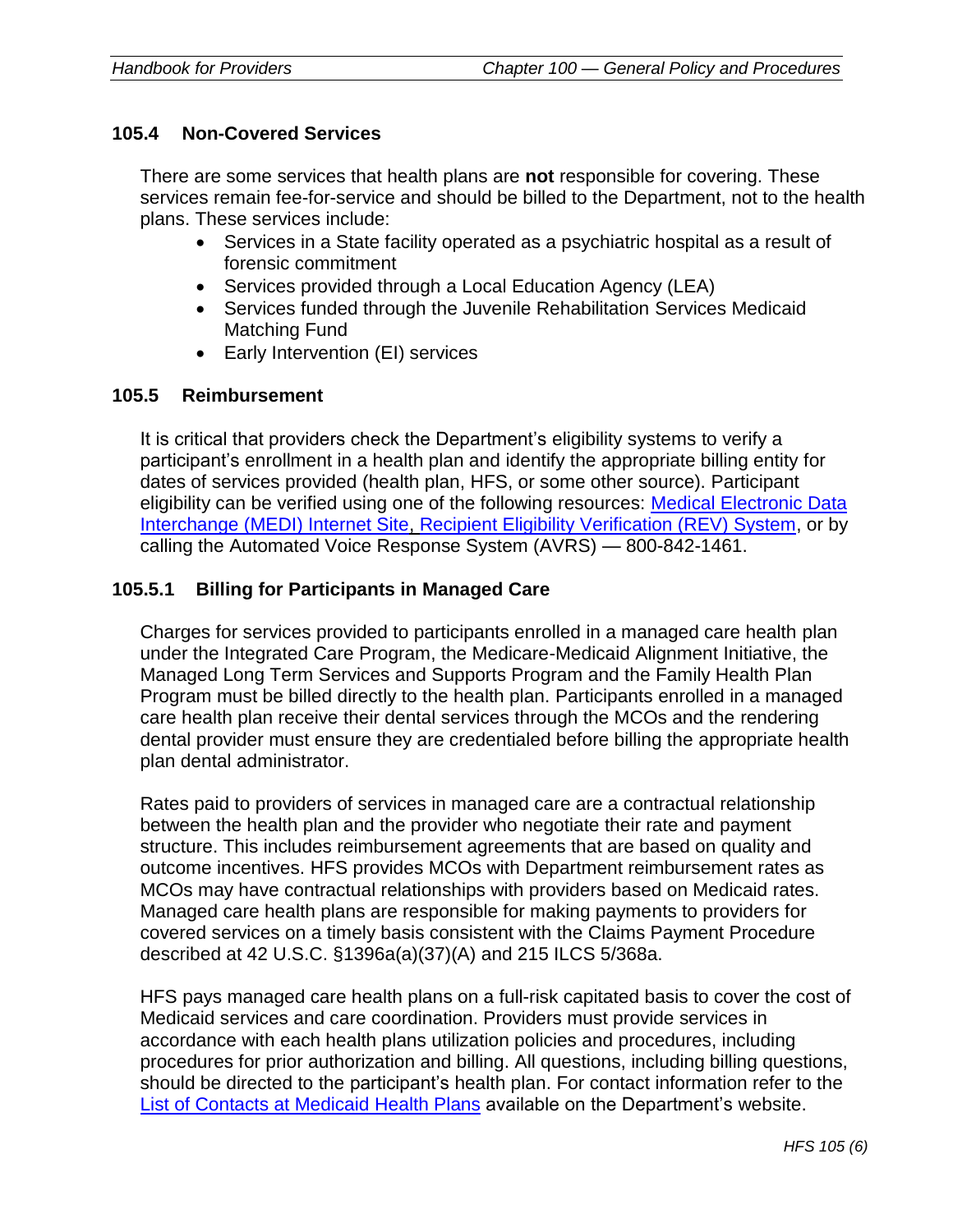Providers are responsible to bill the Health Plan directly for Health Plan Enrollees. Every Health Plan's Enrollee ID card contains the Enrollee's HFS RIN. Providers must verify coverage and Health Plan enrollment through one of the HFS automated systems using the participant's Social Security Number or the participant's RIN found on either the HFS Medical Card or Health Plan's Enrollee ID card.

It is critical that providers check the Department's electronic eligibility systems regularly to determine a participant's enrollment in a Health Plan. The three options are: 1) Recipient Eligibility Verification Program (REV); 2) the Medical Electronic Data Interchange (MEDI) system; or 3) the Automated Voice Response System (AVRS) at 800-842-1461.

HFS recognizes the importance of providers having an outlet for reporting issues they may have with Medicaid Health Plans if they cannot get these issues resolved by working through the Plan processes. The [provider portal](https://www.illinois.gov/hfs/MedicalProviders/cc/Pages/ManagedCareComplaints.aspx) is for providers to submit complaints to HFS about issues they are experiencing with Illinois Medicaid Managed Care Organizations (MCOs) in an electronic and secure format.

The goal is to answer MCO-related questions promptly and ensure fair resolution of disputes involving MCOs and providers. Please allow HFS 2 business days to reply to an urgent complaint (immediate prescription needs or access to care needs, for example) and 15 business days for all other issues.

# **105.5.2 Billing for Participants in Illinois Health Connect**

Charges for services provided to participants enrolled in the Primary Care Case Management Program, Illinois Health Connect, should be billed directly to the Department on a fee-for-service basis in accordance with the reimbursement policies specific to the provider type or service rendered. Refer to the appropriate [Chapter 200](https://www.illinois.gov/hfs/MedicalProviders/Handbooks/Pages/Chapter200.aspx) handbook for detailed billing instructions and prior approval requirements.

### **105.5.3 Billing for Participants Excluded from Managed Care-Care Coordination**

Some participants are excluded from mandatory participation in a Managed Care Program or IHC. Examples of these include participants with third party insurance, participants eligible for Medicaid through the Spenddown Program, participants with temporary coverage, or participants enrolled in the Health Benefits for Persons with Breast or Cervical Cancer Program. In these instances, no health plan or PCP will be identified on the participant's eligibility file and the provider will need to bill HFS on a fee-for-service basis in accordance with the reimbursement policies specific to the provider type or service rendered. Refer to the appropriate [Chapter 200](https://www.illinois.gov/hfs/MedicalProviders/Handbooks/Pages/Chapter200.aspx) handbook for detailed billing instructions and prior approval requirements.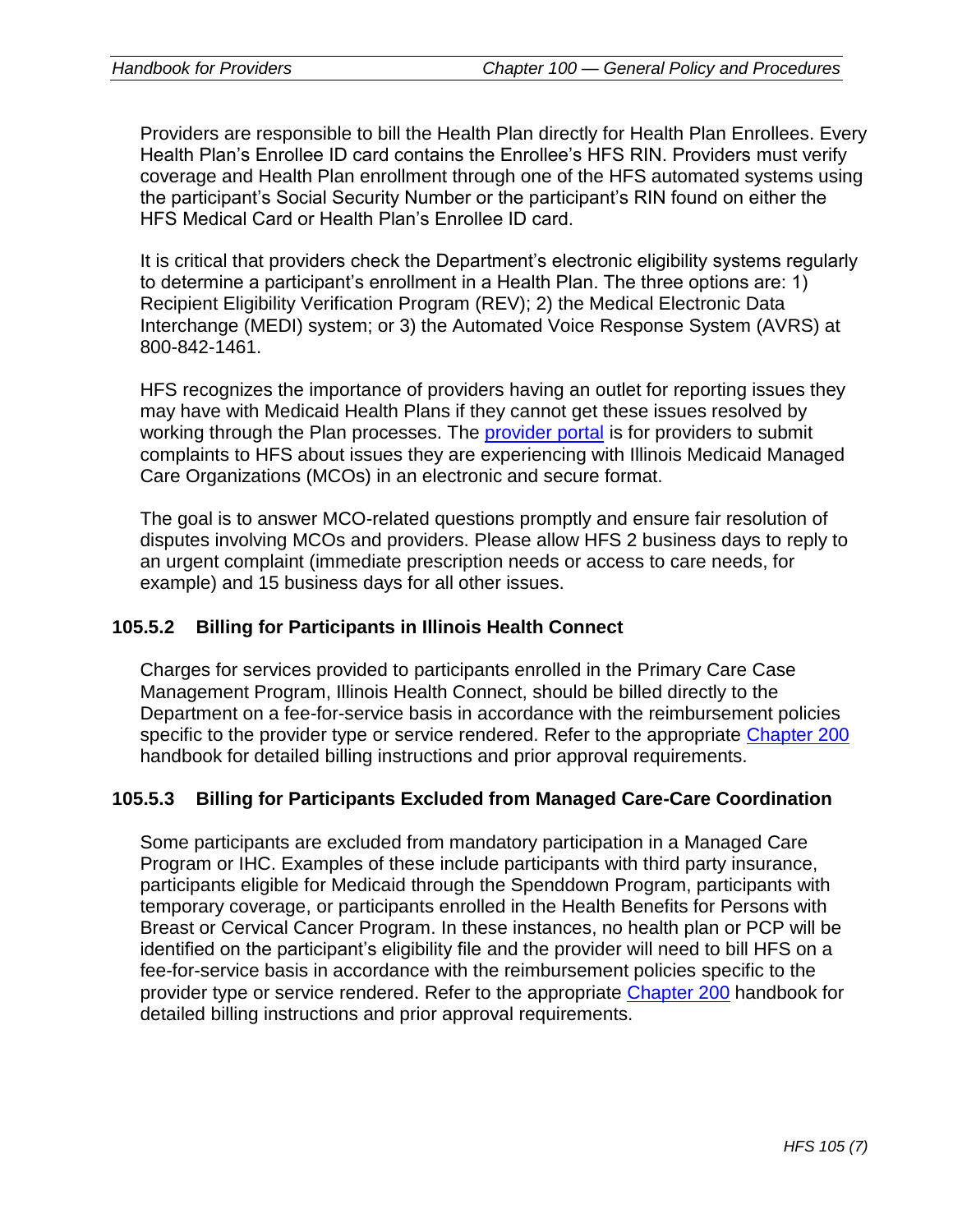# **106 Recipient Restriction Program (RRP)**

The Recipient Restriction Program (RRP) monitors utilization of participant medical services. The RRP identifies participants who demonstrate a pattern of receiving medical services that are not medically necessary. The identification of nonmedically necessary services is based upon statistical norms and outliers in addition to review of this utilization by individual practitioners, pharmacists and other medical providers. If a determination is made that a participant has received medical services in excess of need or in such a manner as to constitute abuse of the Medicaid program, the Department may restrict the participant to one or more primary provider types.

The provider(s) the participant is restricted to must personally provide or authorize the Medicaid service for which the participant has been restricted. The Recipient Restriction Program applies to all Medical Assistance Programs administered by the Department; with the exception of full risk Managed Care Organizations (MCOs). Participants enrolled with a full risk MCO are subject to the MCO's policies and guidelines.

If a participant is restricted, the [MEDI](https://www.illinois.gov/hfs/MedicalProviders/EDI/medi/Pages/default.aspx) and [EDI](https://www.illinois.gov/hfs/medicalproviders/edi/Pages/default.aspx) systems will display information regarding the participant's primary provider type(s). Providers who have a question about a participant's restriction status or a question as to whether a specific service requires prior authorization may call the Department's Recipient Restriction Program toll-free hotline at 800-325-8823.

When restricted, the participant is provided written notification. The notification advises the participant of the primary provider type(s) and provider(s) that the participant is restricted to, as well as, the time period of restriction. Recipient Restriction Program staff will initially assign a restriction provider(s) designation without regard to participant choice. The participant may change the initial restriction provider(s) designation without cause once during the time period of the restriction. To request a change in the initial provider(s) designation, the participant may notify the Department in writing or by calling the RRP toll-free hotline at 800-325-8823.

A restricted participant may change his or her designated provider **for cause** if one of the following circumstances is verified:

- Change in the participant's residence from the geographical area of the primary provider type.
- Change in the participant's medical condition that the primary provider type is unable to treat or refer to another provider for treatment.
- Death of the primary provider type.
- Disenrollment of the primary provider type from the Medical Assistance Program.
- Notice from the primary provider type that he/she or it will no longer serve as the primary provider type.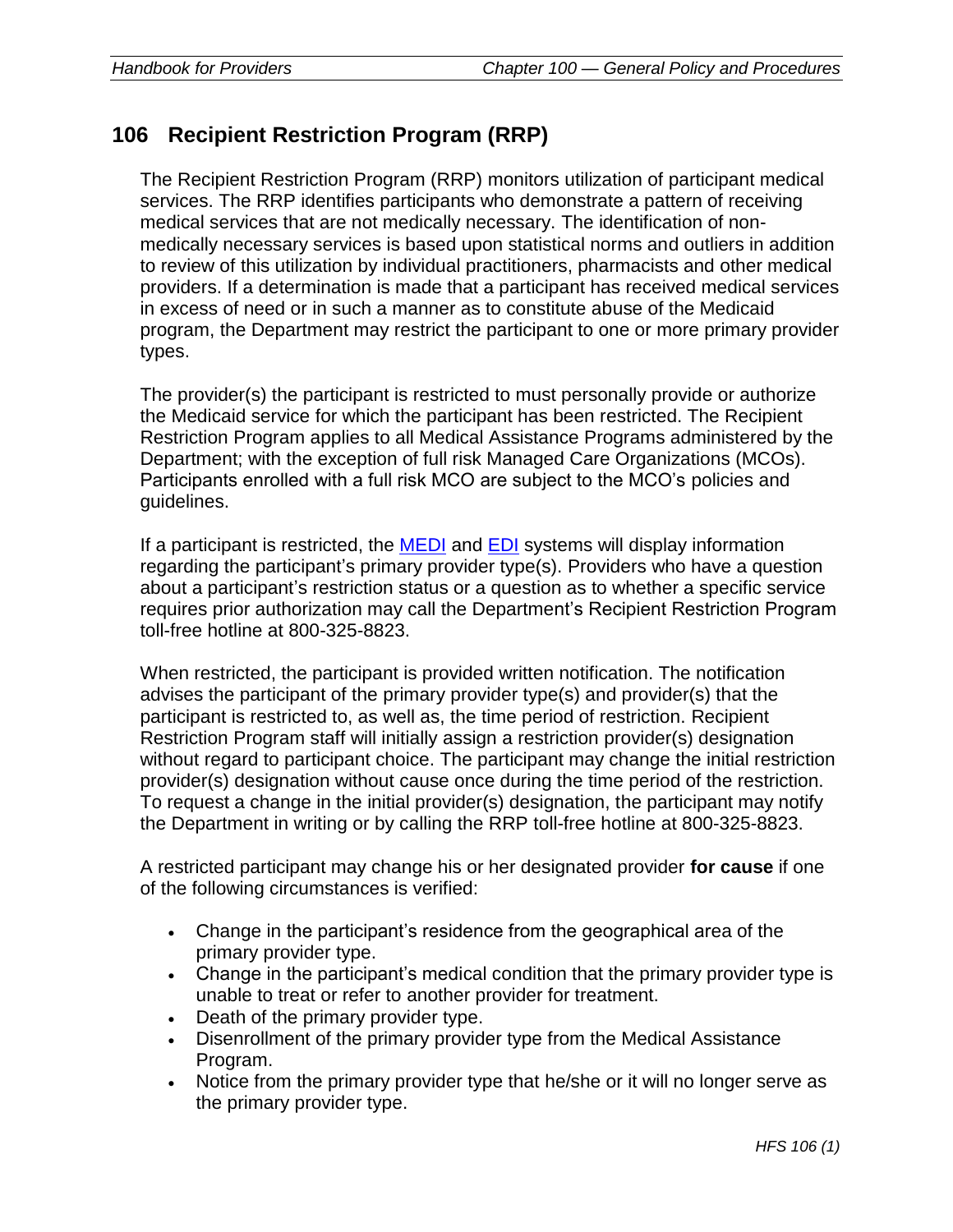Once restricted the participant remains in the RRP for a minimum of twelve (12) months (four full quarters). No later than eighteen (18) months after the effective date of the restriction, the Department will reevaluate the participant's medical service usage to determine whether the restriction should still apply or be discontinued. If the outcome of the review is to continue the restriction, the participant will receive written notification from the Department.

The participant has a right to appeal the restriction decision. The participant must notify the Department in writing within 60 days after the Date of Notice that is on the participant's restriction notification letter. If an appeal is filed with the Department within ten (10) days of the Date of Notice, the participant will not be restricted until a fair hearing appeal decision has been made.

### **106.1 Medical Services Restricted by RRP**

The Department will not authorize payment for restricted medical services that are not provided by or authorized by the participant's designated primary provider type(s). Emergency services, as defined in Topic 103, may be provided without prior authorization from the participant's designated primary provider type(s).

Payment for restricted medical services rendered by a provider other than the participant's primary provider type(s) will be authorized if the rendering provider receives prior authorization from the participant's primary provider type(s).

Authorization is documented via [Form HFS 1662](https://www.illinois.gov/hfs/SiteCollectionDocuments/hfs1662.pdf) — Primary Care [Physician/Pharmacy Authorization.](https://www.illinois.gov/hfs/SiteCollectionDocuments/hfs1662.pdf) Covered medical services not restricted under the participant's restriction program designation may be provided by any qualified provider enrolled in the Department's Medical Assistance Programs. Medical services that **are** subject to the RRP designation are as follows:

- Physicians
- Outpatients Hospital Scheduled or Elective Procedures
- Laboratory Services
- Outpatient Hospital Services
- Encounter Rate Clinics FQHCs, RHCs, and ERCs
- Independent Laboratories Form HFS 1662 is not required if the referring practitioner is PCP
- Pharmacy Form HFS 1662 is not required if the prescribing practitioner is the PCP
- Podiatric Services
- Outpatient Hospital Clinic

See Topic 112 for instructions on billing for restricted services.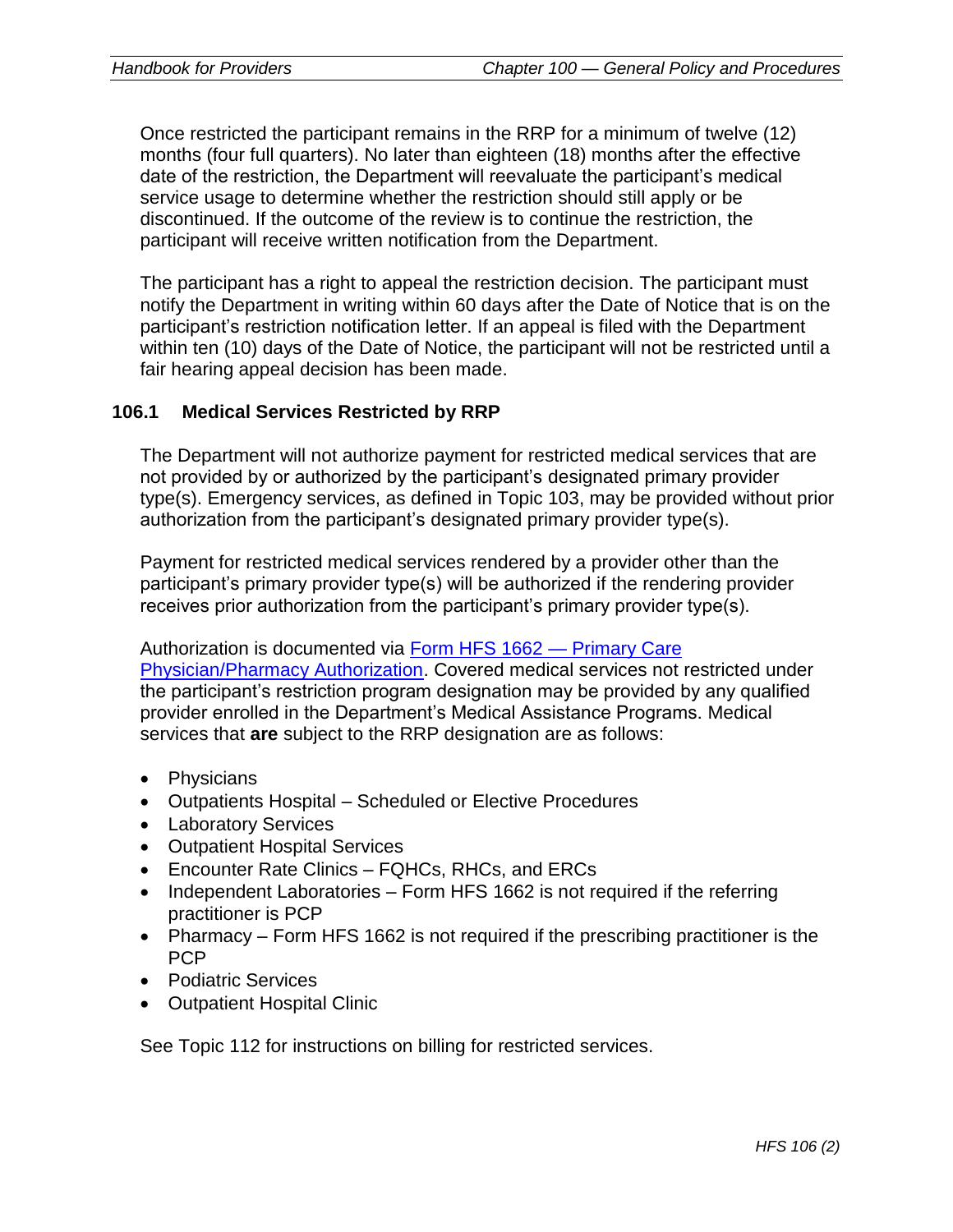## **106.2 RRP Restriction in a Managed Care Organization**

A participant who is restricted and chooses to enroll or is enrolled in a Managed Care Organization (MCO) by the Department is not subject to the Department's RRP policies.

The participant's current RRP restriction will be ended and the participant will be subject to the MCO's policies regarding services which may require the authorization of the participant's PCP.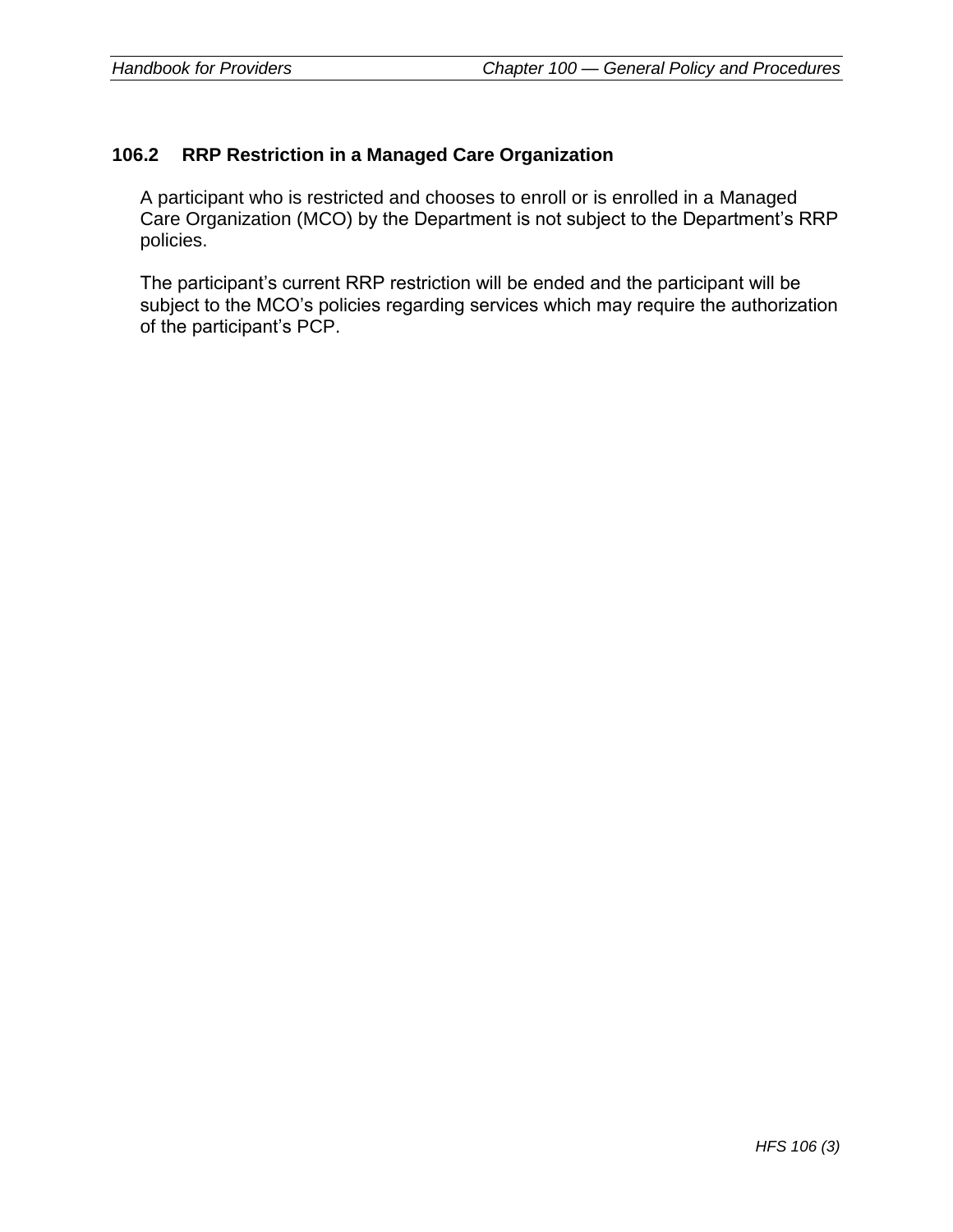# **108 HFS Medical Card - Eligibility Verification**

Upon enrollment in one of the Department's Medical Programs most participants will be issued a paper [HFS Medical Card –](https://www.illinois.gov/hfs/medicalclients/medicalcard/Pages/default.aspx) HFS 469. Medical cards are issued annually and contain the names and Recipient Identification Number (RIN) of each individual on the case; however, the medical card is not proof of active medical eligibility. A family may receive more than one card in instances where the number of persons in the case is greater than the space available for printing on one card. Medical cards are issued when a:

- Medical case is approved.
- Person (s) is added to or deleted from the medical case.
- Redetermination or renewal of eligibility is processed.
- Person's name or date of birth is corrected on a medical case.
- Duplicate card is requested by the participant.

A sample of the [HFS Medical Card \(PDF\)](https://www.illinois.gov/hfs/medicalclients/medicalcard/Pages/default.aspx) is available on the Department's website.

An HFS Medical Card – HFS 469 may be issued to a Qualified Medicare Beneficiary (QMB) who is not eligible for full medical benefits, but is eligible for Department consideration for payment of Medicare coinsurance and deductibles. The HFS Medical Card for this population is no longer marked with "QMB only."

Participants in a case with Spenddown receive an HFS Medical Card – HFS 469 upon enrollment. The card will be issued regardless of the Spenddown being met or unmet. Refer to Topic 113 for a more complete explanation of Spenddown.

Participants in the State Chronic Renal Disease Program, the State Sexual Assault Survivors Emergency Treatment Program and the State Hemophilia Program do not receive an HFS Medical Card.

#### **108.1 Medical Eligibility Verification**

As stated on the HFS Medical Card – HFS 469, the card does not guarantee eligibility or payment for services. Providers should verify eligibility even if the individual has a medical card, knows their Recipient Identification Number (RIN), or can give their Social Security Number and date of birth. In addition, providers are encouraged to ask for an additional piece of identification to verify the identity of the person presenting the card or providing the information. Providers may not charge participants to verify eligibility.

Medical cards that seem questionable (i.e., altered cards, cards containing handwritten entries, cards that do not follow the format of the [HFS 469\)](https://www.illinois.gov/hfs/SiteCollectionDocuments/SampleMedicalCard.pdf) should be investigated. If a provider suspects fraud or abuse regarding the use of a HFS Medical Card, the provider should call the Department's Medicaid/Welfare Fraud Hotline, at 844-453-7283/844-ILFRAUD.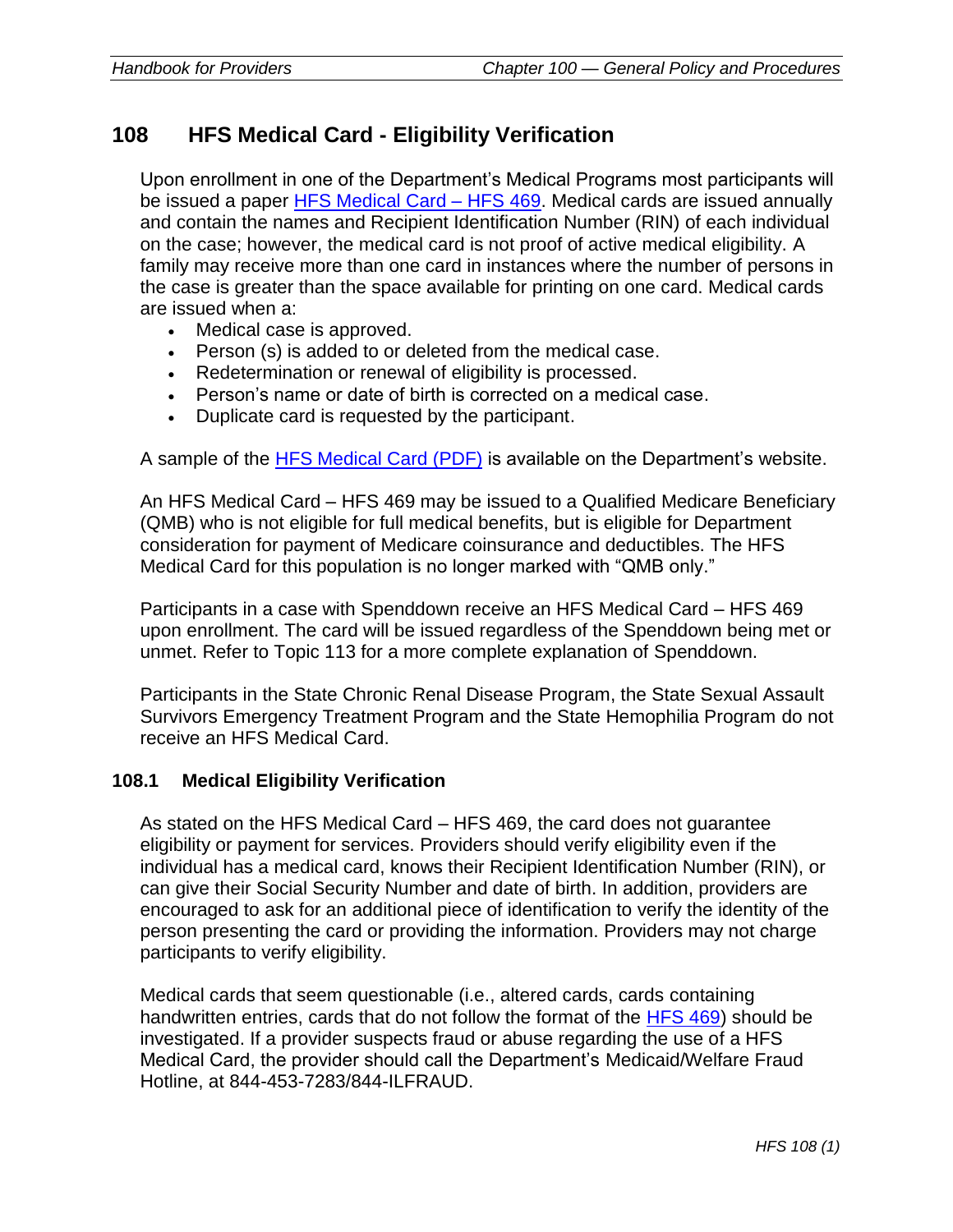When information needs to be updated on a participant's medical card, the participant should contact their local DHS FCRC, call the Change Report Hotline at 800-720-4166, or go online on the DHS website to [update their information.](http://www.dhs.state.il.us/page.aspx?item=46873) A person who loses eligibility and later re-enrolls will be assigned the same Recipient Identification Number (RIN). For additional information on MEDI, refer to Topic 112.6.1.

Participant eligibility can be verified using one of the following resources.

#### **[Medical Electronic Data Interchange \(MEDI\) Internet Site](https://www.illinois.gov/hfs/MedicalProviders/EDI/medi/Pages/default.aspx)**

The Medical Electronic Data Interchange (MEDI) website allows authorized users online access to Department information.

- No charge to you or your authorized users to verify a participant's eligibility.
- No limit on the number of participant eligibility inquiries that can be made.
- Participant eligibility verification available seven days a week 24-hours a day.
- Participant eligibility inquiries can be made by using the:
	- Recipient Identification Number (RIN).
	- Participant's first and last name (as it appears in the HFS data bases) and their date of birth.
	- Participant's first and last name and Social Security Number.
	- Participant's Social Security Number.

#### **Automated Voice Response System (AVRS) — 800-842-1461**

- No charge to you or your authorized users to verify a participant's eligibility.
- A limit of six (6) participant eligibility inquiries per phone call.
- Participant eligibility verification available seven days a week, 24-hour a day.
- Participant eligibility inquiries can be made by using the RIN and the date of service.

### **[Recipient Eligibility Verification \(REV\) System](https://www.illinois.gov/hfs/medicalproviders/rev/Pages/default.aspx)**

The Recipient Eligibility Verification (REV) system is an interactive electronic system that allows providers to verify a participant's eligibility. For additional information on REV, refer to Topic 112.6.1.

#### **[Electronic Data Interchange \(EDI\) Service Trading Partners](https://www.illinois.gov/hfs/medicalproviders/edi/Pages/default.aspx)**

The Department is currently developing the Electronic Data Interchange (EDI) Service. This service will eventually replace the Recipient Eligibility Verification (REV) System. Many of the same services offered through REV will be available through the Department approved EDI trading partners. Providers will be notified when this change occurs.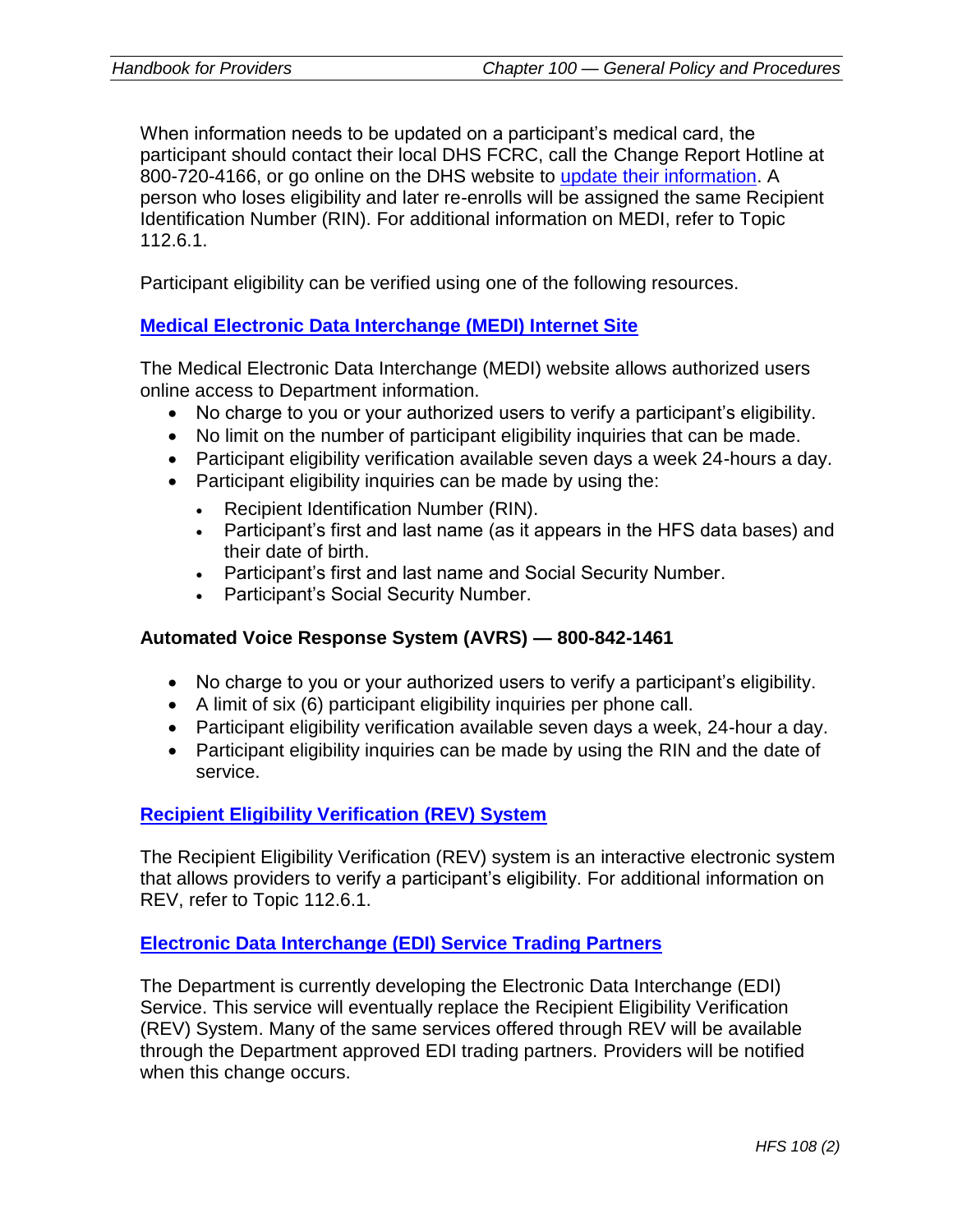### **270/271 Transactions**

Providers may utilize ANSI X12N 270/271 Health Care Eligibility Benefit Inquiry and Response transactions to request and receive electronic batch file eligibility information.

### **108.2 Participant Medical Home Verification**

Participants enrolled with a managed care health plan receive a member ID card from the health plan that contains the individual's HFS RIN. In addition, these participants receive a HFS Medical Card – HFS 469.

Managed care plan information is **not** listed on the HFS Medical Card. The [MEDI](https://www.illinois.gov/hfs/MedicalProviders/EDI/medi/Pages/default.aspx) and [REV/EDI](https://www.illinois.gov/hfs/medicalproviders/rev/Pages/default.aspx) systems are valuable resources for providers to verify if a participant is enrolled in a managed care health plan. If a participant is enrolled with a managed care health plan, the participant should be directed to their health plan for assistance in receiving medical services. A [List of Contacts at Medicaid Health Plans](https://www.illinois.gov/hfs/SiteCollectionDocuments/ContactListAllMCEs.pdf) is available on the Department's website. A [care coordination map,](https://www.illinois.gov/hfs/SiteCollectionDocuments/CCExpansionMap.pdf) showing the health plans and the counties they serve, is also available.

The MEDI and REV/EDI systems will provide the name of the participant's Primary Care Provider (PCP) if the individual is enrolled in [Illinois Health Connect \(IHC\).](http://www.illinoishealthconnect.com/) If a participant is enrolled in IHC and has an assigned PCP, they should be directed to their PCP.

If a participant is not enrolled in a managed care health plan or does not have a PCP in IHC, any HFS provider who accepts their HFS Medical Card can see the participant.

#### **108.3 Notice of Medicaid Coverage for DCFS Children**

Children in DCFS custody or guardianship and children adopted with a monthly adoption/subsidized guardianship subsidy payment are eligible for services through HFS' Medical Assistance Program.

The Form CFS 930-C, Notice of Medicaid Coverage is issued to DCFS children. The CFS 930-C contains the child's name, RIN, caseworker name and caseworker ID. DCFS workers will use the CFS 930-C when a medical provider needs documentation of coverage.

Under this process, assignment of a temporary RIN for children entering DCFS care is done via a telephone call from the DCFS caseworker to DCFS' Medical Card Unit during regular business hours or to the Placement Clearance Desk after-hours, holidays and weekends. If the child remains in placement, a permanent HFS Medical Card – HFS469 will be issued.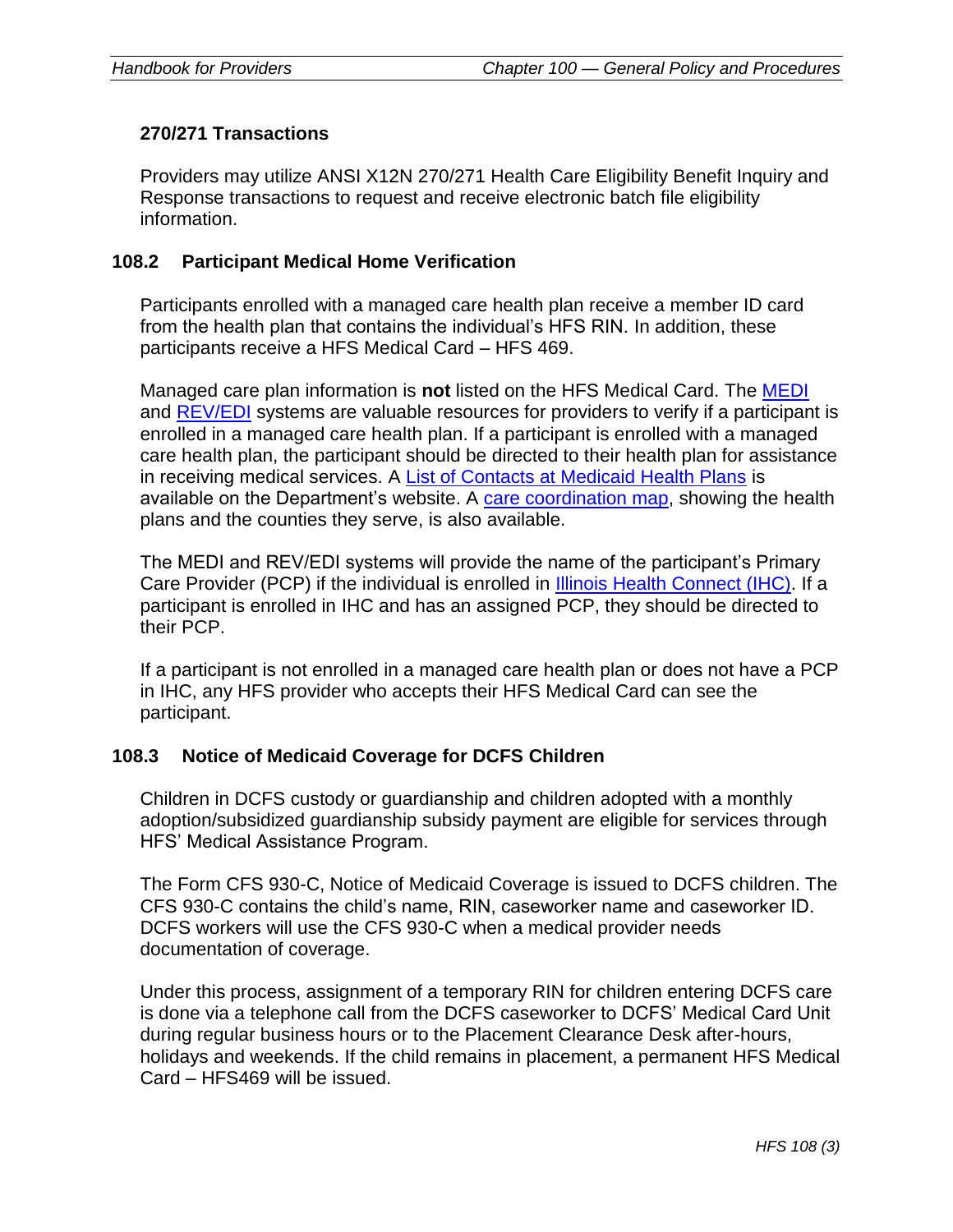# **108.4 Coverage for Illinois Department of Corrections (IDOC) and Illinois Department of Juvenile Justice (IDJJ) Inmates**

Al inmates are assigned a case number. Inmates who qualify for one of the Department's medical programs are assigned the applicable category of assistance. Inmates who do not qualify for one of the Department's medical programs will be given a special eligibility segment designating them as having "Department of Corrections Eligibility." Responsible Office Number 195 within the case identification number will designate the patient as an IDOC or IDJJ inmate. The responsible Office Number appears as the second set of numeric digits in the case identification number.

When an inmate presents at a hospital for services, an IDOC/IDJJ representative must accompany the inmate. The representative may give the hospital the recipient identification number for the inmate, if one has already been assigned, for the hospital to use when billing HFS. IDOC/IDJJ inmates are not issued regular medical cards and providers should not complete an application for medical assistance for IDOC/IDJJ inmates.

The message, "Eligible for Limited IDOC Hospital Benefit Package," appears in the Medicaid Recipient Eligibility Verification (REV) System; the Medical Electronic Data Interchange, Internet Electronic Claims (MEDI/IEC) System; and the Automated Voice Response System (AVRS). After checking eligibility through one of the verification systems listed above, hospitals may submit their bills.

In the event that the above message does not appear for an inmate, a hardcopy claim must be filled out in accordance with Department billing standards and mailed to HFS. The recipient identification number can be omitted from the claim. **Hospitals with questions regarding these types of bills may call HFS at 217-785-0710 for assistance.**

The "Eligible for Limited IDOC Hospital Benefit Package" message only extends medical coverage to inmates who are in custody of IDOC/IDJJ at the time services are rendered. **The IDOC/IDJJ special eligibility segment is considered valid only if an IDOC/IDJJ representative accompanies the person to the hospital.** In the event that an IDOC/IDJJ representative does not accompany an inmate but the above message appears in the eligibility verification system, hospital providers are to consider the person as private-pay or self-pay and can complete an application for assistance on their behalf. **Paroled or discharged inmates whose eligibility has not been updated are not the responsibility of HFS.**

All services provided by an enrolled hospital provider, those reimbursed as institutional services and those reimbursed as fee-for-service, must be billed directly to HFS.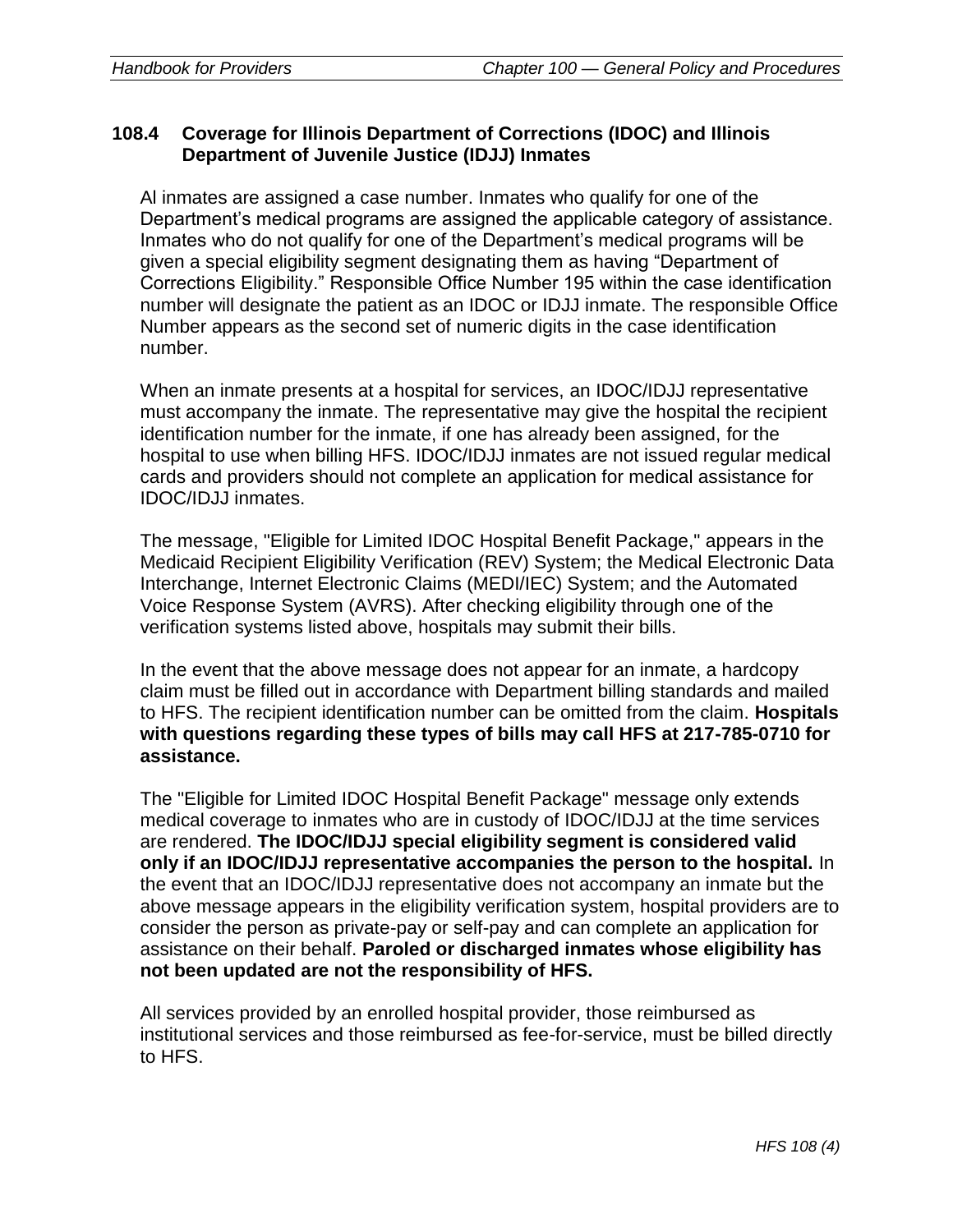Individual practitioners (physicians, advanced practice nurses, podiatrists, therapists, dentists, audiologists) who submit claims for professional services rendered in the hospital inpatient, outpatient and emergency room settings must also submit inmates' claims directly to HFS under the practitioner's name and NPI.

Any service **not** performed in these settings must be billed to the IDOC or IDJJ medical vendor for adjudication.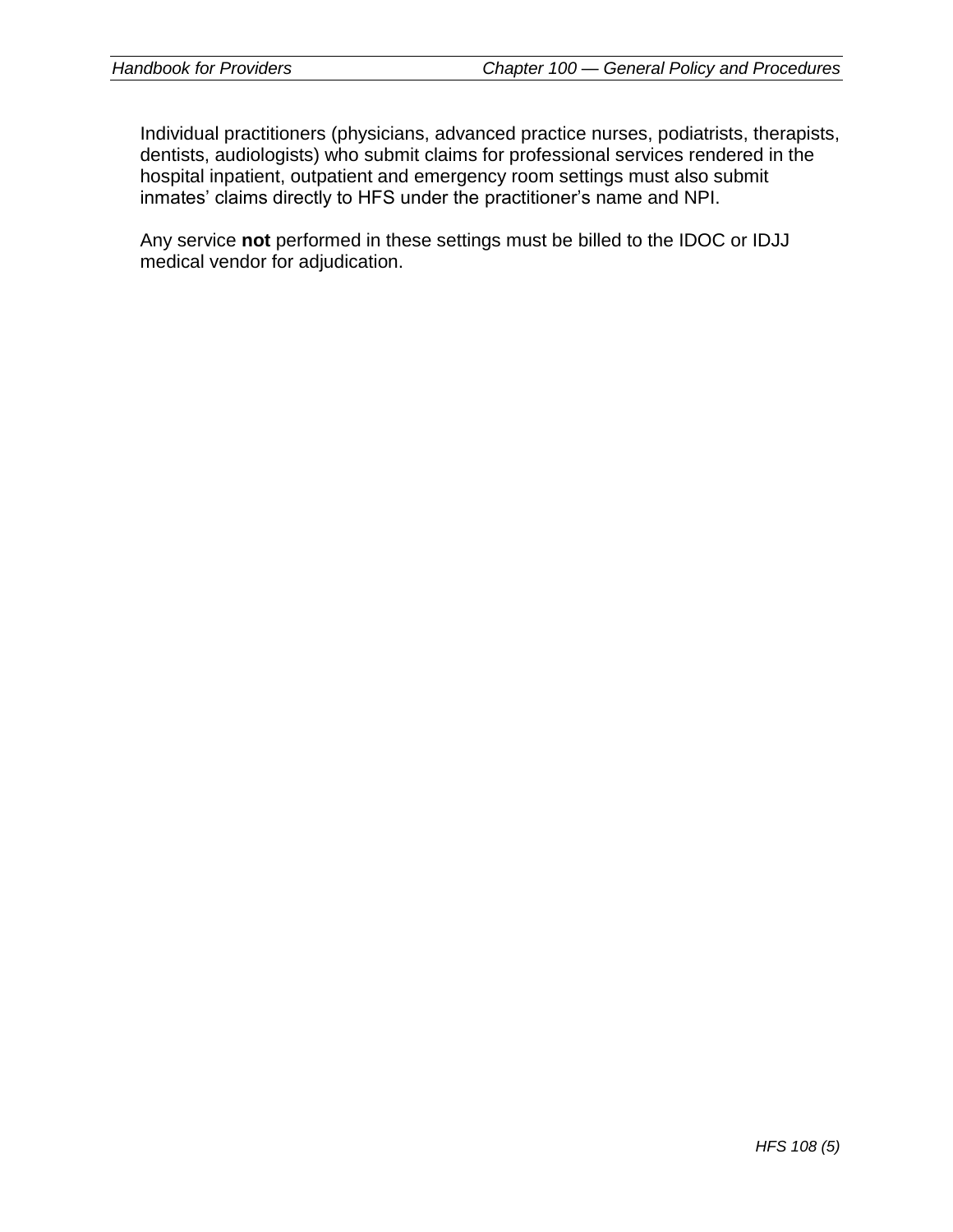# **110 Record Requirements**

### **110.1 Maintenance of Records**

The record requirements listed below are applicable to all providers. Providers are encouraged to refer to the appropriate [Chapter 200](https://www.illinois.gov/hfs/MedicalProviders/Handbooks/Pages/Chapter200.aspx) handbook for additional record requirements specific to a particular provider type/service, as well as 89 III. Adm. [Code 140.28.](http://www.ilga.gov/commission/jcar/admincode/089/089001400B00280R.html) The business and professional records required to be maintained are to be legible and kept in accordance with accepted business and accounting practices.

Providers are to maintain any and all business records which may indicate financial arrangements between the provider and other providers in the program or other entities, or which are necessary to determine compliance with federal and state requirements, including, but not limited to:

- Business ledgers of all transactions
- Records of all payments received, including cash
- Records of all payments made, including cash
- Corporate papers, including stock record books and minute books
- Records of all arrangements and payments related in any way to the leasing of real estate or personal property, including any equipment
- Records of all accounts receivable and payable
- Original signed Billing Certification forms for each voucher received (see Topic 130, Payment Process)

Providers are to maintain any and all **professional records** which relate to the quality of care given by the provider or which document the care for which payment is claimed, including, but not limited to:

- Medical records for applicants and participants in the Department's Medical Programs (copies of claims alone will not meet this requirement), including a record of ancillary services ordered as a result of medical care rendered by the provider.
- Other professional records required to be maintained by applicable federal or state law or regulation.

Professional records documenting the history, diagnosis, treatment services, etc., of a patient covered under one of HFS' medical programs are to be made available to other health care providers who are treating or serving the patient, without charge and in a timely manner, when authorized by the patient in writing.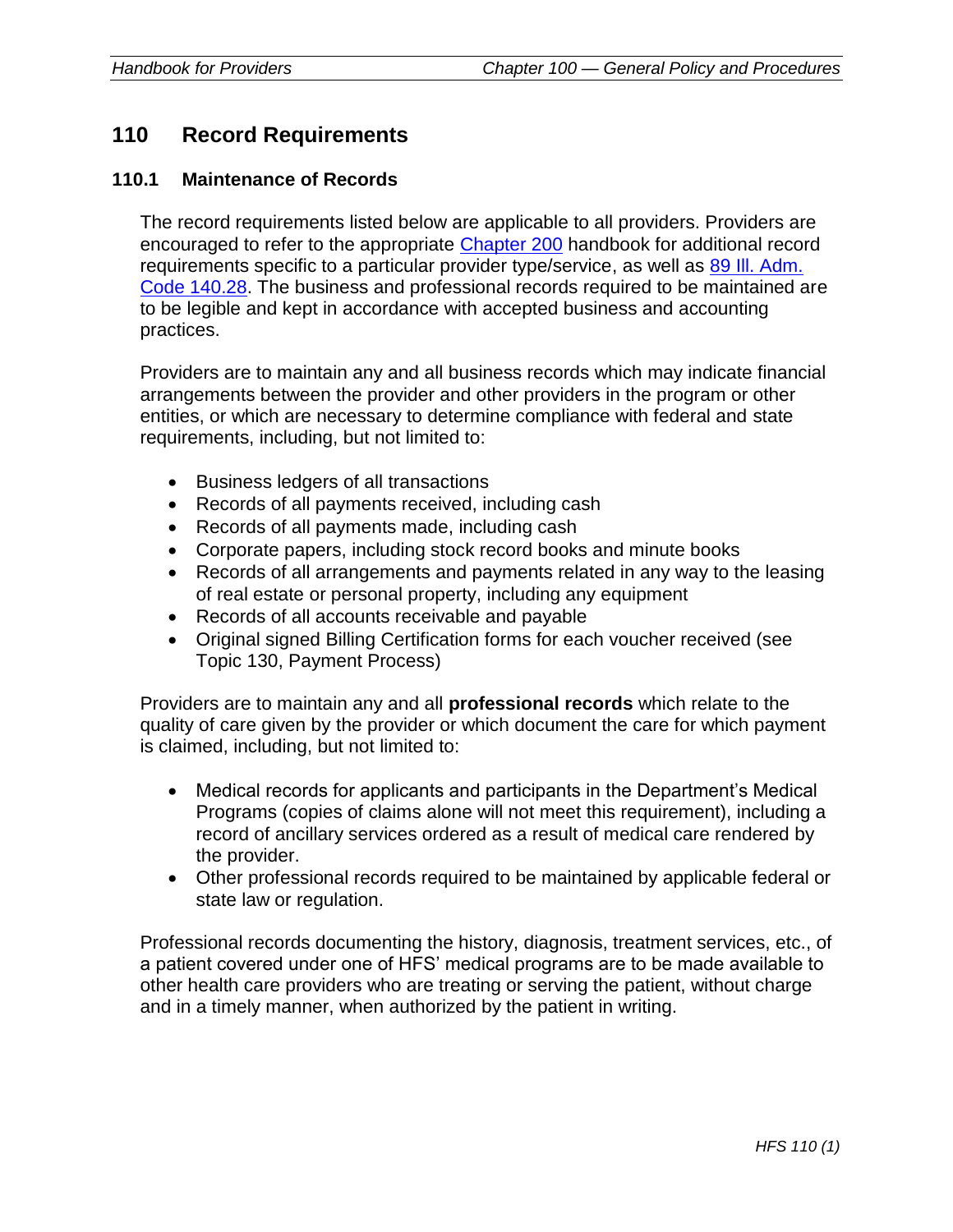### **110.2 Retention of Records**

Business and professional records must be maintained for a period of not less than six (6) years from the date of service or as otherwise provided by applicable state law, whichever period is longer, except that:

- If an audit is initiated within the required retention period, the records must be retained until the audit is completed and every exception resolved.
- Original signed billing certifications for every voucher received are to be retained not less than three years from the date of the voucher (see Topic 130, Payment Process).

### **110.3 Availability of Records**

All required records are to be available for inspection, audit and copying (including photocopying) by authorized Department personnel or designees during normal business hours. Such personnel or designees may include, but are not limited to, the Department's Office of Inspector General, representatives of the Medicaid Fraud Control Unit, law enforcement personnel, the Office of the Auditor General, and the federal Centers for Medicare and Medicaid Services (CMS). Such personnel or designees shall make all attempts to examine such records with minimum disruption to the professional activities of the provider.

The provider's business and professional records are to be maintained and available for inspection without prior notice by authorized Department personnel or designees on the premises of the provider for at least twelve (12) previous calendar months. Department personnel shall make requests in writing to inspect records more than twelve (12) months old at least two days in advance of the date they must be produced.

In the absence of proper and complete medical records, no payment will be made and payments previously made will be recouped. Lack of records or falsification of records may be cause for sanction and/or termination from the Medicaid program and also cause for a referral to the appropriate law enforcement agency for further action.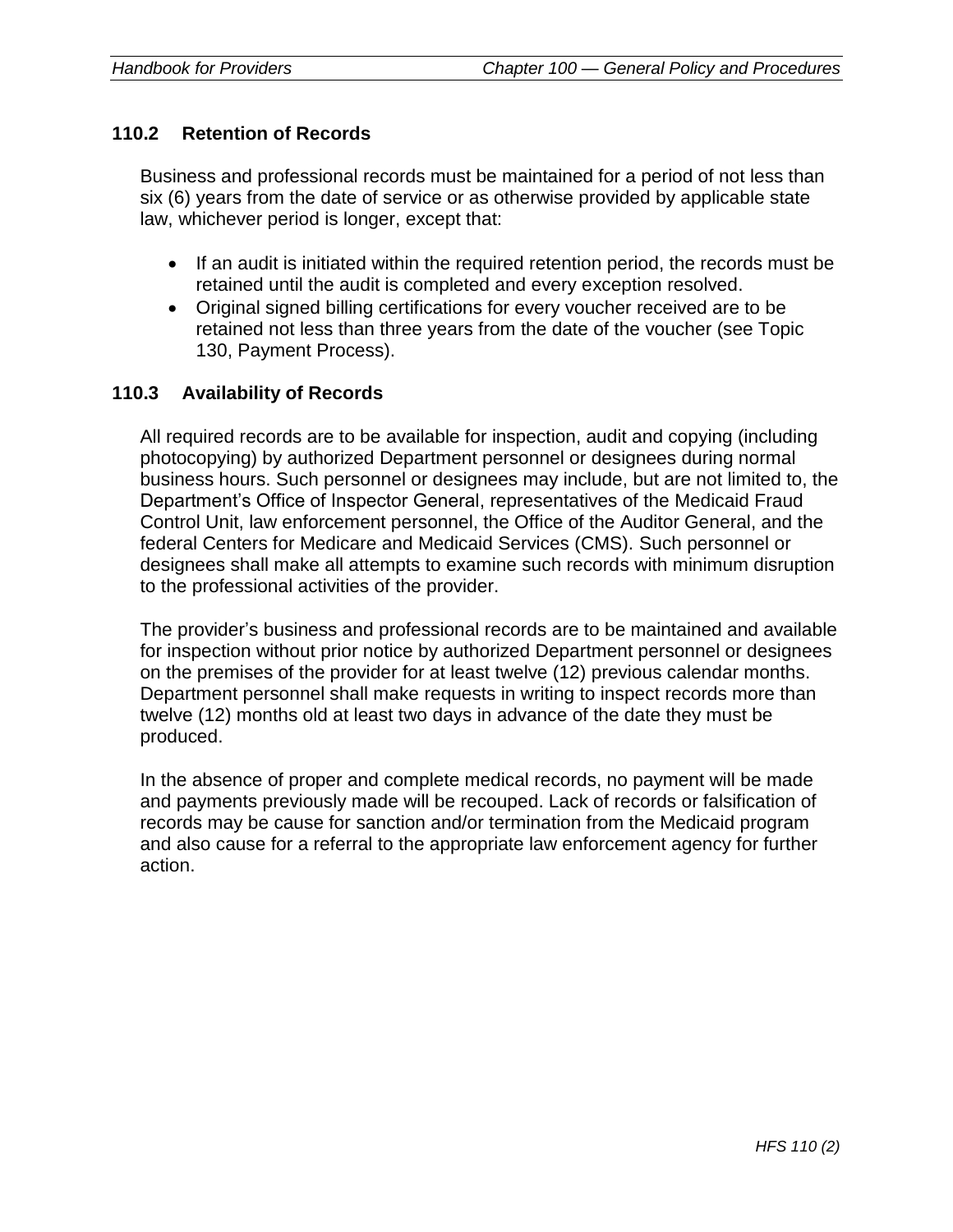# **111 Prior Approval Provisions**

Prior approval (PA) is required for the provision of certain medical services/items in order for payment to be made by the Department. Services/items requiring prior approval are identified in the [Chapter 200](https://www.illinois.gov/hfs/MedicalProviders/Handbooks/Pages/Chapter200.aspx) handbook that pertains to that type of provider or service and also on the [fee schedule](https://www.illinois.gov/hfs/MedicalProviders/MedicaidReimbursement/Pages/default.aspx) for the service. Providers are responsible for obtaining prior approval before the service is rendered. Copies of the appropriate forms and instructions for use in requesting prior approval are included in the appendix of the appropriate [Chapter 200](https://www.illinois.gov/hfs/MedicalProviders/Handbooks/Pages/Chapter200.aspx) handbook**.**

An approved PA request does not guarantee payment. Prior approval to provide services does not include a determination of the patient's eligibility. When prior approval is given, it remains the provider's responsibility to verify the patient's eligibility **on the date of service** and to confirm the patient's continuing need for the service. Approval is not transferable to another provider. The approval is only valid for the provider who submitted the PA request.

In general, in order for prior approval to be granted, items or services must be: appropriate to the patient's medical needs; necessary to avoid institutional care; and: medically necessary to preserve health, alleviate sickness, or correct a debilitating condition.

The information that must be submitted with a PA request **may** include, but is not limited to, the following:

- Patient's name
- Patient's Recipient Identification Number
- Patient's age, address, and whether or not the patient resides in a long term care facility
- Identification of the practitioner prescribing or ordering the service/item
- Diagnosis or diagnoses
- Description of service/item
- Treatment plan
- How long the service/item will be needed
- Purchase or rental cost
- Pick up and destination locations for non-emergency transportation

The specific information required will depend on the service or item for which prior approval is being requested. Refer to the appropriate [Chapter 200](https://www.illinois.gov/hfs/MedicalProviders/Handbooks/Pages/Chapter200.aspx) handbook for further details.

To the extent possible, the request should describe how the service/item is expected to correct or help the condition, and why the requested treatment plan is better than any other plan commonly used to treat similar diagnoses or conditions. Anything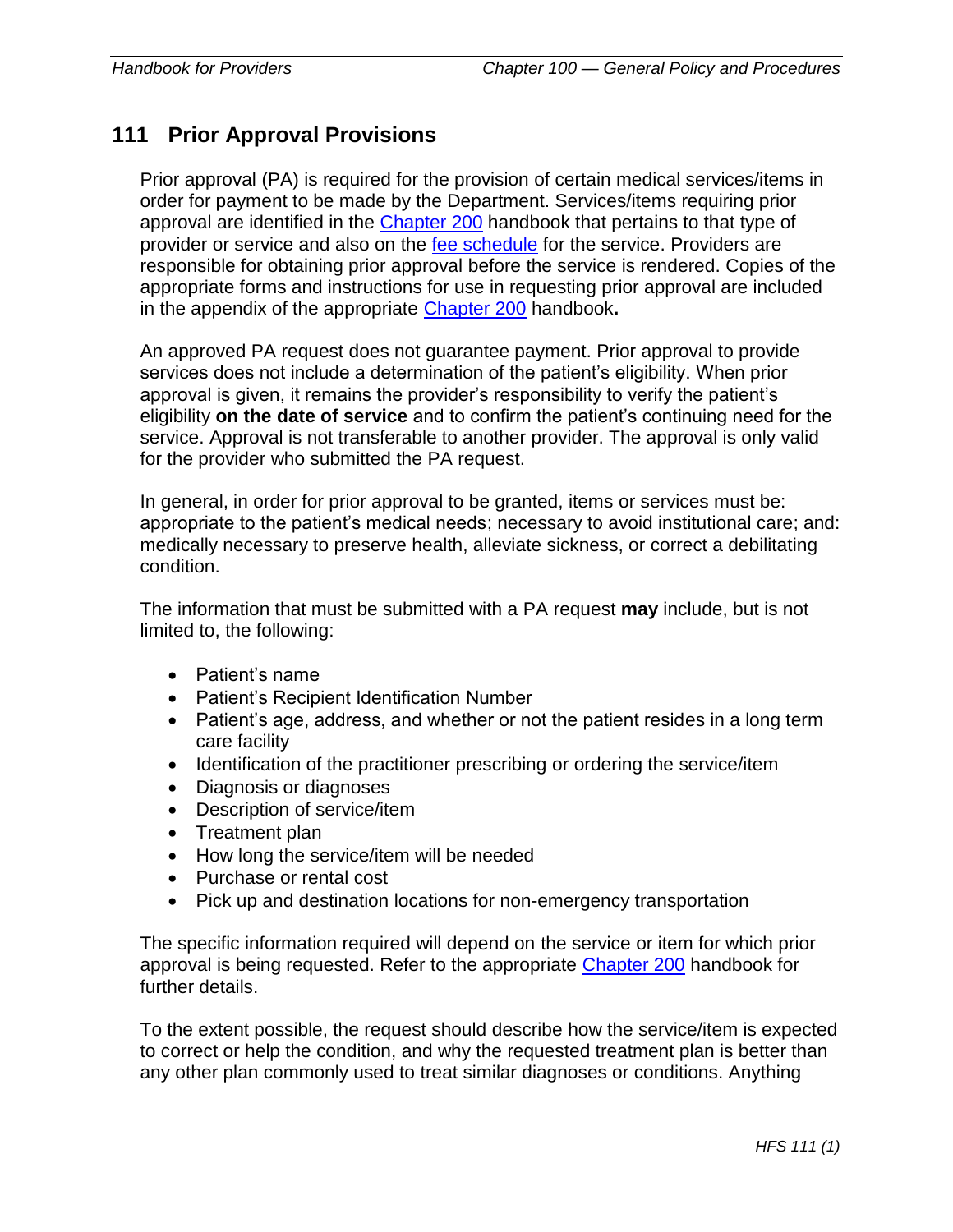unique to the medical condition or living arrangement affecting the choice of a recommended service or item should be explained.

The Department will approve for a service/item if a less expensive service/item is appropriate to meet the patient's medical needs. The Department will not approve purchase of equipment if the patient already has equipment which is adequate and sufficient to meet his/her medical needs.

Except for medical transportation requests, written notice of the disposition (approval/denial) of requests for prior approval will be sent to the patient and to the requesting medical provider.

The provider is responsible for retaining the written notice of the PA for disposition for audit purposes. When a PA request is denied, the patient is advised of his/her right to appeal the decision and to have a fair hearing. An appeal may not be made by the provider.

# **111.1 Prior Approvals Outside Ordinary Processing**

The ordinary processing of a PA request for items such as, but not limited to, pharmaceuticals, durable medical equipment, prosthetics or disposable medical supplies may be bypassed if the service is needed to facilitate a hospital discharge or because of an unforeseen circumstance. Refer to the appropriate [Chapter 200](https://www.illinois.gov/hfs/MedicalProviders/Handbooks/Pages/Chapter200.aspx) handbook for detailed instructions on obtaining prior approvals.

In general, the provider supplying the item may contact the Department by telephone to provide information regarding the prior approval, including the date by which an authorization decision is needed and any other information necessary for completion of the prior authorization review.

When it is necessary to provide an item outside of routine business hours, approval via telephone must be requested the next business day. If not, the request will be handled as a routine post approval request. Once an approval is given by telephone, no further evaluation of the request will be made. Requests for renewal of such an approval, if needed, will be considered within the ordinary processing procedures for a prior approval request.

### **111.2 DCFS Youth in Care**

For services covered by the Medical Assistance Program, all HFS policies and procedures for prior approval apply to DCFS youth in care.

Services that are not covered by the Illinois Medical Assistance Program may be available to youth under the care of DCFS through a prior approval process by the appropriate Regional Office. Requests for prior approval for these services should be made using the appropriate HFS prior approval request form and submitted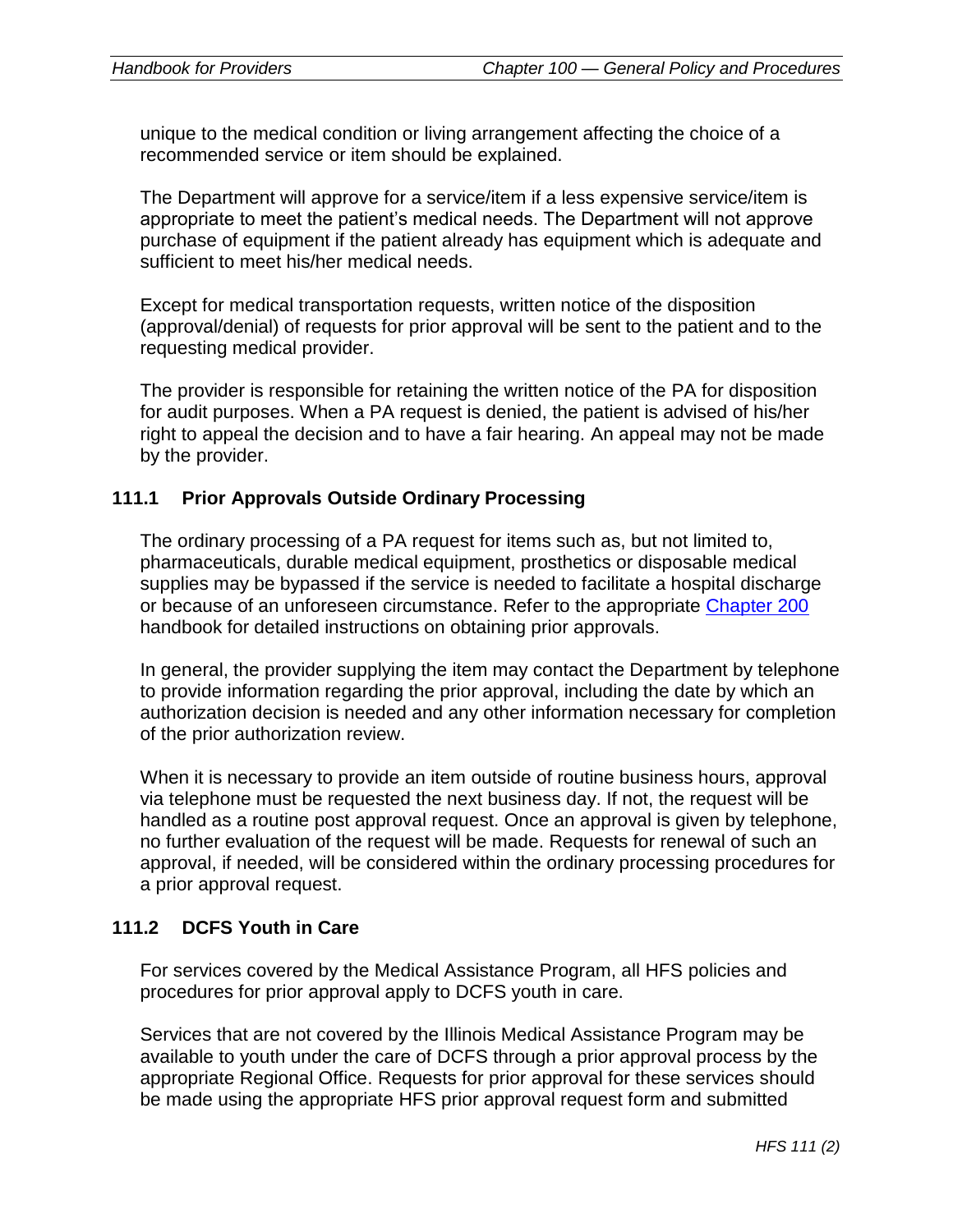directly to the Regional Office through which the DCFS youth in care is being served.

### **111.3 Participants of Managed Care Health Plans**

For participants enrolled in a managed care health plan, providers should contact the specific plan regarding prior approval for non-emergency services. Prior approval for emergency services is not required for these participants, but the managed care health plan may require approval for post-stabilization services. Managed care health plans' prior approval policies may be different than the Departments.

Managed care health plans provide 24 hour access to health care professionals designated to authorize services. Providers must make two documented good faith efforts to contact the plan for authorization of post-stabilization services. The plan must pay for covered post stabilization services if the plan was not accessible to the provider or if approval was not denied with 60 minutes. The provider must continue to try to contact the plan after post stabilization services are rendered.

A [List of Contacts at Medicaid Health Plans](https://www.illinois.gov/hfs/SiteCollectionDocuments/ContactListAllMCEs.pdf) is available on the Department's website.

### **111.4 Prior Approval Contacts**

Listed below are the various Department program areas or prior approval agents to be contacted by providers. They are specified by provider type and/or service. For detailed information on prior approval requirements, please refer to the [Chapter 200](https://www.illinois.gov/hfs/MedicalProviders/Handbooks/Pages/Chapter200.aspx) handbook for the specific provider type or service.

• For prior approval of durable medical equipment and supplies; occupational, physical and speech therapies; podiatric items; communication devices; prosthetic devices; home health agency services; and bariatric surgery services contact:

[Illinois Department of Healthcare and Family Services](https://www.illinois.gov/hfs/Pages/default.aspx) Prior Approval Unit Post Office Box 19124 Springfield, Illinois 62794-9124 Telephone: 877-782-5565 Fax: (217) 524-0099

• For prior approval of optical materials contact:

[Illinois Department of Healthcare and Family Services](https://www.illinois.gov/hfs/Pages/default.aspx) Non-Institutional Services – Attention: Optical Post Office Box 19115 Springfield, Illinois 62794-9124 Telephone: 877-782-5565 Fax: 217-524-7120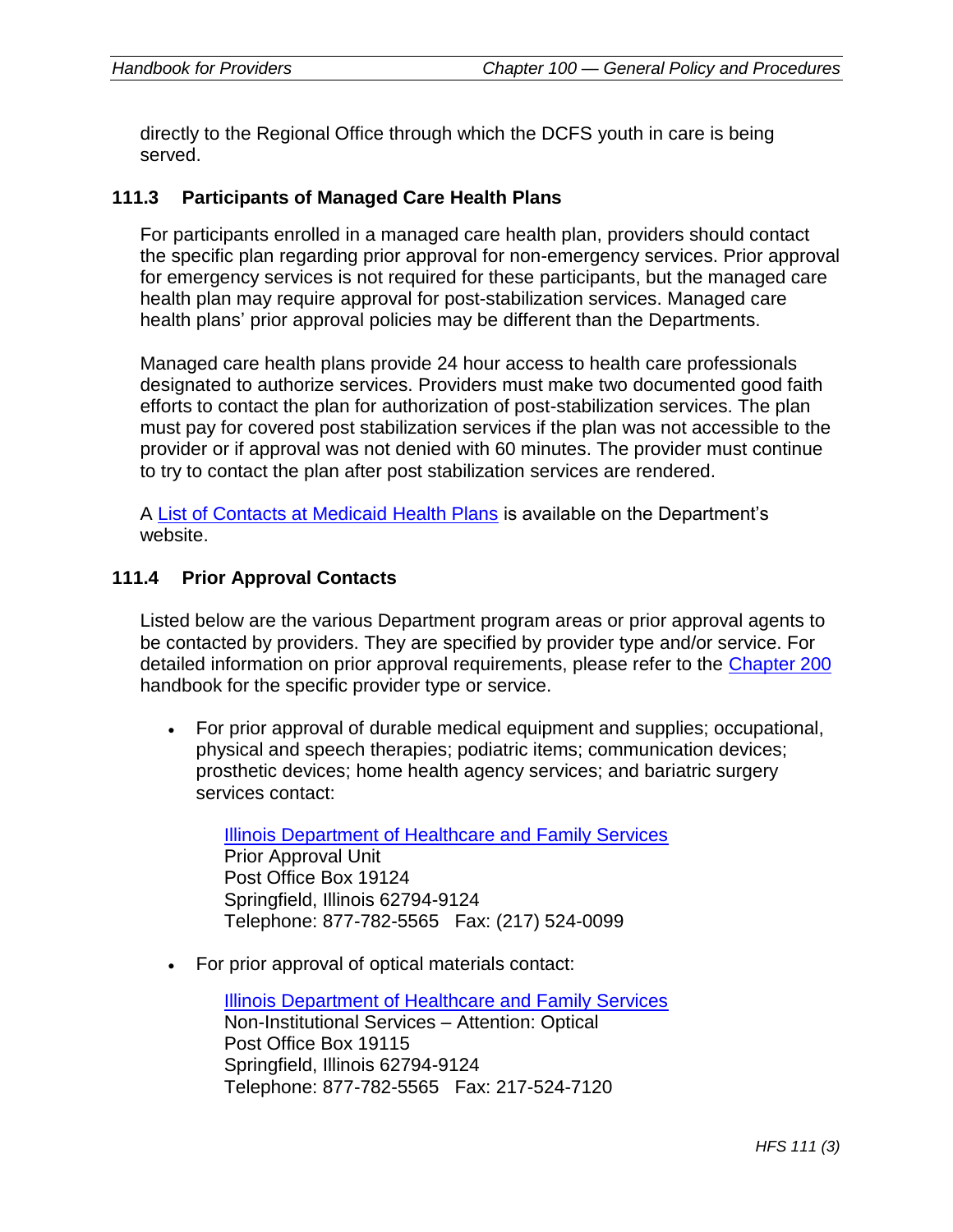• For prior approval of drugs that are non-preferred in the Department Drug File and for Refill-Too-Soon override requests and certain practitioner administered medications, as identified on the [Practitioner Fee Schedule,](https://www.illinois.gov/hfs/MedicalProviders/MedicaidReimbursement/FeeSchedule/Pages/default.aspx) contact:

[Illinois Department of Healthcare and Family Services](https://www.illinois.gov/hfs/Pages/default.aspx) Pharmacy Unit Post Office Box 19117 Springfield, Illinois 62794-9117 Telephone: 800-252-8942

• For prior approval of dental services contact:

[DentaQuest of Illinois, LLC](http://www.dentaquest.com/state-plans/regions/illinois/) Prior Authorizations Post Office Box 2906 Milwaukee, WI 53201-2906 Telephone: 888-875-7482 Fax: 262-241-7150

• For prior approval of non-emergency transportation, including non-emergency helicopter and fixed wing transports, contact:

[First Transit,](http://www.netspap.com/) Inc. Toll-free: 866-503-9040 TTY: 630-873-1449 Hours: 8 a.m. to 5 p.m. — Monday through Friday Closed on State Holidays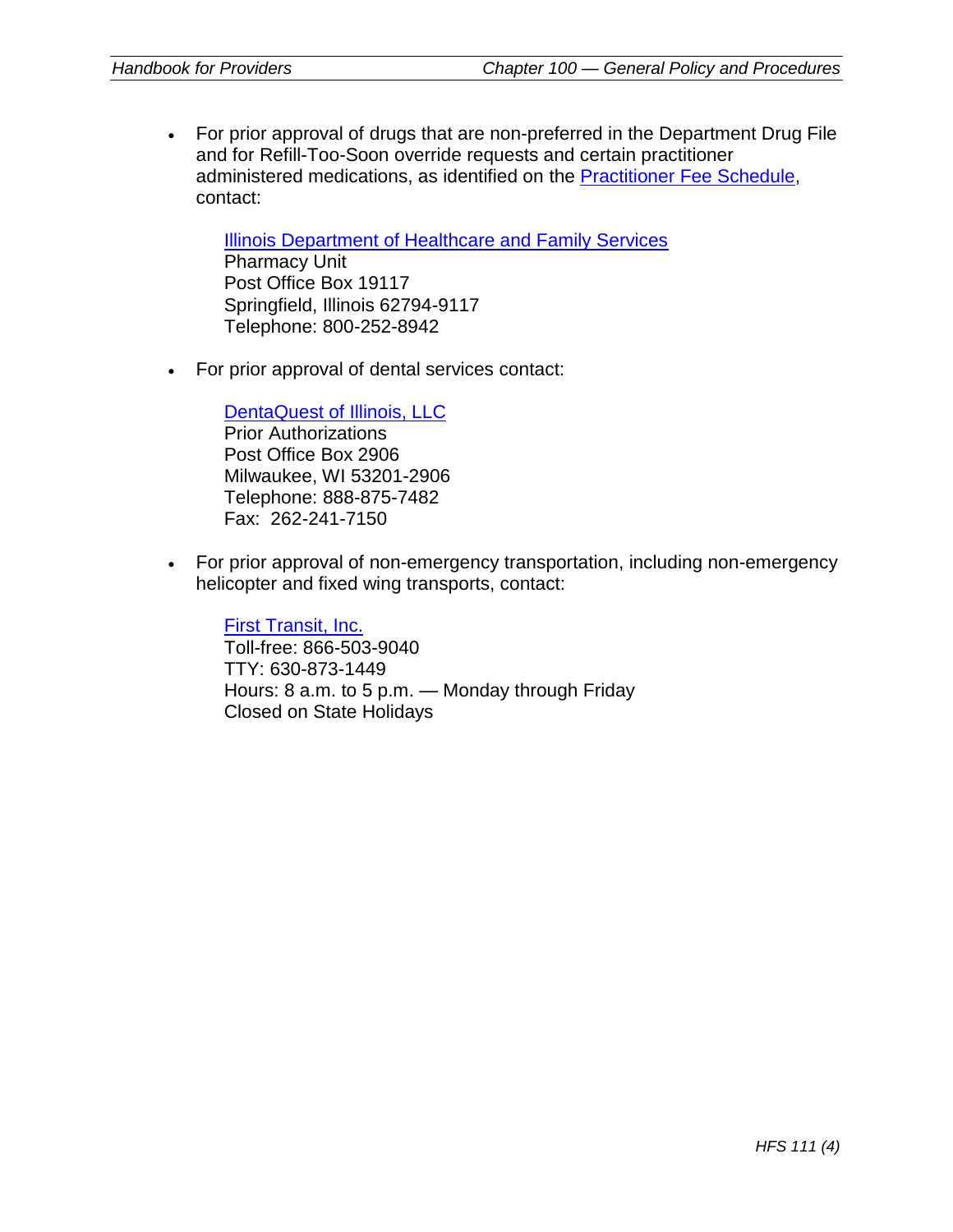# **112 Submittal of Claims**

This topic addresses general requirements for claims submitted directly to the Department for payment. Other or additional requirements may apply when claims are processed by a fiscal intermediary, for example, dental claims submitted to the Department's dental contractor.

General instructions for claims that are covered in part by Medicare or other payers can be found in Topic 120, Other Payment Sources.

Instructions for paper claim preparation and submittal for specific service or provider types are included in the [Chapter 200](https://www.illinois.gov/hfs/MedicalProviders/Handbooks/Pages/Chapter200.aspx) handbook and associated appendices. Instructions for electronic submittal of claims can be found in the [Chapter 300](https://www.illinois.gov/hfs/MedicalProviders/Handbooks/Pages/5010.aspx)  [Companion Guide.](https://www.illinois.gov/hfs/MedicalProviders/Handbooks/Pages/5010.aspx)

The Department will not accept paper claim forms hand-delivered to HFS office buildings by providers or their billing entities. HFS will return all hand-delivered claims to the provider identified on the claim form.

# **112.1 Valid Billing Codes**

ICD-10 diagnosis codes must be used when billing the Department. The appropriate diagnosis codes are reported in the "Diagnosis Code" area of the UB-04 and NIPS claim forms.

On non-institutional claim forms, all levels of Healthcare Common Procedure Coding System (HCPCS) codes, including CPT procedure codes, are recognized. HCPCS codes are also used on the outpatient UB-04 claim form. Inpatient UB-04 claims utilize ICD-10 procedure codes. NDC codes are used for drugs and some medical supplies.

Codes other than as described above will not be considered for billing purposes and payments made in error for such billings may be recouped.

### **112.2 Reimbursement**

Provider specific fee schedules for reimbursement can be found on the Department's [Medicaid Reimbursement](https://www.illinois.gov/hfs/MedicalProviders/MedicaidReimbursement/Pages/default.aspx) webpage.

### **112.3 National Provider Identifier (NPI)**

The Administrative Simplification provisions of the federal Health Insurance Portability and Accountability Act of 1996 (HIPAA) mandated the adoption of standard unique identifiers for health care providers, pay-to providers (payees) and health plans.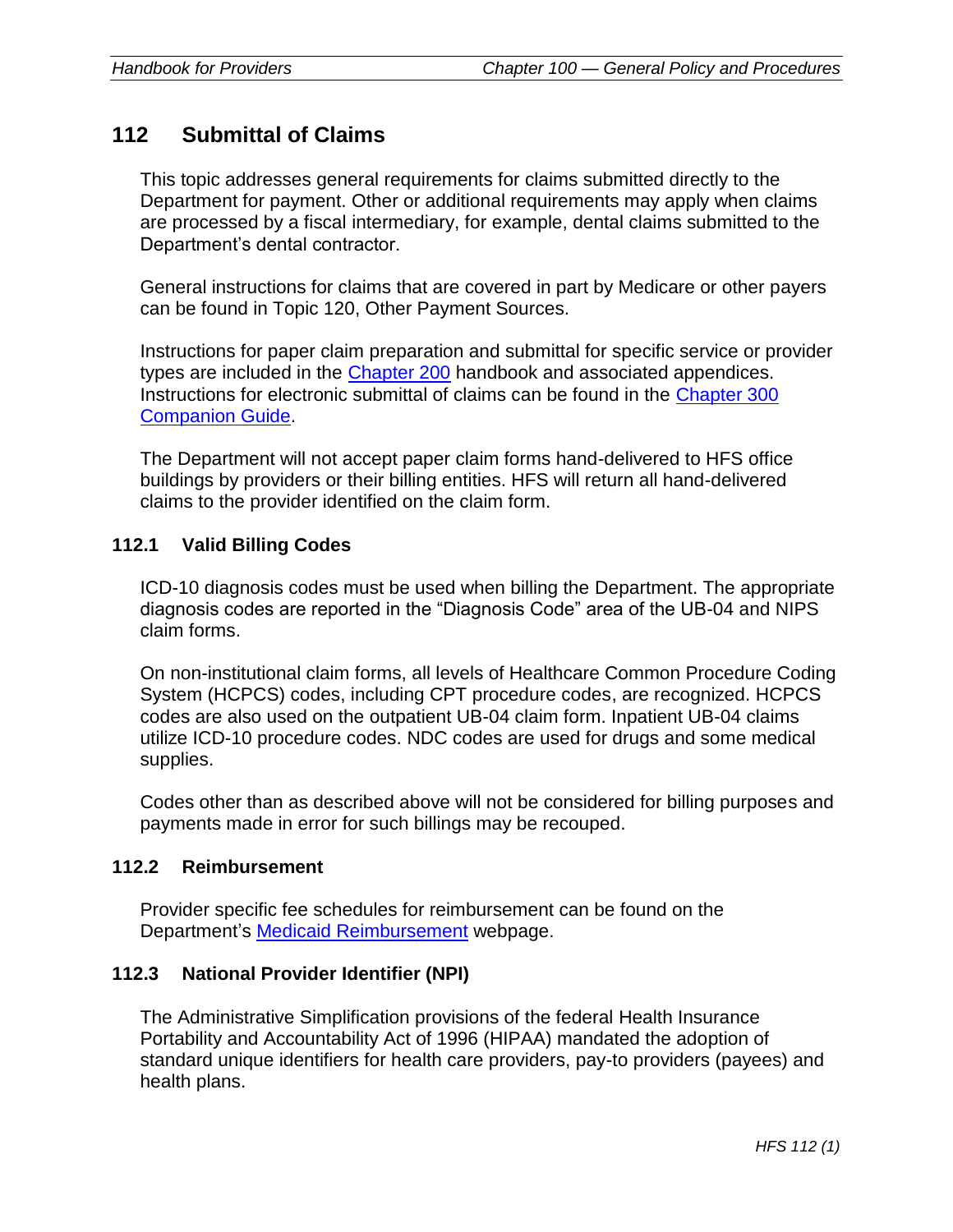The Centers for Medicare & Medicaid Services (CMS) developed the [National Plan](https://nppes.cms.hhs.gov/NPPES/Welcome.do)  and Provider [Enumeration System \(NPPES\)](https://nppes.cms.hhs.gov/NPPES/Welcome.do) to assign these unique identifiers.

For detailed information on reporting NPIs on claims, refer to the [Chapter 200](https://www.illinois.gov/hfs/MedicalProviders/Handbooks/Pages/Chapter200.aspx) handbook applicable to the provider type or service, and Chapter [300, Companion](https://www.illinois.gov/hfs/MedicalProviders/Handbooks/Pages/5010.aspx)  [Guide for Electronic Processing.](https://www.illinois.gov/hfs/MedicalProviders/Handbooks/Pages/5010.aspx)

### **112.4 Time Limits for Claim Submittal**

With the exception of those claims that are received by the Department and immediately returned to the provider as being unacceptable for processing, all claims received are assigned a unique Document Control Number (DCN) and are systematically processed. The DCN consists of the date the claim was received by the Department (displayed as a Julian date) plus an individual number to identify the specific claim. A Julian Date Calendar is provided in General Appendix 1 of this handbook.

A claim will be considered for payment only if it is received by the Department no later than 180 days from the date on which the services or items were provided. This time limit applies to both initial and resubmitted claims. Rebilled claims, as well as initial claims, received more than 180 days from the date of service will not be paid. For hospital inpatient claims, the 180 days begins on the date of discharge.

Claims which are not submitted and received in compliance with the time limits for claim submittal will not be eligible for payment by the Department and the State shall have no liability for payment thereof. Refer to 89 III. Adm. Code 140.20 for additional information on time limits for filing a claim.

#### **112.4.1 Exceptions to 180-Day Time Limit**

**Exceptions are only considered when the changes affect a provider's ability to submit claims for reimbursement**. The 180 day time limit for claim submittal will not apply, or is modified, in the following situations:

- Claims received from a provider operated by a unit of local government with a population exceeding 3,000,000 when local government funds finance federal participation for claims payment – subject to a timely filing deadline of 12 months from date of service. The 12 month deadline extends to any exceptions that indicate a 180 day extension for all other providers. Timeliness for replacement claims, or a void & rebill transaction, is the same as that indicated below.
- Medicare crossovers (Medicare payable claims) subject to a timely filing deadline of 2 years from the date of service. Claims may be submitted electronically or on the paper HFS 3797 (non-institutional claims) or UB-04 (institutional claims).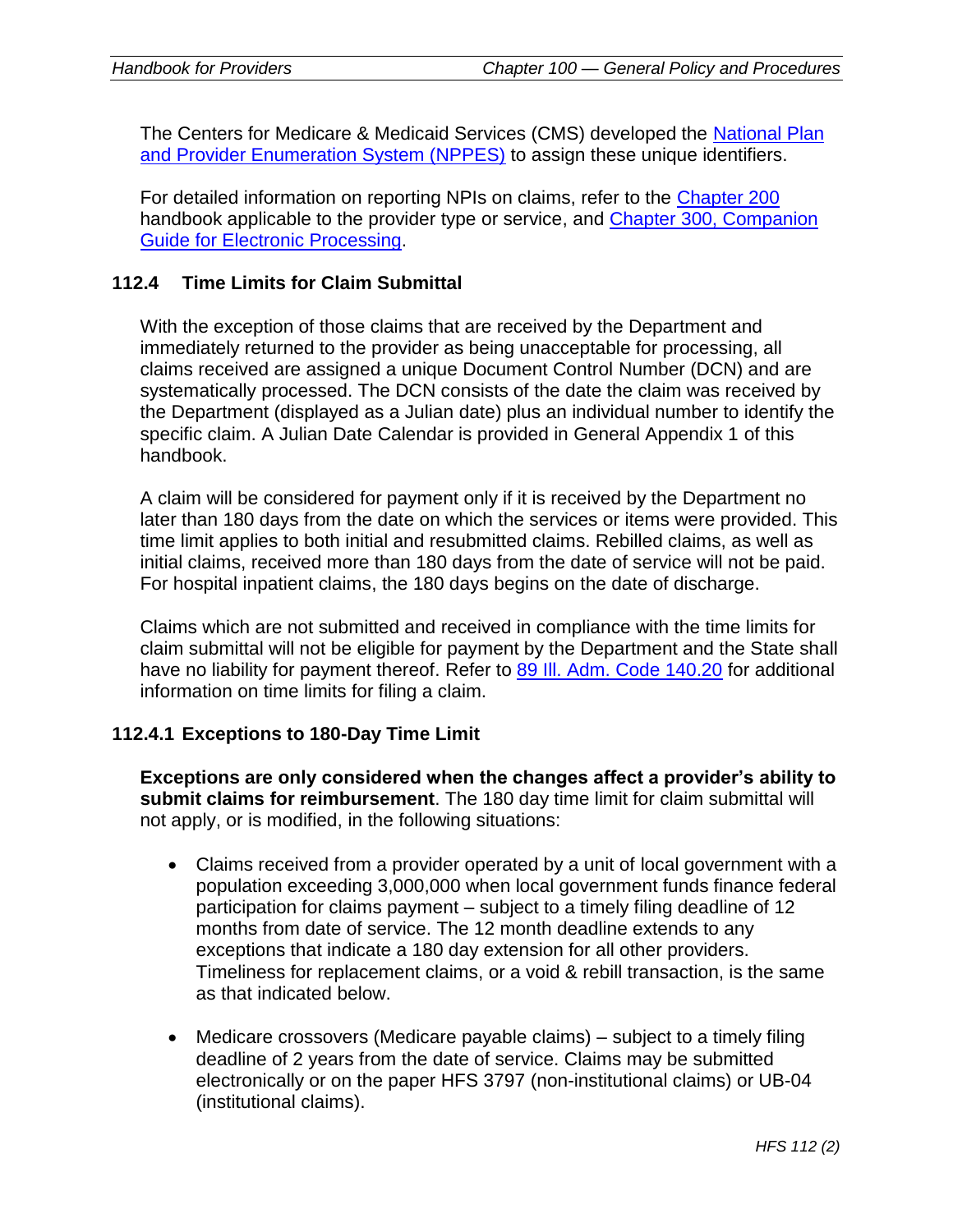- Medicare denied claims subject to a timely filing deadline of 2 years from the date of service. Submit a paper HFS 2360, HFS 1443, HFS 2209, HFS 2210, or HFS 2211 with the EOMB attached showing the HIPAA compliant denial reason/remark codes. Attach Form HFS1624, Override Request form, stating the reason for the override. For institutional claims, submit a paper UB-04 with the EOMB attached showing the HIPAA compliant denial reason/remark codes. Attach Form HFS1624A, UB-04 Override Request form, stating the reason for the override
- New provider enrollment, provider re-enrollment, addition of a new specialty/sub-specialty, or addition of an alternate payee – **applies only to those claims that could not be billed until the enrollment, re-enrollment, addition of a new specialty/sub-specialty, or payee addition was complete**. The 180 day period shall begin with the date the enrollment, reenrollment, or update was recorded on the provider file. Attach form HFS 1624, Override Request (NIPS providers) or HFS 1624A, UB-04 Override Request (institutional providers), stating the reason for the request to a paper claim form. Upon receipt of claims with an override request, HFS staff will verify that the claim(s) could not have been billed without the change to the provider file. Requests for override due to a provider file change must be requested within 180 days of a claim rejecting due to the discrepancy.
- Retroactive Participant eligibility 180 days from the Department's system update viewed on MEDI when verifying eligibility. Please ensure eligibility verification is for the date of service and not current date or date range. Attach a HFS 1624, Override Request Form (NIPS providers) or HFS 1624A, UB-04 Override Request Form (institutional providers), stating the reason for the override to a paper claim form.
- Replacement or Void/Rebill of an entire claim or single service line (NIPS claims) – The Department will accept electronic transactions submitted through MEDI or via 837P files to void or replace a paid claim (includes claims paid at \$0), or a claim that is pending to pay, if submitted within 12 months from the original paid voucher date.

**Note**: The functionality of allowing replacement claims and claims to be re-billed following a void is for the purpose of correcting errors on previously submitted and paid claims (e.g. incorrect provider number, incorrect date of service, incorrect procedure code, etc.) and **not** for the purpose of billing additional services.

• Replacement claims (NIPS claims) – To replace a single service line or entire claim, enter Claim Frequency "7". Detailed instructions on how to replace a claim electronically can be found in the Chapter 300, 837P Companion Guide. This method is preferred as it requires no manual override.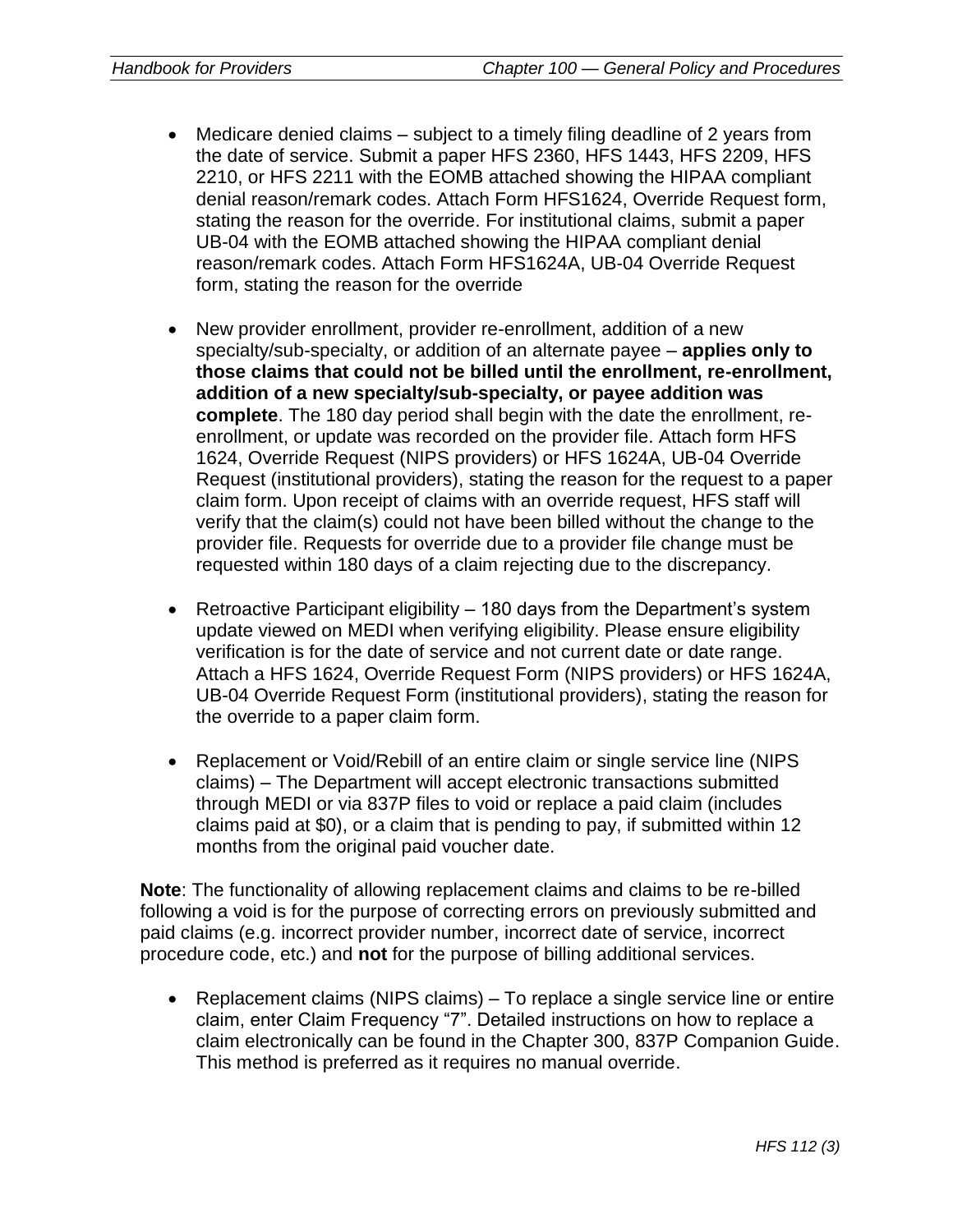• Void & Re-bill (NIPS claims) – This process involves two steps. The void portion may be completed electronically or on paper. Please refer only to step #1 below for a void with no re-bill.

**1.** To electronically void a single service line or an entire claim, enter Claim Frequency "8". Detailed instructions on how to void a claim electronically can be found in the Chapter 300, 837P Companion Guide. A paper void may be completed by submitting a NIPS Adjustment Form HFS 2292. Instructions on how to complete the form are located in Chapter 100, Appendices.

**2.** Following completion of the void, a new original claim must be submitted within 90 days of the void DCN and may require manual override. If manual override is required, attach form HFS 1624, Override Request Form, stating the reason for override to a paper claim. Community Mental Health Providers (provider type 036) who do not have a paper billing option should contact a billing consultant for override instructions.

**Note**: For void or replacement claims the following data elements must match the original claim:

- Document Control Number The 17-digit DCN from the original paid claim is required. Using the 12-digit DCN from the paper remit
- Add '201' to the beginning of that 12-digit DCN
- Add **either** the 2-digit section number to void or replace a single service line, **or** '00' to void or replace an entire claim, to the end of the 15-digit number
- Provider NPI, or for atypical providers the HFS Provider Number
- Recipient Identification Number
- TPL Claims must be submitted to the Department within 180 days after the final adjudication by the primary payer. Claims may be submitted electronically or on paper and must have TPL fields completed. Timely submission will be calculated systematically based on the TPL adjudication date. For this reason, no override request is necessary.
- In the case of long term care facilities, once an admission transaction has been completed, all resubmitted claims following prior rejection are subject to receipt no later than 180 days after the admission transaction has been completed.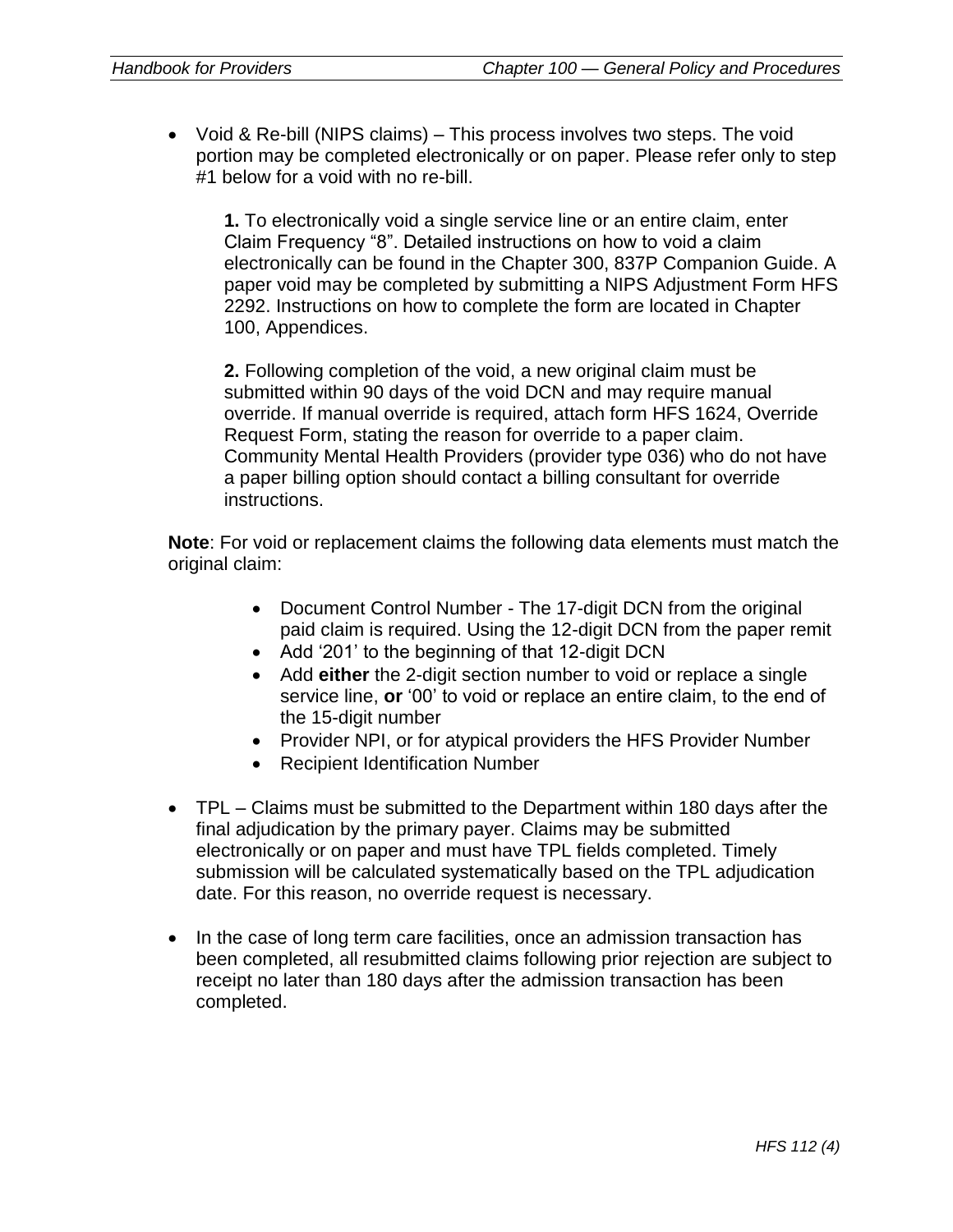- Split bill Claims must be submitted to the Department within 180 days from the date on the HFS 2432 (Split Billing Transmittal/Spenddown Form). Attach the HFS 2432 with form HFS 1624, Override Request (NIPS) or HFS 1624A, UB-04 Override Request (institutional providers), stating the reason for the override to a paper claim form. TPL fields must be completed.
- Primary TPL Recoupment Claims must be submitted within 180 days from the date of the recoupment notification letter. Attach a copy of the recoupment notification letter and form HFS 1624, Override Request (NIPS) or HFS 1624A, UB-04 Override Request (institutional providers), stating the reason for the override to a paper claim form. TPL fields on the paper claim must be completed when applicable.
- Local Education Agencies (LEAs) Claims must be submitted to the Department within 18 months from date of service. Claims may be submitted electronically or on the paper HFS 1443.
- Errors attributable to the Department or any of its claims processing intermediaries that results in an inability to receive, process or adjudicate a claim – the180-day period shall not begin until the provider has been notified of the error by either the date on the paper voucher/remittance advice or the fix date on the Claims Processing System Issues webpage. For override information refer to the rebilling instructions posted on the webpage, or contact a billing consultant at 877-782-5565 in the absence of notification on the webpage.

### **112.5 Resubmitting Claims**

Providers should resubmit claims only if their claims fail to appear in the [MEDI](https://www.illinois.gov/hfs/MedicalProviders/EDI/medi/Pages/default.aspx)  [System](https://www.illinois.gov/hfs/MedicalProviders/EDI/medi/Pages/default.aspx) thirty (30) days after submission to the Department. Refer to Topic 131, Billing Inquiry Process, for information on how to check the status of a claim.

The provider should prepare a new original claim for submittal to the Department. It is the responsibility of the provider to ensure that a claim is submitted timely.

#### **Exception**:

Prior to December 1, 2016, claims for long-term care (LTC) providers were generated by the Department based on information reported on Form HFS 3402- LTC Pre-Payment Report. Discrepancies on these claims were not to be rebilled as described above.

Effective with dates of service on or after 12/01/2016, LTC providers must direct bill the Department for their services in a manner similar to that utilized for Medicare services. This process is detailed on the [Long Term Care Direct Billing Resources](https://www.illinois.gov/hfs/MedicalProviders/ltss/Pages/LongTermCareDirectBilling.aspx) webpage on the Department's website.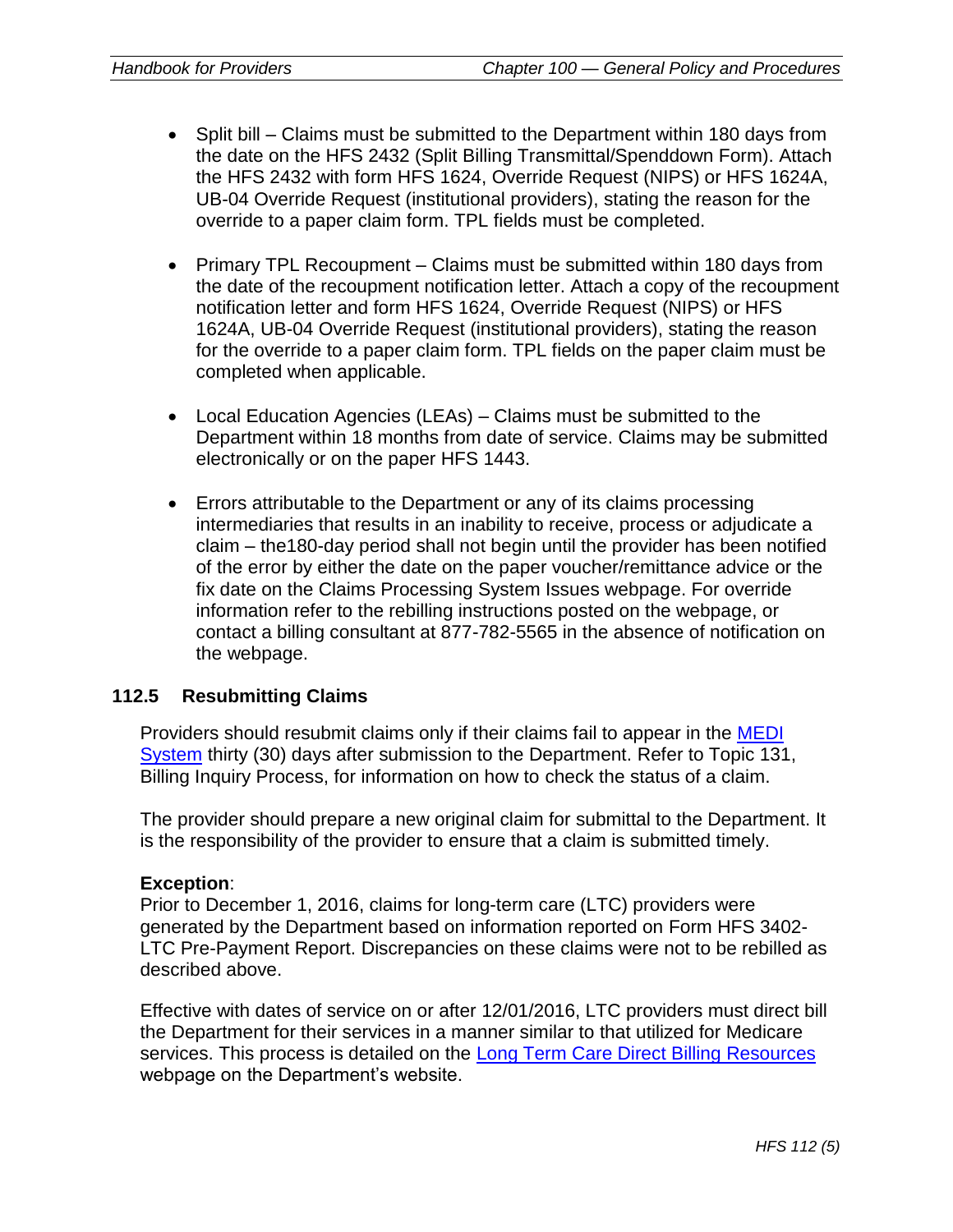An electronic version of the Handbook for Providers of Long Term Care (LTC) Services is not available at this time. Questions relating to policy and billing requirements for LTC providers should be directed to the Bureau of Long Term Care at (217) 782-0545.

## **112.6 Electronic Claim Submittal**

In addition to reading the information contained in this topic, providers should also refer to the [Chapter 200](https://www.illinois.gov/hfs/MedicalProviders/Handbooks/Pages/Chapter200.aspx) handbook applicable to their provider or service type and the [Chapter 300 Companion Guide](https://www.illinois.gov/hfs/MedicalProviders/Handbooks/Pages/5010.aspx) for electronic billing.

All electronically submitted claims are subject to the same edits and are reported on a paper HFS 194-M-1 remittance advice in the same manner as paper claims. The same requirements for electronic claim submission, including verifying patient eligibility, billing known insurance carriers, and reporting [TPL](https://www.illinois.gov/hfs/SiteCollectionDocuments/TPLCodes082416.pdf) payments, exist as for paper claims. Claims that require an attachment cannot be submitted electronically. These claims must be submitted to the Department on paper billing forms.

Each remittance advice that reports electronically submitted claims will be accompanied by the form HFS 194-M-C, Billing Certification. The provider who rendered the services and submitted the electronic claim for payment must review the remittance advice and attest to the accuracy of the information thereon by signing the billing certification.

The same signature requirements that apply to the signing of paper claims as described in Topic 112.7.1 apply to form HFS 194-M-C, Billing Certification. The signed form must be maintained in the provider's records for three years from the date of the remittance advice to which it relates or for the time period required by applicable federal and state law, whichever is longer.

Electronic submission of claims may be suspended during a period of time when the Department is performing an audit of the provider. If this occurs, the Department will notify the provider that paper claims must be submitted until notification is given by the Department to resume electronic billing.

### **112.6.1 Electronic Claims Capture (ECC) — MEDI, REV/EDI Service Systems**

Providers may submit all non-institutional claims, other than pharmacy claims, as well as institutional clams billed on form UB-04, electronically through the Medical [Electronic Data Interchange \(MEDI\)](https://www.illinois.gov/hfs/MedicalProviders/EDI/medi/Pages/default.aspx) Internet site or a [REV Vendor/Electronic Data](https://www.illinois.gov/hfs/medicalproviders/rev/Pages/default.aspx)  [Interchange Service \(EDI\)](https://www.illinois.gov/hfs/medicalproviders/rev/Pages/default.aspx) trading partner. The Department accepts non-institutional claims in the X-12 837 Professional standard, Version 5010A and institutional claims in the X-12 837 Institutional standard, Version 5010A. Pharmacies must bill electronically through the [Pharmacy Benefits Management System.](https://www.illinois.gov/hfs/MedicalProviders/Pharmacy/illinoisrx/Pages/default.aspx)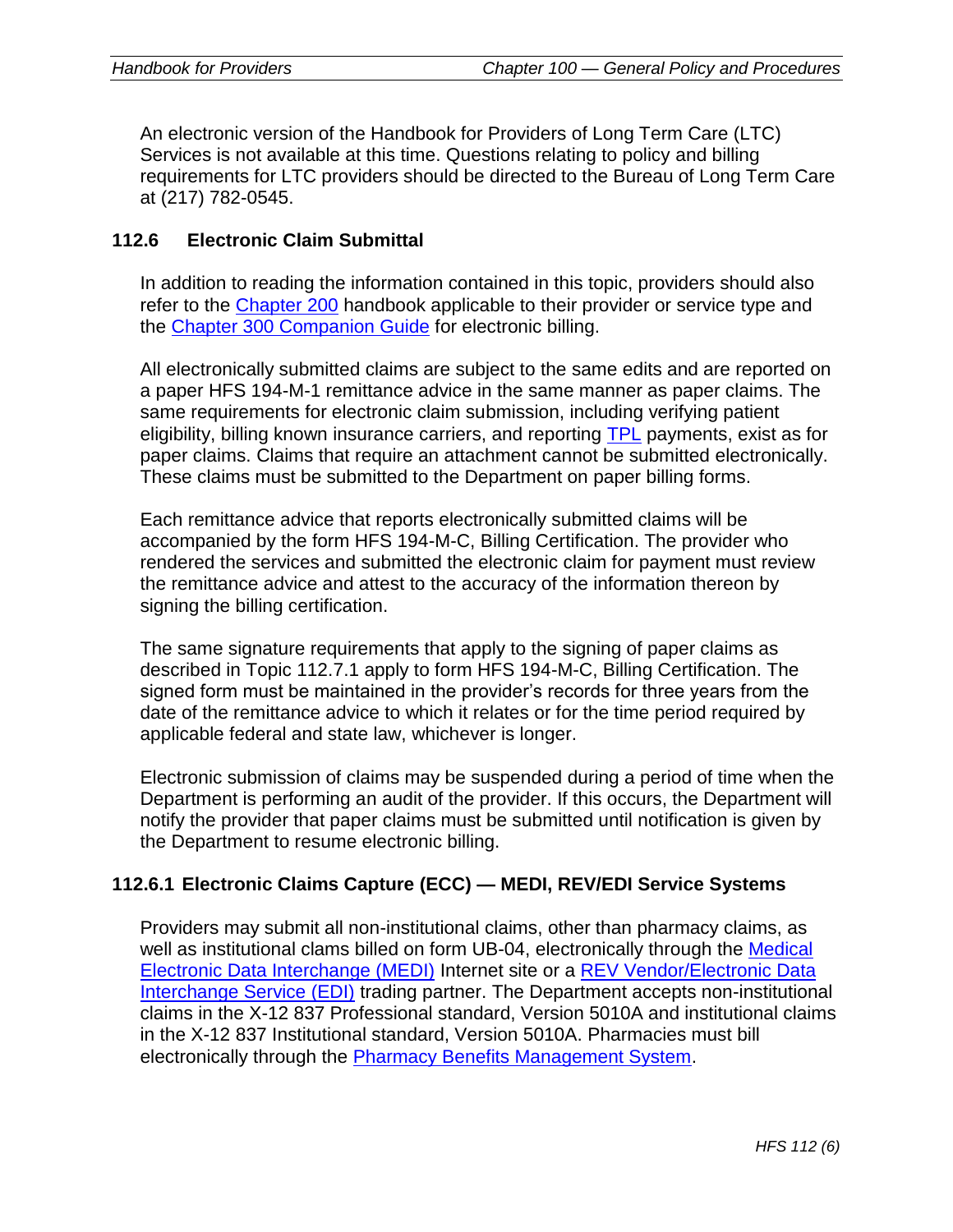# **[Medical Electronic Data Interchange \(MEDI\)](https://www.illinois.gov/hfs/MedicalProviders/EDI/medi/Pages/default.aspx) Authorization System**

The MEDI Authorization System provides a repository for authorization information for access to HFS' Internet applications. Because of federal Internet standards, as well as HIPAA regulations, HFS requires authorization for some applications provided through the Internet. In order to gain access to these applications, a person must register in the MEDI system. The **MEDI Getting Started** page presents what is required to use these applications.

The MEDI system is designed to be available 24-hours a day, 7 days a week. The system is down for maintenance every day between 3:00 a.m. and 3:30 a.m. The Payee Registration function is only available from 8:00 a.m. to 5:00 p.m. CST, Monday through Friday.

Access to the [Medical Electronic Data Interchange \(MEDI\)](https://www.illinois.gov/hfs/MedicalProviders/EDI/medi/Pages/default.aspx) website is provided after successfully obtaining a 'digital certificate' from the Illinois Department Central Management Services (CMS).

To meet the requirements of HIPAA, the Department provides the Internet Electronic Claims (IEC) System to handle the electronic transfer of HIPAA-compliant formats. The main purpose of the IEC System is to provide registered MEDI users the ability to perform basic processing functions.

Users of the MEDI system will have access to certain IEC functions depending on the authorization they are granted by their employer's MEDI administrator(s). Following is a list of functions that are available.

- Eligibility Inquiry: allows providers to check a patient's eligibility.
- Claim Status: allows providers to check on the status of a claim. This function is available Monday through Friday from 8:00 a.m. to 5 p.m. CST.
- Upload File(s): allows an authorized user to upload one or more transactions and more than one transaction type.
- Download File(s): allows an authorized user to download one or more transaction and more than one transaction type.
- Remittance Advice (835): allows the user to view and download Electronic Remittance Advices (ERAs).
- Direct Data Entry: allows real-time entry and submission of claims.

Refer to the [MEDI-Registration Toolbox](https://www.illinois.gov/hfs/sitecollectiondocuments/meditoolbox.pdf) for more detailed information on MEDI and the registration process.

# **[Recipient Eligibility Verification \(REV\)](https://www.illinois.gov/hfs/medicalproviders/rev/Pages/default.aspx)**

The [Recipient Eligibility Verification \(REV\)](https://www.illinois.gov/hfs/medicalproviders/rev/Pages/default.aspx) system is an interactive electronic system which allows providers to: verify a participant's eligibility; submit claims electronically; check the status of claims in processing, and; download batches of claim information.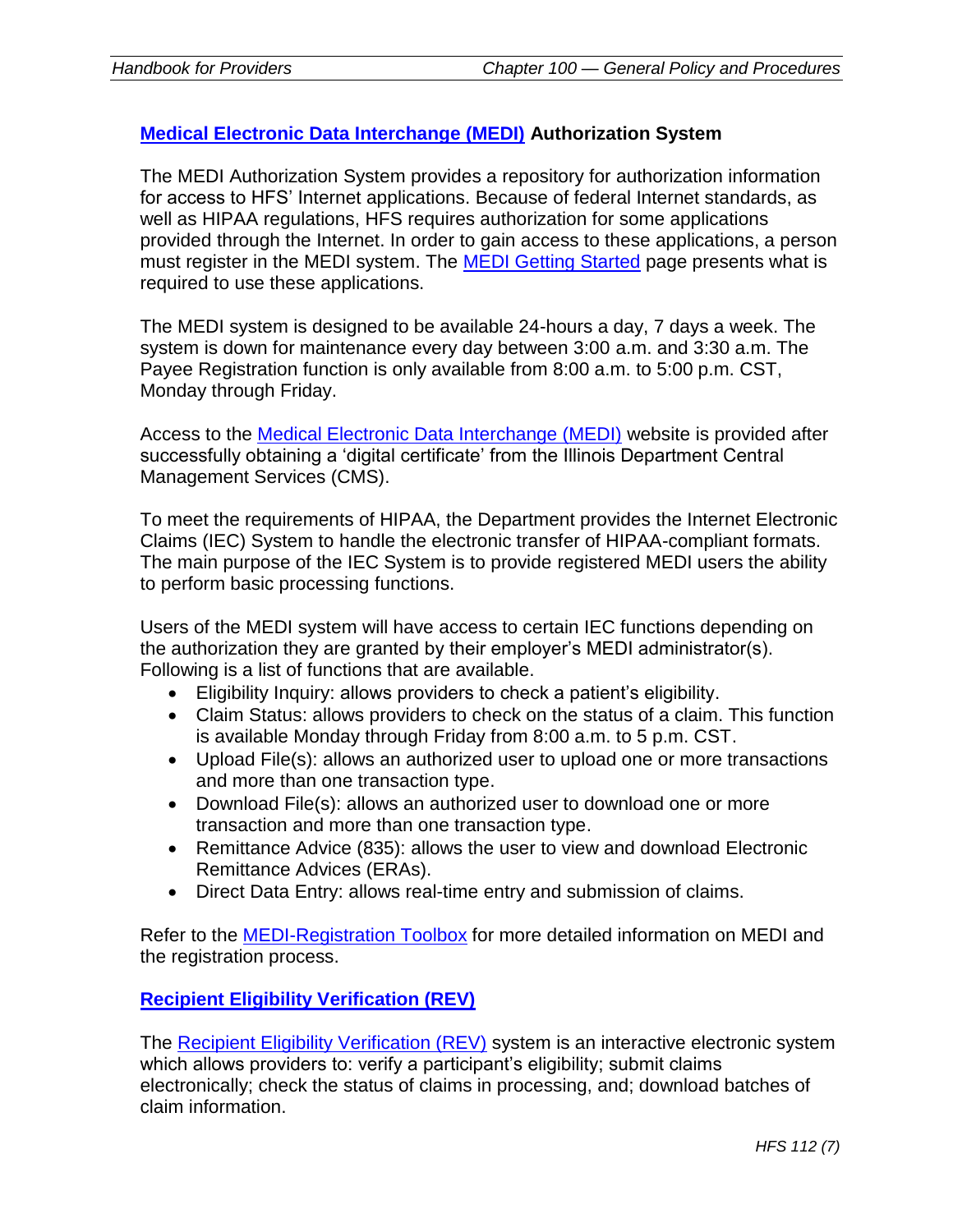Providers access the REV system through vendors (independent contractors) who have agreements with the Department to provide this service. REV vendors provide this service by various methods, including: standardized software for use on existing PCs; point-of-service devices, and; custom programming of a provider's existing computer system to accept and transmit the Department's data.

All current [REV](https://www.illinois.gov/hfs/medicalproviders/rev/Pages/default.aspx) vendors also act as clearinghouses for other public and private payers. In this role, REV vendors offer services beyond those related to the Department's programs. For example, these vendors may offer general computer accounting support, preliminary claim editing, accounts receivable posting, and claims submittal to various third party payers. Providers pay the REV vendors for whatever mix and volume of services are selected. Providers are encouraged to contact all vendors on the list to determine which vendor will best meet the provider's needs. Providers should consider whether the provider's computer will be able to access a vendor's system. Additionally, providers should check the vendor's charges for use of the system and determine whether there are services other than those listed above which the REV vendor offers.

### **Electronic Data Interchange (EDI) Service Trading Partners**

The Department is currently developing the Electronic Data Interchange (EDI) Service. This service will eventually replace the Recipient Eligibility Verification System. Many of the same services offered through REV will be available through the Department approved EDI trading partners. Providers will be notified when this change occurs.

#### **112.6.2 Pharmacy Benefits Management System**

The Pharmacy Benefits Management System is a real time, point of sale claim adjudication system by which pharmacy providers may submit claims for pharmacy services to the Department. In addition to real time, point of sale claim adjudication, claims may also be submitted through direct data entry.

Pharmacy providers must be enrolled with the department to submit claims. The Pharmacy Benefits Management System uses the National Council of Prescription Drugs Program (NCPDP) Version D.0 billing format. The Department's [payor sheet](https://www.illinois.gov/hfs/MedicalProviders/Pharmacy/illinoisrx/Pages/PayorSheet.aspx) with detailed billing requirements is available on the Department's website.

Questions regarding NCPDP should be directed to the National Council of Prescription Drugs Program at 480-734-2870, or by fax at 877-647-0295, or by e-mail at [pharmacyhelp@ncpdp.org](mailto:pharmacyhelp@ncpdp.org) 

Questions regarding the payor sheets should be directed to the Department's Bureau of Technical Support at 217-524-7288.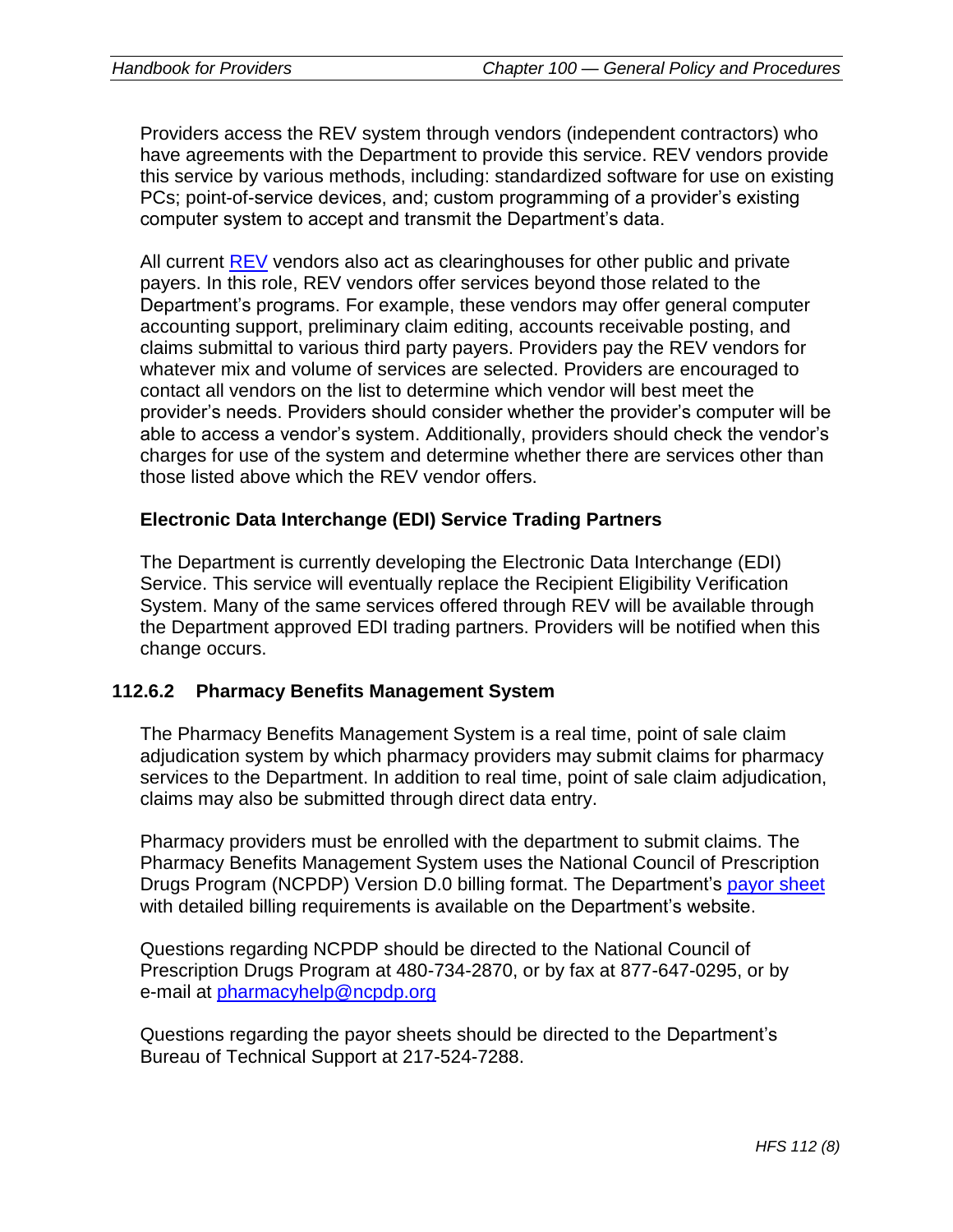# **112.7 Paper Claim Submittal**

Additional instructions for paper claim preparation and submittal for specific services or provider types are included in the [Chapter 200](https://www.illinois.gov/hfs/MedicalProviders/Handbooks/Pages/Chapter200.aspx) handbook and associated appendices.

### **112.7.1 Claims Preparation**

Refer to the [Chapter 200](https://www.illinois.gov/hfs/MedicalProviders/Handbooks/Pages/Chapter200.aspx) handbook and appendices for guidelines specific to a provider or service type.

Claims must be legibly signed and dated in ink by the provider or his or her authorized representative. Any claim that is not properly signed or that has the certification statement altered will be rejected. A rubber signature stamp or other substitute is not acceptable. An authorized representative must be an employee over whom the provider has direct supervision on a daily basis and who is personally responsible on a daily basis to the provider. Such a representative must be designated specifically and must sign the provider's name and his or her own initials on each certification statement. This responsibility cannot be delegated to a billing service.

It is mandatory that claims are submitted to the Department only on original billing forms. Photocopies or other facsimile copies cannot be accepted for payment purposes.

The Department uses a claim imaging system for scanning paper claims. The imaging system allows efficient processing of paper claims and also allows attachments to be scanned. The Department offers a claim scanability/imaging evaluation. Turnaround on a claim scanability/imaging evaluation is approximately 7- 10 working days and providers are notified of the evaluation results in writing. Please send sample claims with a request for evaluation to the following address:

> [Illinois Department of Healthcare and Family Services](https://www.illinois.gov/hfs/Pages/default.aspx) 201 South Grand Avenue East Second Floor—Data Preparation Unit Springfield, Illinois 62763-0001 Attention: Provider/Image System Liaison

Note: HFS does not utilize the CMS 1500, Health Insurance Claim Form. Claims submitted on a CMS 1500 will not be processed or returned by the Department.

# **112.7.2 Mailing of Claims**

All paper claims with the exception of the UB-04 are to be mailed in the preaddressed envelopes supplied by the Department as specified in the [Chapter 200](https://www.illinois.gov/hfs/MedicalProviders/Handbooks/Pages/Chapter200.aspx)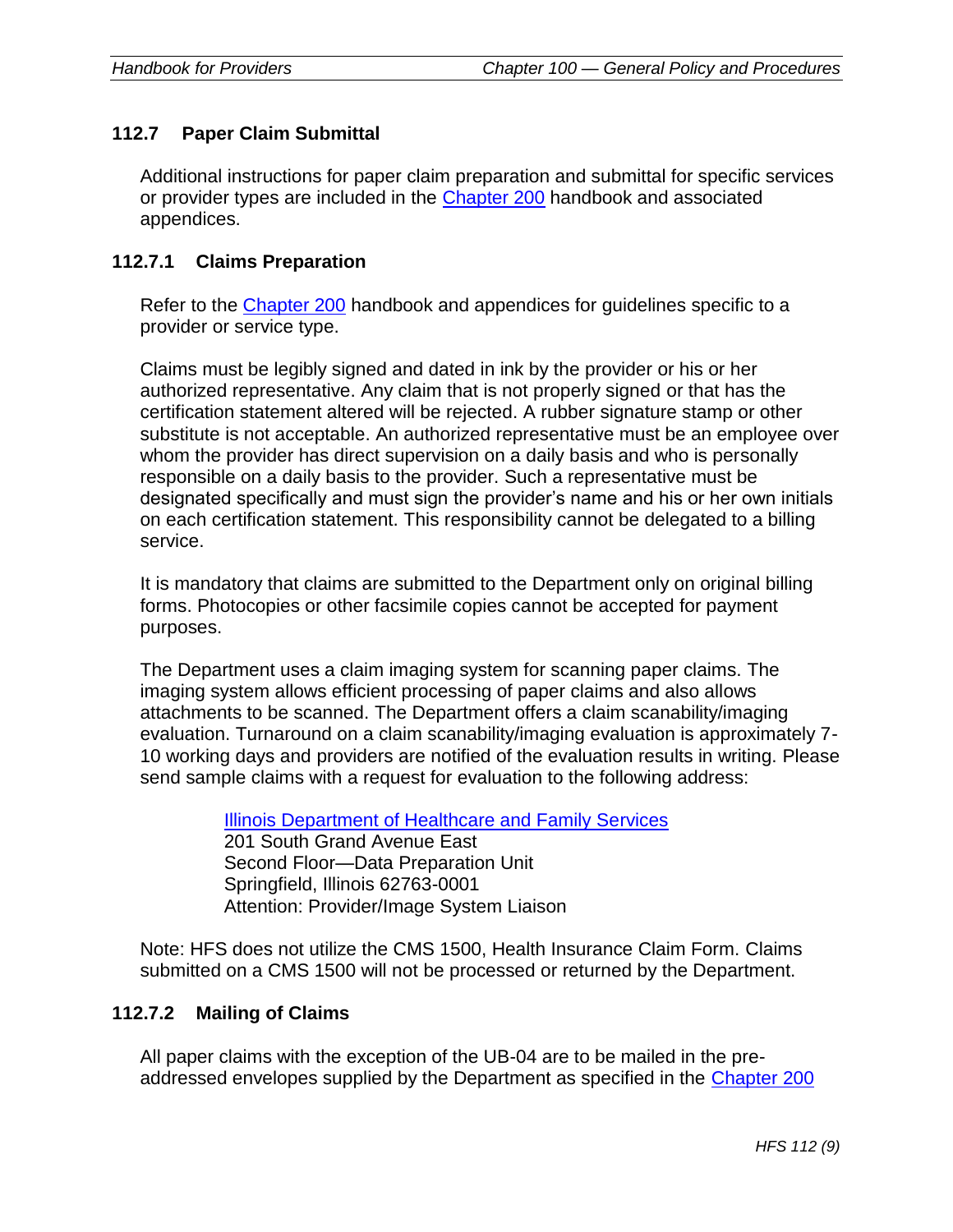handbook and appendices. Any deviation from this requirement may delay processing.

All other correspondence is to be mailed separately from claims, unless specified as a required attachment to a claim and addressed to the appropriate office as directed in the Chapter 200 handbook for the specific provider or service type being billed. If the Department requests additional information in order to process a claim, the additional information should not be mailed to the Department without a claim attached.

To expedite processing of claims, the following procedures should be followed:

- Review all forms for accuracy and completeness
- Do not fold or damage claims
- Do not staple, paper clip, or otherwise attach claims together
- Do not use liquid correction fluid or correction tape on claims
- Mail as many claims as possible in one envelope
- Place claims in envelope with all pages facing in the same direction. Keep each claim type separate
- Do not mail claims that require special handling in the same envelope with routine claims

# **112.7.3 Ordering of Claim Forms and Envelopes**

Forms and envelopes should be requested on the Department's [website.](http://www.illinois.gov/hfs/Pages/default.aspx) Both a numerical and alphabetical list of [Medical Programs Forms](https://www.illinois.gov/hfs/info/Brochures%20and%20Forms/Pages/medicalforms.aspx) are also available online.

If the form needed is not listed as a selection on the on-line forms request, provide the form number and quantity on the fields at the bottom of the online form.

Requests for forms submitted by mail must be submitted using [Form HFS 1517-](https://www.illinois.gov/hfs/SiteCollectionDocuments/hfs1517.pdf) [Provider Forms Request,](https://www.illinois.gov/hfs/SiteCollectionDocuments/hfs1517.pdf) and mailed to the preprinted address on the top of the form.

Providers should submit requests for forms or envelopes at least three weeks in advance of needing the material. The Department will not mail forms (except Form HFS 1517) in response to telephone requests. To obtain the appropriate claim form number and mailing envelope number, refer to [Chapter 200](https://www.illinois.gov/hfs/MedicalProviders/Handbooks/Pages/Chapter200.aspx) handbook for the specific type of provider/service being billed.

In order to receive a supply of forms, a billing service must supply (in addition to the name of the company and its mailing address) the name and provider ID of at least one HFS enrolled provider.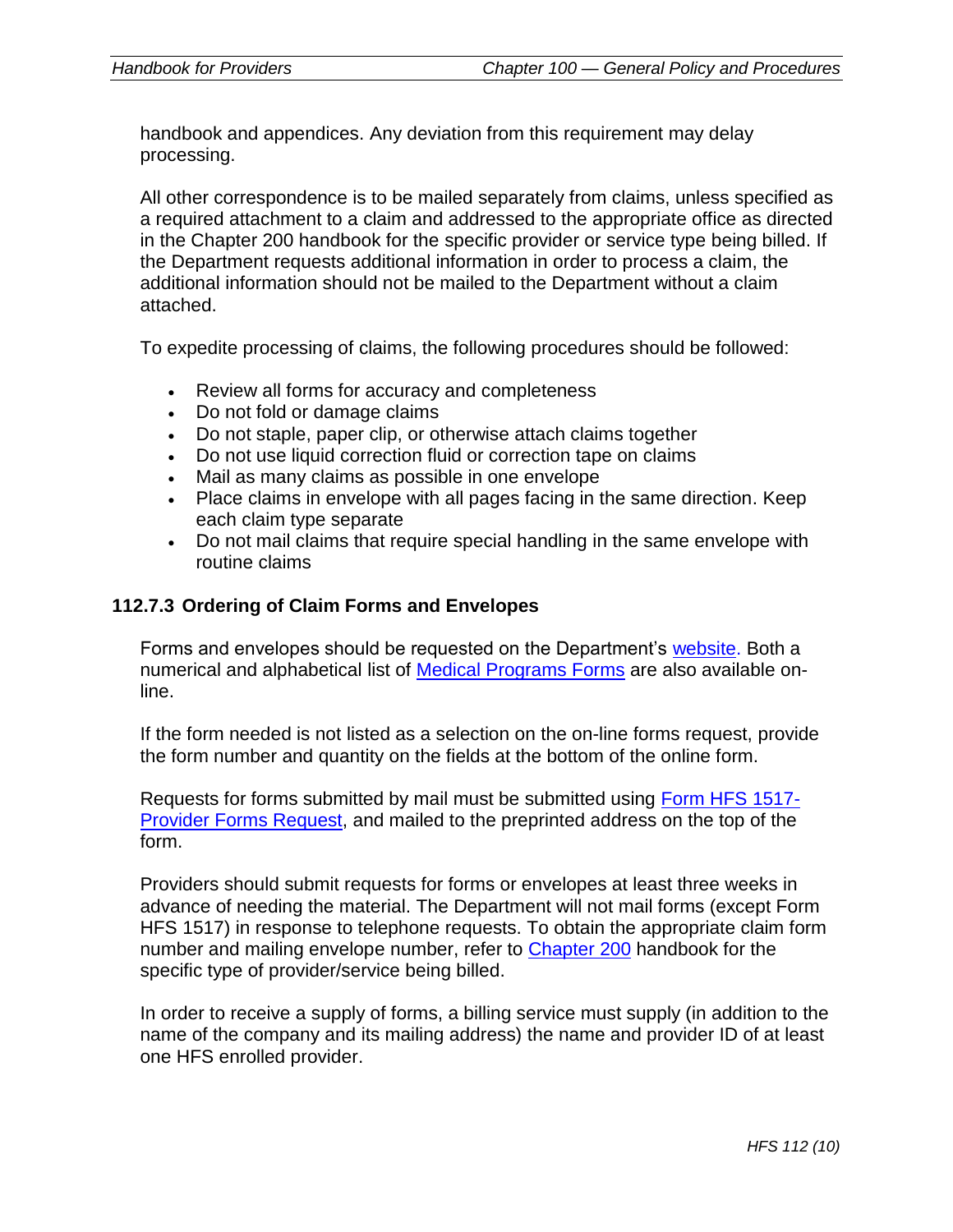UB-04 claim forms are not provided by the Department. Providers must purchase these forms from private vendors.

### **112.8 Claim Procedures for Medicare Covered Services**

Charges for deductible and coinsurance amounts due for Medicare Part B covered services are to be submitted to the Department only after adjudication by the Medicare Administrative Contractor (MAC), or Medicare Advantage Plan (MAP).

Services billed to the MAC or Durable Medical Equipment (DME) MAC as first payer will be "crossed over" to the Department electronically for payment consideration of coinsurance or deductibles or both. Claims from MAPs are not automatically crossed over. Claims should **not** be submitted directly to the Department when the Medicare Remittance Notice displays a message or code stating that the claim has been forwarded to the **Illinois Department of Healthcare and Family Services**. A service that has been rejected for payment by Medicare may be submitted to the Department for payment consideration only when the reason for nonpayment is either that the:

- Patient was not eligible for Medicare benefits, or
- Service is not covered as a Medicare benefit.

In such instances, the Department is to be billed only after final adjudication of the claim by the MAC or MAP.

Charges for deductible and coinsurance amounts due for Medicare Part A covered services are not automatically crossed over to the Department for adjudication. Providers are responsible for submittal of those claims to the Department after adjudication by Medicare.

Claims for participants enrolled in the [Medicare-Medicaid Alignment Initiative \(MMAI\)](file:///C:/Users/Pam.Gray/AppData/Local/Microsoft/Windows/Temporary%20Internet%20Files/Content.Outlook/XNWOFY0Q/Medicare-Medicaid%20Alignment%20Initiative%20(MMAI)) should be submitted to the appropriate MMAI plan. Enrollment in the MMAI can be verified on [MEDI](https://www.illinois.gov/hfs/MedicalProviders/EDI/medi/Pages/default.aspx) or [REV/](https://www.illinois.gov/hfs/medicalproviders/rev/Pages/default.aspx) EDI under the "Managed Care Organization" segment.

For further information on the Department's payment policies for services to Medicare participants, refer to Topic 120, Other Payment Sources. For detailed billing instructions on such claims, refer to the [Chapter 200](https://www.illinois.gov/hfs/MedicalProviders/Handbooks/Pages/Chapter200.aspx) handbook specific to the type of provider/service being billed.

### **112.9 Claim Procedures for Recipient Restriction Program (RRP) Services**

Claims for services to participants who have been restricted under the RRP to one or more primary provider types require no special forms or procedures as long as the services are provided by the designated primary provider type(s). Refer to Topic 106 for additional information on the RRP.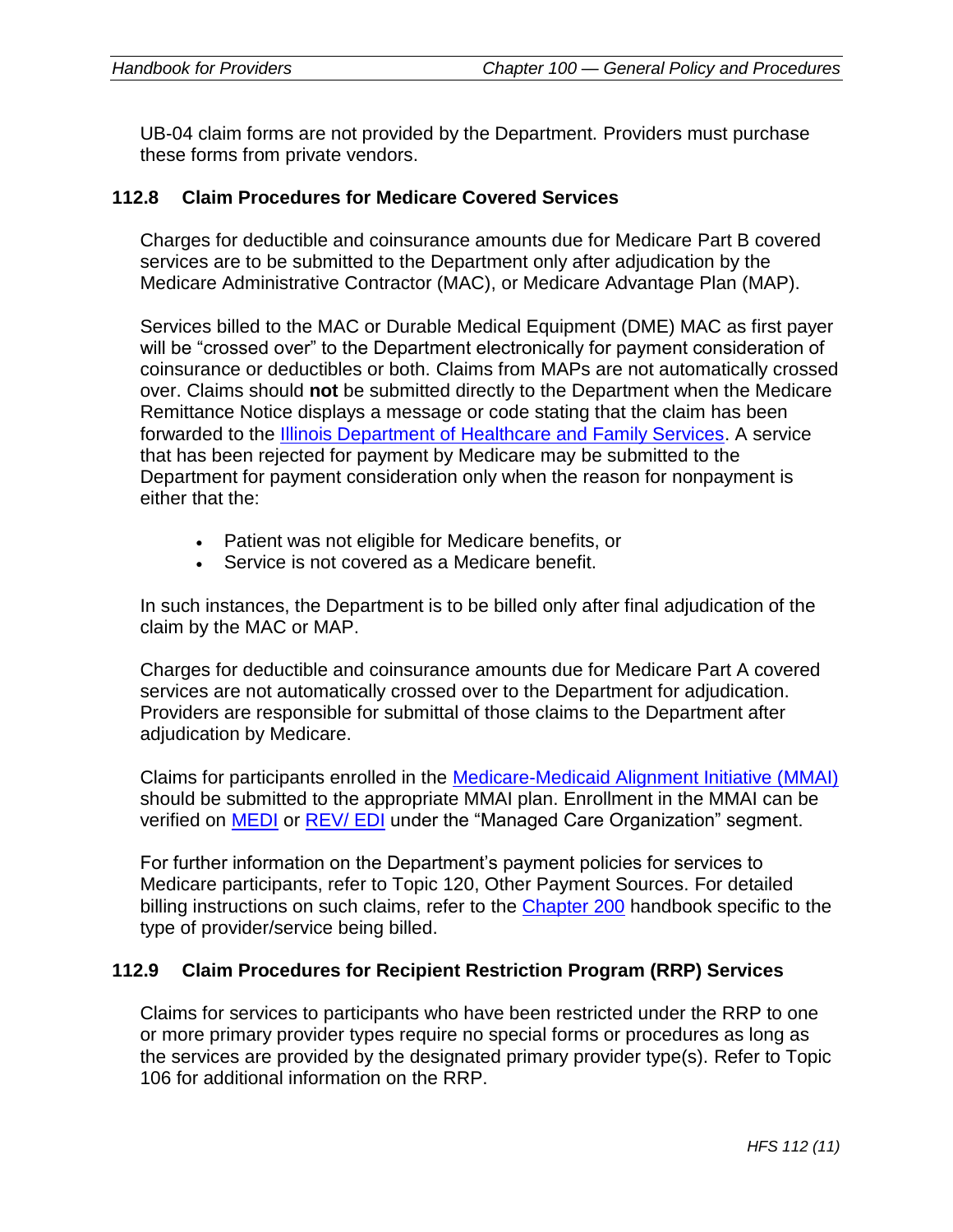For payment consideration, claims for restricted medical services rendered by a provider other than the participant's designated primary provider type(s) must be authorized by the participant's designated primary provider type(s). Authorization is documented on a [Form HFS 1662.](https://www.illinois.gov/hfs/SiteCollectionDocuments/hfs1662.pdf) The HFS 1662 is used by the designated primary provider type to refer an RRP participant to another provider for necessary services which the designated primary provider type cannot provide.

A completed [Form HFS 1662](https://www.illinois.gov/hfs/SiteCollectionDocuments/hfs1662.pdf) must be attached to all non-pharmacy paper claims for restricted services rendered by a provider other than the participant's designated primary provider type. Form HFS 1662 may authorize one service date only. Therefore, the date of service on a claim must be for the date specified on Form HFS 1662. Multiple services billed on a single claim form may be attached to a single Form HFS 1662 provided that all dates of service are the same. The [Form](https://www.illinois.gov/hfs/SiteCollectionDocuments/hfs1662.pdf)  [HFS 1662](https://www.illinois.gov/hfs/SiteCollectionDocuments/hfs1662.pdf) and the appropriate billing form must be mailed to: [Illinois Department of](https://www.illinois.gov/hfs/Pages/default.aspx)  [Healthcare and Family Services,](https://www.illinois.gov/hfs/Pages/default.aspx) Post Office Box 19118, Springfield, IL 62794-9118.

These claims should not be resubmitted to the address listed above until a completed Form HFS 1662 authorizing the service(s) and date of service is obtained from the participant's designated primary provider type(s).

Claims submitted by a pharmacy for a participant receiving prescriptions from a prescriber (other than the physician or physician employed by the clinic that the participant is restricted to) should be submitted electronically whenever possible. If a paper claim (HFS 215CF – Drug Invoice) is prepared, then the Form HFS 1662 must be attached when submitted. See Chapter P-200 - Handbook for Providers of [Pharmacy Services](https://www.illinois.gov/hfs/SiteCollectionDocuments/p200.pdf) for detailed pharmacy billing instructions for electronic claim submissions for participants who are restricted under the RRP.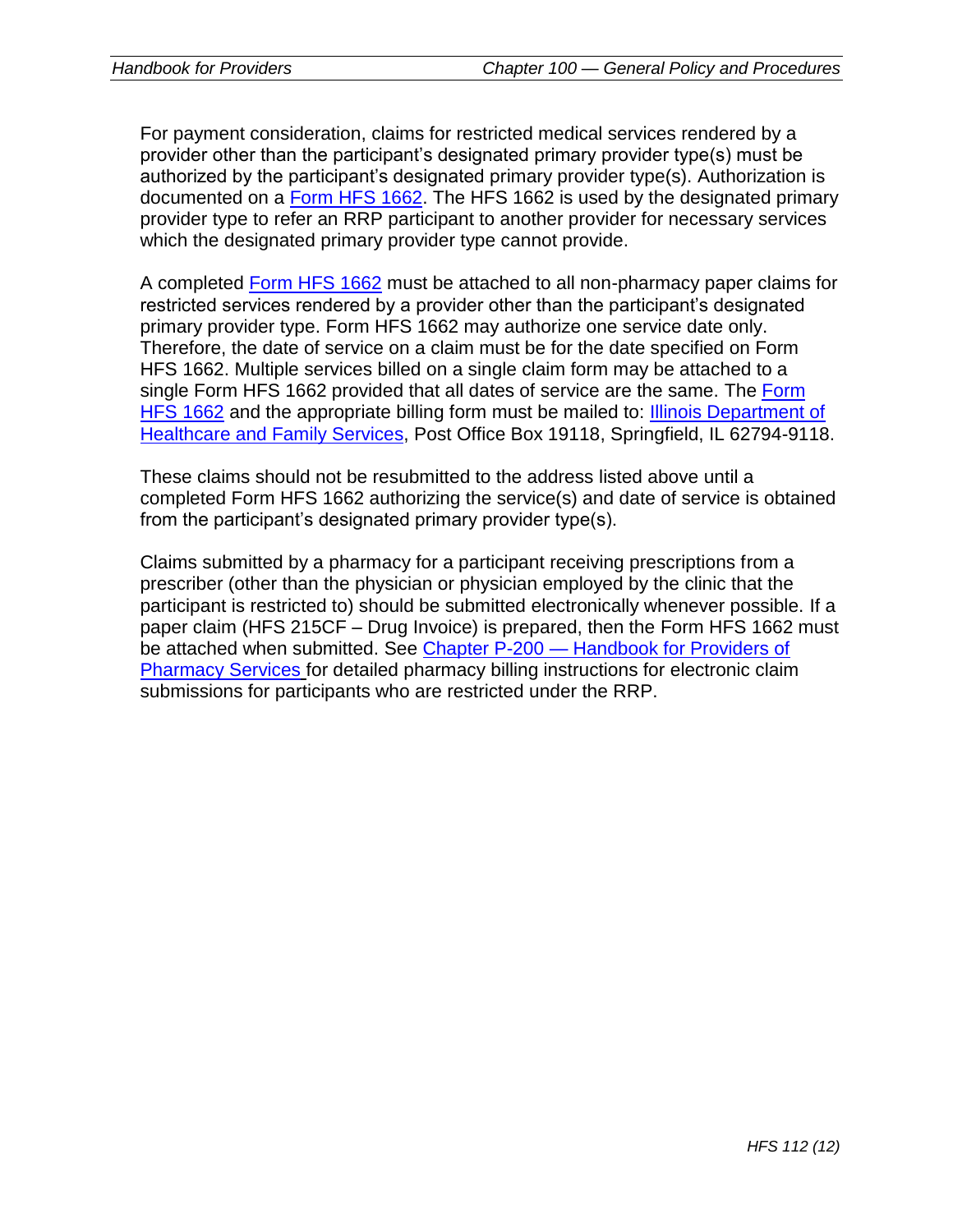# **113 Spenddown**

The [Spenddown Program](https://www.illinois.gov/hfs/info/Brochures%20and%20Forms/Brochures/Pages/HFS591SP.aspx) provides medical coverage to participants who would otherwise be ineligible because of income or assets or both which exceed the Department's standards.

Spenddown is similar in concept to a patient deductible under a private insurance plan, with three major exceptions:

- 1) The participant's Spenddown obligation is determined on a monthly basis; whereas, deductibles in most insurance plans are determined on an annual basis.
- 2) The amount of the monthly Spenddown obligation is based upon the participant's income and assets; whereas, most insurance plans have a standard deductible regardless of patient income.
- 3) When Spenddown is met in the middle of a month, the decision as to which bills are the participant's responsibility and which are the Department's is made chronologically based on date of service; whereas, most insurance plans base this decision on the date the plan receives the bill for adjudication.

Spenddown participants receive an [HFS Medical Card](https://www.illinois.gov/hfs/medicalclients/medicalcard/Pages/default.aspx) – HFS 469 upon enrollment. The card will be issued regardless of the Spenddown being met or unmet. Providers must verify medical eligibility for **each date of service**. Eligibility can be verified using one of the following resources:

- [Medical Electronic Data Interchange \(MEDI\)](https://www.illinois.gov/hfs/MedicalProviders/EDI/medi/Pages/default.aspx) Internet Site
- [Recipient Eligibility Verification \(REV\) System](https://www.illinois.gov/hfs/medicalproviders/rev/Pages/default.aspx)
- Automated Voice Response System (AVRS) 800-842-1461
- Provider Eligibility Hotline at 217-557-6544
- Health Benefits Hotline at 800-226-0768, Option 7

Participants who have private insurance or other **Third Party Liability (TPL)** coverage, the portion of the medical bills and receipts which is paid by the [TPL](https://www.illinois.gov/hfs/SiteCollectionDocuments/TPLCodes082416.pdf) resource is not counted toward meeting the Spenddown obligation. TPL information can be found when verifying a participant's eligibility through MEDI.

If a provider accepts an individual as a Medicaid participant, all medical charges up to the amount of the Spenddown obligation is the participant's responsibility. For example:

• If a provider renders a service to a participant, who has a \$300 monthly Spenddown, and the Department's maximum rate for the service is \$275, and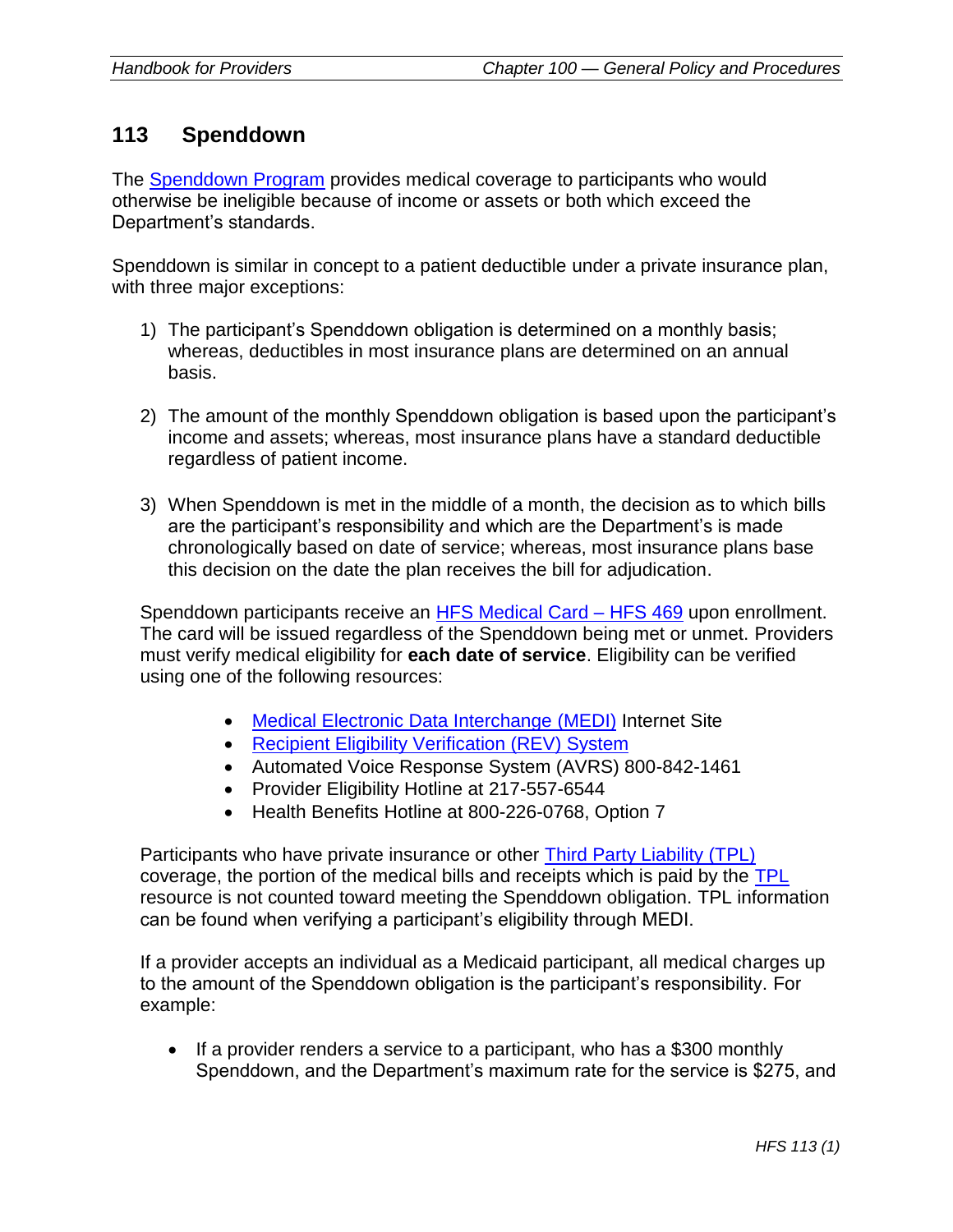the provider's private pay rate is \$350, the provider may only bill the participant for the \$300 Spenddown amount. The provider may not bill the participant at the private pay level.

• If a participant's Spenddown obligation is \$60, and he or she receives a medical service for which the provider's charge is \$80, but the Department's maximum rate is \$65, the Spenddown obligation would be satisfied by the provider's charge. In this scenario, the participant would be responsible for the \$60 Spenddown obligation and the Department would pay \$5. The participant could not be held responsible for the unpaid balance.

### **113.1 Pay-In Spenddown**

Seniors and persons with disabilities (SPDs) who are approved for a Spenddown case may enroll in the Pay-In Spenddown option. Pay-In Spenddown allows participants to pay the amount of their monthly Spenddown to HFS, rather than having to accumulate and submit bills and receipts for medical expenses on a monthly basis to their DHS [Family Community Resource Center \(FCRC\)](http://www.dhs.state.il.us/page.aspx?module=12&officetype=&county=) office for review. Monthly statements of the Spenddown amount are issued to the participant who may "pay in" via money order, cashier's check, debit or credit card payment.

For additional information refer to the Department's brochure on [Spenddown.](https://www.illinois.gov/hfs/info/Brochures%20and%20Forms/Brochures/Pages/HFS591SP.aspx)

### **113.2 Split-Bill Day**

Responsibility for bills on the day the Spenddown obligation is met is often shared between the patient and the Department. This is referred to as "split-bill day."

The [Family Community Resource Center \(FCRC\)](http://www.dhs.state.il.us/page.aspx?module=12&officetype=&county=) will notify the participant when they have met their Spenddown and will advise which medical bills the participant is responsible for paying and which medical bills should be sent to the Department for payment. The FCRC will send Form HFS 2432 – Split-Billing Transmittal to the participant for each provider who is eligible for payment from the Department on the split-bill day. The participant is responsible for taking the forms to the medical provider.

Upon request, the FCRC may send a Form HFS 2432 directly to the medical provider. The provider has up to 180 days from the date on the HFS 2432 to submit the claim.

A Form HFS 2432 – Split-Billing Transmittal is issued only for those providers who are eligible for payment for services rendered on the split-bill day. Form HFS 2432 will not be issued for bills which are the responsibility of the patient.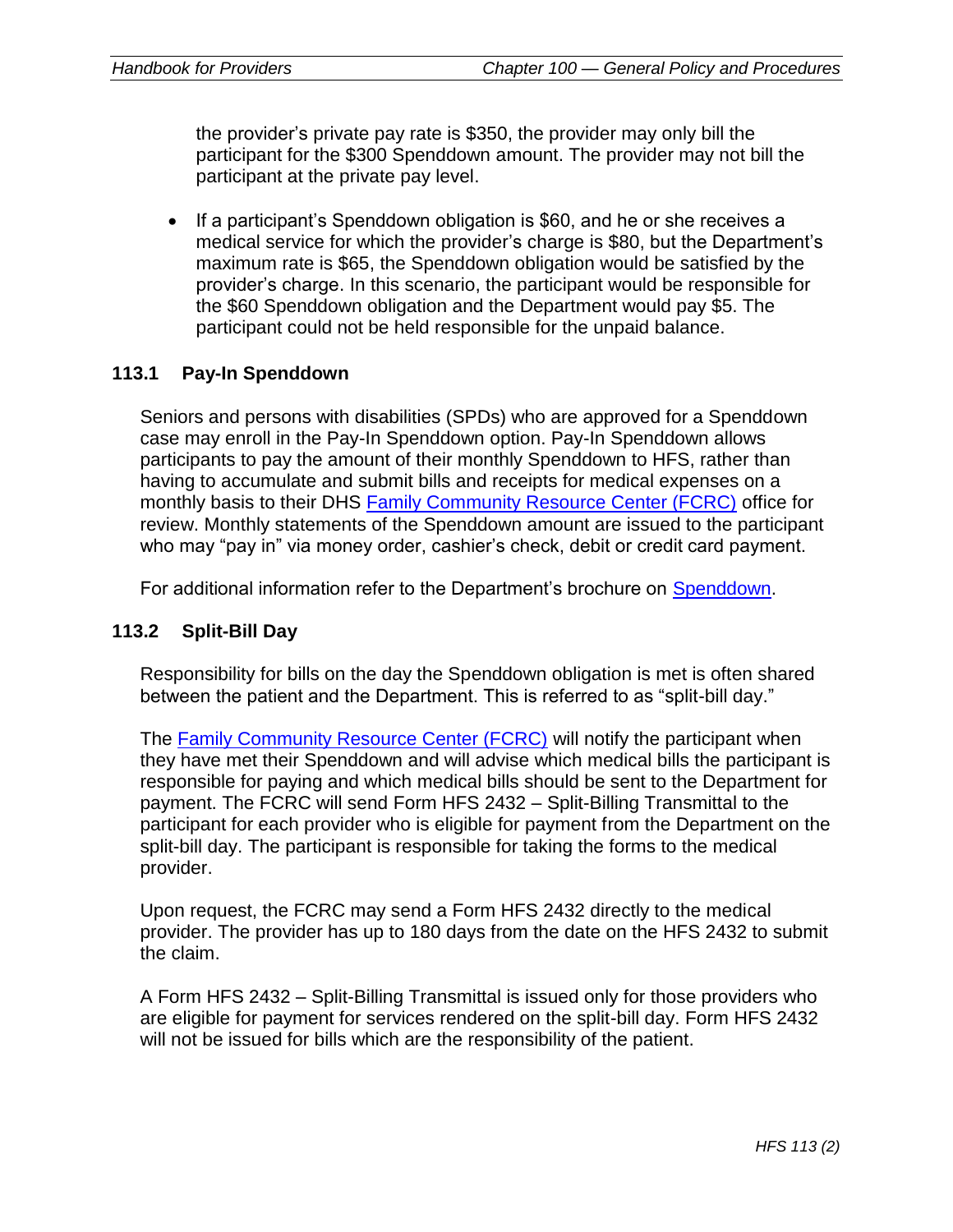When services are billed for a date that is determined to be a split-bill day, a Form HFS 2432 must be attached to the paper claim. If services were provided on the split-bill day and a Form HFS 2432 has not been received, the provider should determine whether or not one has been issued. This can be accomplished by viewing the notice sent to the participant or by contacting the participant's FCRC. Claims should not be submitted to the Department unless a Form HFS 2432 has been received. If a Form HFS 2432 is not received, the participant remains responsible for the charges incurred on the beginning date of eligibility.

Specific instructions for completing a claim form to which a Form HFS 2432 is attached can be found in the appendices of the [Chapter 200](https://www.illinois.gov/hfs/MedicalProviders/Handbooks/Pages/Chapter200.aspx) handbook applicable to the provider type/service being billed.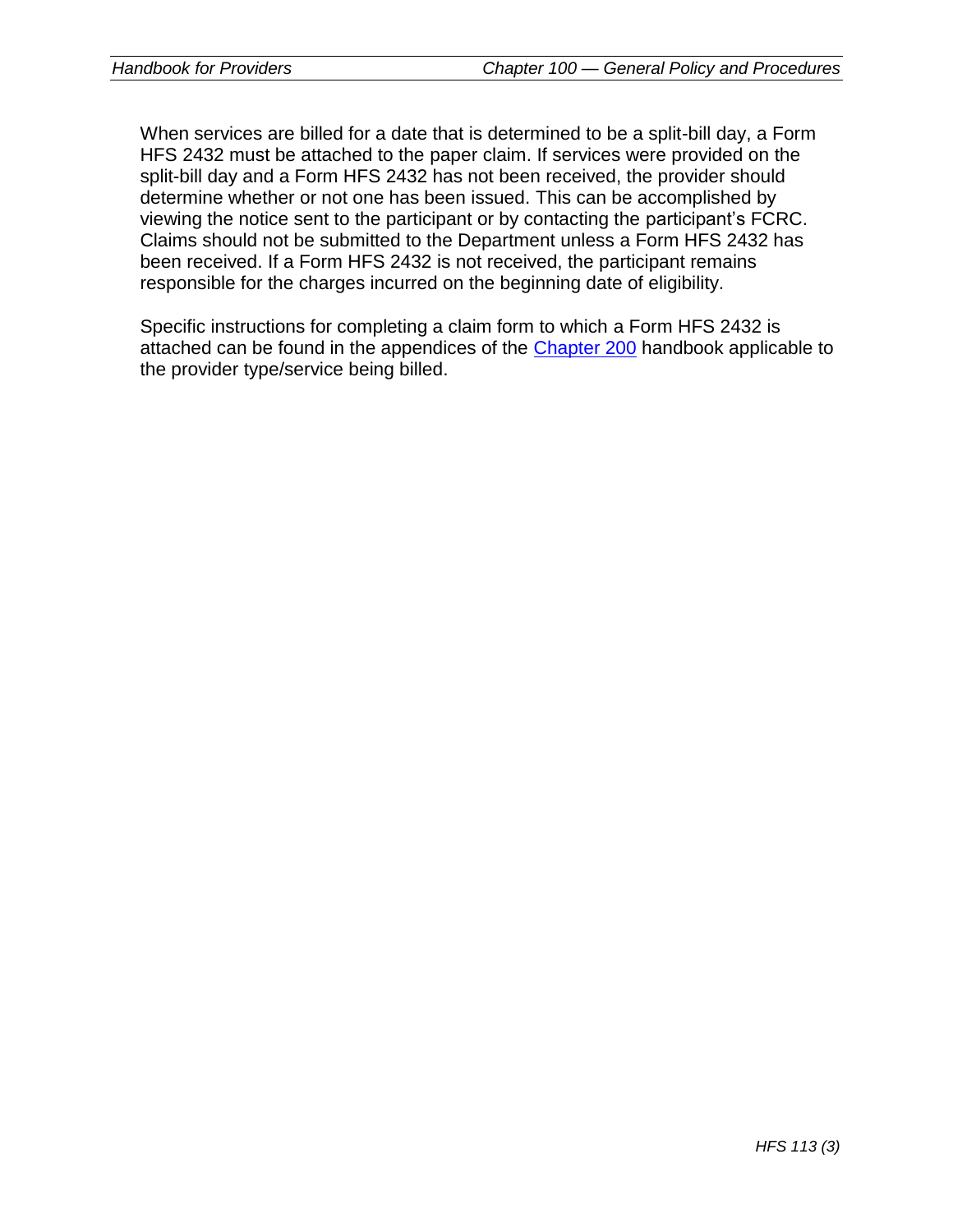# **114 Participant Cost-Sharing**

Payments made by the Department to providers for services to eligible participants are considered payment in full. If a provider accepts a patient as a Medical Programs participant, the provider may not charge the participant for copayments, participation fees, deductibles, or any other form of patient cost-sharing, except as specifically allowed in this Topic or in Topic 113, Spenddown. In no other instance may any form of patient cost-sharing (e.g., primary TPL deductibles and copayments) be charged to eligible participants for any covered services under any of the programs described in Topic 102 of this handbook.

Providers may not make arrangements to furnish more costly services or items than those covered by the Department on the condition that patients supplement payments made by the Department.

Providers can verify copayment information when checking participant eligibility. Information on how to verify participant eligibility can be found in Topic 108, HFS Medical Card – Eligibility Verification. Additional information may be found at 89 Ill. Adm. Code [Section 140.402](http://www.ilga.gov/commission/jcar/admincode/089/089001400D04020R.html) and [Section 148.90.](http://www.ilga.gov/commission/jcar/admincode/089/089001480B01900R.html)

### **114.1 Copayments**

*Revised Effective September 1, 2019*

Appendix 5 of this handbook identifies the eligibility categories, specific procedure codes/services subject to copayments, the copayment amounts and, if applicable, the annual copayment maximum.

Participants covered by All Kids Share, All Kids Premium Level I and Level 2 and Illinois Veterans Care may be charged Department authorized copayments for certain services performed in an office or home setting, pharmacy services, emergency room visits and inpatient/outpatient services.

Certain services and groups of individuals are not subject to copayments.

The following **services** are exempt from copayments:

- Visits scheduled for well–baby care, well–child care, or age appropriate immunizations
- Visits in conjunction with the Early Intervention Program
- Visits to health care professionals or hospitals made solely for radiology or laboratory services
- Family Planning services
- Speech therapy, occupational therapy, physical therapy
- Audiology services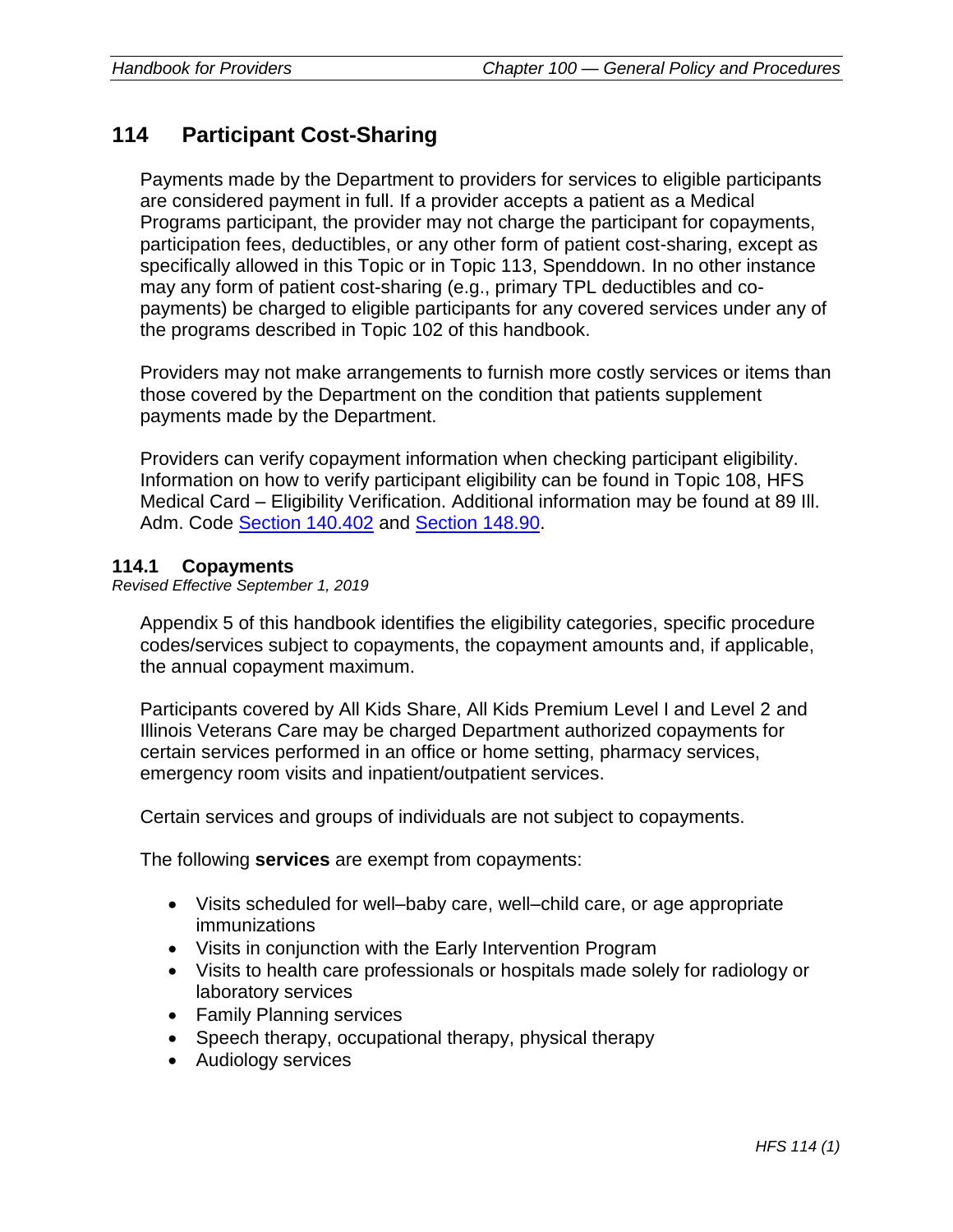- Durable medical equipment or supplies
- Medical transportation
- Eyeglasses or corrective lenses
- Hospice services
- Long term care services
- Case management services
- Preventive or diagnostic services
- Renal dialysis treatment
- Radiation therapy
- Cancer chemotherapy
- Insulin
- Services for which Medicare is the primary payer
- Pharmacy compounded drugs
- Prescriptions (legend drugs) dispensed or administered by a hospital, clinic or physician
- Preventive Services

In addition, the following individuals are exempt from copayments:

- Pregnant women, including a postpartum period of 60 days
- Children under the age of 19 covered under All Kids Assist
- Adults covered under Title 19
- Hospice patients
- American Indians and Alaskan Natives
- Non-institutionalized individuals whose care is subsidized by the Department of Children and Family Services or the Department of Corrections
- Individuals enrolled in the Health Benefits for Persons with Breast or Cervical Cancer Program
- Residents of nursing homes, intermediate care facilities for the developmentally disabled and supportive living facilities
- Residents of a State-certified, State-licensed, or State-contracted residential care program

### **114.1.1 Collection of Copayments**

*Revised Effective September 1, 2019*

The Department automatically deducts copayment amounts from the provider's reimbursement. When billing the Department, providers should bill their usual and customary charge and **should not** report the copayment on the claim.

Providers are responsible for collecting HFS medical programs' copayments from the participant. Providers may choose not to charge a copayment. However, if copayments are charged the copayment amount cannot exceed the amounts show in Appendix 5.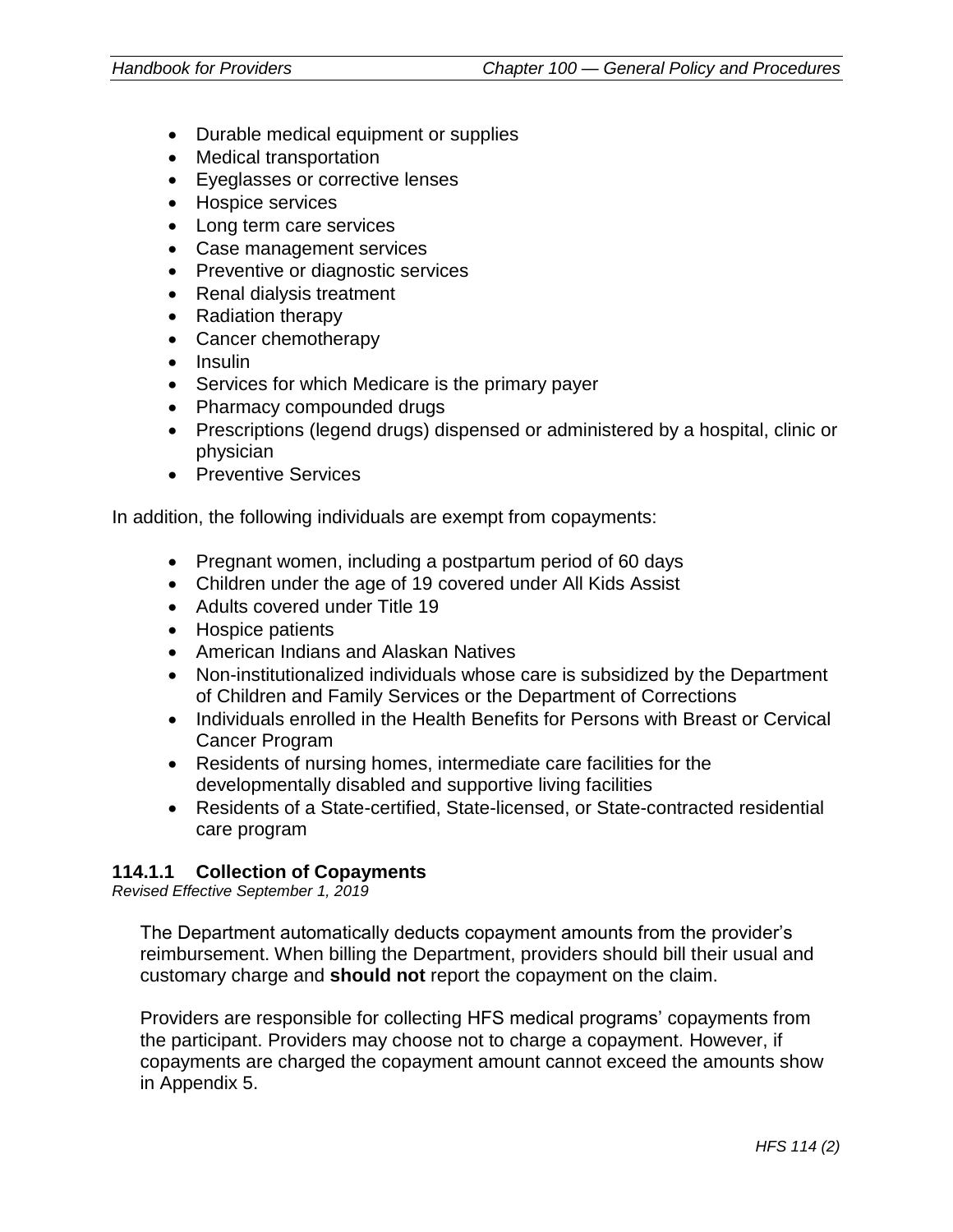Federal regulations stipulate that for certain low-income individuals, a provider cannot deny services due to the person's inability to pay a copayment. This requirement **does not apply** to participants in the following programs:

- All Kids Share
- All Kids Premium Level 1
- All Kids Premium Level 2
- Veterans Care

Providers may apply their office policies/practices relating to copayments to participants covered under these three programs.

### **114.1.2 Annual Copayment Maximum**

Under the All Kids Share, All Kids Premium Level 1 and Premium Level 2 plans copayments are capped at a maximum out of pocket expense for a family during a 12 month eligibility period. Families are responsible for collecting copayment receipts and submitting the receipts to the Department once they have reached their cap. Upon determining that the copayment cap has been satisfied, the Department will send a notice to the family stating that the copayment cap has been satisfied as of a specific date. The MEDI and REV/EDI systems are also updated to reflect that the copayment cap has been reached. Providers are responsible for refunding the family any copayments they collect after the family has reached the annual copayment maximum.

### **114.2 Medicare Coinsurance and Deductibles**

Medical Program participants may not be charged for Medicare co-insurance and deductibles, regardless of whether the Department pays all, some or none of the charges. Refer to Topic 120, Other Payment Sources, for further details.

### **114.3 Monthly Premiums**

Participants of the All Kids Premium Level 1 and Premium Level 2 plans will have a monthly premium for their coverage. The amount of the monthly premium is based on income, the size of the family and how many children are covered.

### **114.4 State Chronic Renal Disease Program Participation Fee**

Participants in the [State Chronic Renal Disease Program](https://www.illinois.gov/hfs/MedicalClients/renal/Pages/default.aspx) may be responsible for payment of a portion of the cost of covered dialysis services. This is referred to as the patient's monthly participation fee. The fee is determined by the Department on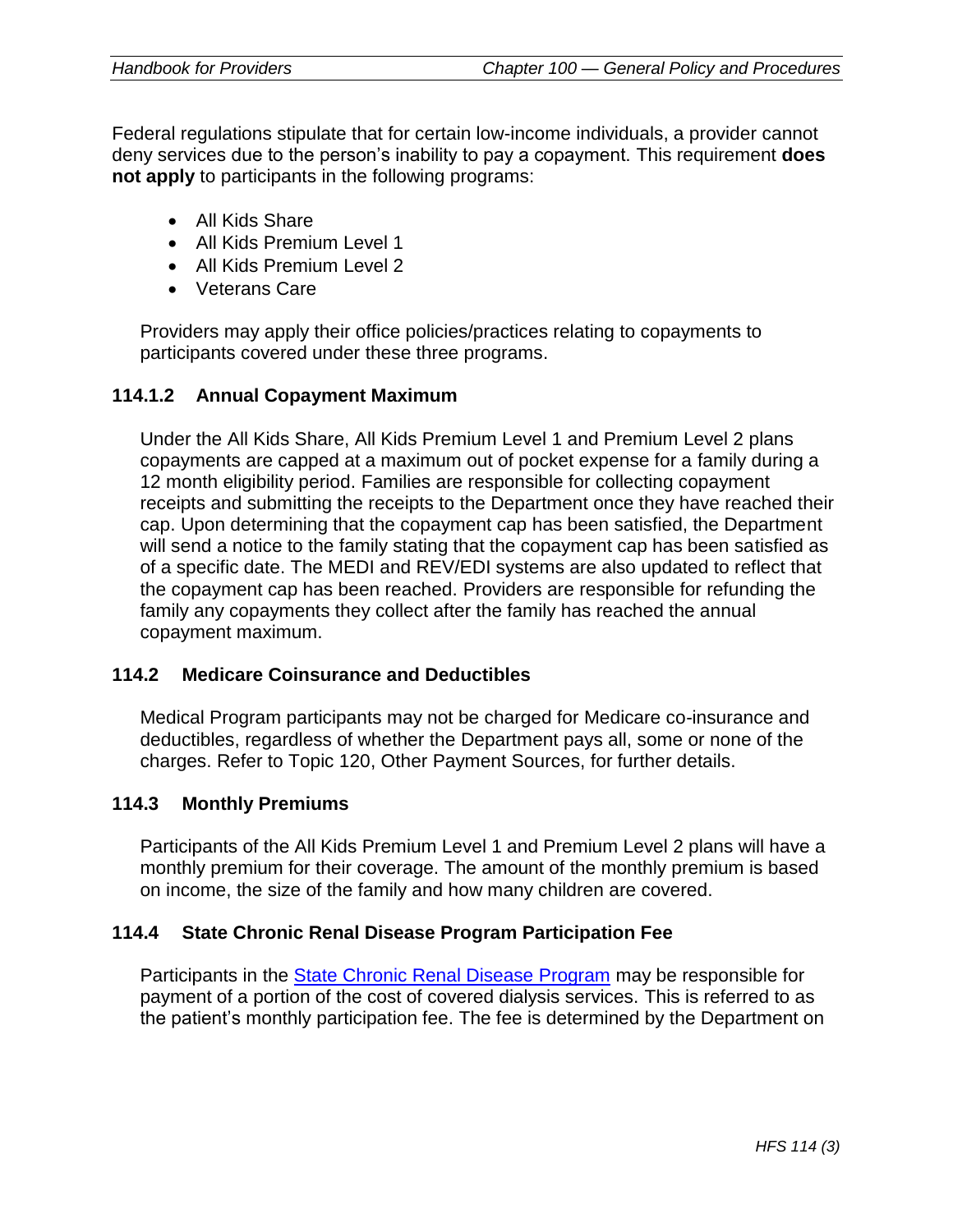an annual basis. The renal dialysis center is notified of the amount in writing, via a computer- generated Eligibility Report for Dialysis Patients.

The renal dialysis center may charge State Chronic Renal Disease Program patients for services up to the amount of the participation fee. Such charges will be automatically deducted from the patient's monthly dialysis claims submitted to the Department. Other than the monthly participation fee, dialysis centers may not charge a participant under this program for any covered dialysis service for which a claim is submitted to the Department.

# **114.5 State Hemophilia Program Participation Fees**

Participants in the State Hemophilia Program may be responsible for paying a participation fee prior to the program paying for eligible services. This is referred to as the patient's participation fee. It is determined by the Department on an annual basis based on the participant's family income and size. The participant is notified of the amount in writing, via a letter from the Department.

# **114.6 Long Term Care Facility Group Care Credits**

Participants in the Department's Medical Programs who reside in a Long Term Care (LTC) facility may be responsible for payment from their monthly income towards the cost of long term care (LTC) covered services. This payment is referred to as the Group Care Credit. The DHS caseworker determines Group Care Credit for each resident on a monthly basis and notifies the resident of the amount on a Form HFS 2500, Long Term Care/Supportive Living Resource Calculation.

Facilities may charge Medicaid-eligible residents for covered LTC services up to the resident's Group Care Credit for that month. Such charges will be automatically deducted from the amount that would otherwise be paid to the LTC facility by the Department.

An electronic version of the Handbook for Providers of Long Term Care (LTC) Services is not available at this time. For questions regarding Group Care Credits or to request a listing of services covered by the Department's monthly payment to LTCs contact the Bureau of Long Term Care at (217) 782-0545.

### **114.7 Hospice Patient Group Care Credits**

When a hospice patient resides in a long term care facility (LTC), the hospice must bill the Department for the LTC room and board charge and then reimburse the LTC facility. In this case, the patient's Group Care Credit, as described above, is automatically deducted from the amount that would otherwise be paid to the hospice by the Department. For an explanation of this process, refer to [Chapter K-200,](https://www.illinois.gov/hfs/SiteCollectionDocuments/hospicehandbook.pdf)  **Handbook for [Hospice Providers.](https://www.illinois.gov/hfs/SiteCollectionDocuments/hospicehandbook.pdf)**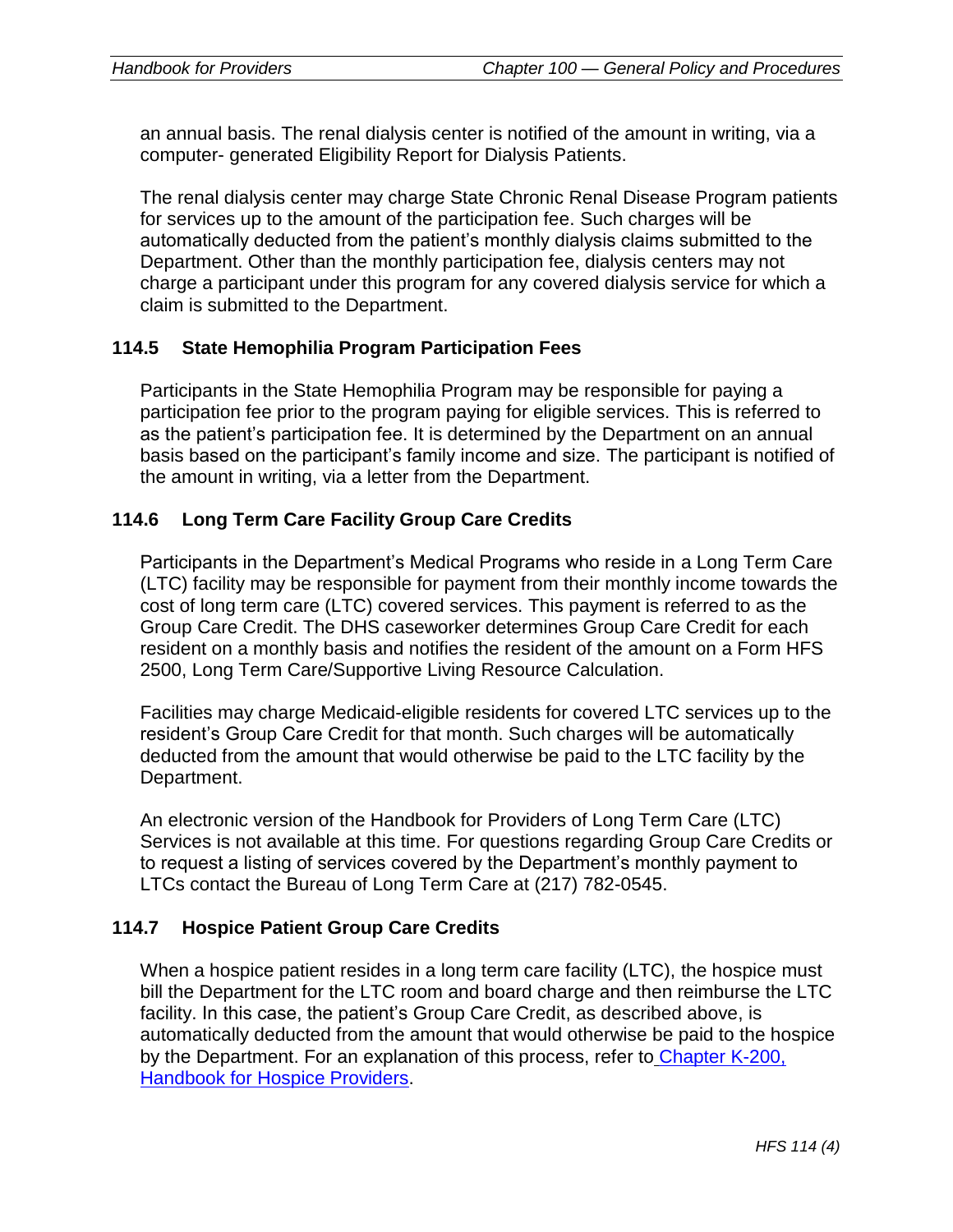# **120 Other Payment Sources**

The Illinois Department of Healthcare and Family Services is, by federal and State Law, the payer of last resort. In most cases, payment can be made through the Department's Medical Programs only after all other known resources for payment, both private and governmental, have been explored and exhausted.

It is the provider's responsibility to ascertain from each patient whether there is a third party resource that is available to pay for the services rendered. It is the provider's responsibility for determining the status of a patient's eligibility for third party coverage and benefits prior to submitting charges to the Department. Examples of third party resources include Medicare, railroad retirement and other retirement pension plans, private health insurance, group health insurance, CHAMPUS (Civilian Health and Medical Program of the Uniformed Services), and certain court orders.

In general, where identifiable third party resources exist, claims must be submitted to and adjudicated by all liable third party payers before the Department will consider a claim for payment. Refer to the Chapter 200 handbook series for more specific instructions on billing services that may be covered by TPL. The Department will make no payments in instances where the total payment to the provider from the third party resource(s) exceeds the established Department rate for the service provided.

[TPL](https://www.illinois.gov/hfs/SiteCollectionDocuments/TPLCodes082416.pdf) information can be found when verifying a participant's eligibility through [MEDI.](https://www.illinois.gov/hfs/MedicalProviders/EDI/medi/Pages/default.aspx)

If the provider identifies health insurance coverage that is not shown on the MEDI eligibility screens, or coverage that is no longer in force, notification is to be made to the address below.

[Illinois Department of Healthcare and Family Services](https://www.illinois.gov/hfs/Pages/default.aspx) Third Party Liability Section P.O. Box 19120 Springfield, Illinois 62794-9120 Telephone: (217) 524-2490 Fax: (217) 557-1174

# **120.1 Third Party Liability Resource Codes**

The [Third Party Liability Code Directory](https://www.illinois.gov/hfs/MedicalProviders/Handbooks/Pages/default.aspx) is available on the Department's website. The directory contains an alphabetical listing of insuring organizations and the TPL code assigned to each, as well a numerical listing of the same insuring organizations sorted by TPL code. TPL codes appear in the "Source Code" field found in the TPL section of the participant's **MEDI** eligibility record. The code consists of a three digit numeric resource code that may be prefixed with an alphabetic coverage code.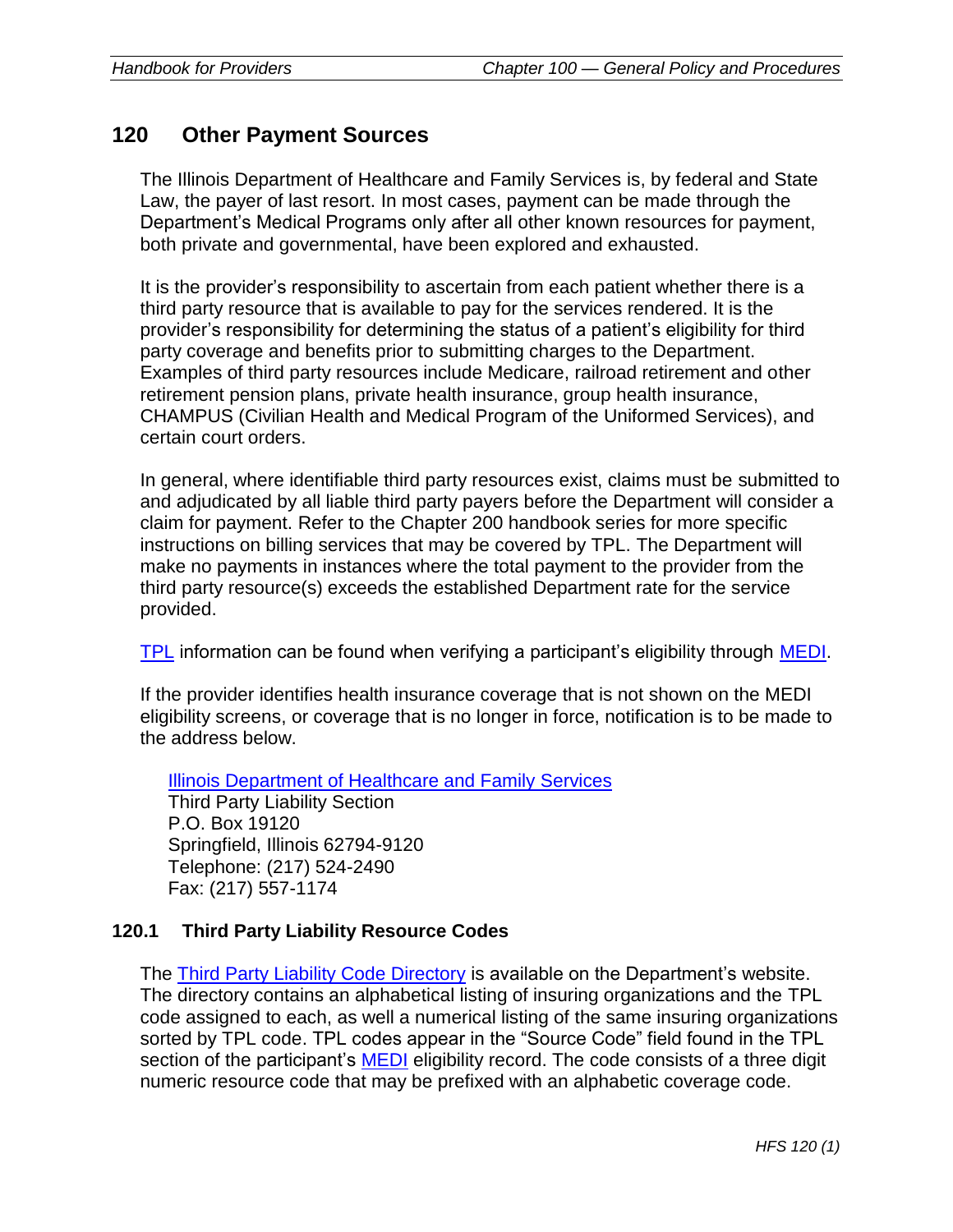When it is present, the alpha coverage code defines the extent of services covered by the TPL source. The alpha coverage codes and level of coverage denoted are as follows:

### **Group Insurance through Employment**

- A Comprehensive health insurance, dental insurance, vision insurance
- B Comprehensive health insurance, dental insurance
- C Comprehensive health insurance
- D Basic health insurance (high deductibles, high co-payments, etc.)

#### **Individual Insurance**

- E Comprehensive health insurance
- F Basic health policyholder under age 65
- G Medicare supplement insurance –policyholder over age 65
- H Limited insurance (Accident only, cancer only, etc.)
- I Hospital indemnity insurance

**Example:** A participant who is insured under a health plan written by Aetna Life Insurance Company will have the TPL resource code of 001. A prefix alpha "A" code added to the TPL resource code (A001) denotes a comprehensive group health insurance plan that is underwritten by Aetna. The alpha codes are added to the record once the Department has verified the coverage.

### **120.1.1 Prescription Drug Insurance Coverage**

For drugs, a five digit Pharmacy Benefits Manager (PBM) Code is required. A link to the [PBM/TPL Code Directory](https://www.illinois.gov/hfs/MedicalProviders/Handbooks/Pages/default.aspx) is available on the Department's website. Please enter the five digit PBM code as applicable in the Other Payer ID field in the COB/Other Payment segment in the NCPDP version 5.1 (340-7C). If no PBM is identified, but the insurer is known, please indicate the three digit code for the insurer from the TPL [Code Directory.](https://www.illinois.gov/hfs/MedicalProviders/Handbooks/Pages/default.aspx)

### **120.2 Medicare and Medicare Advantage Plans**

Medicare is the program authorized by Title XVIII of the Social Security Act which provides health insurance for most individuals age 65 or over, and for others regardless of age who meet disability requirements. The Medical Assistance Program complements and supplements Medicare program benefits for participants covered under both Medicare and Medicaid by payment of deductible and coinsurance obligations in some instances and by providing coverage of additional medical services in other instances.

The Medicare Program provides hospital insurance (Part A) and supplementary medical insurance (Part B), collectively known as Original Medicare. Participants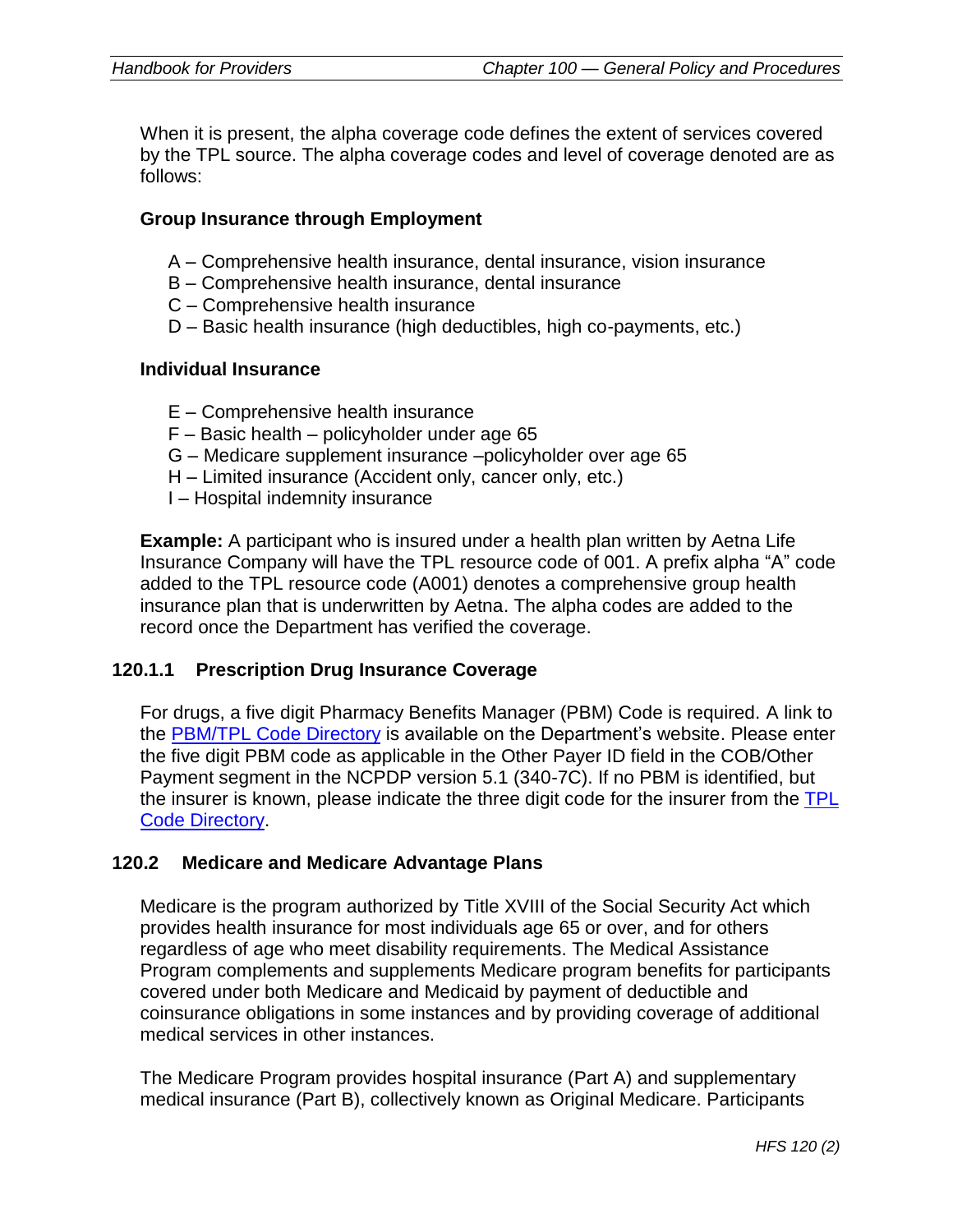with Original Medicare generally pay for the following out-of-pocket expenses: monthly premiums, annual deductible (fixed dollar amount for health care costs before Medicare pays), and coinsurance (a percentage of the cost of covered services and /or supplies). Original Medicare does not include coverage for prescription drugs. If participants with Original Medicare want drug coverage, they must enroll in a Medicare Prescription Drug Plan (Medicare Part D).

Medicare Advantage Plans (MAPs), known as Medicare Part C, are also available for participants with Medicare Part A and B. These health plan options provide all Medicare Part A and Part B benefits, but are offered by private companies. MAPs may also include Medicare Part D coverage. Medicare sets the rules for and approves all MAPs' plan benefits, and cost-sharing requirements for participants. Participants on MAPs also pay monthly premiums, annual deductibles, and coinsurance amounts. Each plan has its own policies.

MAPs include Health Maintenance Organizations (HMOs), Preferred Provider Organizations (PPOs), Private Fee-for-Service (PFFS) plans and Special Needs Plans. These plans are also referred to as Medicare Replacement Policies.

#### **120.2.1 Claim Submittal – Medicare Crossover Claims (Original Medicare and Medicare Advantage Plans)**

Providers may bill the Department for Medicare co-insurance and deductibles for individuals enrolled in the original Medicare or a Medicare Advantage Plan and Medicaid. The Department will consider Medicare cost-sharing expenses for a participant who is a Qualified Medicare Beneficiary (QMB) with or without Medicaid full benefits. Additional information regarding the QMB program can be found on the [QMB Medicare Savings Programs](https://www.illinois.gov/hfs/info/Brochures%20and%20Forms/Brochures/Pages/HFS3757.aspx) webpage.

If a claim does not automatically crossover to the Department from the Medicare Administrative Contractor for adjudication, providers must submit claims within the twenty-four (24) month timely filing limit for Medicare crossover claims. Claims for MAPs do not automatically cross over to the Department. Non-institutional providers are required to submit a paper HFS 3797, Medicare Crossover or an 837P and institutional providers are required to submit a paper UB claim form or an 8371. For more information on filing a Medicare crossover claim, refer to the appropriate [Chapter 200](https://www.illinois.gov/hfs/MedicalProviders/Handbooks/Pages/Chapter200.aspx) handbook for the service/provider type being billed. Prior to submitting the claim, providers should review the Explanation of Medicare Benefits to determine if the participant has co-insurance and deductible expenses. After the claim to Medicare has been adjudicated, the Department's payment policies on services to participants who are QMB and Medicaid eligible are as follows:

• For services covered by Medicare, the amount of the payment made by the Medicare plan is compared to the Department's maximum rate for the service. The Department will pay the deductible and coinsurance to the extent that such payment plus Medicare's payment does not result in an amount that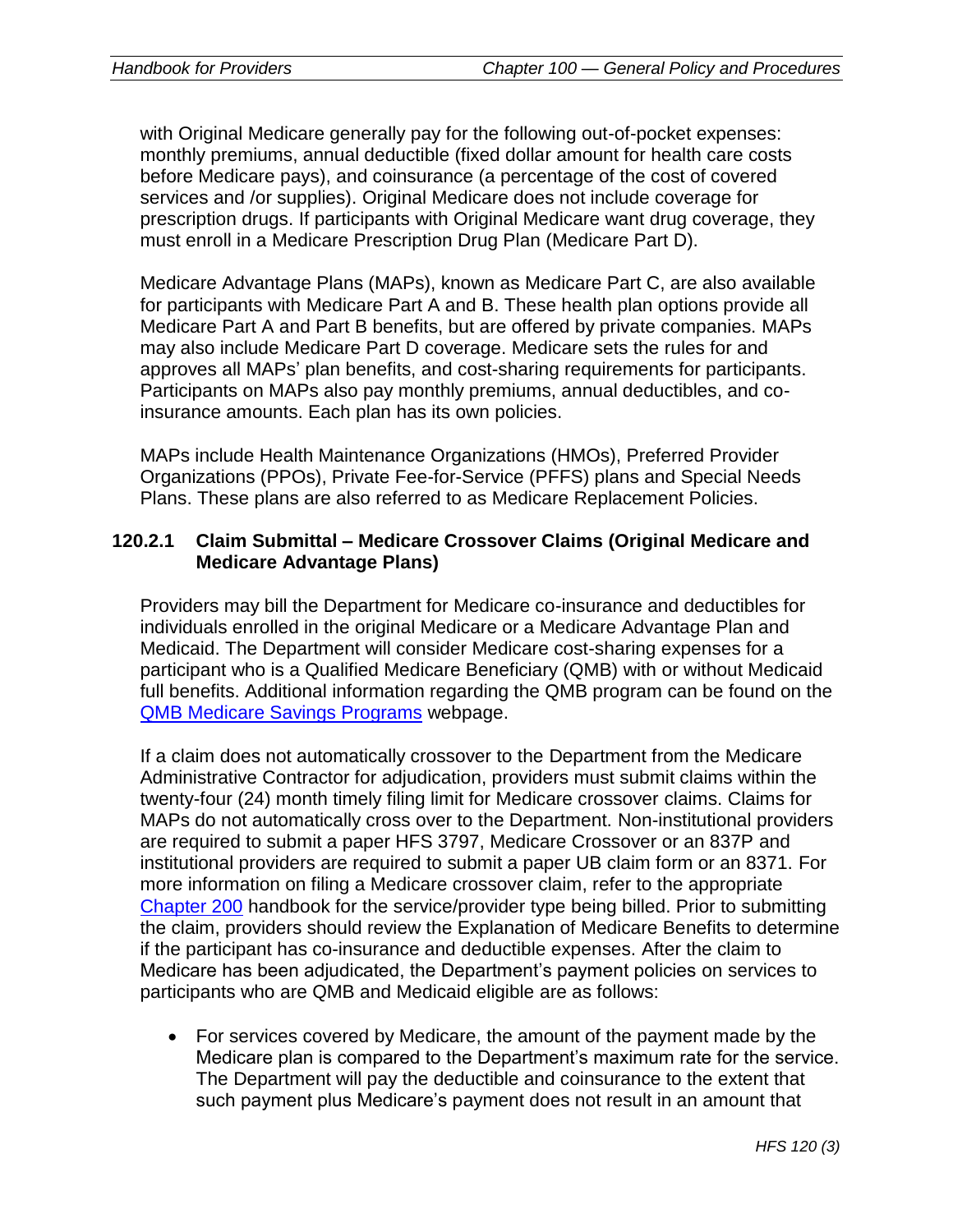exceeds the Department's maximum rate. If the payment from Medicare exceeds the Department's maximum rate for the service, the claim will appear on the HFS 194-M-2, Remittance Advice as approved, but no payment will be made.

- For services that have been rejected for payment by Medicare, a claim may be submitted to the Department for payment consideration only when the reason for the nonpayment by Medicare is one of the following:
	- The patient was not eligible for Medicare benefits, **or**
	- The service is not covered as a Medicare benefit. In such instances, if the service is covered by the Department, the Department will pay its maximum rate for the service.
- For services covered by Medicare, but not by the Department, the Department will pay 80 percent of the Medicare allowable for only the full amount of Medicare deductible and coinsurance.

### **Exception:**

• For drugs and medical supplies provided by a pharmacy or Durable Medical Equipment (DME) provider, and reimbursed by Medicare, the Department's liability for deductible and coinsurance amounts shall be at the full Medicare rate.

## **120.2.2 Assignment of Benefits**

Providers must accept assignment of Medicare benefits for services to Medicare eligible patients for which payment is sought from the Department, and so indicate by checking the appropriate box on the claim form.

In recognition of the difficulties encountered by providers in obtaining patient signatures, the Social Security Administration permits the Department to obtain participant signatures assigning payment to providers. The Department, through an interagency agreement with DHS, obtains signed assignment statements for all participants eligible for Medicare Part B benefits. Therefore, this section of the claim form can be completed indicating that the signature is on file with DHS. For more detailed instructions on completing this portion of a claim, refer to [Chapter 200](https://www.illinois.gov/hfs/MedicalProviders/Handbooks/Pages/Chapter200.aspx) handbook for the specific provider type or service.

## **120.2.3 Medicare – Medicaid Alignment Initiative (MMAI)**

The [Medicare Medicaid Alignment Initiative \(MMAI\)](https://www.illinois.gov/hfs/MedicalProviders/cc/mmai/Pages/default.aspx) is a joint effort with the federal government to reform the way care is delivered to participants eligible for both Medicare and Medicaid benefits; these participants are referred to as Dual Eligible. A participant's enrollment in the MMAI can be verified on MEDI and REV/EDI under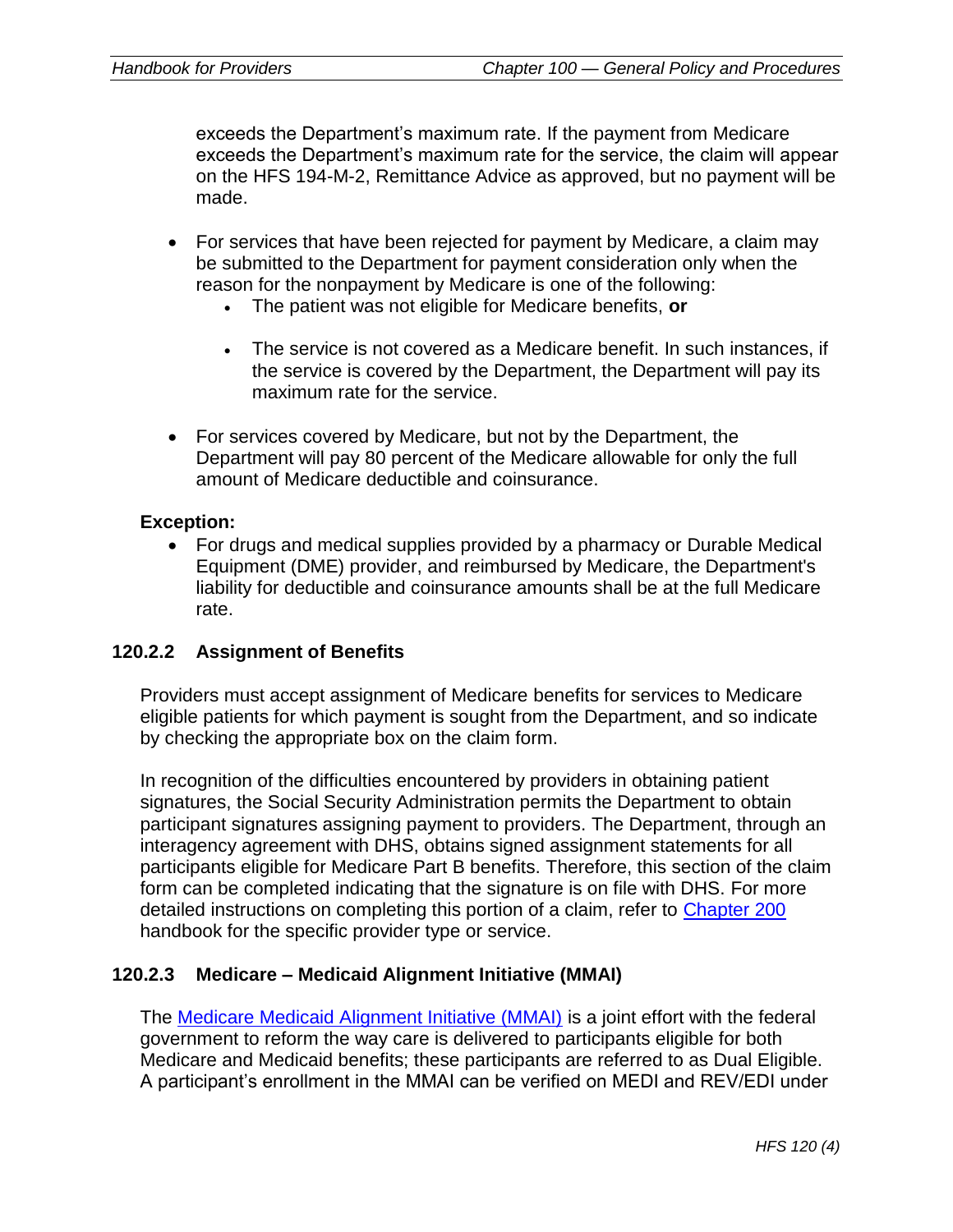the "Managed Care Organization" segment. Claims for participants enrolled in the MMAI must be submitted to the appropriate MMAI plan. Additional information on this initiative is available on the [MMAI](https://www.illinois.gov/hfs/MedicalProviders/cc/mmai/Pages/default.aspx) webpage.

#### **120.3 Workers' Compensation and Personal Injury Cases**

In cases involving a workers' compensation or automobile accident/personal injury claim, the provider must decide up front whether to submit a claim to the Department or to the other carrier. By electing to submit the claim to the Department, the provider is agreeing to accept the payment from the Department as payment in full. If the provider elects not to bill the Department, once the 180 day timely filing has passed, the Department cannot be billed. In making the decision to bill the Department first, the provider should be cognizant of the possibility that the third party payer might reimburse the service at a higher rate than the Department, and that once payment is made by the Department, no additional billing to the third party payer is permitted. In all other cases involving third party payers, the provider must bill the other payer before billing the Department.

It is the responsibility of the provider to notify the Department of any request from attorneys, insurance carriers, or participants for release of participant information.

#### Address request **pertaining to Cook County and out-of-state residents** to:

[Illinois Department of Healthcare and Family Services](https://www.illinois.gov/hfs/Pages/default.aspx) Technical Recovery Unit 32 W. Randolph, 13<sup>th</sup> Floor Chicago, Illinois 60601

Address requests for all other Illinois residents to:

[Illinois Department of Healthcare and Family Services](https://www.illinois.gov/hfs/Pages/default.aspx) Technical Recovery Unit 201 South Grand Avenue East Springfield, Illinois 62763-0001

#### **120.4 Exception for Billing Other Payment Sources for Preventive Services for Children and Pregnant Women**

Practitioners providing services to women with a diagnosis of pregnancy or preventive services to children are not required to bill a participant's private insurance carrier prior to billing the Department. Charges may be billed immediately to the Department. The Department will collect information regarding paid services and assume responsibility for the collection of the third party benefits. In making the decision to bill the Department first, the provider should be cognizant of the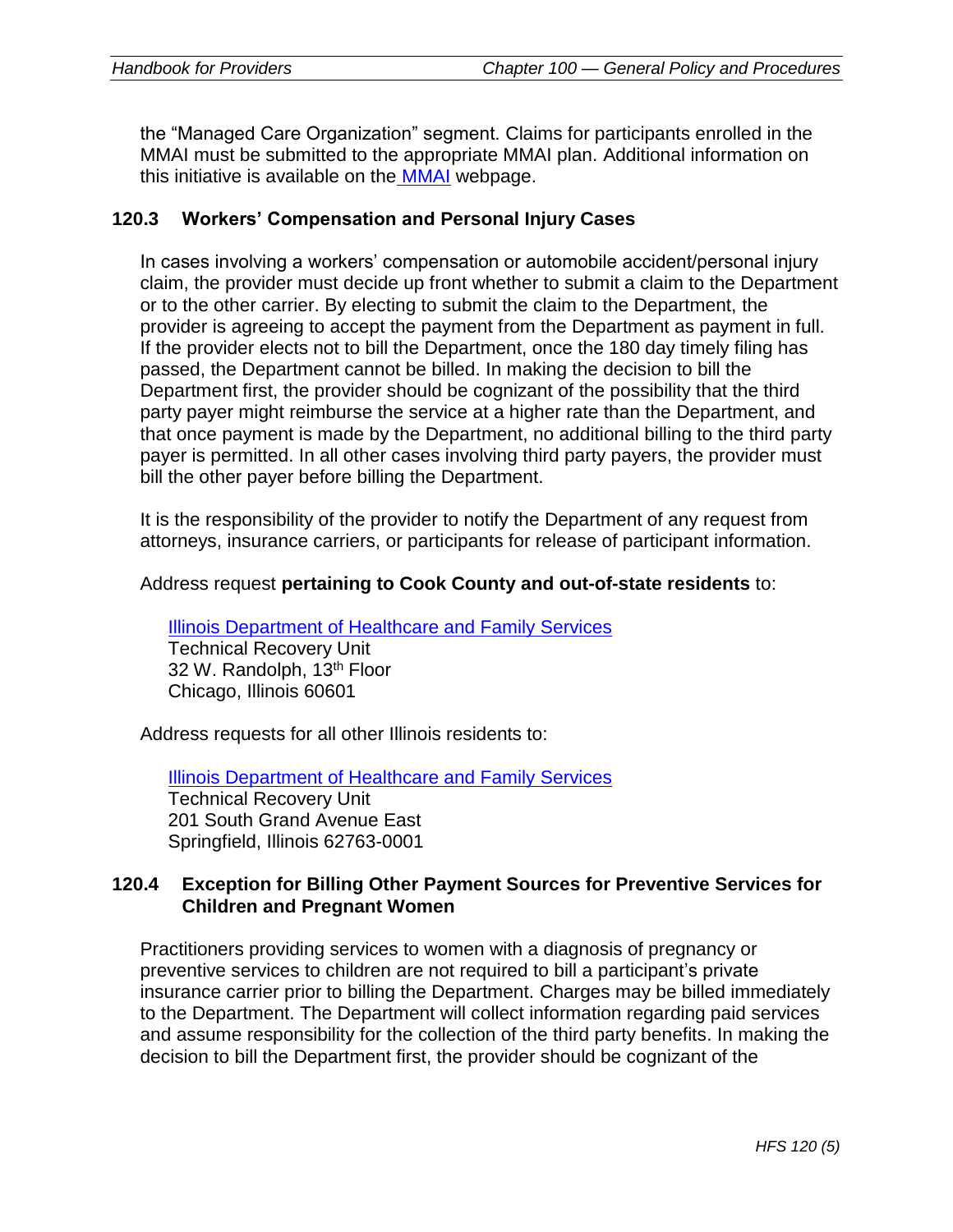possibility that the third party payer might reimburse the service at a higher rate than the Department, and that once payment is made by the Department, no additional billing to the third party payer is permitted.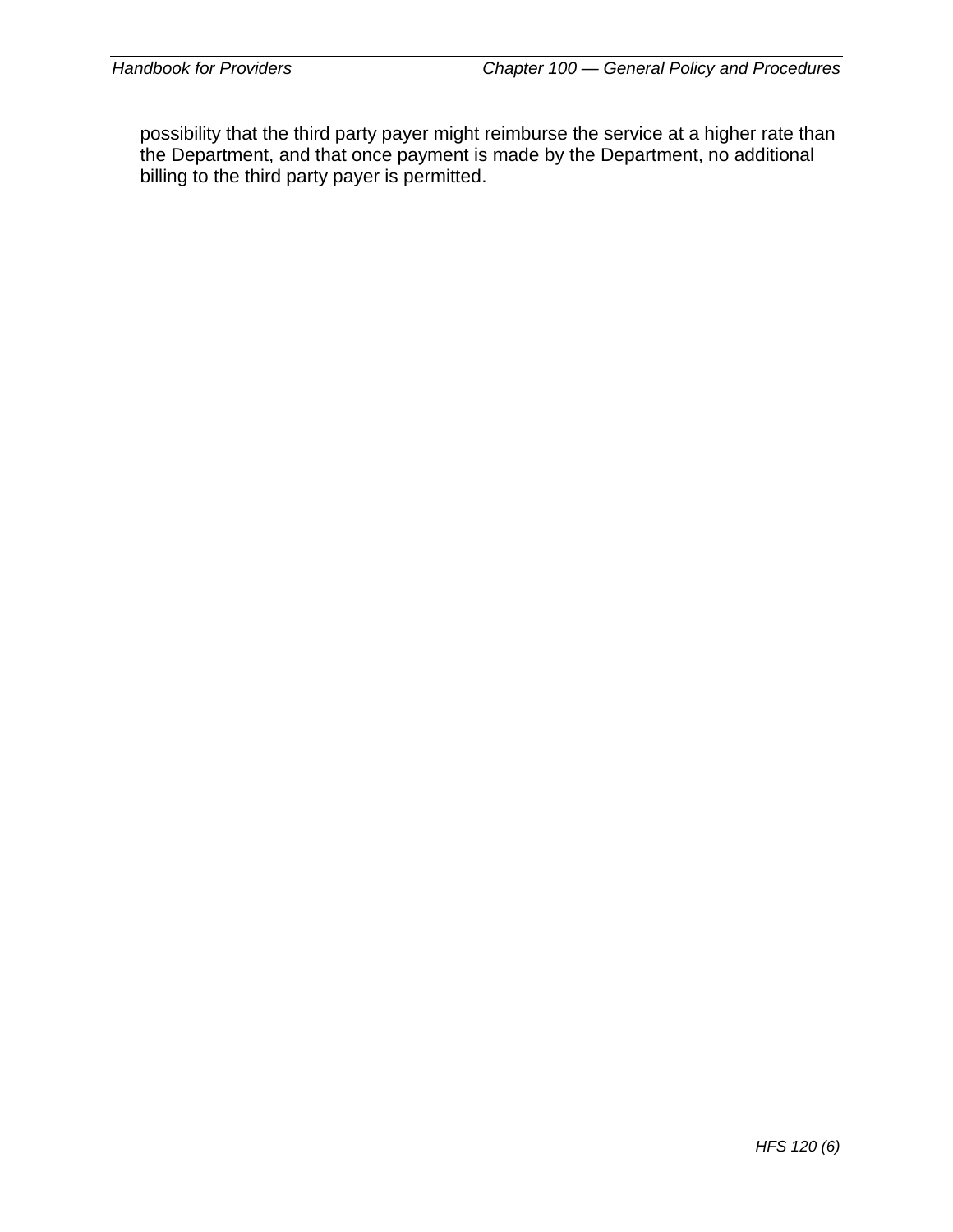# **130 Payment Process Overview**

No attempt will be made by the Department to process unacceptable claim forms, photocopies, forms other than those supplied or specifically approved by the Department, and illegible forms.

The Department does not accept the CMS 1500 claim form for processing. If the Department receives a CMS 1500, it will not be processed or returned.

Each service billed on a claim, whether it is an individual service or an all-inclusive or bundled package, is considered separately. One of three actions may be taken on a service billed: The service may be paid, rejected, or suspended for further review and final action.

To be eligible for reimbursement, providers and suppliers must submit claims to the Department within a qualifying time limit. A claim will be considered for payment only if it is received by the Department no later than 180 days from the date on which service or item is provided. This time limit applies to both initial and resubmitted claims. Initial or resubmitted claims received more than 180 days from the date of service will not be paid. For more information regarding the 180 day time limit and certain exceptions refer to Topic 112.

### **130.1 Payment**

Payments are made in accordance with Department standards and rates for the services(s) provided. Payment will be made by a State warrant (check) issued through, and mailed by, the Illinois Office of the Comptroller, or via direct deposit/EFT. Remittance advices are sent in a separate mailing handled by the Department. The X12 835 Electronic Remittance Advice (ERA) can be accessed through MEDI or through a vendor.

Information on the issuance of warrants can be obtained on the [State of Illinois](http://illinoiscomptroller.gov/)  [Comptroller's](http://illinoiscomptroller.gov/) website.

## **130.1.1 Designation of Pay-to Provider (Payee)**

At the time of initial enrollment with the Department, a provider must designate its pay-to provider(s) when registering in [IMPACT.](https://www.illinois.gov/hfs/impact/Pages/default.aspx) Refer to Topic 101 for more information on IMPACT. Certain types of providers also may designate alternate pay-to providers. Information specifying conditions under which a group practice or an institution may be designated as pay-to provider is included in materials issued to providers upon enrollment for participation. If a provider has more than one pay-to provider listed with the Department, each claim submitted for payment must specify the pay-to provider to which the warrant and remittance advice is to be mailed.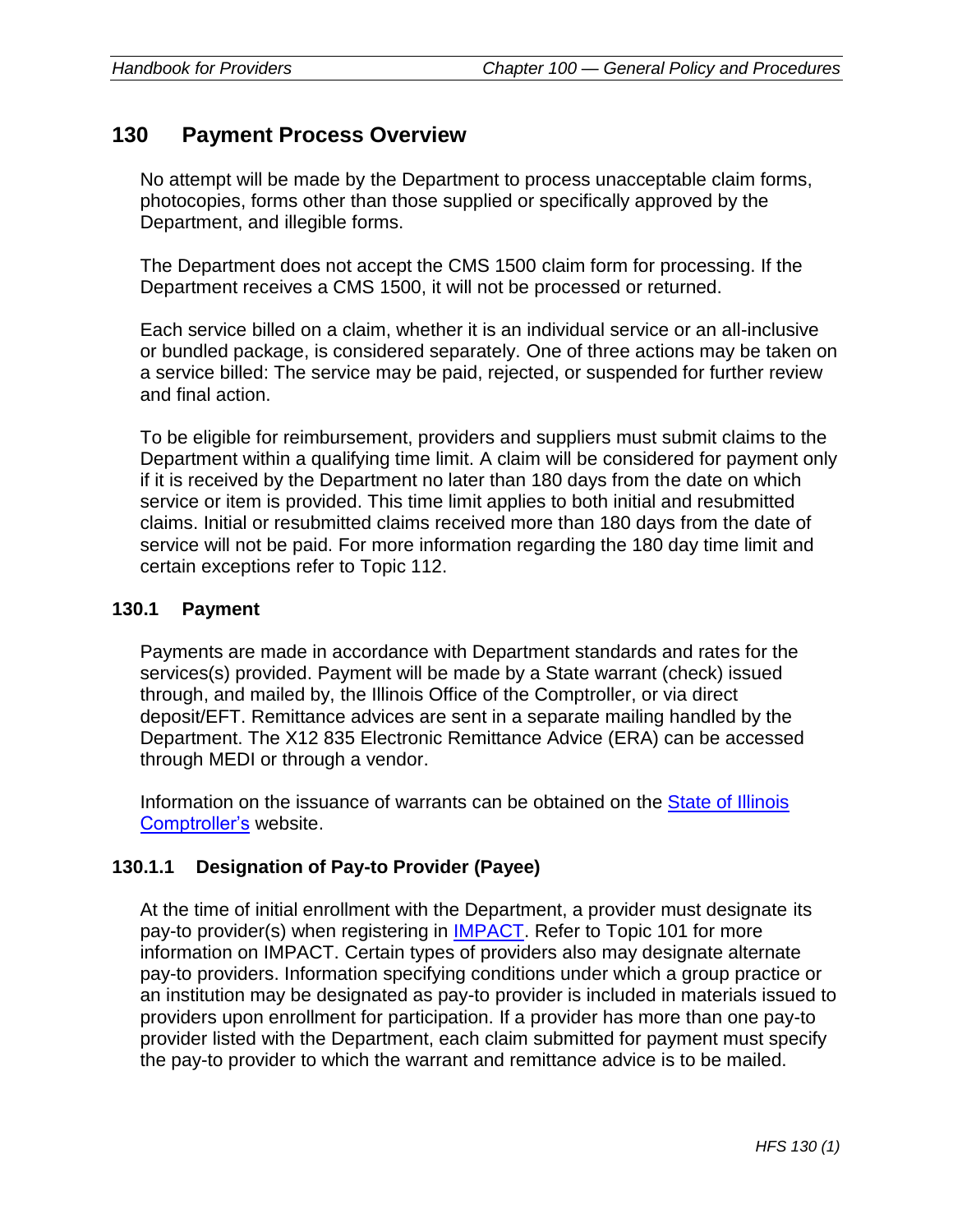Changes in pay-to provider designation or addresses are to be submitted to the Department via [IMPACT](https://www.illinois.gov/hfs/impact/Pages/default.aspx) as they occur, to ensure that warrants are sent to the correct pay-to provider and address.

Since federal regulations prohibit assignment of Medical Assistance payments or payment by the Department to or through a factor, any arrangements where assignments have been made or power of attorney has been granted will have no effect on the Department's action with regard to delivery of warrants.

### **130.1.2 Direct Deposit — Electronic Funds Transfer (EFT)**

The direct deposit/EFT option allows providers to have payments electronically deposited into their bank account. Direct deposit/EFT must be requested by the payto provider of record, not by the rendering provider. All pay-to providers (payees) receive a paper remittance advice for medical payments, even if they choose to receive payments electronically. Direct deposit/EFT can be arranged by contacting the [Illinois Office of the Comptroller \(IOC\).](https://illinoiscomptroller.gov/vendors/direct-deposit/)

The IOC **will not** pay any voucher under \$5.00 except through direct deposit/EFT. No paper warrants will be generated. The IOC will reject any voucher that is less than \$5.00 when the provider/vendor is not registered for direct deposit/EFT on the IOC system. Pay-to providers (payees) not using direct deposit/EFT will receive paper warrants through the mail for vouchers in an amount greater than \$5.00.

#### **130.2 Remittance Advice**

The Department mails a [Form HFS 194-M-2, Remittance Advice](https://www.illinois.gov/hfs/info/Brochures%20and%20Forms/Pages/medicalformsnumeric.aspx) for each warrant issued to a pay-to provider by the Office of the Comptroller. The remittance advice reports the status of claims and adjustments processed. See General Appendix 3 of this handbook for an explanation of the information that appears on the remittance advice.

Receipt of the remittance advice from the Department does not constitute immediate payment by the IOC. Normal payment parameters are enforced. The Department does not hold remittance advices that are awaiting payment by the IOC. Medical Assistance providers should retain these remittance advices as payments are issued and mailed separately by the IOC.

The ANSI v5010 835 electronic Remittance Advice (ERA) is available to the designated and registered payee on the MEDI/IEC website for a maximum period of 60 calendar days after release of payment by the IOC.

#### **130.3 Rejection of Claims**

A service which cannot be paid due to errors that cannot be corrected by the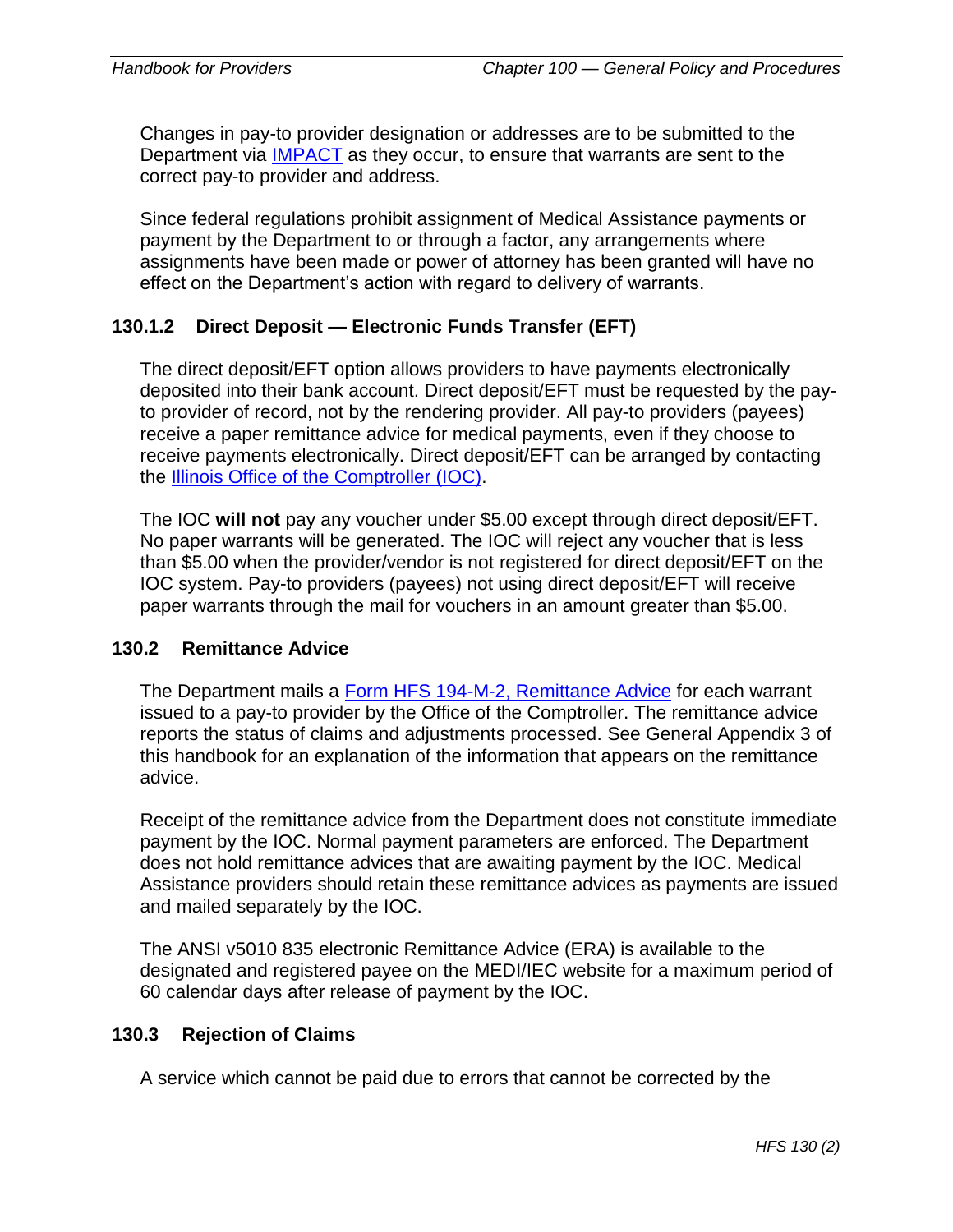Department will be rejected. The service will be identified on Form HFS 194-M-2, Remittance Advice, with the specific error code(s) that rendered it unpayable or on the ASC X12 835, Health Care Payment /Remittance Advice (ERA), with specific Claim Adjustment Reason Codes (CARCs) or Remittance Advice Remark Codes (RARCs). Additional information on CARCs and RARCs can be found in Chapter 22 of the [Medicare Claims Processing Manual.](https://www.cms.gov/regulations-and-guidance/guidance/manuals/internet-only-manuals-ioms-items/cms018912.html) A rejected service will be considered for payment only if all errors can be and are corrected and the corrected claim is resubmitted within the timely filing limit. To be considered timely, the corrected claim must be received by the Department within 180 days of the date of service, or within the timely filing period specified for claims that meet one of the exceptions to the timely filing rule. For an explanation of the error code(s) and the possible corrective action to be taken prior to contacting the Department, please refer to the [Claims](https://www.illinois.gov/hfs/MedicalProviders/Handbooks/Pages/default.aspx)  [Processing Error Code Listing](https://www.illinois.gov/hfs/MedicalProviders/Handbooks/Pages/default.aspx) available on the HFS website.

In addition to verifying all information on the claim, it is important for the provider to verify the participant's eligibility prior to submitting a claim to the Department. If a participant is not eligible on the date the service is rendered, the claim cannot be paid or rebilled unless eligibility is determined and backdated to the date of service. In this situation the claim is considered timely if it is received by the Department within 180 days of the system update on eligibility. Refer to Topic 131, Billing Inquiry Process, for general information on assistance in resolving billing problems.

### **130.4 Suspension of Claims**

A service that cannot be adjudicated when first processed due to special handling requirements or the need for action by the Department will be temporarily suspended. If any service section on a claim form requires special handling or action by the Department, the entire claim will be suspended until the claim can be adjudicated. These claims will be reported on the [HFS 194-M-2, Remittance Advice,](https://www.illinois.gov/hfs/info/Brochures%20and%20Forms/Pages/medicalformsnumeric.aspx) as suspended. Services listed on claims that have been suspended are not to be rebilled. The suspended claim will appear on a later remittance advice when all the services billed have been adjudicated as either paid or rejected.

#### **130.5 Paper Claim Certification**

All paper claim forms contain a certification statement, which the provider is required to sign. By signing the form, the provider is attesting to the accuracy of the information contained on the claim. Please refer to Topic 112.7.1 for additional information on certifying paper claims.

#### **130.6 Electronic Claim Certification**

Electronic claims and claims created by the Department do not contain a certification statement, nor is there a way for the provider to sign electronic claims at the time of submittal. Instead, the Department has instituted a post-payment certification as described below.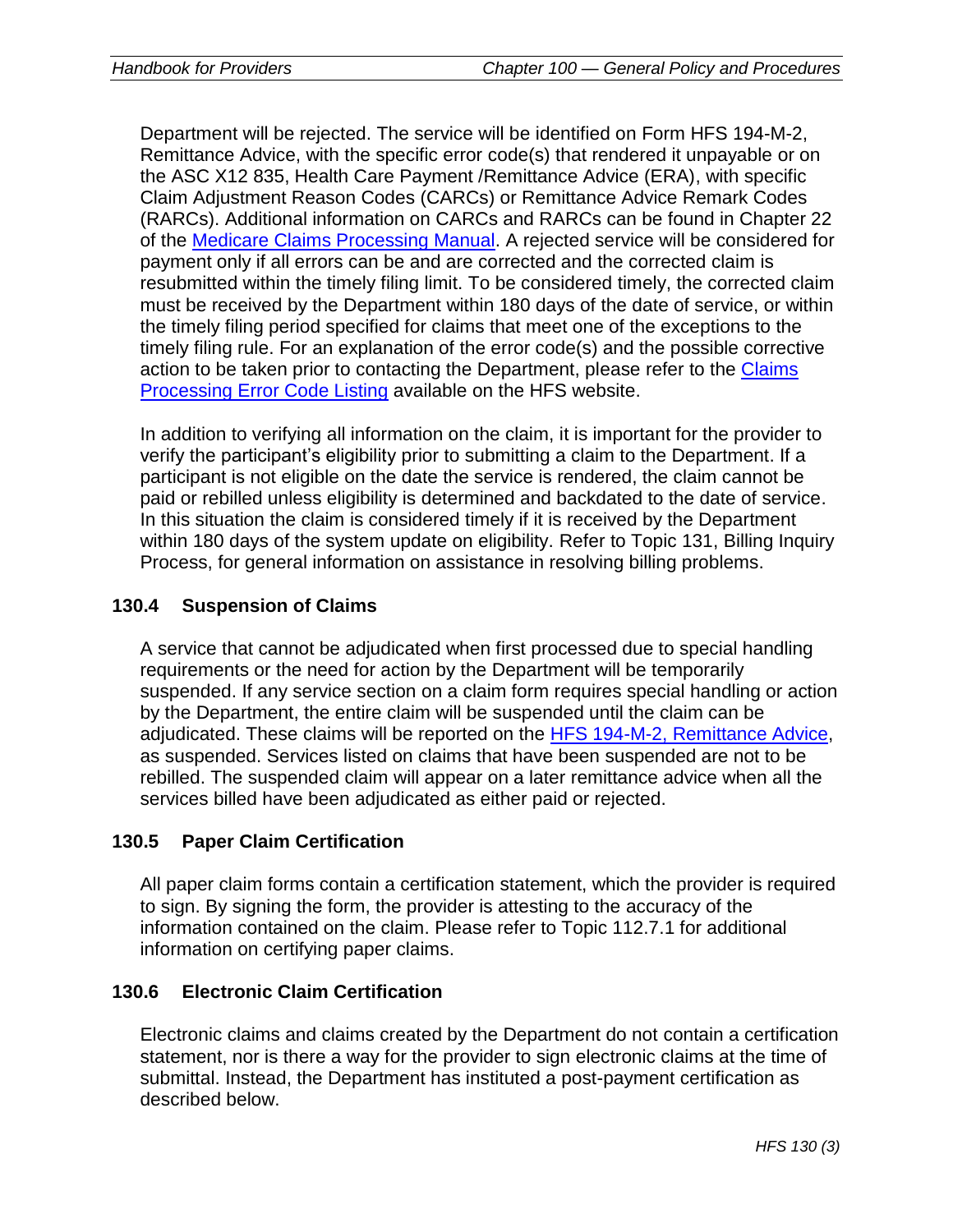Each remittance advice that reports an electronically submitted claim or a claim created by the Department will be accompanied by a Form HFS 194-M-C, Billing Certification**.** It is the responsibility of the provider who rendered the service to review the remittance advice and attest to the accuracy of the information by signing the billing certification form.

The same signature requirements that apply to the signing of a paper claim, as described in Topic 112.7.1, apply to Form HFS 194-M-C. The signed Billing Certification form must be maintained in the provider's records for three years from the voucher date to which it relates or for the time period required by applicable federal and State Law, whichever is longer.

### **130.7 Overpayment Disclosure**

As a result of Public Act 097-0689, referred to as the Save Medicaid Access and Resources Together (SMART) Act, the Department is required to establish a protocol to enable health care providers to disclose an actual or potential violation of Medical Assistance (Medicaid) program requirements. The Department's Office of Inspector General's (OIG) "Provider Self-Disclosure Protocol," (refer to Appendix 7) establishes a voluntary disclosure process that providers may utilize upon detection of receipt of an overpayment from the Department. The self-disclosure protocol will also assist providers in complying with overpayment detection and repayment obligations under the federal Patient Protection and Affordable Care Act (ACA).

The self-disclosure protocol is intended to establish a fair, reasonable, and consistent process that is beneficial for both the Department and the disclosing provider. The OIG recognizes that the situations that are appropriate for referral to the protocol will vary significantly; therefore, the protocol is written in general terms to allow providers and the OIG the flexibility to address the unique aspects of each situation. Each disclosure will be reviewed, assessed, and verified by the Department on an individual basis.

In exchange for the provider's good-faith self-disclosure and ongoing cooperation, the Department may offer benefits to the provider. These benefits may include the waiver or reduction of interest payable on an overpayment, extended repayment terms, and waiver of some or all applicable penalties or sanctions.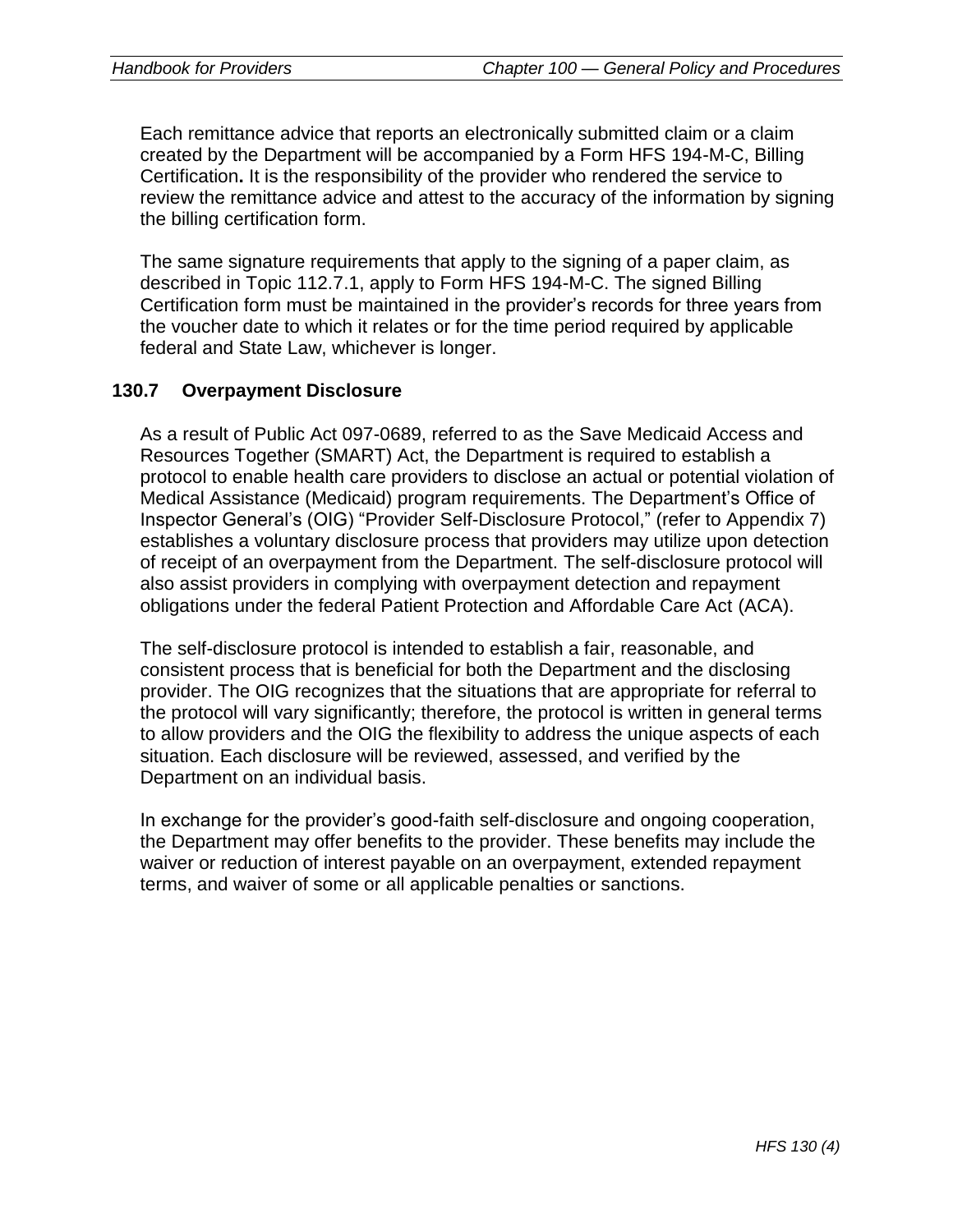# **131 Billing Inquiry Process**

Situations may arise when a provider finds it necessary to contact the Department regarding how to bill claims or reimbursement. Providers are reminded to first check the [Chapter 200](https://www.illinois.gov/hfs/MedicalProviders/Handbooks/Pages/Chapter200.aspx) handbook and/or appendices specific to the provider type/service billed to ensure that proper billing procedures have been followed.

The Department is committed to giving providers options in the methods by which they obtain information from the Department. Providers should evaluate the available options and choose the method that best meets their needs.

#### **131.1 Phone and Mail Inquiries**

The Department has billing consultants to assist providers in resolving billing issues. The provider should have the following information ready prior to contacting a consultant with a billing inquiry:

- Patient's name and Recipient Identification Number (RIN)
- Provider's name, Illinois Medical Assistance provider number and NPI
- Type of claim
- Date of service
- Voucher and Document Control Number, if the claim has already been submitted and reported on a remittance advice

Written inquiries are to be mailed separately from claims. Do not mail billing inquiries in the pre-addressed envelopes provided by the Department for mailing claims and other claim specific related forms. Refer to the Foreword of this handbook for contact information.

#### **131.2 Claim Status Verification**

Claim status verifications are not available by phone or mail. There are several electronic methods through which providers can check the status of claims. With any of these methods, it will take seven days from the date of submission for a claim to register within HFS' claim status system. Failing to wait the seven days prior to making an inquiry will return incomplete information. Due to the volume of claims processed by the Department, this information is only available for two years from the date of the voucher/warrant. The following outlines the automated electronic methods available to providers to use for claim status verification.

#### **[Medical Electronic Data Interchange \(MEDI\) Authorization System](https://www.illinois.gov/hfs/MedicalProviders/EDI/medi/Pages/default.aspx)**

The Department provides the Internet Electronic Claims (IEC) System to handle the electronic transfer of HIPAA-compliant formats, to meet the requirements of HIPAA. To use the IEC System, you must complete MEDI Registration and Authorization. Visit the [MEDI Getting Started](https://www.illinois.gov/hfs/MedicalProviders/EDI/medi/Pages/GettingStarted.aspx) webpage for additional information.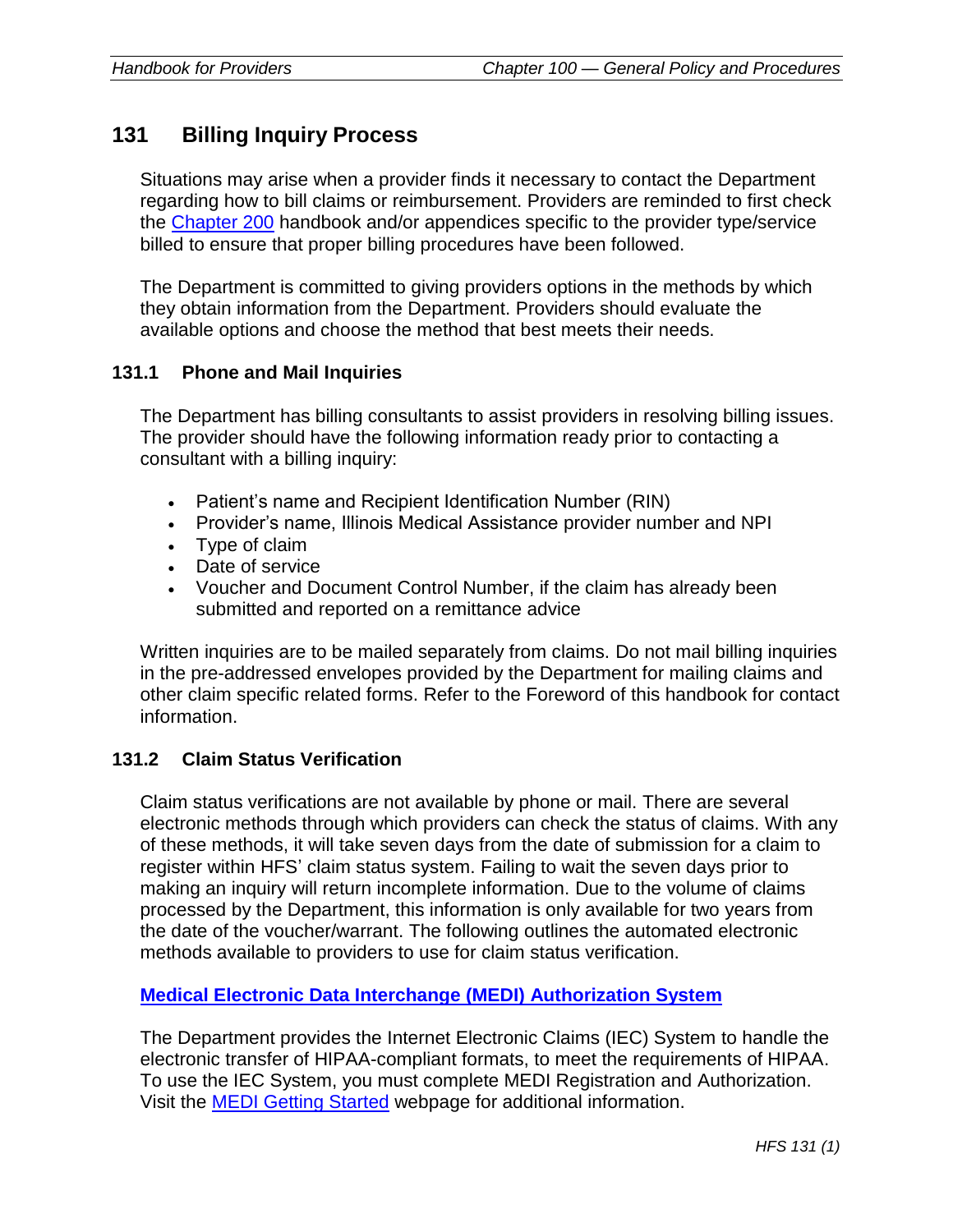The main purpose of the IEC System is to provide registered [MEDI](https://www.illinois.gov/hfs/MedicalProviders/EDI/medi/Pages/default.aspx) users the ability to perform basic processing, including verifying eligibility, verifying the status of a claim and submitting claims.

The Direct Data Entry (DDE) inquiry provides an immediate single claim status response for up to 90 days from the Date of Voucher for NIPS/Pharmacy claims and 180 days for institutional claims. Requests for status information on older voucher dates must be accessed using the batch inquiry HIPAA 276 transaction.

The batch inquiry capability allows providers to perform either a single inquiry for a claim not meeting the DDE date criteria above or to perform an inquiry for multiple claims in one batch. Batch inquiries are processed overnight and the HIPAA 277 transaction responses are available on the MEDI – IEC website the next business day. It is the provider's responsibility to access the website and download the 277 transaction. Please submit only one batch file per day with a limit of 5,000 inquiries per transaction set (ST/SE).

Please note that the HIPAA 277 transactions will contain only the HIPAA defined response codes and associated messages. The Department's proprietary error messages used on the HFS 194-M-2 Remittance Advice will not be displayed. Visit the [Washington Publishing Company-WPC](http://www.wpc-edi.com/reference/codelists/healthcare/remittance-advice-remark-codes/) website to obtain the latest descriptions for the HIPAA Reason and Remark Codes.

#### **[Recipient Eligibility Verification \(REV\) System](https://www.illinois.gov/hfs/MedicalProviders/rev/Pages/default.aspx)**

Some of the Department's REV vendors have electronic systems that provide claim status information to their provider customers. All current REV vendors also act as clearinghouses for other public and private payers. In this role, REV vendors may offer services beyond those related to the Department's programs. For example, a REV vendor may offer general computer accounting support, preliminary claim editing, accounts receivable posting or claims submittal to third party payers. Providers pay the REV vendors for whatever mix and volume of services selected. Providers are encouraged to contact REV vendors to determine which vendor best meets their needs.

#### **[Electronic Data Interchange \(EDI\) Service](https://www.illinois.gov/hfs/MedicalProviders/EDI/Pages/default.aspx) Trading Partners**

The Department is currently developing the Electronic Data Interchange (EDI) Service. This service will eventually replace the Recipient Eligibility Verification System. Many of the same services offered through REV will be available through the Department approved EDI trading partners. Providers will be notified when this change occurs.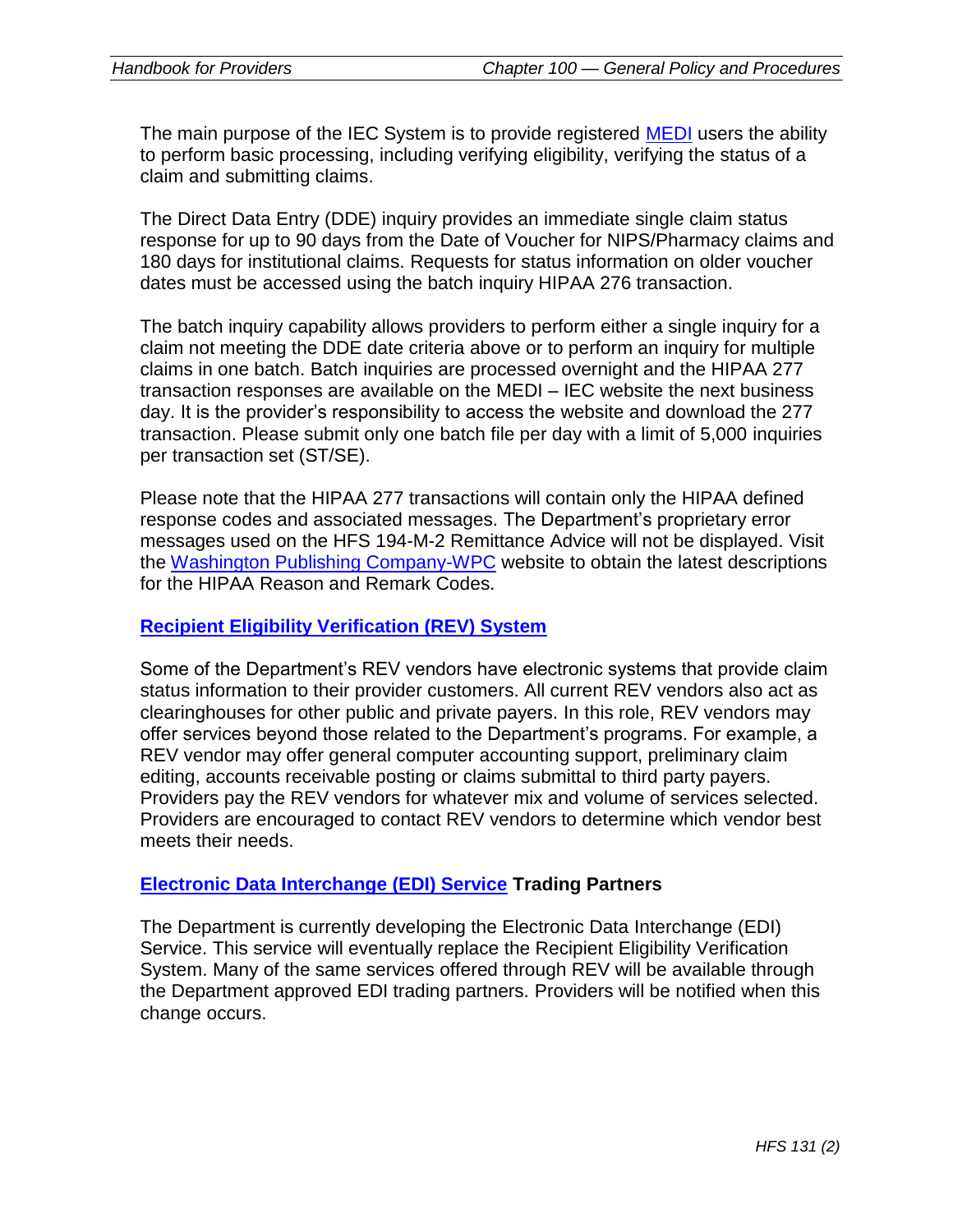# **132 Adjustments**

Adjustments can only be made on paid claims. If a provider becomes aware that a claim has been submitted that will require an adjustment, no corrective action can be taken until the claim is adjudicated and appears on a [Form HFS 194-M-2,](https://www.illinois.gov/hfs/info/Brochures%20and%20Forms/Pages/medicalformsnumeric.aspx)  [Remittance Advice.](https://www.illinois.gov/hfs/info/Brochures%20and%20Forms/Pages/medicalformsnumeric.aspx) As soon as the claim has been reported as a paid claim on a remittance advice, the provider should submit an adjustment form if a correction to the payment is needed.

Adjustment forms are available on the Department's [Medical Programs Forms](https://www.illinois.gov/hfs/info/Brochures%20and%20Forms/Pages/medicalformsalpha.aspx) webpage and instructions for their completion are provided in General Appendix 2 of this handbook.

The Department will also accept an 837 transaction to void or replace a payable or pending-payable claim. Providers can void a single service line or an entire claim. For additional information refer to [Chapter 300 Companion Guide.](https://www.illinois.gov/hfs/MedicalProviders/Handbooks/Pages/5010.aspx)

If the error is due to a computer problem in the Department's data system, the Department may initiate the adjustment. If this occurs, the adjustments will be reflected on a remittance advice and providers will need to take no adjustment action. In all other instances, the provider must take action to ensure that the payment is corrected.

#### **132.1 Pharmacy Adjustments**

Pharmacy services paid electronically through the point-of-sale billing system, and submitted within the previous two years must be adjusted electronically via the Department's point-of-sale system, using the appropriate National Council of Prescription Drug Programs (NCPDP) protocol. The adjusted transaction can be followed by the submission of a new claim reflecting the correct information provided it is submitted within the 180 day timely filling window.

Services requiring adjustments that cannot be submitted electronically must be submitted on a paper Pharmacy Adjustment Form (HFS 1040) as a void transaction along with a cover sheet containing the name and phone number of an individual that can be contacted should the need arise. Examples of services that cannot be submitted electronically include, but are not limited to;

- Transactions beyond 2 years old
- Claims that have been submitted via the Department's Medical Electronic Data Interchange (MEDI) application,
- Services submitted on paper claim forms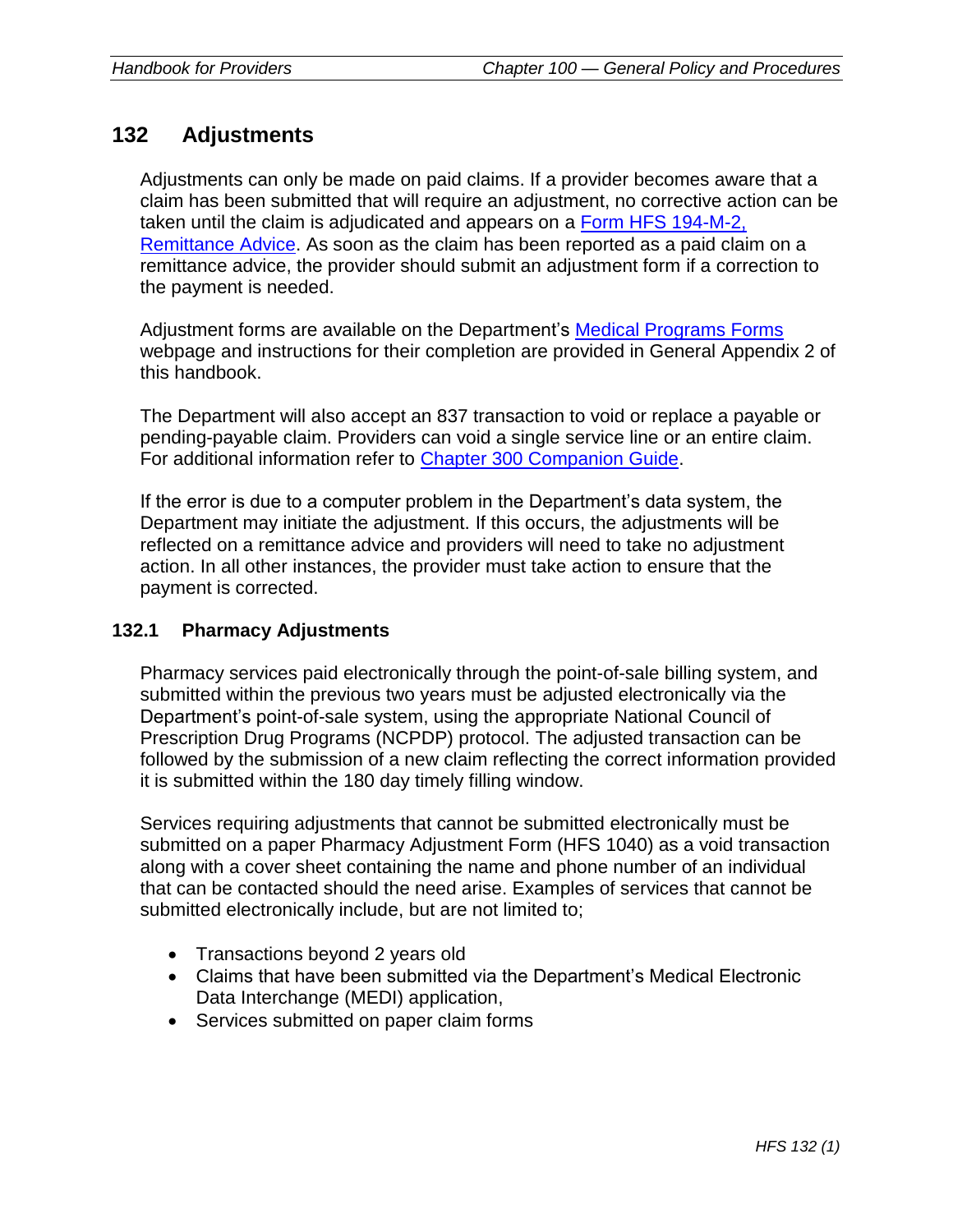The void transaction can be followed by the submission of a new invoice reflecting the correct claim information, if the new bill is submitted within the 180 day timely filing window.

#### **132.2 Long Term Care (LTC) Facility Adjustments**

**For dates of service prior to 12/01/2016**, LTC facilities do not complete adjustment forms for incorrect payments made for LTC services. The Department initiates adjustments on a monthly basis to reflect corrected or changed information that may alter payment amounts.

**For dates of service on or after 12/01/2016**, LTC facilities will submit a [Form HFS](https://www.illinois.gov/hfs/info/Brochures%20and%20Forms/Pages/medicalformsnumeric.aspx)  [2249 Adjustment \(Hospital\)](https://www.illinois.gov/hfs/info/Brochures%20and%20Forms/Pages/medicalformsnumeric.aspx) to the Department to void a previously adjudicated claim for LTC services. Detailed information on the void and rebill process for LTC facilities, including an example of a completed Form HFS 2249, can be found on the [Long Term Care Direct Billing Resources](https://www.illinois.gov/hfs/MedicalProviders/ltss/Pages/LongTermCareDirectBilling.aspx) webpage on the Department's website.

If a LTC facility bills the Department directly as a durable medical equipment provider for a non-long term care service, such as supplemental oxygen, and is paid an incorrect amount, such claims must be adjusted using the process in place for that provider type.

LTC facilities are responsible for immediately reporting to DHS or to HFS any corrections or changes in information that may affect payments. This includes, but is not limited to, resident death or discharge.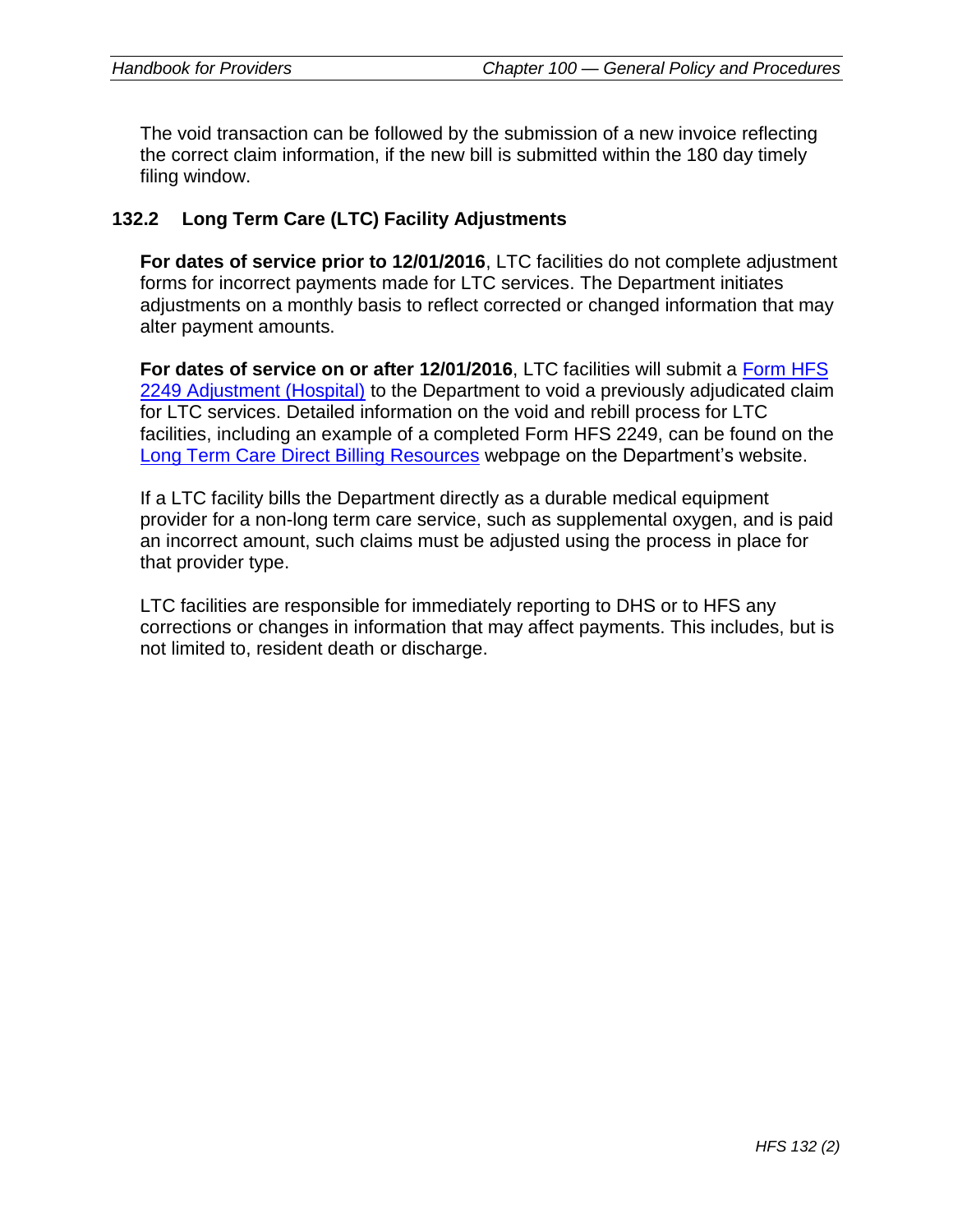# **133 Refund/Returned Checks**

Although the process described in Topic 132, Adjustments, should generally be used whenever an incorrect payment has occurred, there may be instances in which a provider considers it necessary to refund an overpayment to the Department.

For all provider types, except Long Term Care Facilities, if questions arise about the refund process, the required documentation is not available, or the process described below does not seem to fit the situation requiring the refund, the provider should contact a billing consultant at 1-877-782-5565. LTC providers should contact the Bureau of Long Term Care at 217-782-0545 for instructions in any situation requiring a refund.

#### **133.1 Refund/Returned Check Process**

To ensure that the Department has all of the information necessary for processing a refund or returned check and adjusting the provider's claims history file, the following process should be followed:

- Appropriate adjustment form must be submitted with the refund/returned check. Refer to General Appendix 2 for instructions on completing adjustment forms.
- A copy of the remittance advice associated with the incorrect or overpayment must be submitted with the refund/returned check. The remittance advice should be marked to clearly indicate which payment is being refunded.
- The provider must ensure that the total of all the individual service adjustments equals the refund/returned check amount. Confirmation of the Department's receipt of the refund/returned check and processing of the adjustments will be reported on a future remittance advice.
- When a refund is made via a check written on the provider's own bank account, the check should be made payable to the Illinois Department of Healthcare and Family Services.
- Do not include payment refunds for various provider types/services on one check, e.g., hospital and non–institutional services. Separate checks are required because the refunds are processed in two separate systems.
- Refund/returned checks should be mailed to:

#### • **For services billed on the UB-04**

Illinois Department of Healthcare and Family Services Hospital Adjustment Unit P.O. Box 19128 Springfield, Illinois 62793-9128 Telephone: 877-782-5565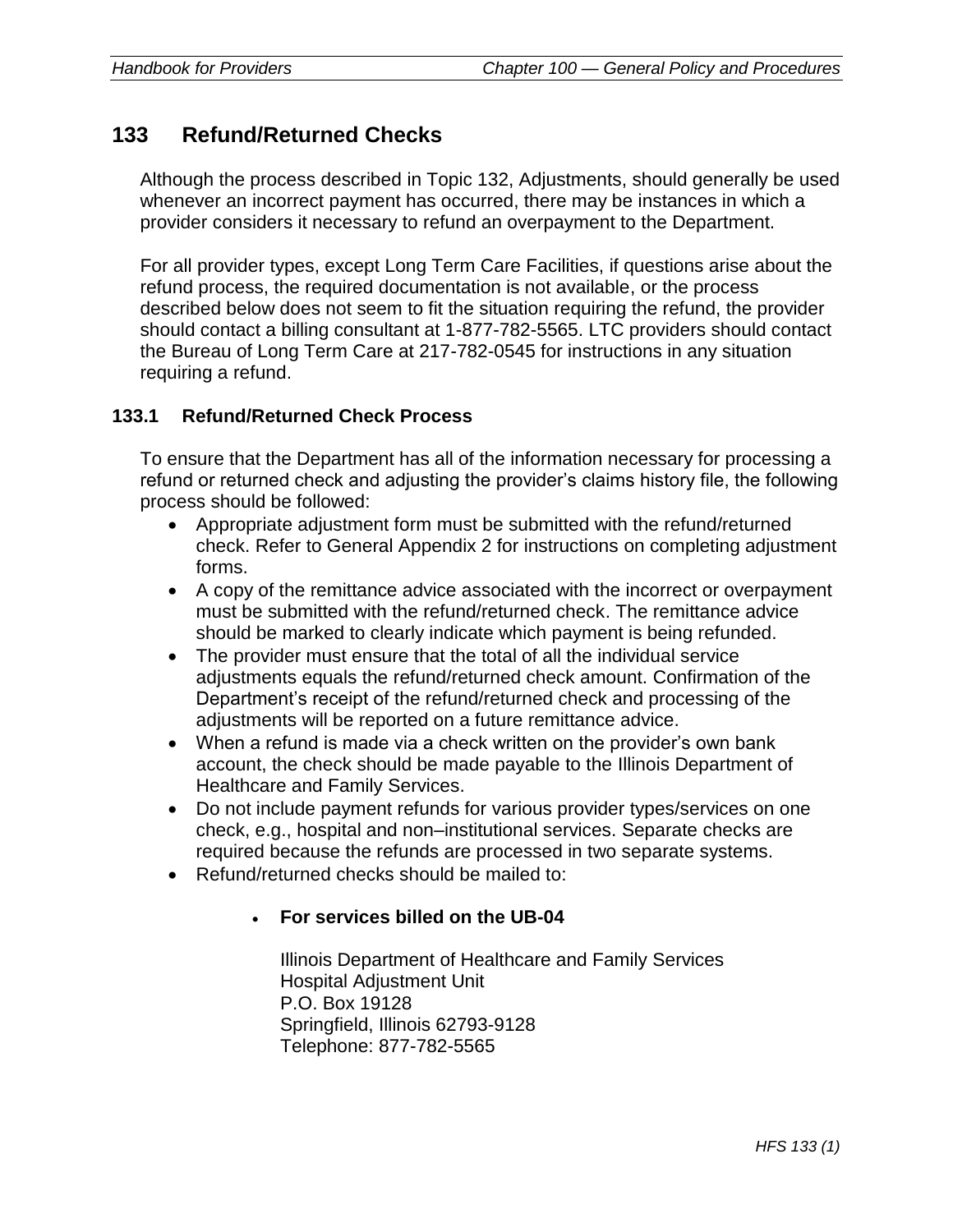### • **For pharmacy services**

Illinois Department of Healthcare and Family Services Drug Unit P.O. Box 19117 Springfield, Illinois 62794-9117 Telephone: 877-782-5565

#### • **For Non-Institutional Provider services**

Illinois Department of Healthcare and Family Services Adjustment Unit P.O. Box 19101 Springfield, Illinois 62793-9101 Telephone: 217-524-4597

### • **For Third Party Liability (TPL) refund checks**

Illinois Department of Healthcare and Family Services Bureau of Collections, Third Party Liability P.O. Box 19140 Springfield, Illinois 62794-9140 Telephone: 217-785-1753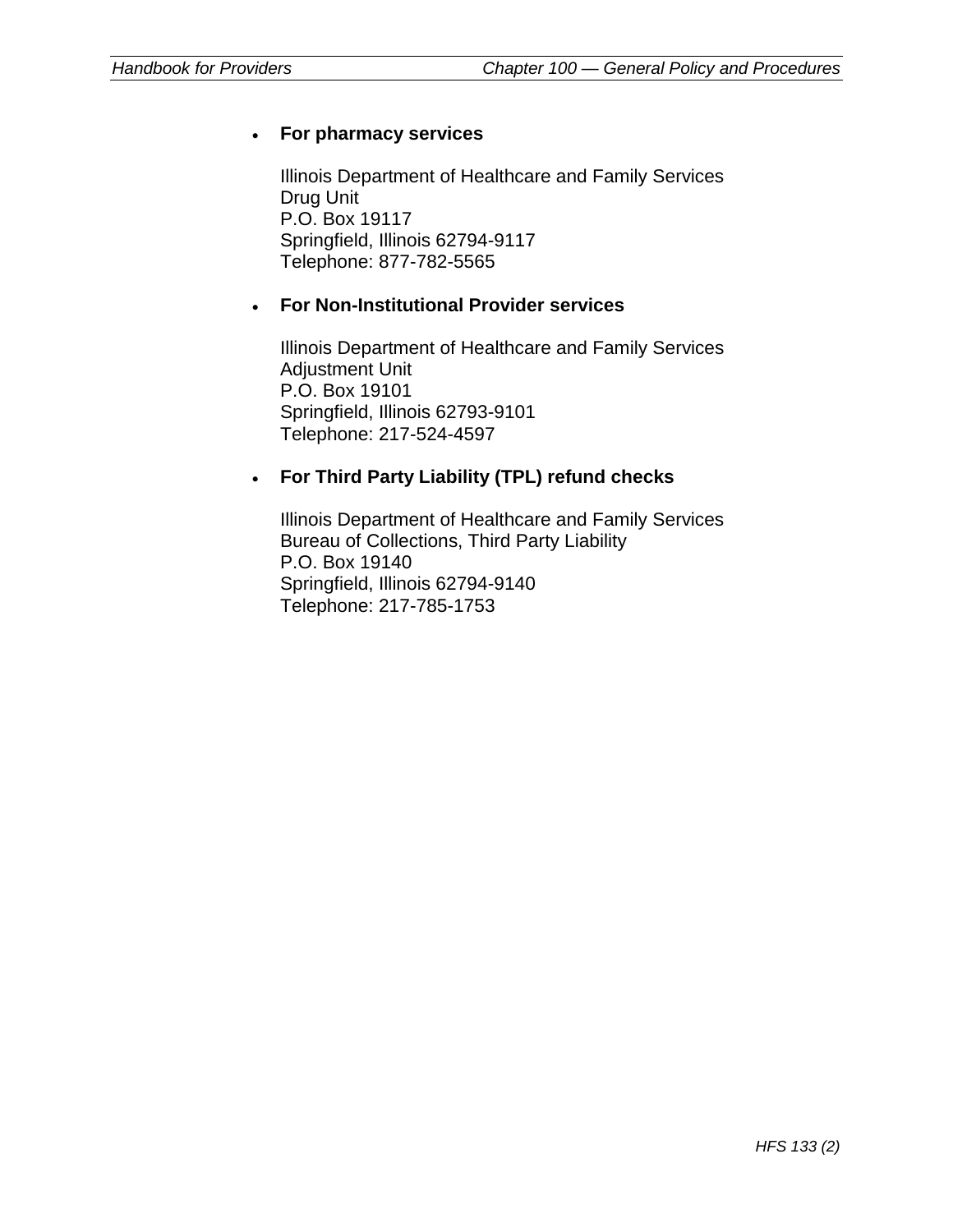# **134 Audits**

The [Office of Inspector General \(OIG\)](https://www.illinois.gov/hfs/oig/Pages/Welcome.aspx) for the Illinois Department of Healthcare and Family Services has statutory authority to oversee the integrity of the Illinois Medical Assistance Program (Program), in order to prevent, detect and eliminate fraud, waste and abuse. Pursuant to this authority, the OIG performs pre-payment and post-payment audits of providers to ensure that appropriate payments are made for services rendered and to prevent and recover overpayments. Through these audits, the OIG ensures compliance with State and federal law and Department policy.

The OIG approaches auditing using various audit methodologies. These audit methodologies are tailored to identify the risk of loss, based on changing trends. All Medicaid providers are subject to audit and are periodically reviewed. The selection of a provider for audit review is based on a number of factors, including but not limited to: data analysis; external complaints of potential fraud or improper billing; and provider risk scores and categories.

Audits are an important and necessary part of the Department's program integrity monitoring for health care facilities and services, and are required by federal and Illinois law. The initiation of audit proceedings should not be construed as an accusation of any wrongdoing on the part of the provider.

During an audit, the provider must cooperate and furnish to the Department, or to its authorized designee, pertinent information regarding claims for payment. Each provider is responsible for maintaining complete records that substantiate the payments received and billed, in accordance with the Department's [provider handbooks,](https://www.illinois.gov/hfs/MedicalProviders/Handbooks/Pages/default.aspx) administrative [rules,](https://www.illinois.gov/hfs/info/legal/Pages/default.aspx) federal and State laws and regulations. The Inspector General has the authority to deny or suspend payment to, and deny, terminate, or suspend the eligibility of, any provider who fails to grant the Inspector General timely access to full and complete records, including records of participants under the Medical Assistance Program for the most recent six (6) years, in accordance with Section 140.28 of Title 89 of the Illinois [Administrative Code,](http://www.ilga.gov/commission/jcar/admincode/089/08900140sections.html) and other information for the purpose of audit, investigation, or other program integrity functions, after reasonable written request by the Inspector General. Generally, the audit review process involves:

- An initial interview and initial document review.
- A preliminary exit conference to discuss preliminary audit findings.
- An opportunity for the provider to dispute any preliminary audit finding(s) and submit additional documentation within 21 calendar days from the date of the preliminary exit conference.
- An audit post preliminary exit conference.
- A final exit conference to discuss the final audit determination.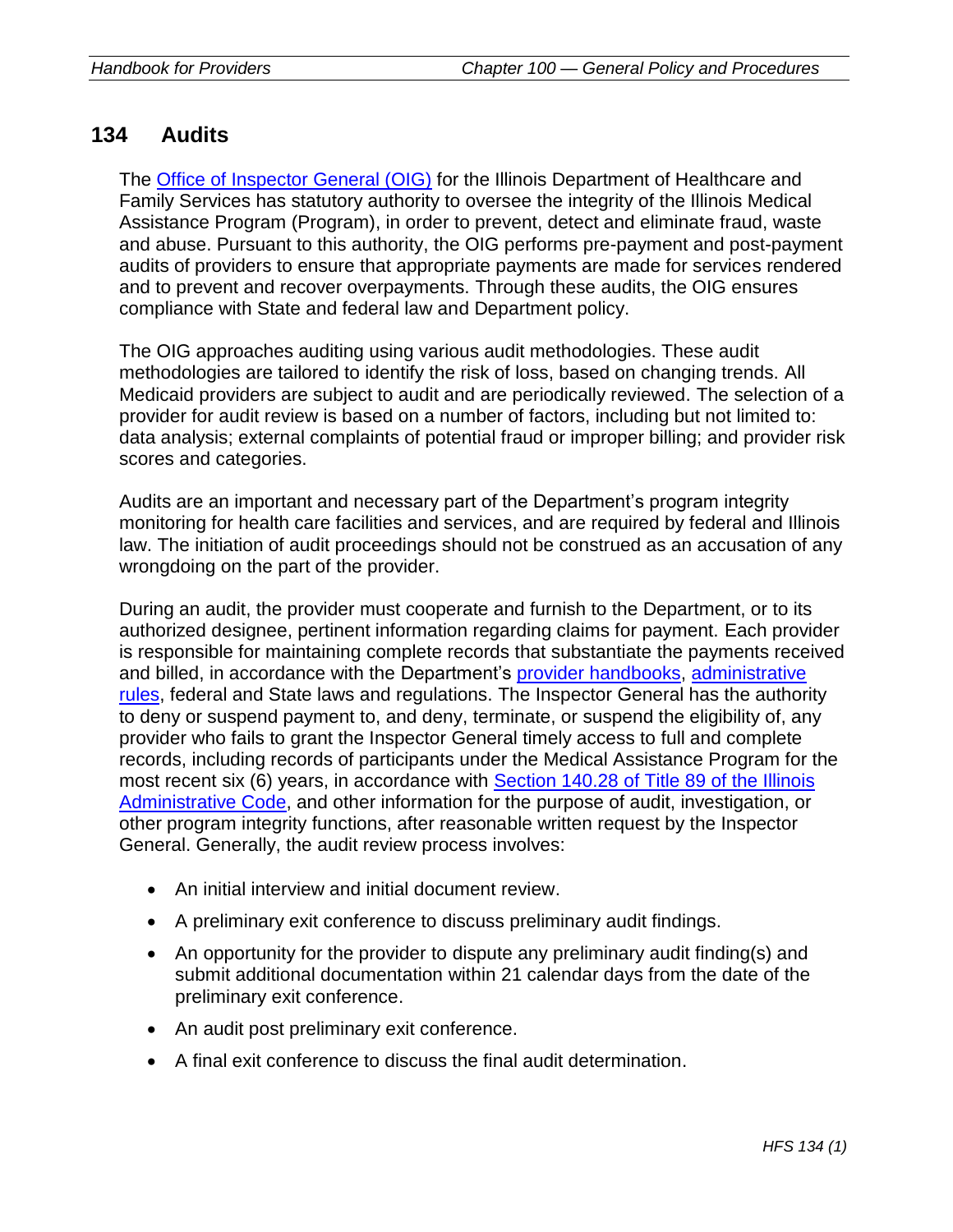• The right to file an appeal within sixty (60) calendar days from the date of the final audit determination letter to notify the OIG in writing of its intent to appeal any disputed audit overpayment amount.

The provider must identify the total amount of all undisputed and disputed audit overpayment. Any undisputed audit overpayment amount will constitute a final audit overpayment determination. The provider has sixty (60) calendar days from the final audit determination letter to report, explain and repay any overpayment, pursuant to [42 U.S.C.A. Section 1320a-7k\(d\)](https://www.gpo.gov/fdsys/pkg/USCODE-2015-title42/pdf/USCODE-2015-title42-chap7-subchapXI.pdf) and [Illinois Public Aid Code 305 ILCS 5/12-4.25\(L\).](http://www.ilga.gov/legislation/ilcs/ilcs2.asp?ChapterID=28) The OIG will forward the appeal request pertaining to all disputed audit overpayments to the Office of Counsel to the Inspector General for resolution.

The provider will have the opportunity to appeal the Final Audit Determination, pursuant to the hearing process established by 89 Illinois Adm. Code, [Sections 104](http://www.ilga.gov/commission/jcar/admincode/089/08900104sections.html) and [140.1](http://www.ilga.gov/commission/jcar/admincode/089/08900140sections.html) et. seq.

In appropriate circumstances, the OIG will impose sanctions on non-compliant providers. Providers may be subject to the Department's sanction authority, including but not limited to payment suspension, payment denial, monetary penalties, and termination or exclusion from participation the program. See [Illinois](http://www.ilga.gov/legislation/ilcs/ilcs2.asp?ChapterID=28)  [Public Aid Code at 305 ILCS 5/12-4.25](http://www.ilga.gov/legislation/ilcs/ilcs2.asp?ChapterID=28) and [89 Illinois Administrative Code, Part 140,](http://www.ilga.gov/commission/jcar/admincode/089/08900140sections.html)  [Subpart B.](http://www.ilga.gov/commission/jcar/admincode/089/08900140sections.html)

Common audit methodologies used by the OIG in identifying and recovering overpayments are as follows:

**Desk Audits**: This methodology employs algorithms that analyze specific program billing and reimbursement data that can be validated. In a desk audit, claim data elements and established law and policy are used to determine if an overpayment was made. The overpayment amounts are verified through analytical methods.

**Field Audits:** This methodology employs algorithms that analyze specific program billing and reimbursement data that cannot be automatically validated. Field audits therefore require a manual review of medical or other documentation by audit reviewers or other qualified professionals

**Self-Audits and Self Disclosure:** Where the OIG identifies an irregularity in the billing practices of a provider, the OIG may request that the provider conduct its own investigation and overpayment self-disclosure. The provider has 60 days from Department notification to report, explain and repay any overpayment, pursuant to [42 U.S.C. A. Section 1320a-7k\(d\)](https://www.gpo.gov/fdsys/pkg/USCODE-2015-title42/pdf/USCODE-2015-title42-chap7-subchapXI.pdf) and [Illinois Public Aid Code 305 ILCS 5/12-](http://www.ilga.gov/legislation/ilcs/ilcs2.asp?ChapterID=28) [4.25\(L\).](http://www.ilga.gov/legislation/ilcs/ilcs2.asp?ChapterID=28)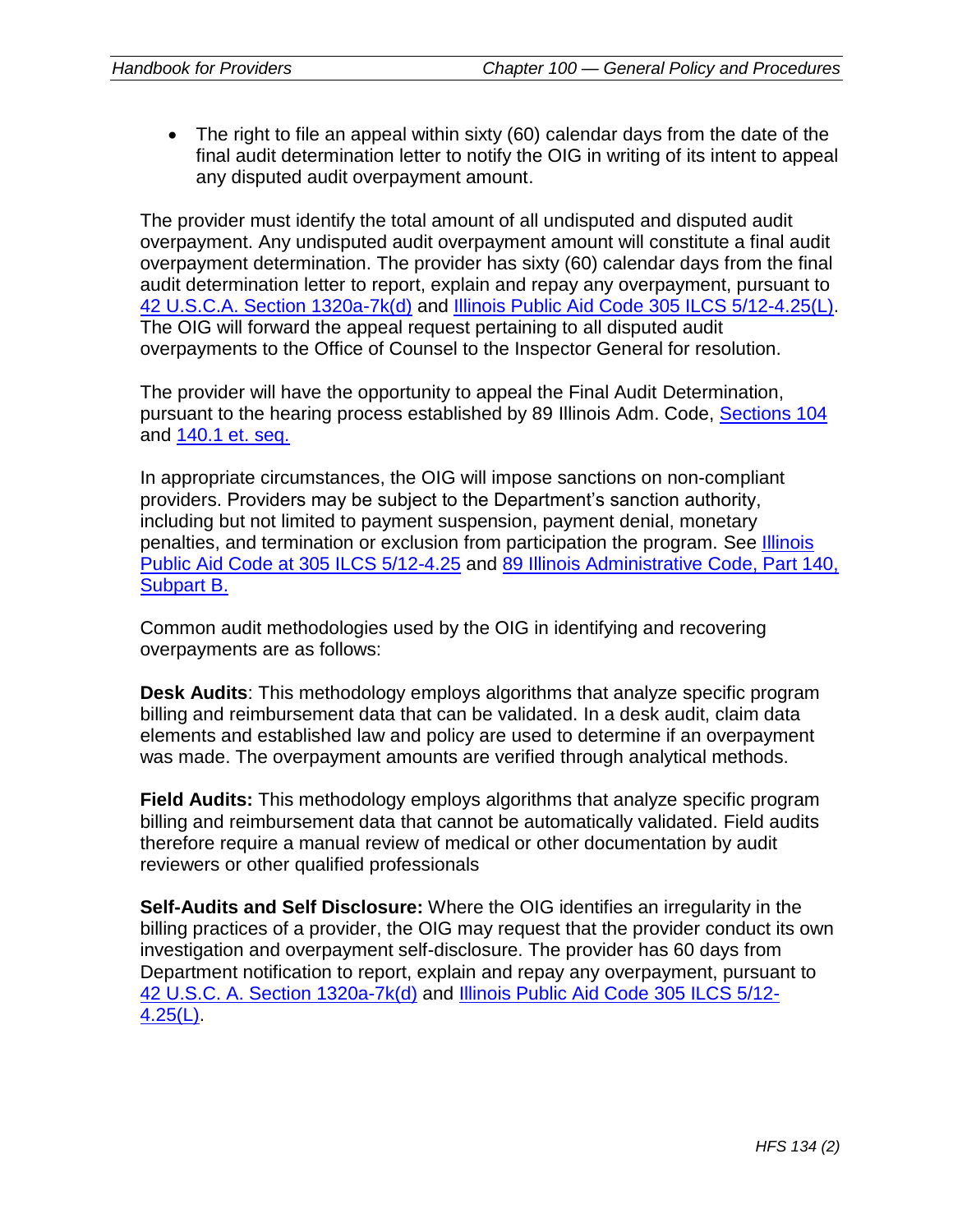## **134.1 Sampling and Extrapolation**

Department audits may involve the use of sampling and extrapolation. Audit sampling is the application of an audit procedure to less than 100 percent of the claims in an audit universe. Under this procedure, the Department selects a statistically valid sample of the claims during the audit period in question and audits the provider's records for those claims. The Department uses random sampling to estimate the parameters of a population, in order to measure and control sampling risk. Through the use of random sampling, every member of the population (claim) is equally likely to be in the sample. Random sampling allows the Department to achieve statistical validity and ensures that the sample represents the entire population of claims.

All overpayments determined by an audit of the claims in the sample are totaled and extrapolated to the entire universe of claims during the audit period. The provider must pay the Department the entire extrapolated amount of overpayments calculated under this procedure after notice and opportunity for a hearing, pursuant to 89. [III. Adm. Code 104.210.](http://www.ilga.gov/commission/jcar/admincode/089/08900104sections.html)

#### **134.2 Payment Suspensions**

In certain instances, State and federal laws require the OIG to place a suspension on a provider's payment. Under the Affordable Care Act (ACA), the State must place a payment suspension when there is a credible allegation of fraud. For more information concerning payment suspensions and circumstances under which the OIG may release payment suspensions, see 89 III. Adm. Code [104.72-74](http://www.ilga.gov/commission/jcar/admincode/089/08900104sections.html) and [140.44](http://www.ilga.gov/commission/jcar/admincode/089/08900140sections.html) and Topic 135, Recoupment Resulting From Audits, of this handbook.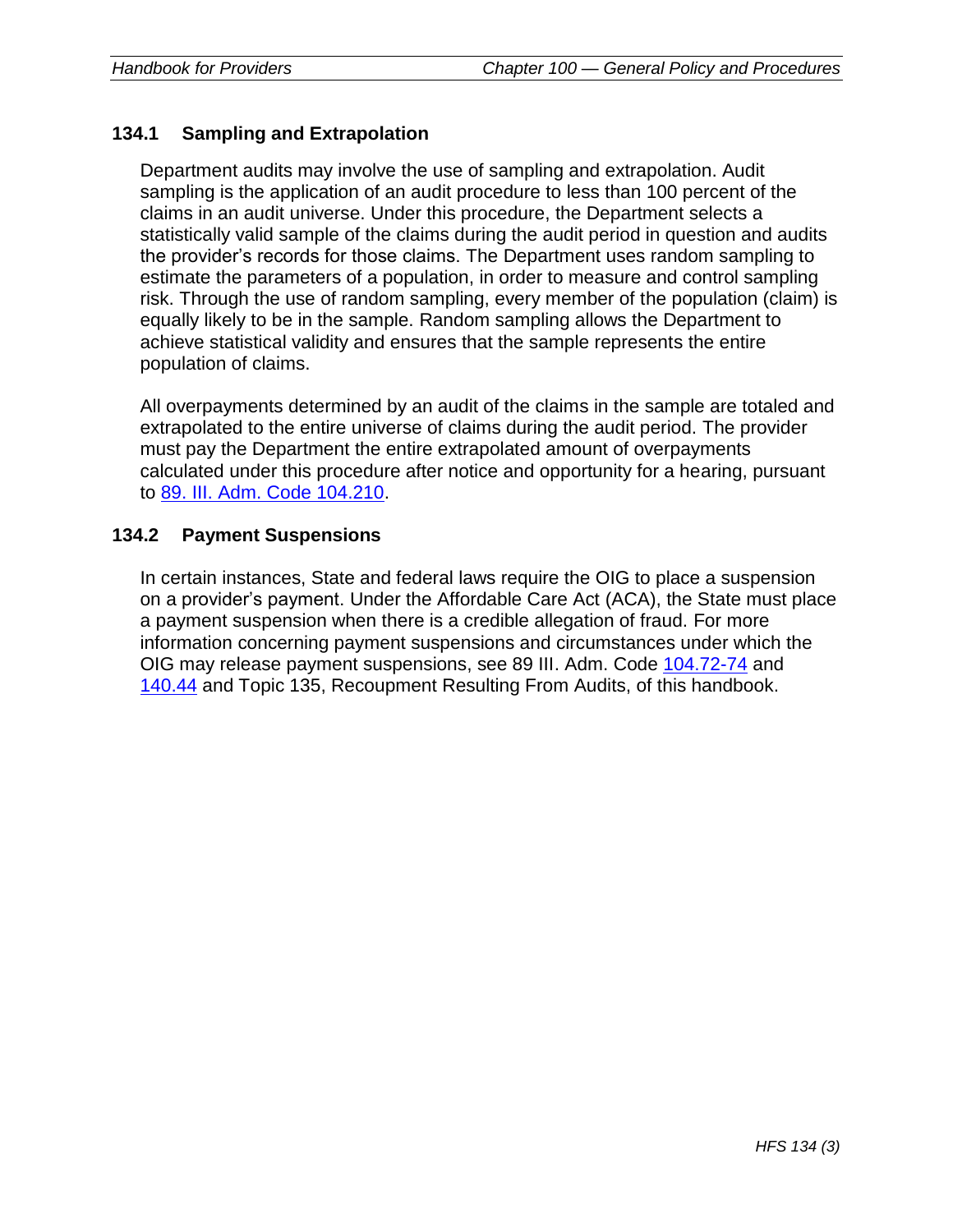# **135 Recoupment Resulting From Audits**

The Department may recover money improperly or erroneously paid, or overpayments, either by setoff, crediting against future billings or by requiring direct repayment to the Department. The Department may suspend or deny payment, in whole or in part, if such payment would be improper or erroneous or would otherwise result in overpayment.

Providers must repay an overpayment within sixty (60) calendar days pursuant to [42](https://www.gpo.gov/fdsys/pkg/USCODE-2015-title42/pdf/USCODE-2015-title42-chap7-subchapXI.pdf)  [U.S.C.A. Section 1320a-7k\(d\)](https://www.gpo.gov/fdsys/pkg/USCODE-2015-title42/pdf/USCODE-2015-title42-chap7-subchapXI.pdf) and [Illinois Public Aid Code 305 ILCL 5/12-4.25\(L\).](http://www.ilga.gov/legislation/ilcs/ilcs2.asp?ChapterID=28) If a provider disputes the audit determination, the provider has the right to appeal, pursuant to the hearing process established at 89 Illinois Administrative Code, [Part](http://www.ilga.gov/commission/jcar/admincode/089/08900104sections.html)  [104](http://www.ilga.gov/commission/jcar/admincode/089/08900104sections.html) and [Part 140.](http://www.ilga.gov/commission/jcar/admincode/089/08900140sections.html) Providers must notify HFS-OIG of intent to appeal by making a written request for a hearing, identifying each disputed and undisputed overpayment amount, and briefly identifying the basis for contesting the recover.

The provider receives written notification of the finding. If the provider remains in disagreement with the Department actions with respect to the audit, within ten (10) days of receipt of the written notification, they may submit a request for a hearing. The notification specifies to whom the request for a hearing must be submitted.

The Department will notify the provider in writing of the date, time, and place of the review hearing. See [89 Illinois Administrative Code, Part 104, Subpart C,](http://www.ilga.gov/commission/jcar/admincode/089/08900104sections.html) for complete details of the hearing process.

Payments may be denied, recovered or suspended from a provider or alternate payto provider for any of the following reasons:

- For services rendered in violation of the Department's provider notices, statutes, rules, and regulations.
- For services rendered in violation of the terms and conditions prescribed by the Department in its provider agreement (see [Provider Enrollment Terms &](https://www.illinois.gov/hfs/SiteCollectionDocuments/Appendix%20M%20-%20Terms%20and%20Conditions%20062016.pdf)  [Conditions\)](https://www.illinois.gov/hfs/SiteCollectionDocuments/Appendix%20M%20-%20Terms%20and%20Conditions%20062016.pdf).
- For any provider who fails to grant the Office of Inspector General timely access to full and complete records, including, but not limited to, records relating to participants under the Medical Assistance Program for the most recent 6 years, in accordance with [89 Illinois Adm. Code, Section 140.28,](http://www.ilga.gov/commission/jcar/admincode/089/089parts.html) and other information for the purpose of audits, investigations, or other program integrity functions, after reasonable written request by the Inspector General; this subsection (E) does not require providers to make available the medical records of patients for whom services are not reimbursed under this Code or to provide access to medical records more than 6 years old.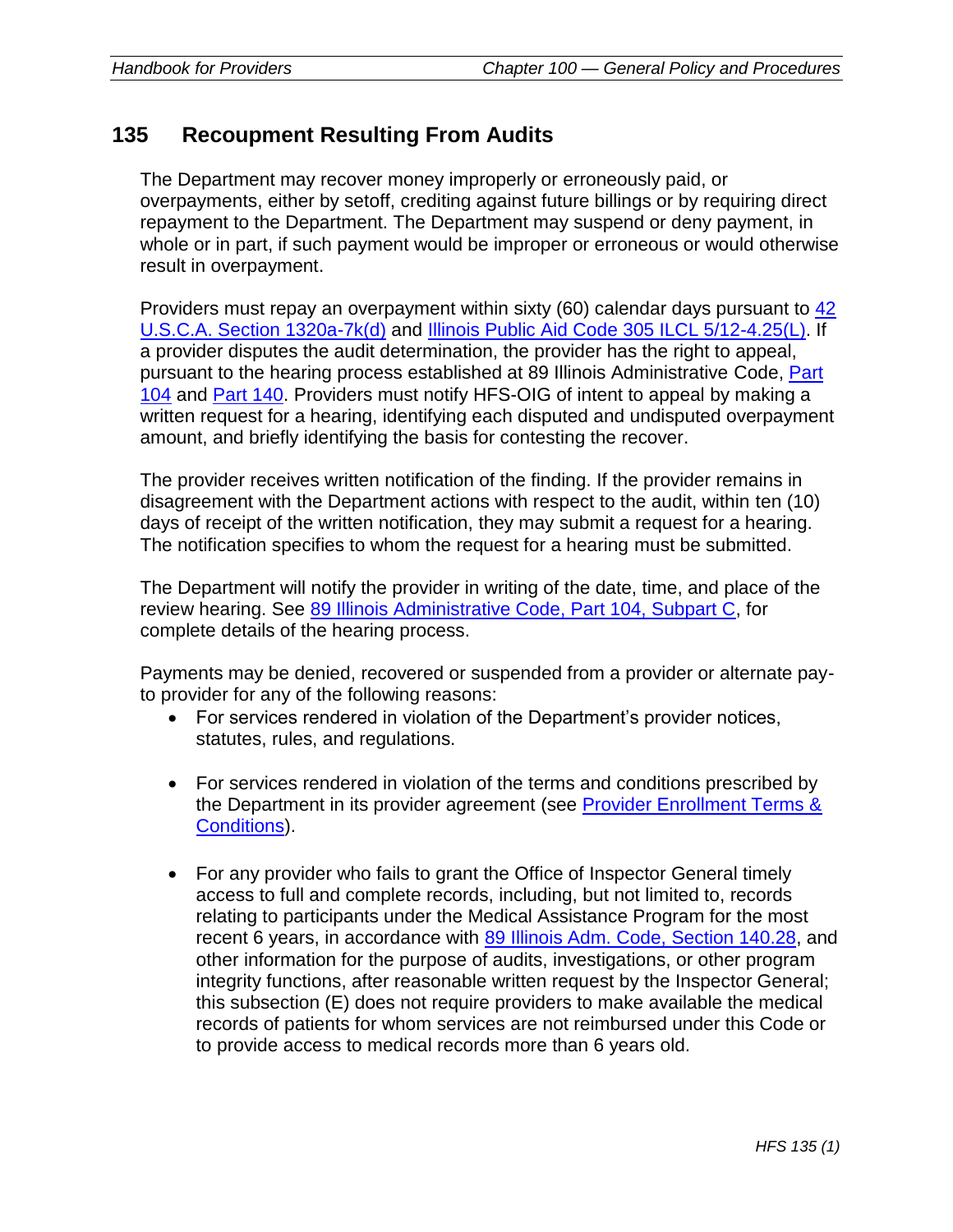• When the provider has knowingly made, or caused to be made, any false statement or representation of a material fact in connection with the administration of the Medical Assistance Program; or when the provider rendered services while terminated, suspended, or while terminated or excluded from participation in another state or federal medical assistance or health care program.

The determination of an overpayment will be based on federal and Illinois law, administrative rules, and Department policy and procedures as stated in the applicable provider handbooks or as evidenced by data on program utilization compiled from claims paid.

If the Department's findings were based on sampling and extrapolation, the provider may present evidence to the review coordinator to show that the sample used by the Department was invalid and, therefore, cannot be used to project overpayments identified in the sample to total billings for the audit period.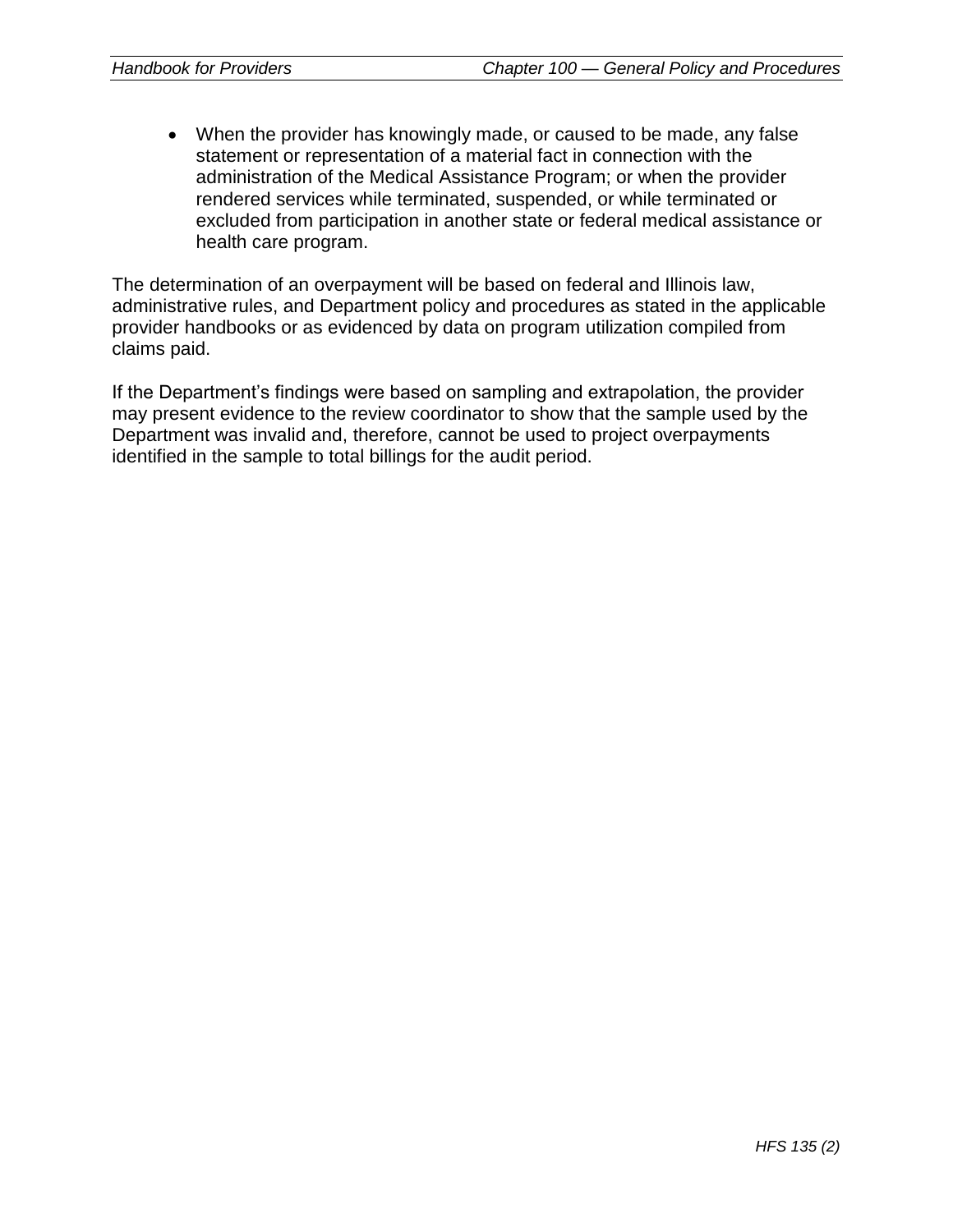# **136 Fraud in the Department's Medical Programs**

Providers are expected to obey all laws, civil and criminal, state and federal regulations, and Department policies pertaining to delivery of and payment for health care. The Department monitors all claims to identify suspicious activities and providers suspected of fraud will be criminally investigated and, when appropriate, prosecuted in state or federal court.

Title XIX of the Social Security Act, under which the Medical Assistance Program is administered, provides federal penalties for fraudulent acts and false reporting. In addition to administrative and civil remedies, providers are subject to State and federal laws pertaining to penalties for provider fraud and kickbacks [\(Illinois Public Aid Code 305](http://www.ilga.gov/legislation/ilcs/ilcs2.asp?ChapterID=28)  [ILCS 5/8A-3\).](http://www.ilga.gov/legislation/ilcs/ilcs2.asp?ChapterID=28) Program participants, providers or other individuals who have information regarding possible fraud or abuse should call the Medicaid/Welfare Fraud Hotline, at 844-453-7283/844-ILFRAUD.

Providers suspected of fraud, waste, or abuse shall be subject to the Department's sanction authority, including but not limited to payment suspension, payment denial, monetary penalties, and termination or exclusion from participation in the program. See [Illinois Public Aid Code at 305 ILCS 5/12-4.25](http://www.ilga.gov/legislation/ilcs/ilcs2.asp?ChapterID=28) and [89 Illinois Administrative Code, Part](http://www.ilga.gov/commission/jcar/admincode/089/089parts.html)  [140, Subpart B.](http://www.ilga.gov/commission/jcar/admincode/089/089parts.html) The Department defines fraud, abuse, waste, harm and credible allegation in the following manner.

**Fraud:** Means an intentional deception or misrepresentation made by a person with the knowledge that the deception could result in some unauthorized benefit to them or some other person. It includes any act that constitutes fraud under applicable federal or State law.

**Abuse:** Means provider practices that are inconsistent with sound fiscal, business, or medical practices and that result in an unnecessary cost to the Medical Assistance Program or in reimbursement for services that are not medically necessary or that fail to meet professionally recognized standards for health care. It also includes participant practices that result in unnecessary cost to the Medical Assistance Program. Abuse does not include diagnostic or therapeutic measures conducted primarily as a safeguard against possible provider liability.

**Waste:** Means the unintentional misuse of medical assistance resources, resulting in unnecessary cost to the Medical Assistance Program. Waste does not include diagnostic or therapeutic measures conducted primarily as a safeguard against possible provider liability.

**Harm:** Means physical, mental, or monetary damage to participants or to the Medical Assistance Program.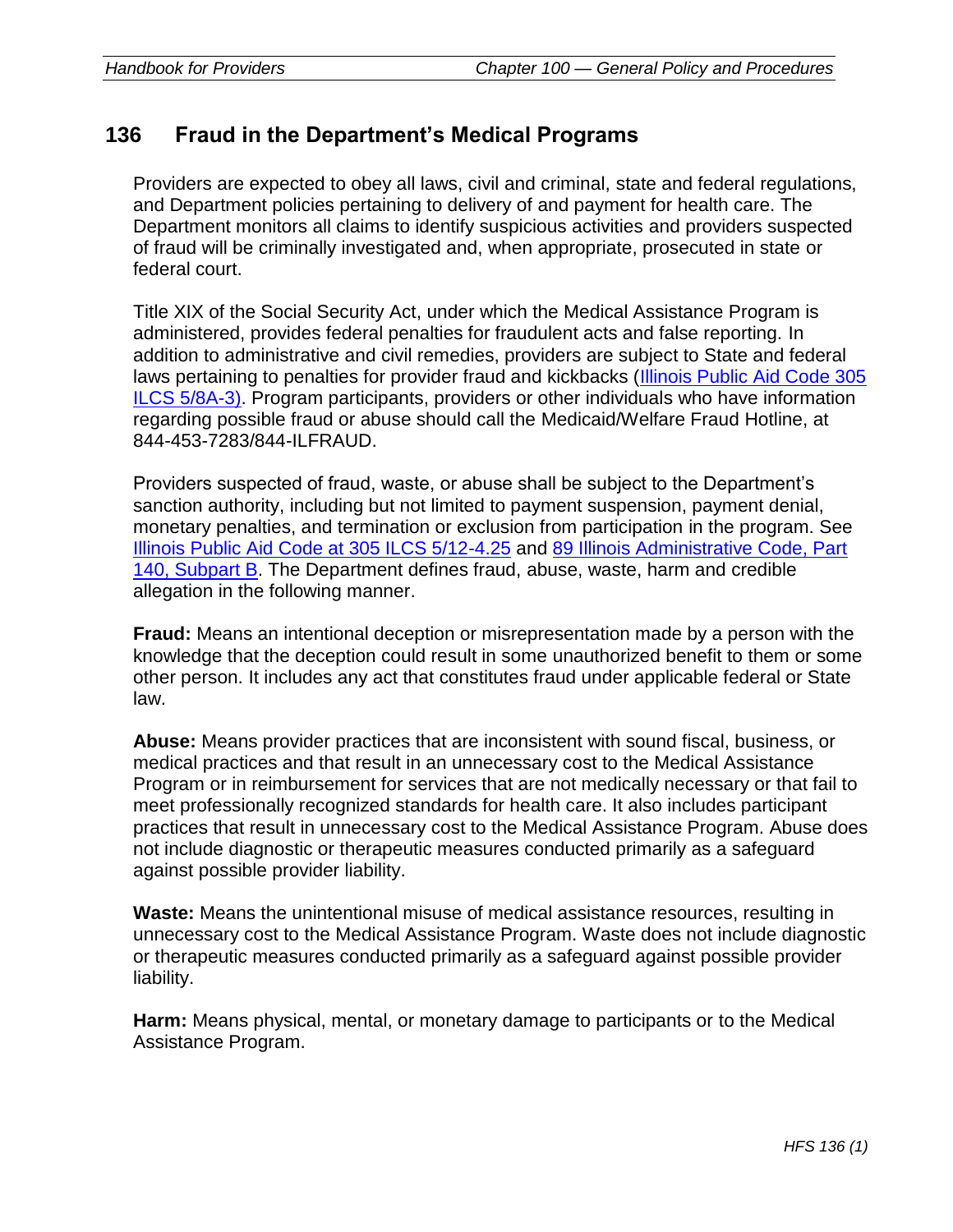**Credible allegation:** Is defined to include an allegation from any source, including, but not limited to, fraud hotline complaints, claims date mining, patterns identified through provider audits, civil actions filed under the Illinois False Claims Act, and law enforcement investigations. An allegation is considered to be credible when it has indicia of reliability.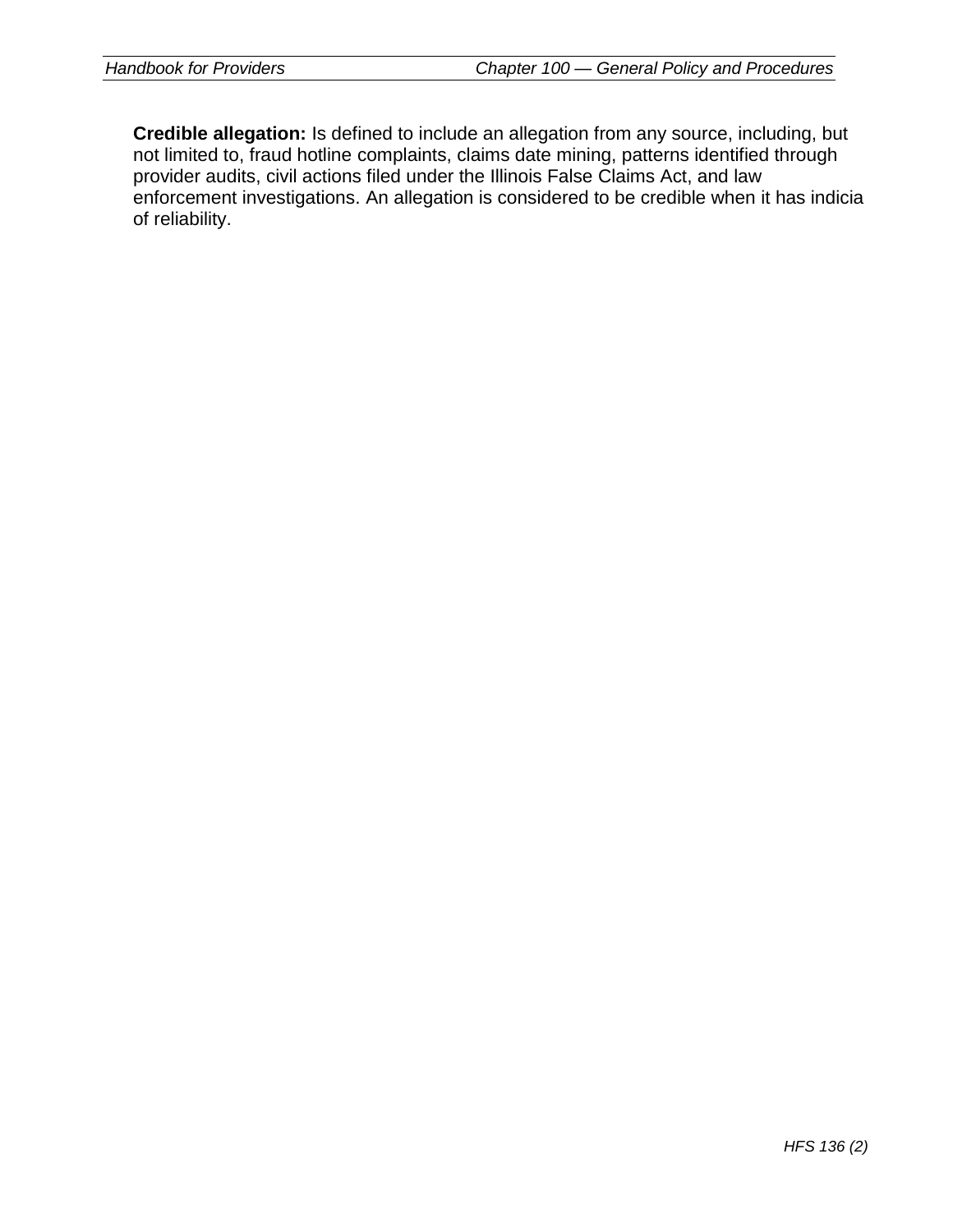## **140 Advance Directives**

An advance directive is a written instruction, such as a living will or durable power of attorney for health care, recognized under state law and relating to the provision of such care when the individual who executed the advance directive is incapacitated.

Under Illinois law, competent adults have the right to make decisions regarding their health care. The courts of this state have recognized that this right should not be lost when a person becomes unable to make his or her own decisions. Therefore, people have the right to accept or refuse any medical treatment, including life-sustaining treatment. In order to enable them to make these decisions, patients have the right to be adequately informed about their medical condition, treatment alternatives, likely risks and benefits of each alternative and possible consequences.

The law requires that patients be informed of the advance directives available to help assure that their wishes are carried out even when they are no longer capable of making or communicating their decisions. Every patient has the right to choose whether or not he or she wants to execute an advance directive.

Certain providers participating in the Medical Assistance Program must maintain written policies, procedures and materials concerning advance directives. Written information must be given to all adults concerning their rights under state law to make decisions about their medical care.

Providers of hospital, long term care, home health care, personal care, hospice and Manage Care Organization (MCO) services must:

- 1. Provide written information to all adult individuals concerning their rights under state law to:
	- Make decisions concerning their medical care
	- Accept or refuse medical or surgical treatment
	- Formulate advance directives (e.g., a living will or durable power of attorney for health care)
- 2. Document in the individual's medical records whether or not the individual has executed an advance directive.
- 3. Not condition the provision of care or otherwise discriminate against an individual based on whether or not the individual has executed an advance directive.
- 4. Ensure compliance with requirements of state law.
- 5. Provide (individually or with others) for education for staff and the community on issues concerning advance directives.

Providers are responsible for furnishing written information to all adult individuals at the time specified below:

- Hospitals at the time an individual is admitted as an inpatient
- Long Term Care facilities when the individual is admitted as a resident